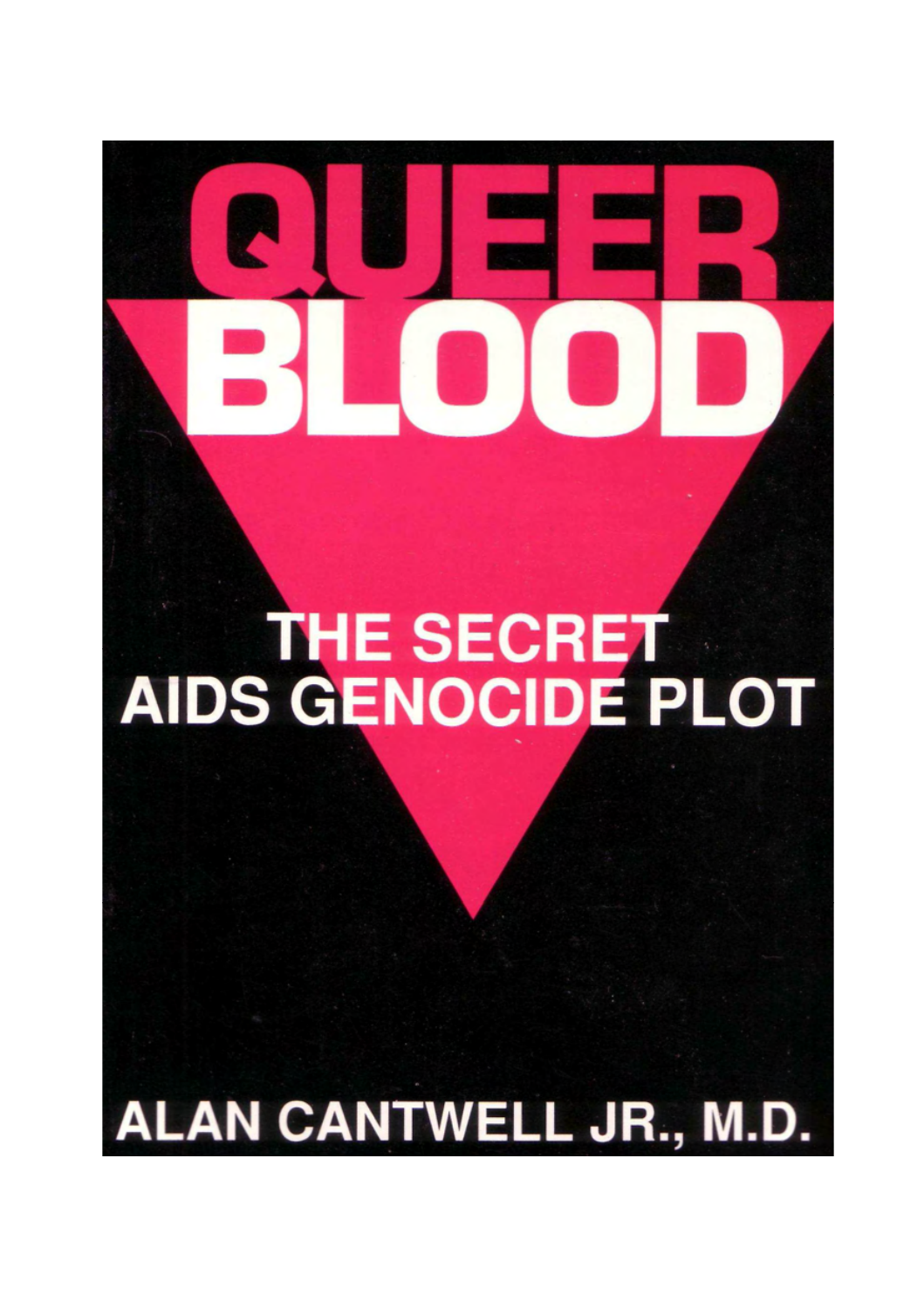QUEER BLOOD is the shocking story of the genetically engineered AIDS virus that was created in a laboratory and now threatens the entire world. In this well-documented sequel to AIDS AND THE DOCTORS OF DEATH, the author debunks the African green monkey theory of AIDS and explains how AIDS started as a covered-up genocide experiment, using Gays and Blacks as guinea pigs.

Doctor Cantwell's expose of AIDS as a man-made epidemic has already resulted in the New York and Los Angeles productions of two criticallyacclaimed plays: Aubrey Hampton's MIXED BLOOD: A DRAMA ABOUT THE CREATION OF THE AIDS VIRUS; and Christian Anders' THE MAN WHO CREATED AIDS.

Elisabeth Kubler-Ross M.D., noted author of AIDS: THE ULTIMATE CHALLENGE, recommends AIDS AND THE DOCTORS OF DEATH as "a courageous, wonderful, honest book written by a physician and scientist who has come to the conclusion similar to mine that AIDS is not a natural occurrence, but a man-made creation with horrible implications."

QUEER BLOOD is a worthy successor to AIDS AND THE DOCTORS OF DEATH — a book that will convince you that AIDS is not an accident

of nature caused by green monkeys, but a deliberate man-made holocaust of unspeakable evil.

ALAN CANTWELL Jr., M.D. is a dermatologist and internationallyknown scientific researcher in the field of cancer and AIDS microbiology. He is the author of more than 30 published papers on cancer, AIDS and other immunological diseases, which have appeared in leading national and international medical journals. He is also the author of AIDS: The Mystery and the Solution, and The Cancer Microbe. Born in New York City in 1934, he now lives in Los Angeles.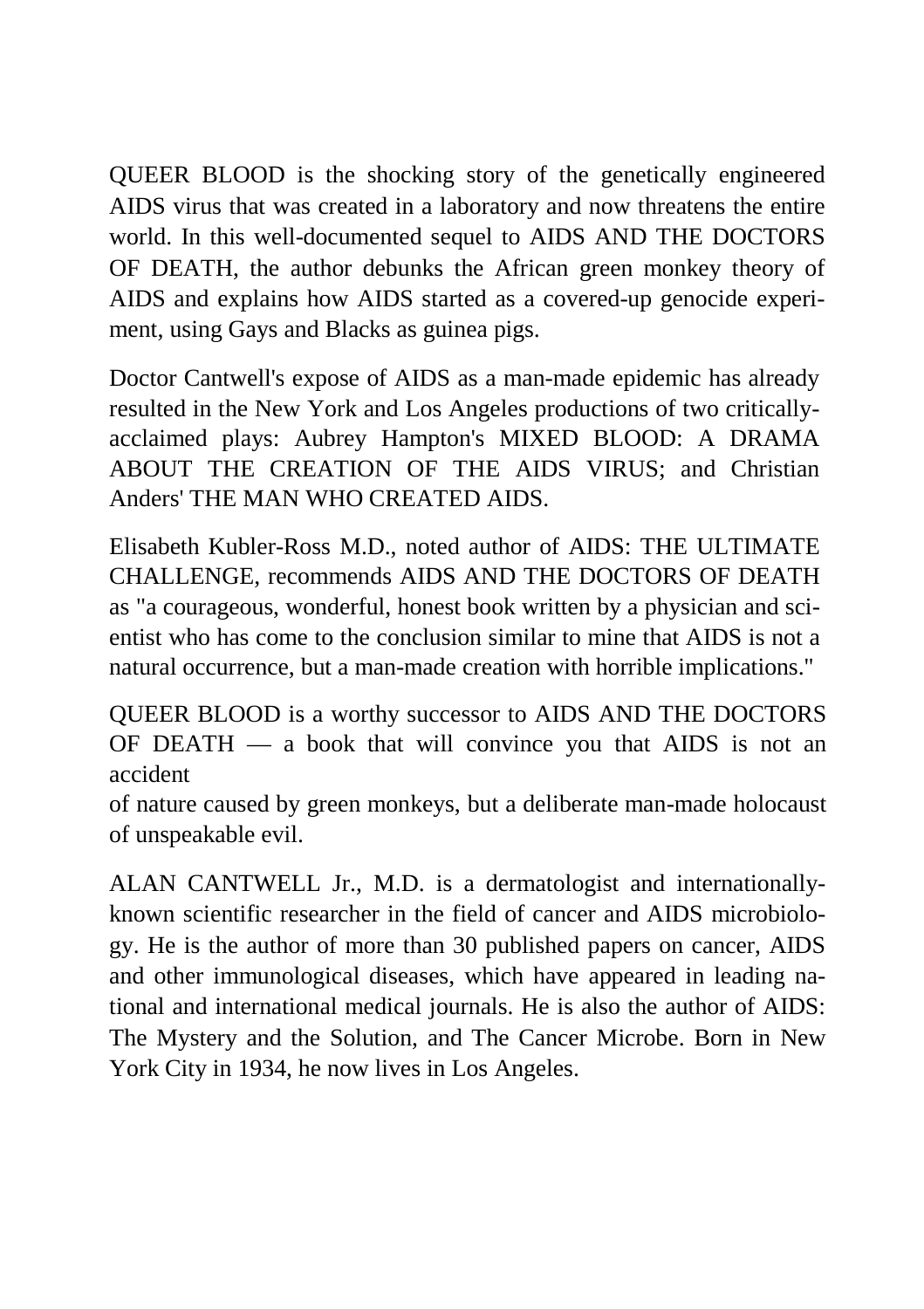#### In memory of my Gay friends and brothers murdered in the AIDS Holocaust

Joe Anastasi John Beard Lynn Blair Carmine Buono Leo Castaneda Adolfo Contreras Nick de Caro Frank Diaz Randy Eblen Russ Foster Mark Ginsberg Fred Green Buz Hayes Jim Highland Kirk H'Jad Burt Jergle Richard Kaufman Travis Keeton Walter Keller Mark Lindsay Bill Mastricola George Mattar, M.D. Rod McCrory Jack McSparin Bob Miller Glenn Morgan Gordon Morris Charles Oats Norman Ralph Phil Ramey Bob Reed Vince Rivecchio Zoltan Rokovsky Ron Roundtree John Ruede Ted Schmitt Fritz Schneider Lenny Steinburg Richard Surdez Bob Taylor Ron Wallace Michael Wiles Bill Williams Jim Williams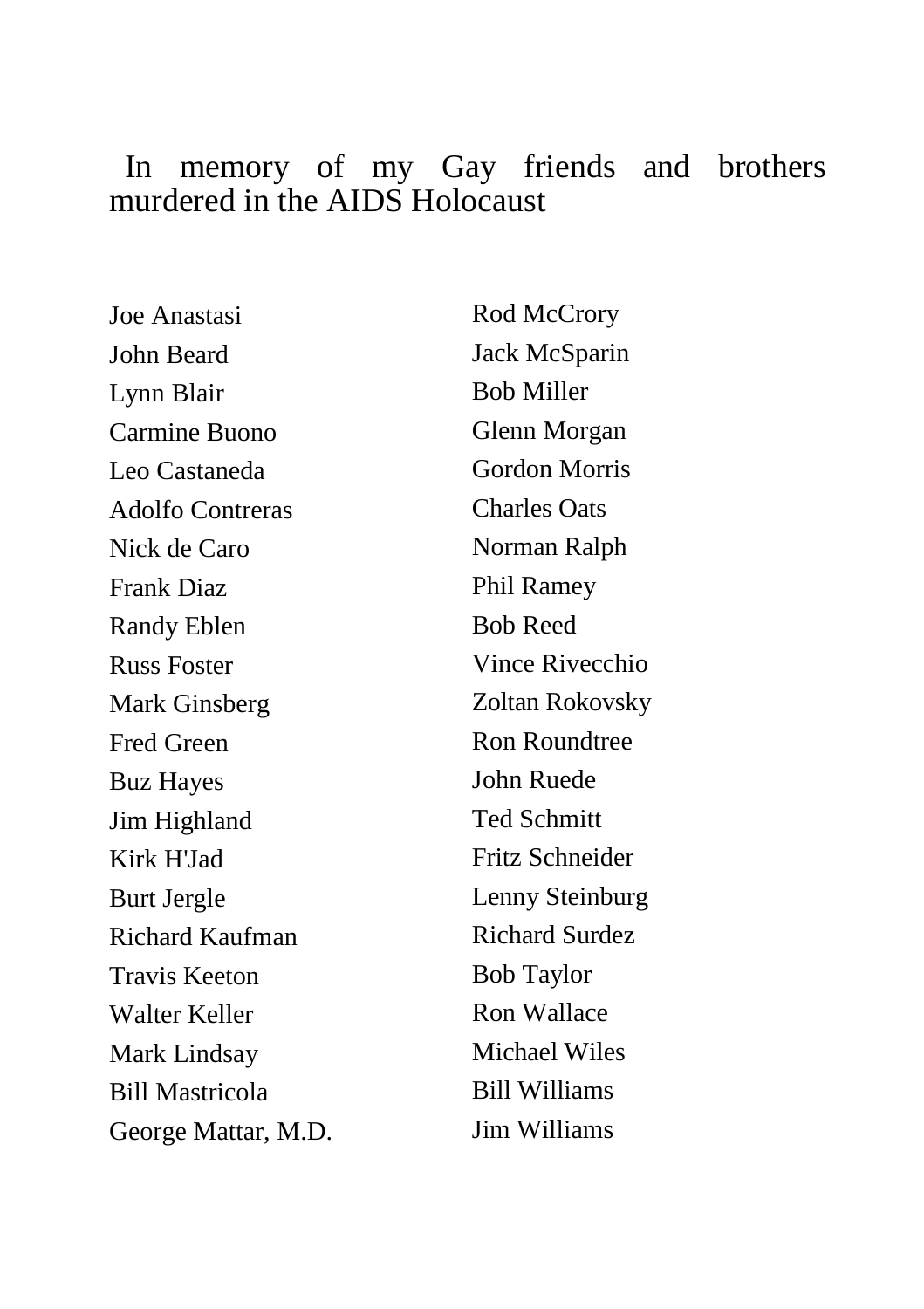# **Contents**

| $1 \qquad \qquad$ |  |  |
|-------------------|--|--|
|                   |  |  |
|                   |  |  |
|                   |  |  |
|                   |  |  |
| 6                 |  |  |
| 7                 |  |  |
| 8                 |  |  |
|                   |  |  |
| 10                |  |  |
| 11                |  |  |
|                   |  |  |
|                   |  |  |
|                   |  |  |
|                   |  |  |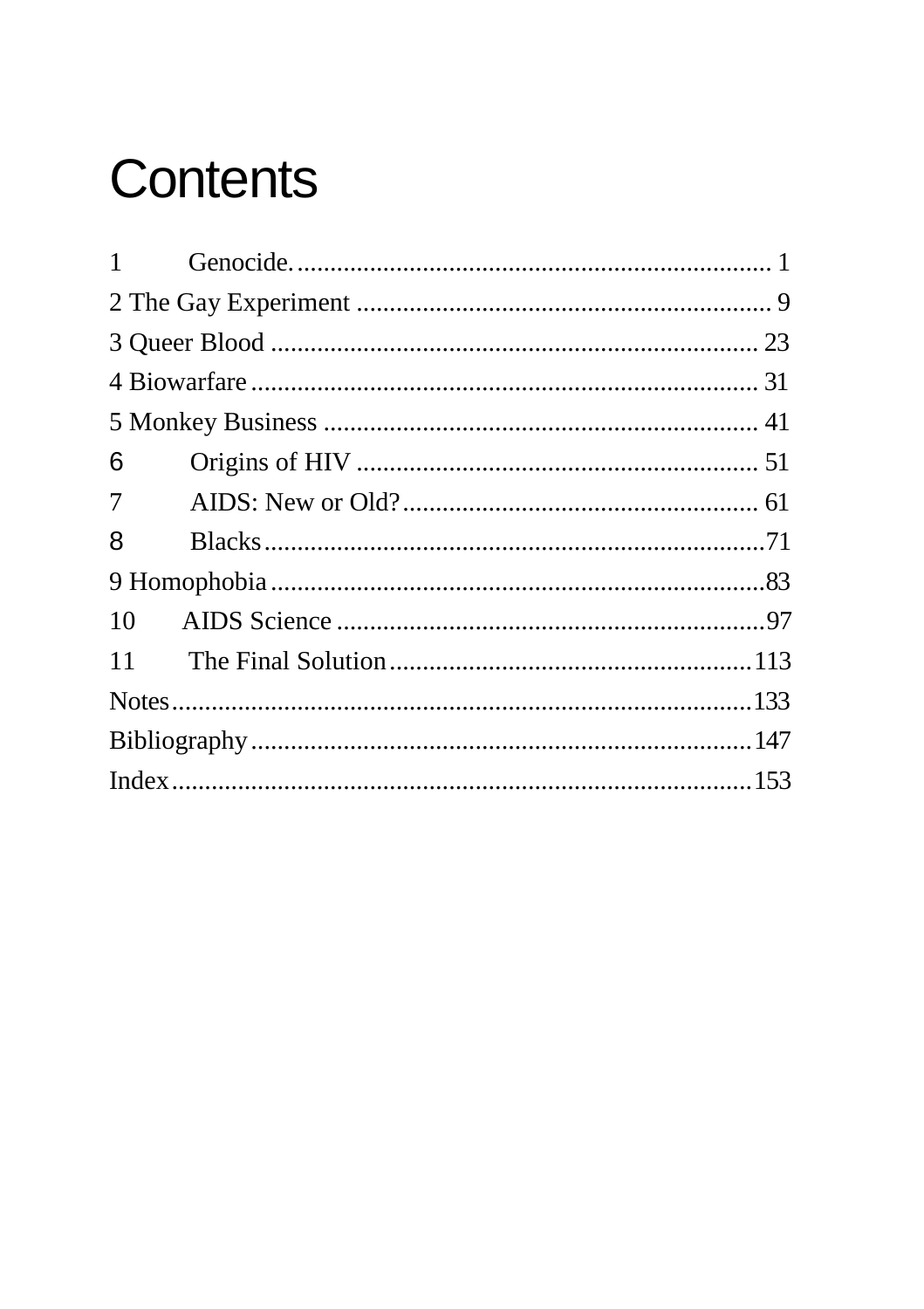Every evil that succeeds in a world that is potentially just does so because of secrecy. And the more massive the evil, the greater the need for secrecy in order for it to succeed. Richard D. Mohr Gay Ideas (1992)

What is not love is murder. A Course in Miracles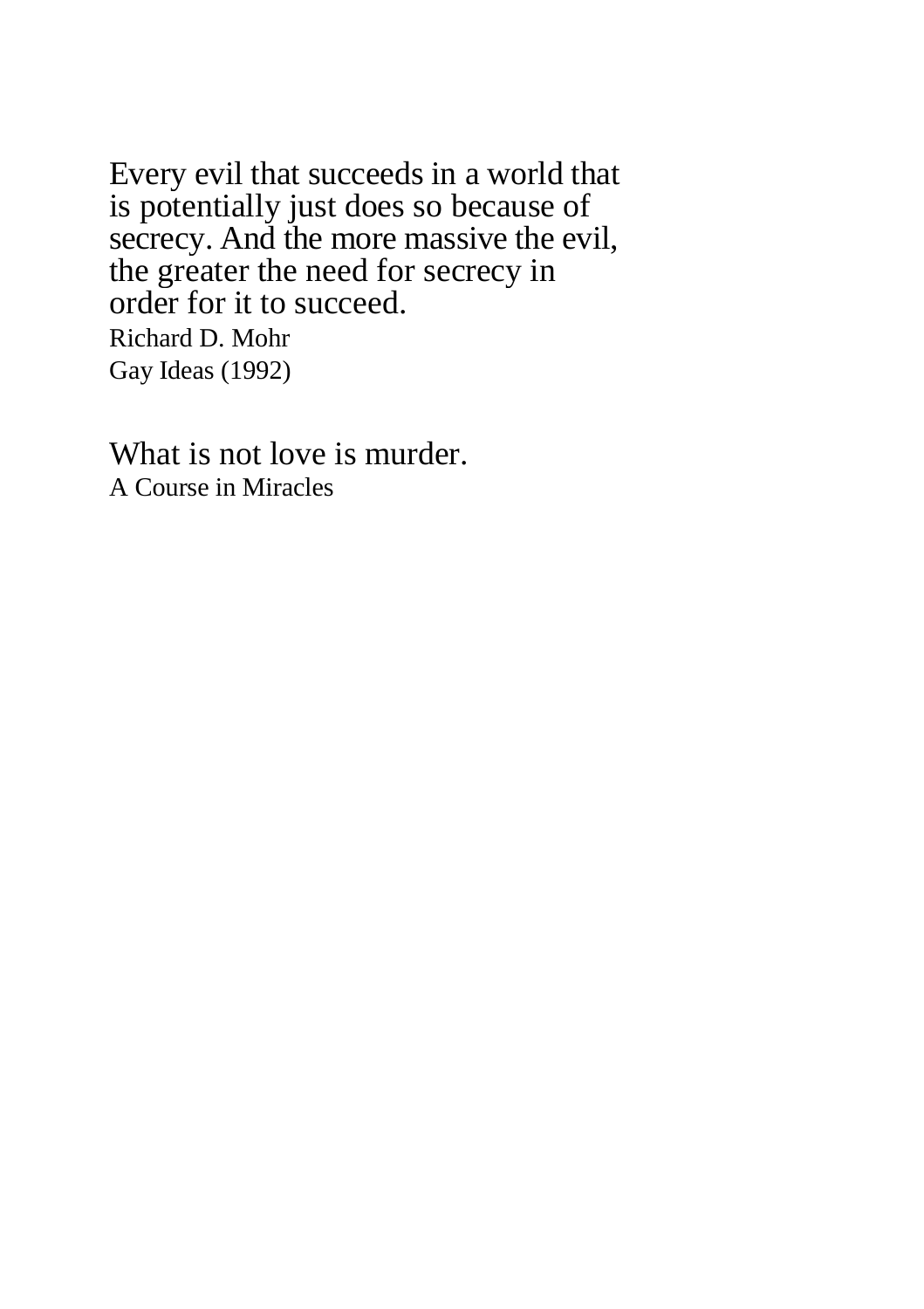### Acknowledgments

ueer Blood is a continuation of the original research that resulted in the publication of AIDS and the Doctors of Death in 1988. Q

I am greatly indebted to Robert Strecker, M.D., for introducing me to the concept of AIDS as biological warfare. Our first meeting occurred in the summer of 1986 at the request of my longtime friend and mentor, the late Virginia Livingston-Wheeler, M.D. More than any other scientists, these two physicians have deeply affected my life and the course of my research and writings.

My research has been greatly aided by the many writers whose work is cited in this book. I particularly thank the contributors to The New York Times, the Los Angeles Times, the New York Native and Time magazine for their reference material. Orin Borsten, Evelyn Nadel, Terry Cook, Zears Miles, Ralph Mclnnis, and Mary Booth alerted me to valuable AIDSrelated information that has been included here.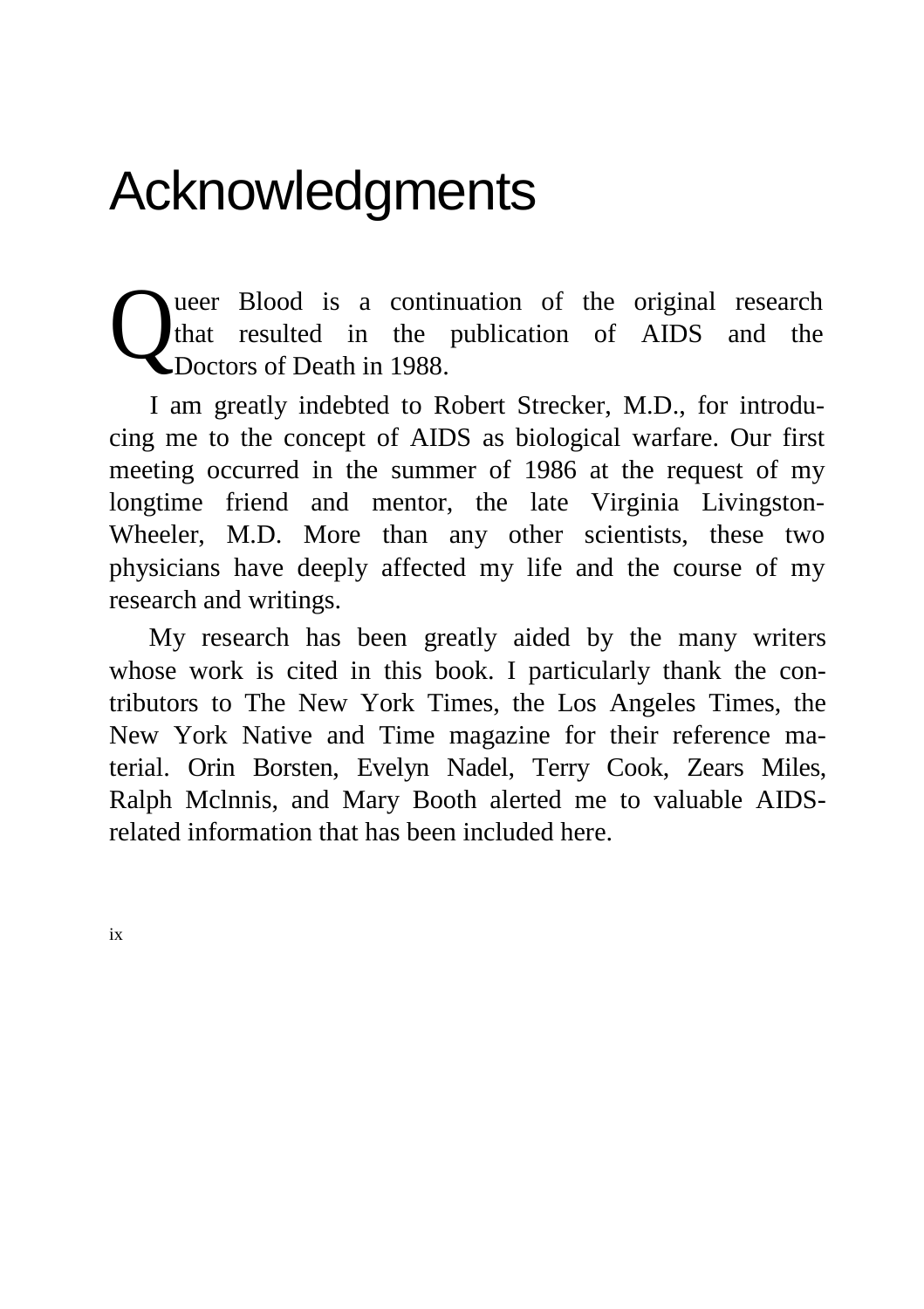I thank my dear friend Helvi Lansu, and my life partner Frank A. Sinatra, for their continuing love and support.

Lastly I thank my editor, Sallie Fiske, for her valuable ideas and suggestions, and for encouraging me to title the book as I have done.

Alan Cantwell, Jr. Hollywood, California December, 1992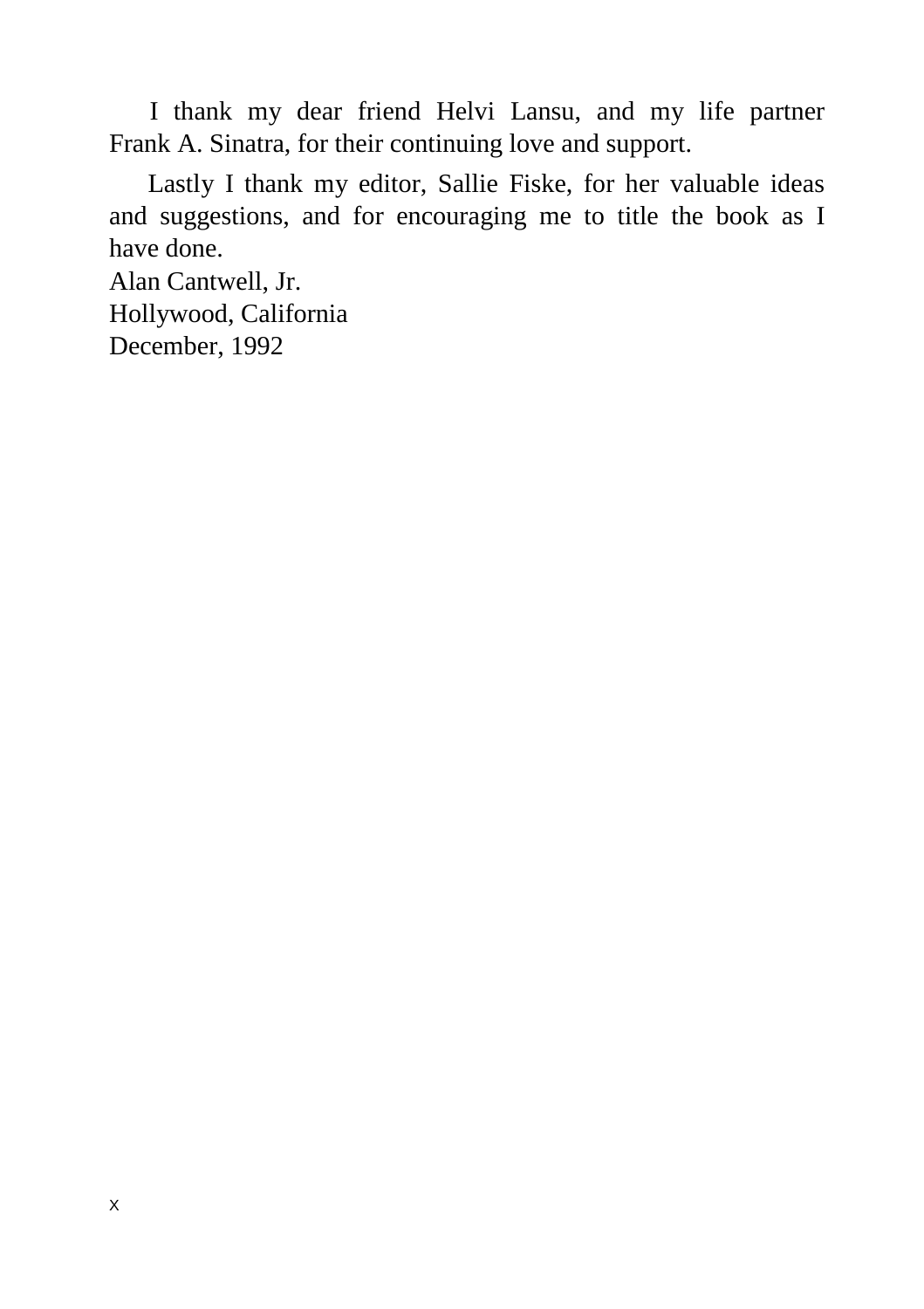# 1

### **Genocide**

 $\bigcap$  ometimes I wish I could go back to the time when I knew nothing about the man-made origin of AIDS. Before the plague I was more optimistic and hopeful about the future. I believed in the highest ideals of medical science, and I trusted my colleagues to do the right thing. I could never conceive that homosexuals like myself would be targeted for death in another Holocaust, in a new kind of mass killing with man-made biological weapons. But those simpler times of yesterday are a fantasy of a past that can never come again. S

Now I am more serious, more introspective. Amid the many deaths of friends and lovers, I struggle to discover the meaning of life in a world gone mad. I try to make sense out of the new biologic Holocaust — and the secret genocide program so satanic in nature, that even God seems powerless in its wake.

The AIDS biologic experiment is a replay of the medical terrors of Nazi Germany, but few people realize that another man-made Holocaust is occurring in front of our eyes.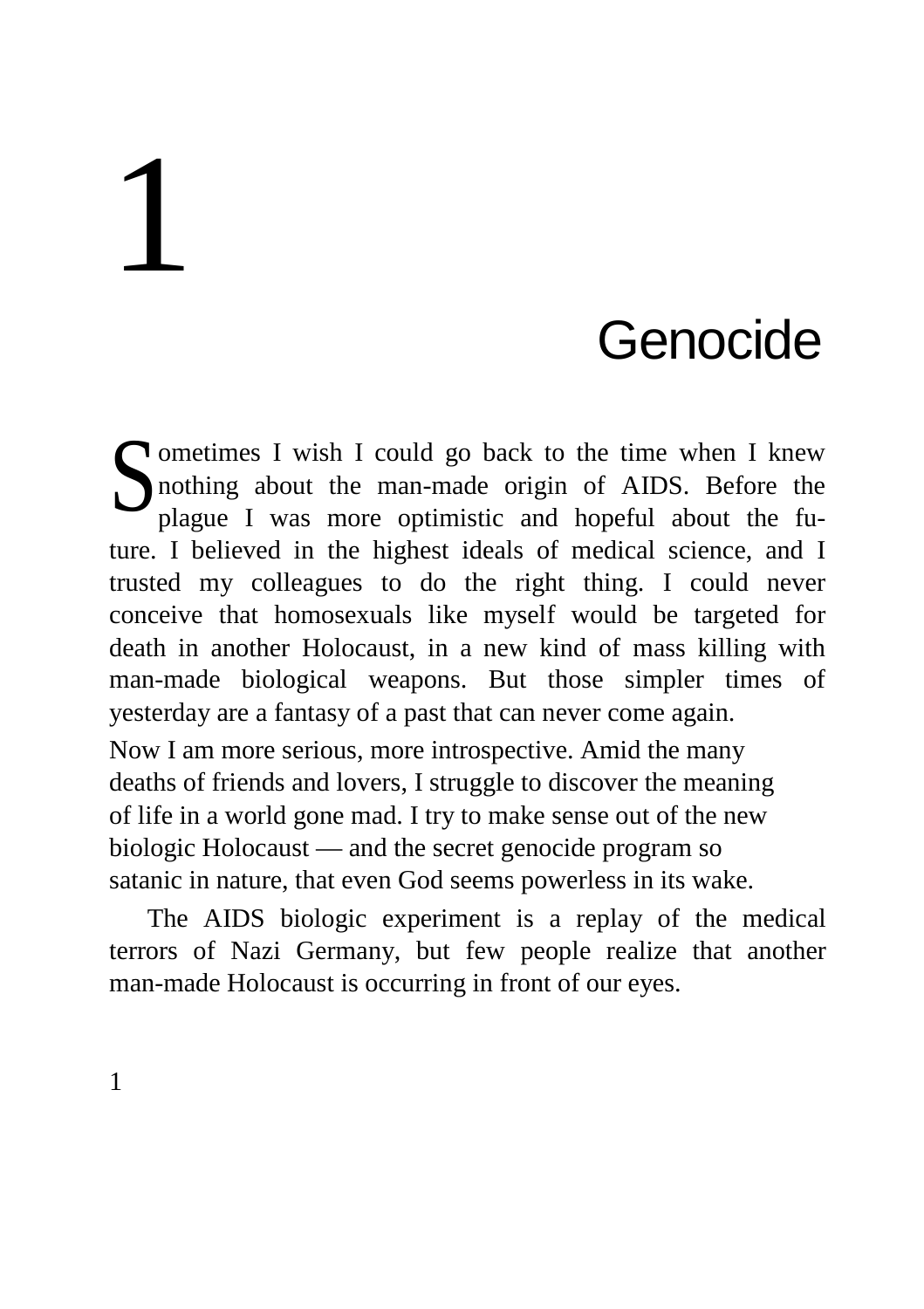German gays, along with Jews, were Hitler's primary victims. A half century later, homosexuals and other "undesirables" are once again targets for extermination.

For a few years I was oblivious to the genocidal plot against homosexuals. As I watched so many gay men die agonizing deaths, I remained totally unaware that they were being systematically murdered, just like the millions exterminated by the German Third Reich.

At first, the gays were called victims. The term seemed appropriate for those unfortunate men infected with a mysterious and lethal virus out of Africa. However, it was soon considered politically incorrect to label gay men as "victims." Calling them "PWAs" or Persons with AIDS was preferred. It is a sad irony that gay men themselves chose the appellation, because they believed that the victim label had too negative a connotation, and interfered with their struggle to heal themselves through positive thinking. Nevertheless, it is still politically correct to refer to some AIDS sufferers as victims, particularly if they are "innocent" babies or heterosexuals who acquired AIDS through a blood transfusion.

Gays are seldom thought of as innocent. It is much easier to believe that homosexuals are dying because of their promiscuous and sinful lifestyle, than to believe they are being murdered by the new genetic biotechnology.

Like the Jews in Nazi Germany, American gays quickly fell victim to government propaganda. It was simple to blame the spread of the new disease on anal sex and designer drugs. Everyone accepted the idea that homosexuals had fucked their brains out in the '70s, and now they were paying for their perversions by suffering the effects of an African virus mysteriously introduced into the gay ghettos.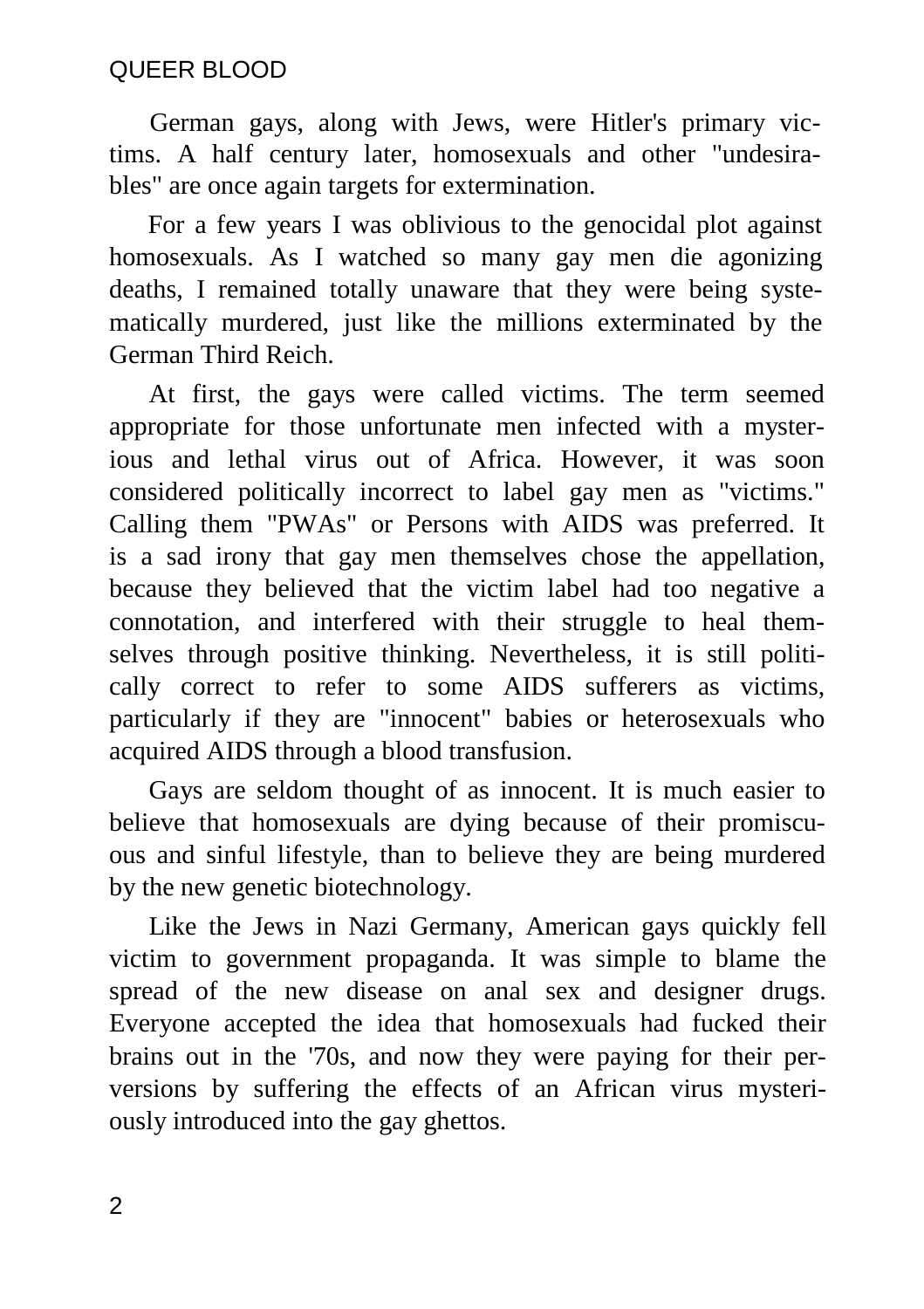#### Genocide

In April 1984, Dr. Robert Gallo officially announced his discovery of the AIDS virus to the scientific world. The topmost AIDS researcher quickly explained that the new virus originated in darkest Africa. Perhaps the strange virus had been there for decades, or for centuries, or even millenia. No one could be sure how long it had been lurking in Africa. Gallo and other leading virologists claimed the virus originated in the African green monkey. In a freak accident of nature, the green monkey virus jumped species and infected millions of African Blacks.

How did AIDS come to America? The AIDS experts theorized that Haitians working in Africa brought the virus back to Haiti. Promiscuous Manhattan gays vacationing in Port-au-Prince had anal sex with Haitian men and carried the African virus back to New York City.

The African origin of AIDS was readily accepted by the medical doctors; and the government's AIDS officials made sure the media repeated the story over and over again until it became gospel. No one questioned Dr. Gallo's official story.

Looking back on the early years of the epidemic, I now see how easy it was to dupe the gays, the doctors, the intellectuals and the media. The leading government virologists were all in accord regarding the African origin of AIDS and the green monkey theory. Those rare scientists who doubted the story were ignored.

But, at best, the decade-old green monkey story remains theory and not fact. Nevertheless, it is exceedingly difficult to argue against the monkey story. Virologists use scientific jargon and technical language to justify their beliefs. As a result, few people outside the field of virology can comprehend the scientific arguments that form the basis of the official green monkey theory of AIDS.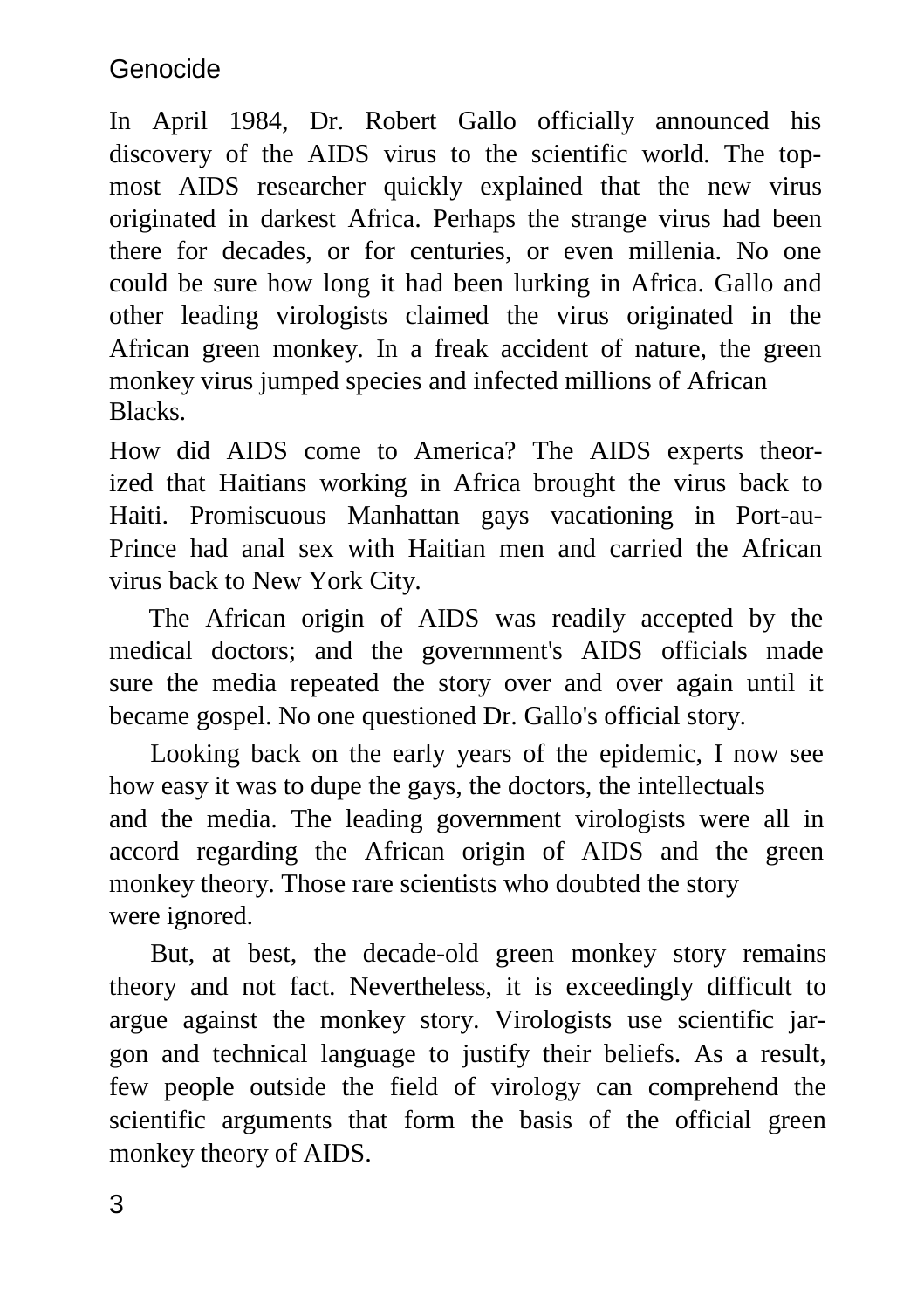Gallo first named his AIDS virus the "human T-cell leukemia/lymphoma virus." However, the virologists wanted to assure the public that the new gay disease had nothing to do with cancer. And leukemia and lymphoma are forms of cancer. AIDS was definitely contagious and the cancer establishment had always insisted that cancer wasn't. For these reasons, the AIDS virus was quickly renamed "human T-cell lymphotrophic virus - 3" (HTLV-3), thus obscuring its origin from a cancer virus. After several years of study by a committee of microbiologists, the HTLV-3 virus was reclassified and renamed for a final time. The original monkey virus was removed from an "animal family" of viruses. The AIDS virus was renamed the "human immunodeficiency virus," or HIV for short.

The government epidemiologists (physicians and other professionals who are trained in the study of epidemic disease) are all in accord with the virologists. The epidemiologists first detected cases of the "gay plague" in the homosexual ghettos of New York, Los Angeles, and San Francisco. Some of the sick men had purple cancerous skin tumors identical to Kaposi's sarcoma tumors commonly seen in Blacks in Central Africa. This connection between gay Kaposi's sarcoma and African Kaposi's sarcoma was interpreted as further proof that the new homosexual disease had come from Africa.

The African origin of American AIDS was readily accepted by the medical community and the general public. Who could argue with the facts presented by the top government AIDS virologists and epidemiologists? Thus, the "facts" of the green monkey theory were set in stone.

The idea that the green monkey theory was homophobic and racist never entered my mind.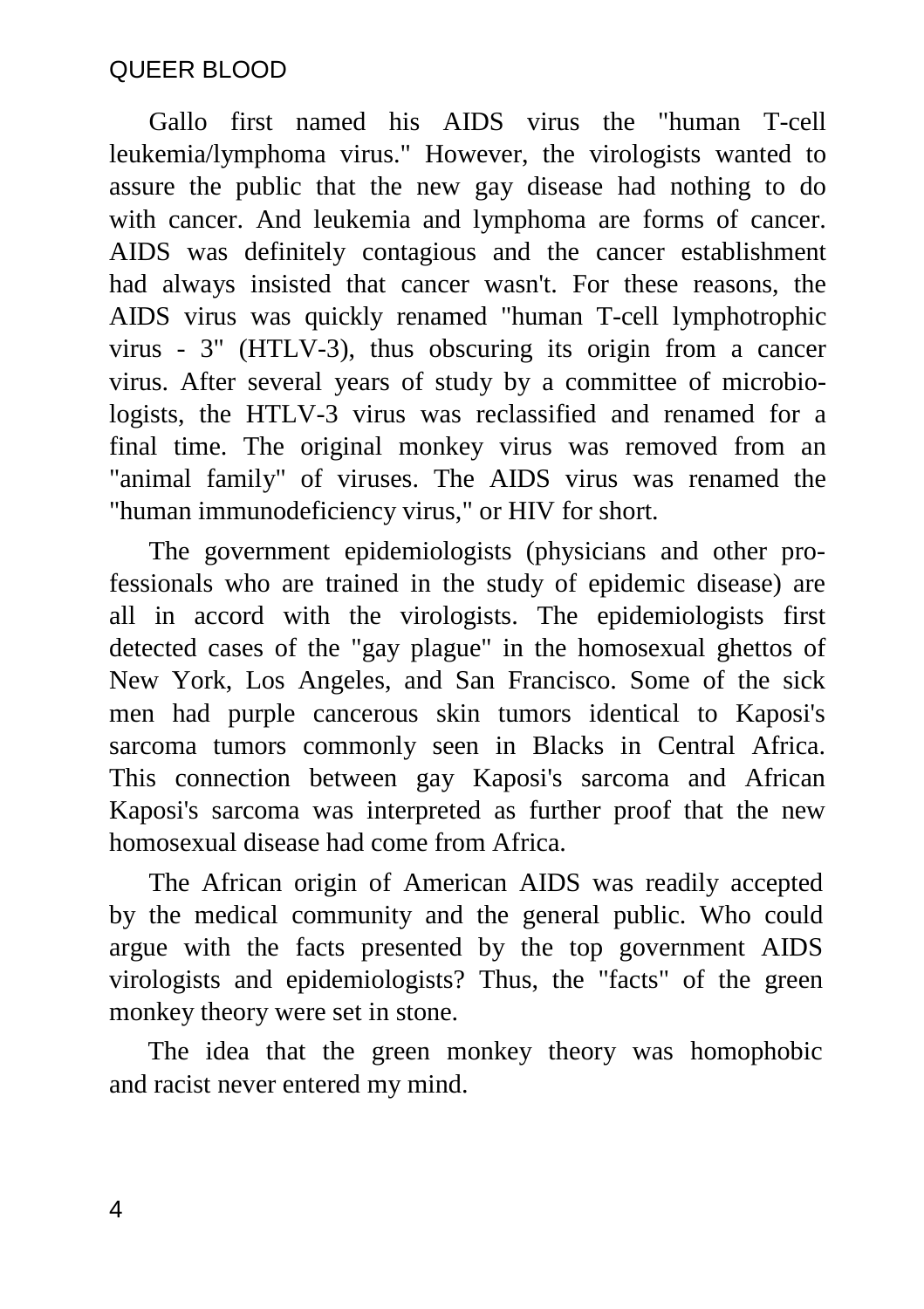#### Genocide

A few of my gay friends never believed the government's story. They insisted AIDS was a government plot to get rid of gay people. I thought this idea was paranoid.

By the early 1980s gays and lesbians had become a militant and increasingly powerful political minority. My paranoid friends did not believe it was just a coincidence that AIDS first appeared at a time when gays were demanding civil rights. Political groups, particularly right-wing fundamentalist Christian groups, were determined to quell the rise of gay power. Many Americans wished gays would go back in the closet; some even wished they would disappear permanently. My friends argued that AIDS was a perfect way for the government to kill off "queers."

I paid no attention to rumblings about secret gay genocide. As a physician and cancer researcher my mind was closed to the idea that AIDS was a plot against homosexuals. The scientific facts were clear, or so I thought. The AIDS virus was discovered in 1984; and AIDS cases first appeared in 1979. How could homosexuals be deliberately infected with a virus that was unknown in 1979? The idea was idiotic.

In the summer of 1986 my logic was challenged when I met Dr. Robert Strecker. It was rumored he was spreading the word that AIDS was a man-made disease with a genetically engineered virus. It was incredible for a physician to be promoting such craziness. Nevertheless, the idea was intriguing and I was curious to meet him.

Strecker had impeccable credentials. He was a practicing internist in Los Angeles, had a doctorate in pharmacology, and was also trained in pathology. I found him intelligent, knowledgeable, and thoroughly familiar with the medical and scientific AIDS literature. Supporting his ideas and theories with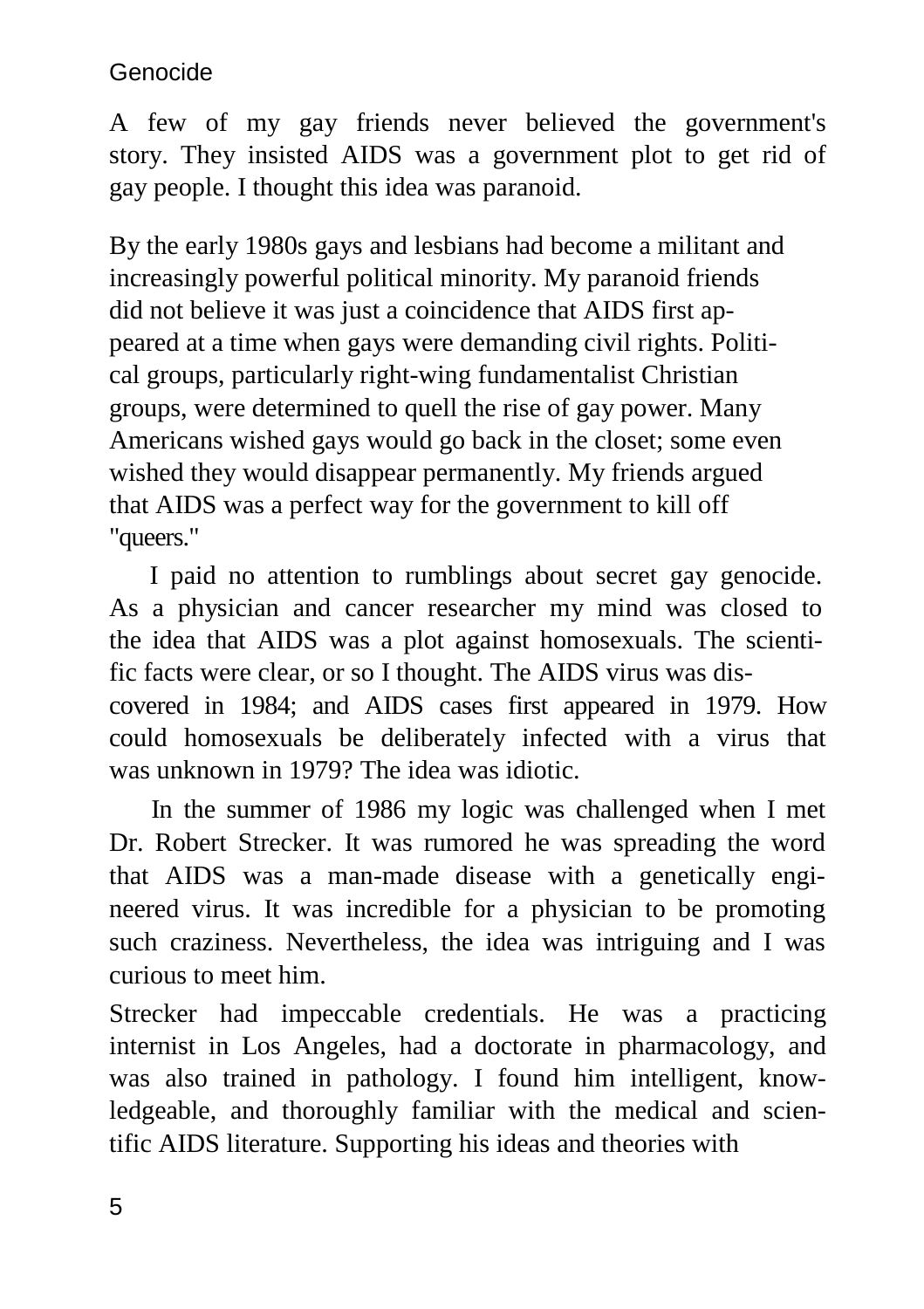logic and evidence, Strecker's analysis of AIDS as biowarfare was chilling. And his theory of AIDS origin made more sense than the government's green monkey scenario.

At the first opportunity I asked him why my gay friends were dying like flies. How did the AIDS virus get into the gay community?

"It's simple," Strecker said. "They put it there."

"What do you mean? How in hell could they do that?" I retorted.

"The gays were infected during the hepatitis B vaccine trials back in the late 1970s and early 1980s. Check it out yourself and you'll see it's true!"

"What about AIDS in Africa?"

Strecker insisted that African AIDS was the result of the smallpox eradication vaccine program conducted by the World Health Organization (WHO) during the 1970s.

Strecker's accusations were mindblowing. Was AIDS deliberately introduced into the gay community during the hepatitis experiment? Was the connection between the gay experiment and the "gay plague" covered up? Were gays the victims of a diabolic plot directed against them by the government scientists?

My head was spinning. I was angry, depressed and horrified by the implications of Strecker's ideas.

I vaguely recalled the hepatitis B vaccine experiment which used gays as guinea pigs in New York City, San Francisco, and Los Angeles. But I was totally ignorant about the details and outcome of the experiment.

The concept of AIDS as a covert genocide operation against homosexuals was unacceptable, too painful to investigate, too odious to be true. But I couldn't ignore Strecker's accusations.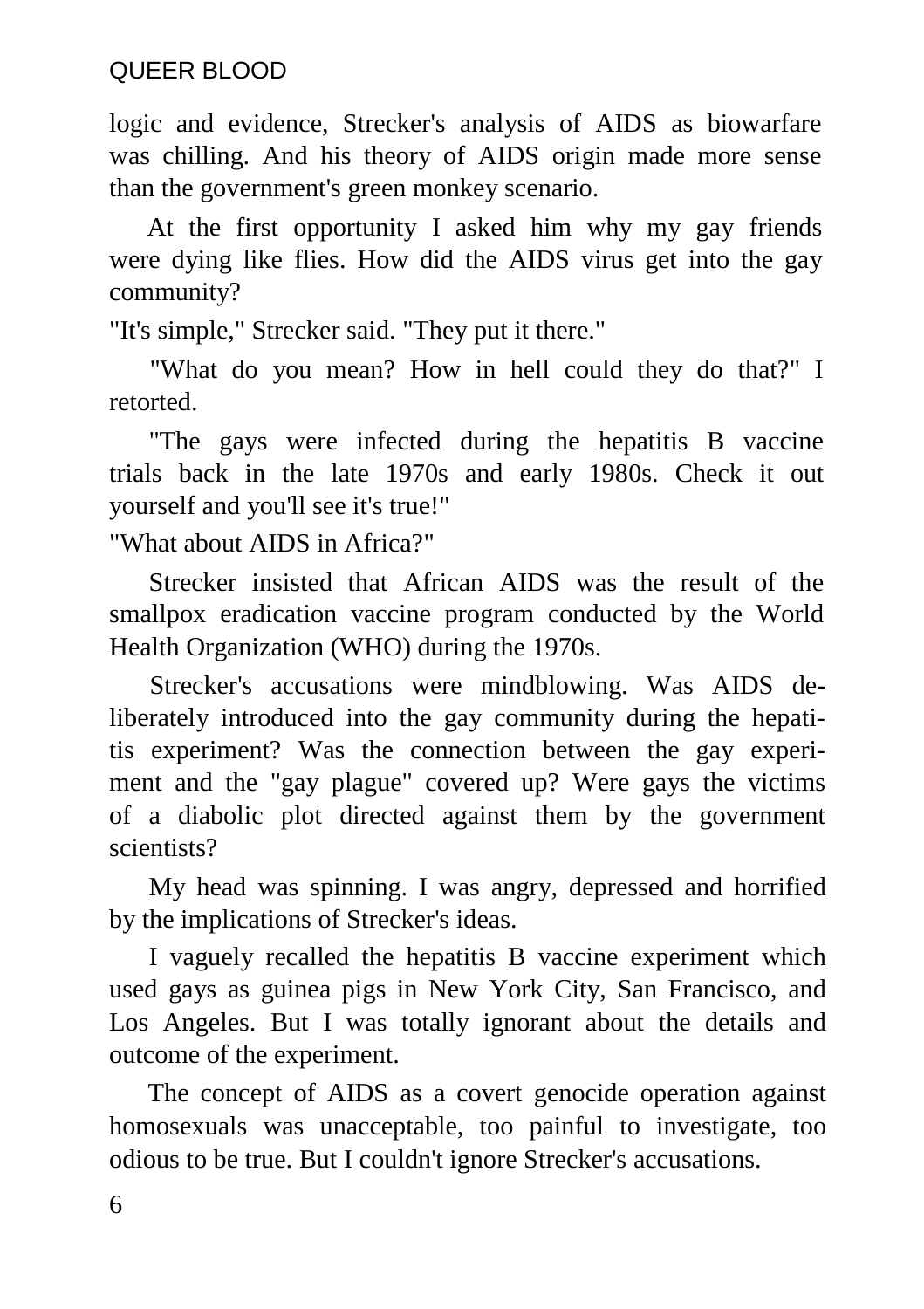#### Genocide

As a physician, as a scientist, as a gay man, I had to discover the truth. Not knowing would be intolerable.

I was determined to prove Strecker wrong, but I couldn't. After countless weeks of reading, studying and correlating published reports obtained from the medical library, I was convinced he was correct. Strecker's belief that AIDS was manmade was the most likely explanation for the origin of AIDS. My research indicated that American AIDS had its roots, not in Africa, but in the cities where gays were injected in a fatal experiment.

The homosexuals never realized they were the victims of a secret biomedical plot directed against them. They simply accepted the view of medical authorities who said gays had brought AIDS upon themselves because of their promiscuous and perverted lifestyle.

In my library research I encountered several early reports which did suggest a connection between the hepatitis vaccine experiment and the outbreak of AIDS cases in New York, San Francisco and Los Angeles. However, AIDS experts quickly squelched the connection as implausible and far-fetched. Thereafter, reports of an association between the gay experiment and AIDS no longer appeared in the medical literature.

In 1988 my book, AIDS and the Doctors of Death: An Inquiry into the Origin of the AIDS Epidemic, was published. It contained the results of two years of research into the manmade theory of AIDS.

The response to the publication was peculiar. I assumed the book would provoke vigorous debate, but there was little media interest in the idea that AIDS was a covert biologic experiment with a laboratory designed virus. The medical and scientific community ignored the book completely.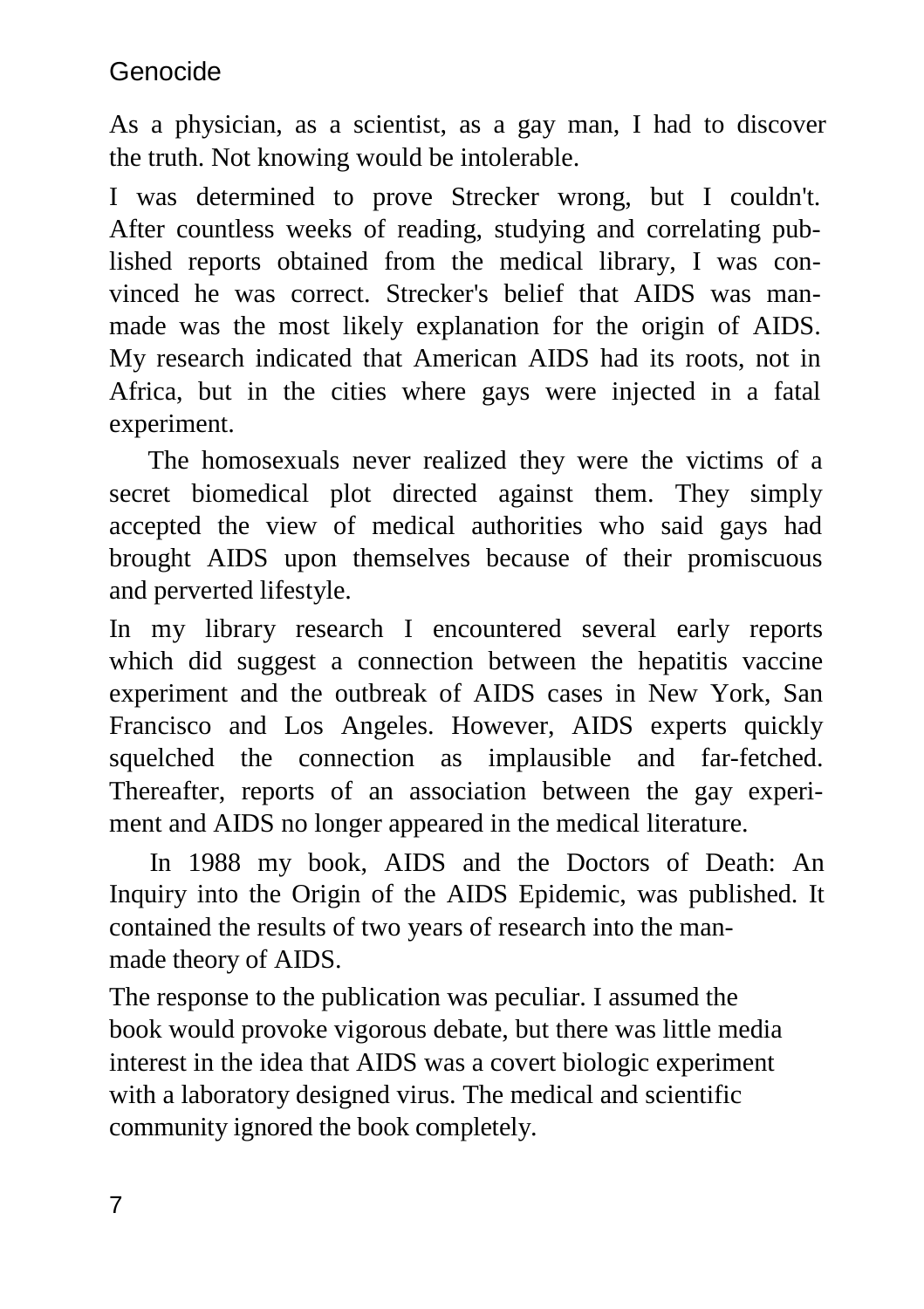Despite all this, I was convinced the mass deaths of American homosexuals were no accident of nature. In the twentieth century, world governments had succeeded in perfecting genocide programs that were extraordinarily effective in eliminating millions of "undesirable" people.

It was happening again. I was sure of it.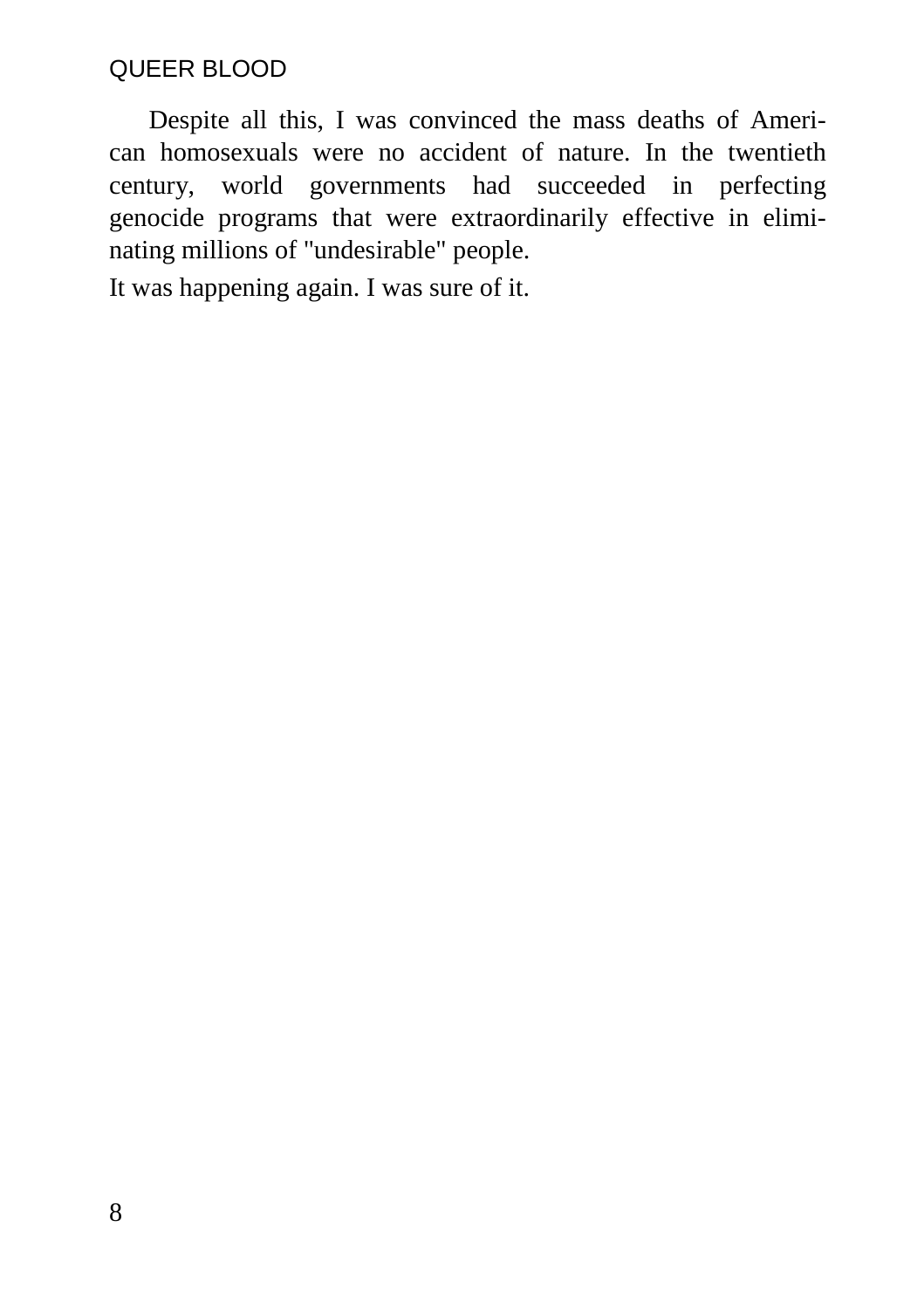# 2

## The Gay Experiment

s AIDS a covert genocide program? Could American gays be victims of a government-sponsored, Nazi-like extermination program? I

How did the Holocaust succeed in wiping out almost the entire Jewish population of Europe? The decision to liquidate

European Jewry was secretly authorized at the highest levels of the German government. Through sophisticated propaganda techniques the natural resistance of the general population to genocide was neutralized so that massive killings could proceed without interference.

In The Genocidal Mentality, Robert Jay Lipton and Eric Markusen investigate the psychological mechanisms underlying the Nazi atrocities. "Genocide requires well-educated professionals. They are necessary for its technology, its organization, and its rationale. In the Nazi case, members of all the professions — physicians, scientists, engineers, military leaders, lawyers, clergy, university professors, and school teachers — were all effectively mobilized to the ideological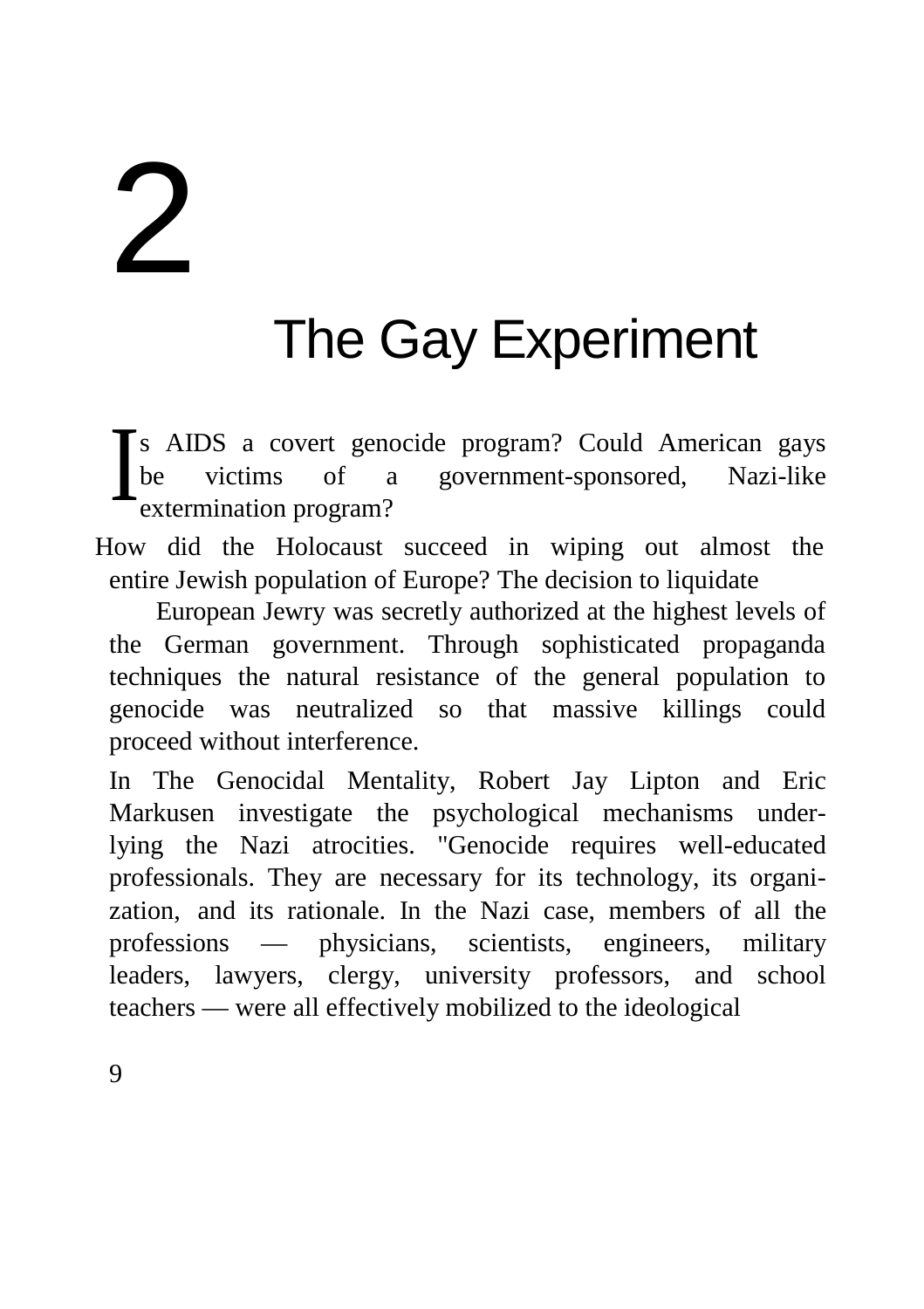project." The authors add, "A nation carrying out genocide must create new institutions and alter existing ones."

The Nazi perpetrators were carefully chosen for their obedience and loyalty. The Jews never fully realized that the Germans were serious in their avowal to exterminate all of them as enemies of the Third Reich. The Jews preferred psychological denial to the incomprehensible thought that every single one of them was doomed.

To those perceptive enough to discern it, the mass deaths of homosexuals from AIDS was similar to the mass deaths of Jews in the Holocaust. The scientists blamed the green monkeys and African Blacks; the public blamed the homosexual lifestyle; the gays blamed themselves; and the U.S. government did as little as possible to stem the rising toll of gay AIDS deaths. During his first term of office as president, Ronald Reagan never once mentioned the word AIDS in public.

In their genocide program the Nazis, under the leadership of Adolf Hitler, first secured the cooperation of the German physicians. Almost half were members of the Nazi party. These doctors were the original architects and perpetrators of Hitler's pre-war forced euthanasia "T-4" program that led to the murder of one hundred thousand mentally and physically disabled people in an attempt to "purify" the German people.

Hitler then turned to the masses to support him in his mission. Political rallies were transformed into vast public spectacles of a grandeur not seen since the days of ancient Rome. The Germans were hypnotized into believing they were a nation of demi-gods. Those who were not susceptible to the propaganda of racial superiority were subjected to innuendo, lies, fear, intimidation, coercion, incarceration and finally, elimination. Thus did Hitler lead his people into a frenzy of mass murder against their enemies, real and imagined.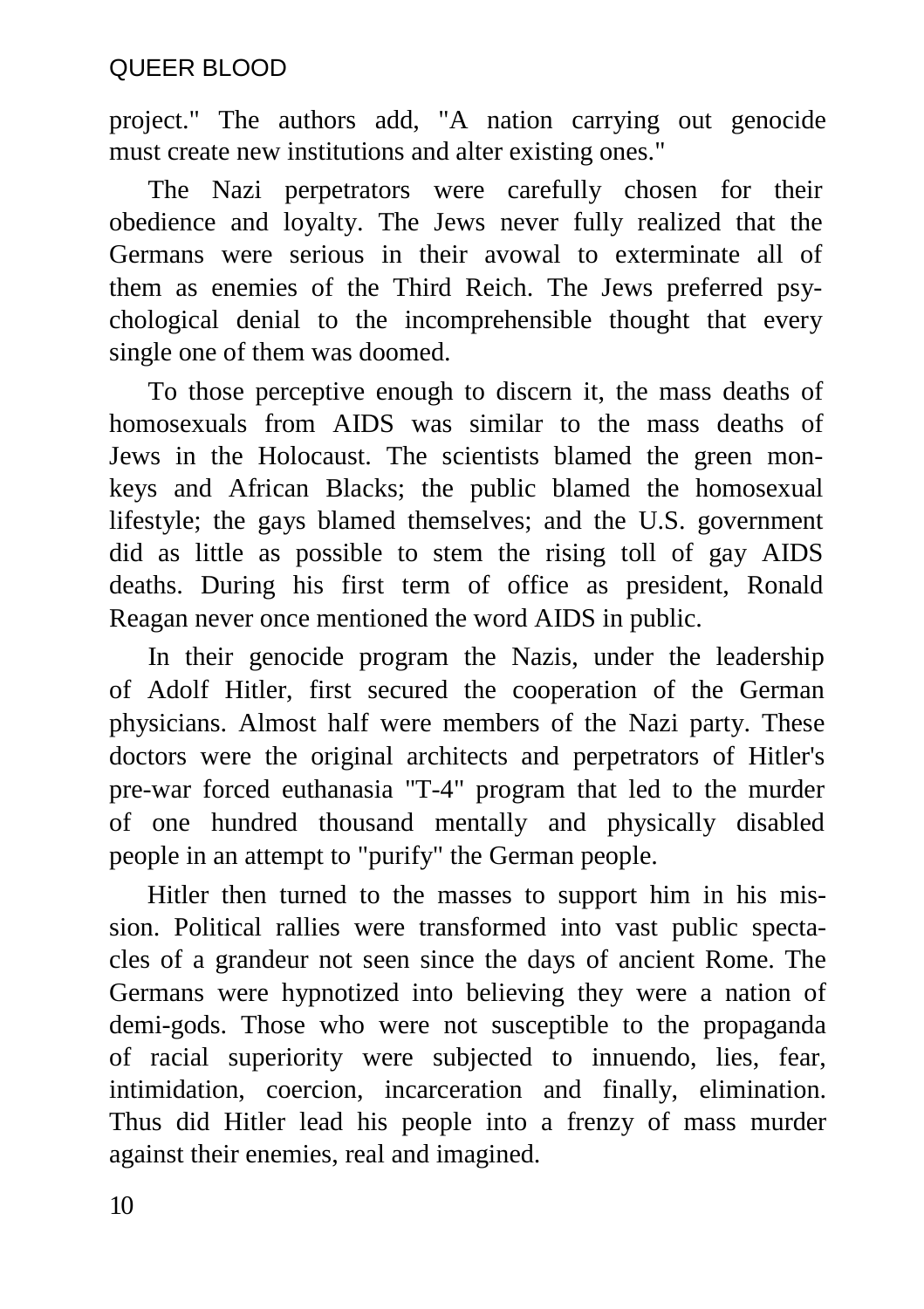#### The Gay Experiment

As they had been labeled for two thousand years, the Jews were again branded as killers of Christ. They were Communists determined to destroy the German nation, monied parasites that sucked the blood of the German people. The Jews were a cancer that needed to be cut out of a diseased Germany. Jews were microbes that had to be purged from the body of Deutschland. Hitler's mission to rid Germany of its Jews became messianic. In Mein Kampf he wrote: "The Jew today is the great agitator for the complete destruction of Germany." He did not want to see Germany fall victim to the "Jewish doctrine of Marxism." In his view, Germany could only survive the Russian-Jewish-Communist threat by becoming a community of physically and psychically homogenous creatures. In this community the Jew, with his foreign ways and his racial and religious identity, had no place. He concluded, "I believe that I am actinng in accordance with the will of the Almighty Creator: by dending myself against the Jew, I am fighting for the work of the Lord."

Along with the Jews, other enemies had to be eliminated: Gypsies, homosexuals, prostitutes, drunkards, beggars, vagabonds, Jehovah's Witnesses, Freemasons, criminal elements and other genetically and politically-incorrect individuals that fouled the purity of the Third Reich.

In the 1970s, large numbers of white gay men came out of the closet. Bigots, racists and white supremacists responded by adding "faggots" to the top of their hate list. When the hepatitis B experiment began in 1978, gays were arguably the most hated minority in America, more despised than Blacks and Jews.

A gay Black physician once told me that white gay men did not fully understand the social and political consequences of coming out. When white men identified themselves as queer,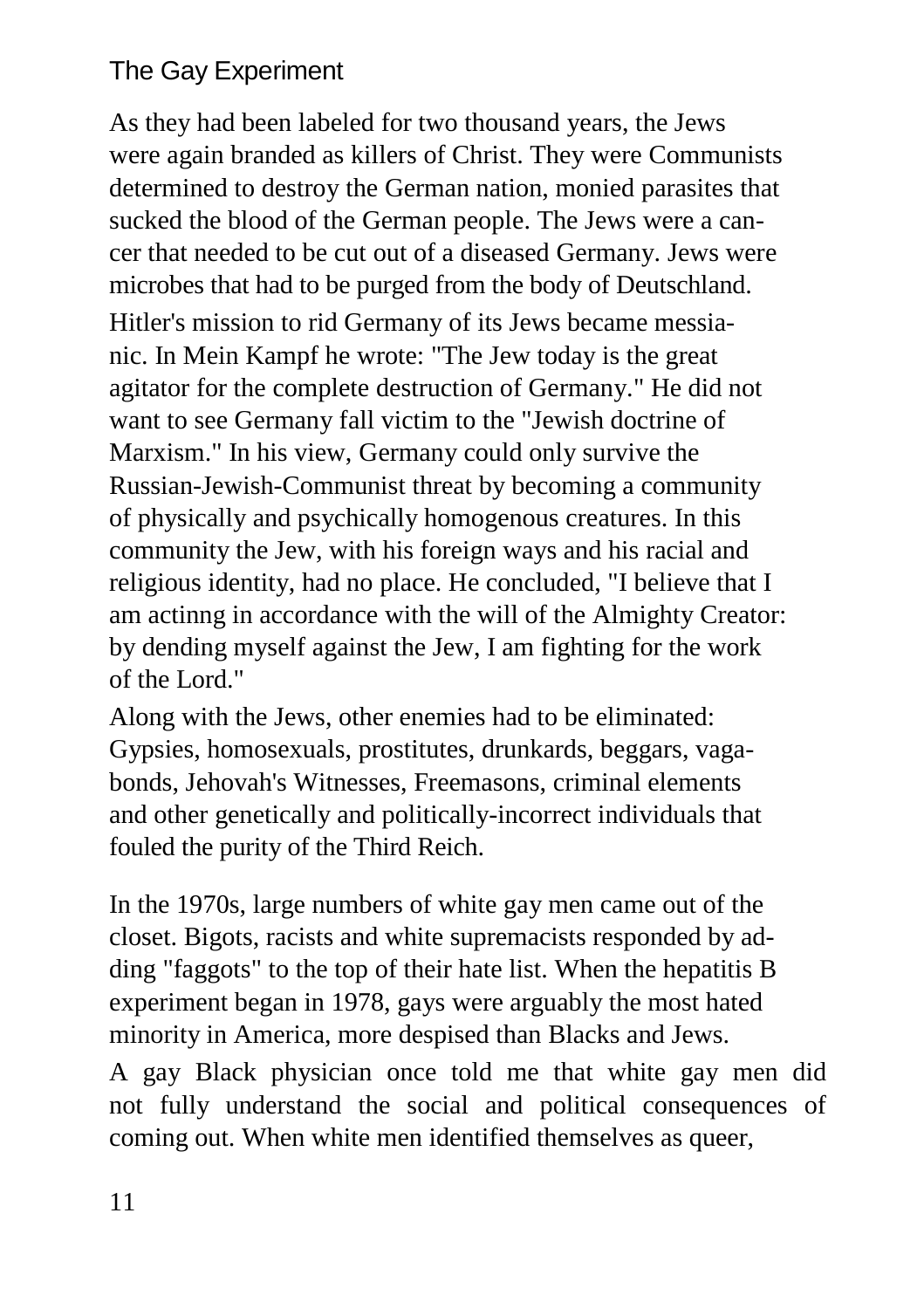they lost all the privileges and the protection provided to white heterosexual men in American society. By publicly relinquishing their heterosexuality, the doctor believed that gays placed themselves in a very dangerous situation. He predicted the government would treat gays badly. White gays would soon find out what it was like to be a Black man in America. He thought it might even be worse for gays because it was still socially acceptable for everyone, including Blacks and Jews, to hate gays.

When the closet doors opened, the government was startled by the political strength and the social demands of the new gay and lesbian civil rights movement. After centuries of oppression, thousands of gays were becoming more secure in their sexuality. They felt good about themselves as human beings; they wanted equal status with heterosexuals. Many straight Americans disliked the brazen sexuality of this new breed of homosexual. Gay and lesbian demands for social reform especially infuriated the religious right.

For a century homosexuals had been erroneously classified as psychologically deranged. Under pressure from gay activists, the American Psychiatric Association finally took homosexuals off their list of mentally ill people in the early 1970s. However, the World Health Organization (WHO) still classifies homosexuality as a mental illness.

Soon after their mental status was clarified, American gays faced another serious health problem. The physical health of homosexual men now came to the attention of the medical authorities. According to public health statistics provided by government epidemiologists, the gay community was infested with venereal disease. The most shocking rates of infection were for hepatitis B.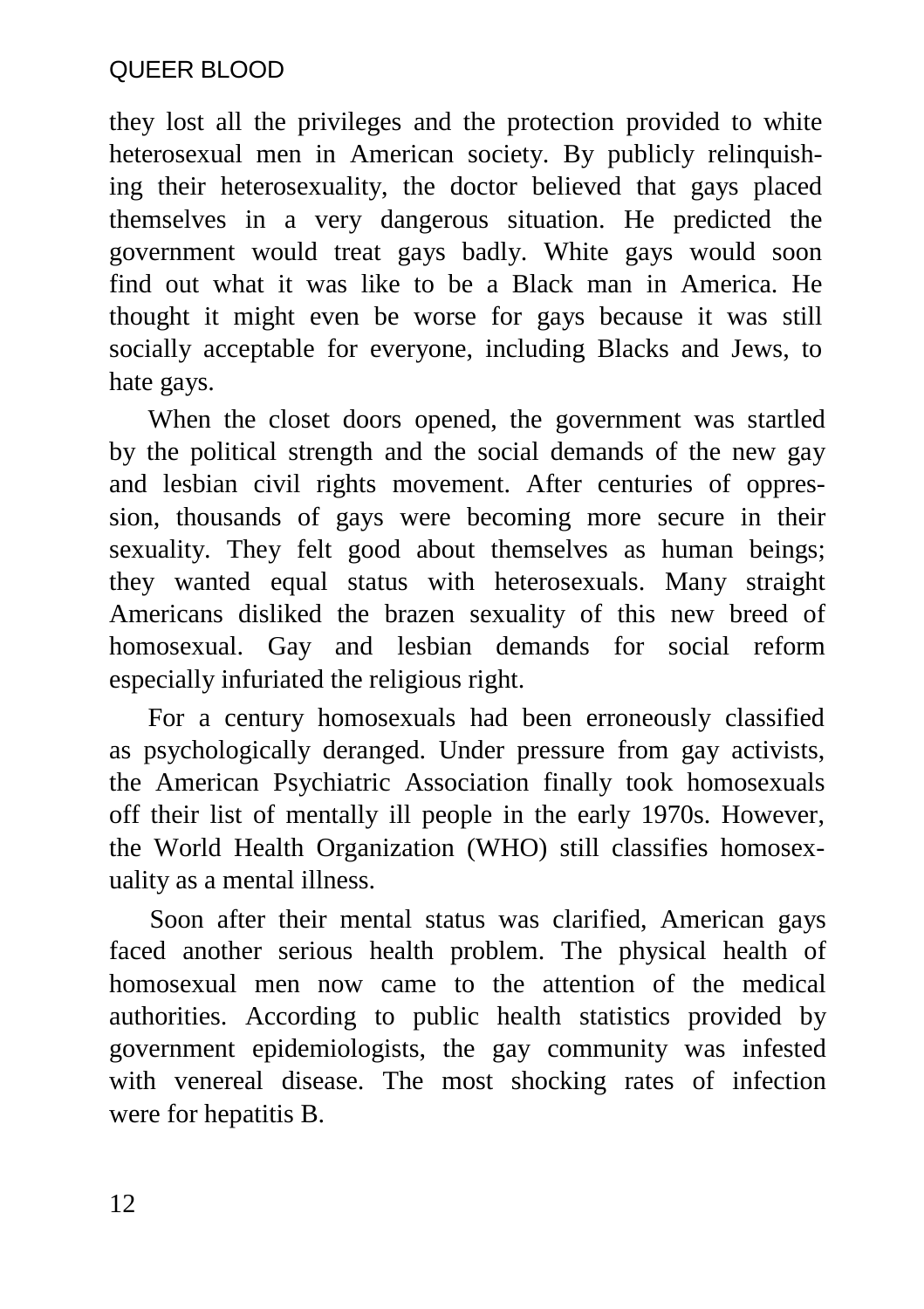#### The Gay Experiment

It was Nazi doctors who first proved that hepatitis was infectious. In their experiments, physicians forced concentration camp prisoners to eat material scraped out of the stomachs of people who had turned yellow from liver disease. When the prisoners subsequently sickened with yellow jaundice, the Nazi doctors determined that hepatitis was most likely caused by an infectiouns agent, probably a virus.

During World War II, thousands of American GIs became accidentally infected with hepatitis following compulsory vaccinations. The cause of the hepatitis epidemic was traced back to contanimated batches of yellow fever vaccine. The vaccine was manufactured, in part, from human blood serum contaminated with the infectious agent of hepatitis. After injection with yellow fever vaccine, the soldiers became infected with serum hepatitis.

When hepatitis B was also proven to be a sexually-transmitted disease, it was discovered that half the gay population was infected with hepatitis B virus. The epidemiologists determined that homosexual men were a potential public health menace not only to themselves, but to the larger public as well.

During the 1970s promiscuous behavior became wide-

spread not only among gays, but also among straights. It became fashionable for gay physicians to talk about the "special" diseases that affected their homosexual clientele.

The new buzz word was "anal sex." It seemed to be involved in many of the venereal diseases common in gays: gonorrhea, syphilis, herpes, warts, intestinal parasites, and especially hepatitis. New illnesses like "the gay bowel syndrome" began to appear in the medical literature. A new philosophy was promoted emphasizing that the medical needs of gays were different from straights. As a result, gay community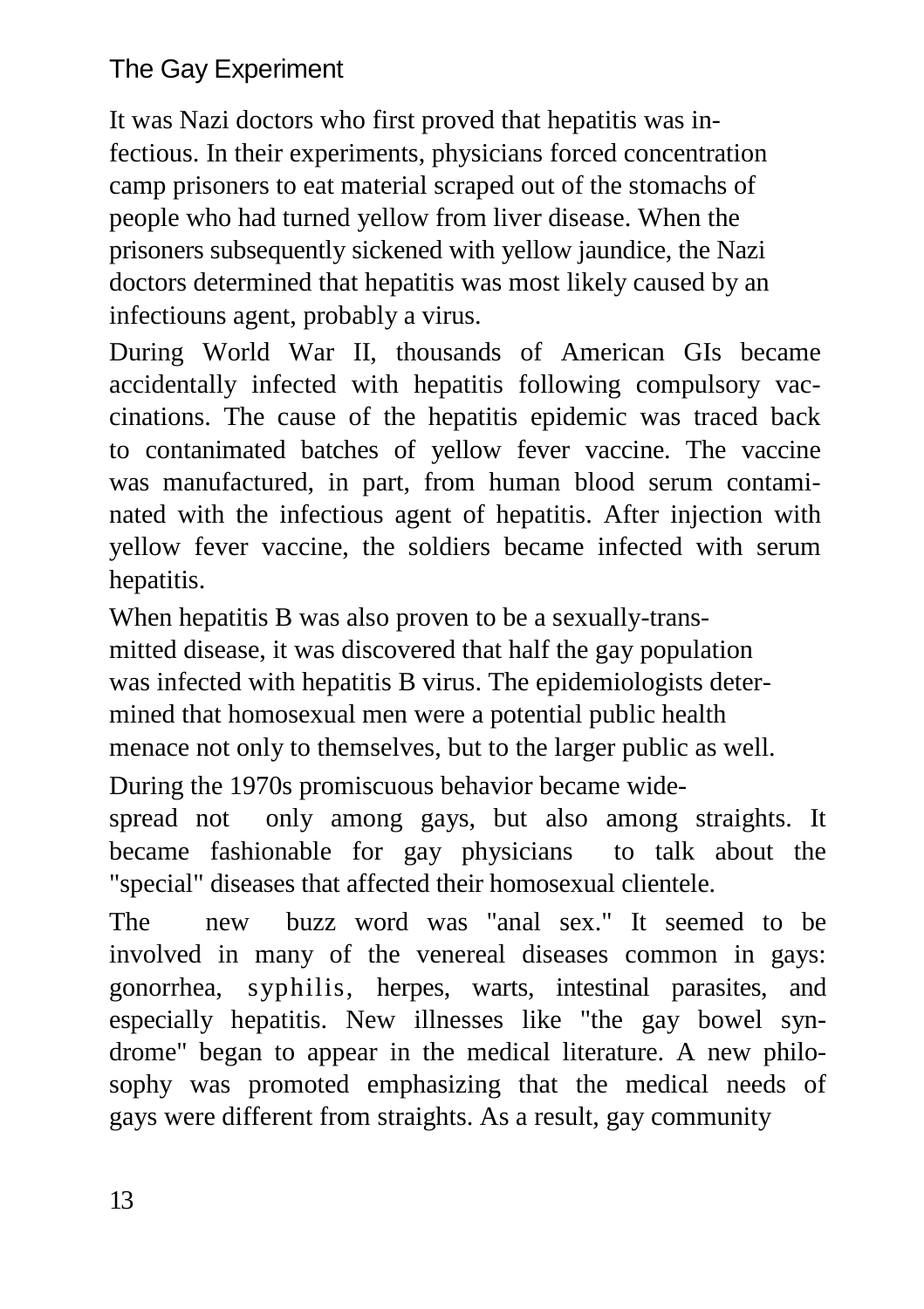leaders put pressure on the government to provide better health care for homosexuals.

Because of this new medical attitude, civic- and healthminded homosexual volunteers responded in large numbers to test a new experimental vaccine, which offered the hope of eradicating hepatitis B from the gay population.

The groundwork for the experiment began in 1973 when The Gay Men's Health Project in Manhattan provided blood samples for hepatitis B testing at The New York City Blood Center. The results were astonishing! One out of every two gay blood samples were positive. By contrast, only 5% of the blood samples from straights were positive.

Developed at the Merck Institute for Therapeutic Research at West Point, Pennsylvania, the first crude experimental vaccine was tested in chimpanzees, the only animal susceptible to the human hepatitis B virus. Later, the vaccine was tried on a small group of retarded children.

When the experimental vaccine was ready to be more widely tested in humans, several "high risk" groups were considered. These included male homosexuals, drug addicts, mentally deficient adults, Chinese-Americans, indigenous Alaskans, and patients and medical staff of kidney dialysis centers. After much debate, the epidemiologists decided that young promiscuous gay men would be the best group to test the efficiency of the vaccine.

Wolf Szmuness, a Polish physician trained in the Soviet Union, was placed in charge of the hepatitis B vaccine trial to be conducted at the New York City Blood Center. Sketchy details of his life appear posthumously in an article written by Aaron Kellner, a colleague at the Center.

Szmuness, a Jew born in Poland in 1919, was a young medical student in eastern Poland when the Nazis invaded the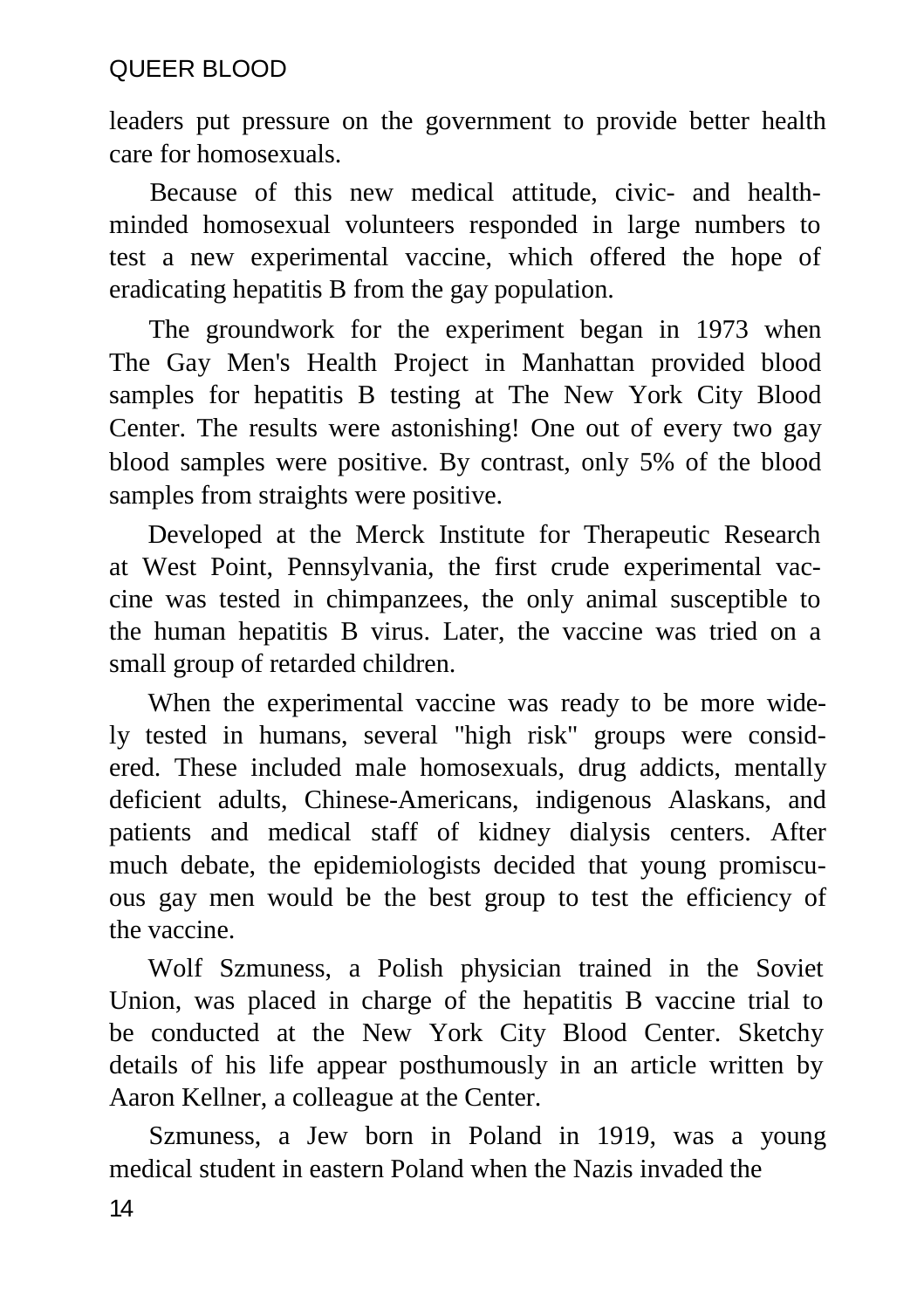#### The Gay Experiment

country the summer of 1939. When Poland was partitioned by Germany and Russia, Szmuness was sent to Siberia as a political prisoner. His entire family in western Poland was murdered by the Nazis in the Holocaust. His years in exile in Siberia were "a long dark period that he was most reluctant to talk about."

June Goodfield in Quest for the Killers, the definitive account of the gay hepatitis experiment, provides information on Szmuness' painful years in Siberia. During confinement he was repeatedly interrogated and beaten by the Russian KGB for refusing to cooperate in spy activities. When he could not be broken, they warned him: "Say nothing of this to anyone, but remember. We will reach you anywhere in the world. No matter here you go, no matter where you try to hide, you will never be out of our grasp."

After release from detention in 1946 he was allowed to finish medical education in Tomsk in central Russia. While a student, he married a Russian woman. He specialized in epidemiology, and when his wife contracted a nearly fatal case of hepatitis, Szmuness decided to dedicate his life to the study of this liver disease.

In 1959 the Soviets allowed Szmuness, and his wife and daughter, to return to Poland where he worked as an epidemiologist in the health department. Szmuness told Aaron Kellner a story about this period when he was exhausted due to the stresses of his job. He applied to the authorities for a vacation at a rest home. While recuperating, Szmuness shared a room with a young Catholic priest. A remarkable friendship developed and the two men corresponded for a long time thereafter. The Polish priest eventually became the first Polish pope in Catholic history: the current anti-Communist and anti-gay Pope John Paul II.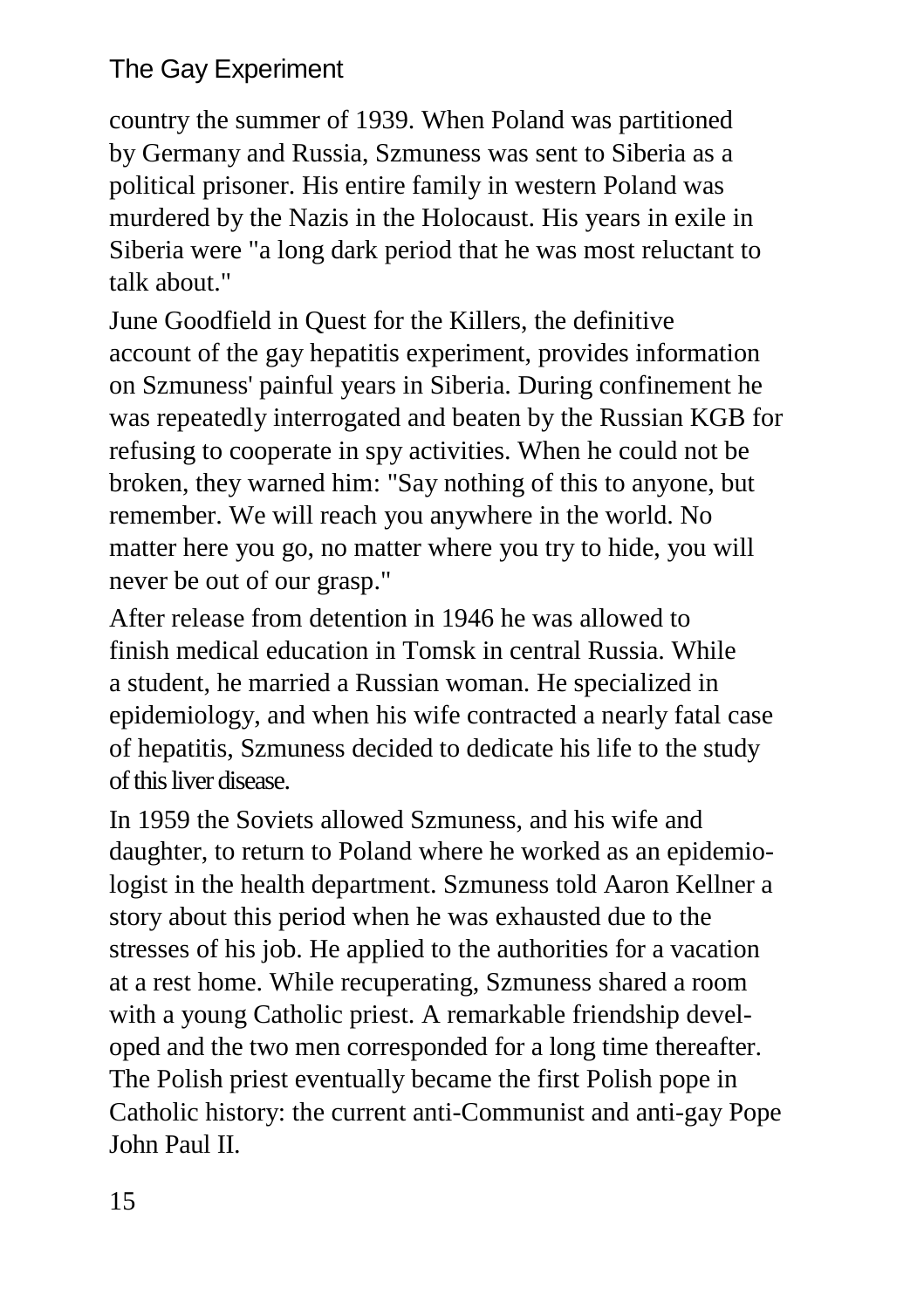There are conflicting reports of how Szmuness came to America. According to Kellner, the Communists allowed Szmuness and his family to attend a scientific meeting in Italy in 1969. While there, they defected to the West. This account is at odds with Allan Chase's account in Magic Shots.

Chase claims Szmuness was driven out of Poland in a 1968 Communist purge of the few remaining Jewish survivors of the Holocaust. June Goodfield also writes that Polish anti-Semitism cost Szmuness his job, resulting in his applying for a visa which eventually enabled him to get out of Poland legally. From Rome the Hebrew Immigrant Aid Society arranged for the family to come to the U.S.

Szmuness arrived in Manhattan with \$15 in his pocket. Through the intervention of Walsh McDermott, Professor of Public Health at New York Hospital, Szmuness was fortunate enough to secure a position as a lab technician at the New York City Blood Center. Within a few years he was given his own lab, and a separate department of epidemiology at the Center was created for him. In record time he was appointed Professor at the Columbia School of Public Health.

By the mid-1970s he was a world authority on hepatitis and transfusion medicine. In another startling occurrence, Szmuness was invited back to Moscow in 1975 to give a scientific presentation. As a defector he was terrified to set foot in the Soviet Union, and memories of KGB torture and interrogation still plagued him. However, his colleagues assured him he would have the full protection of the U.S. State Department. His return to Russia was a scientific triumph.

By the late 1970s he had been awarded millions of dollars in grant money and was phenomenally successful in his hepatitis work. Now he was fully prepared to undertake the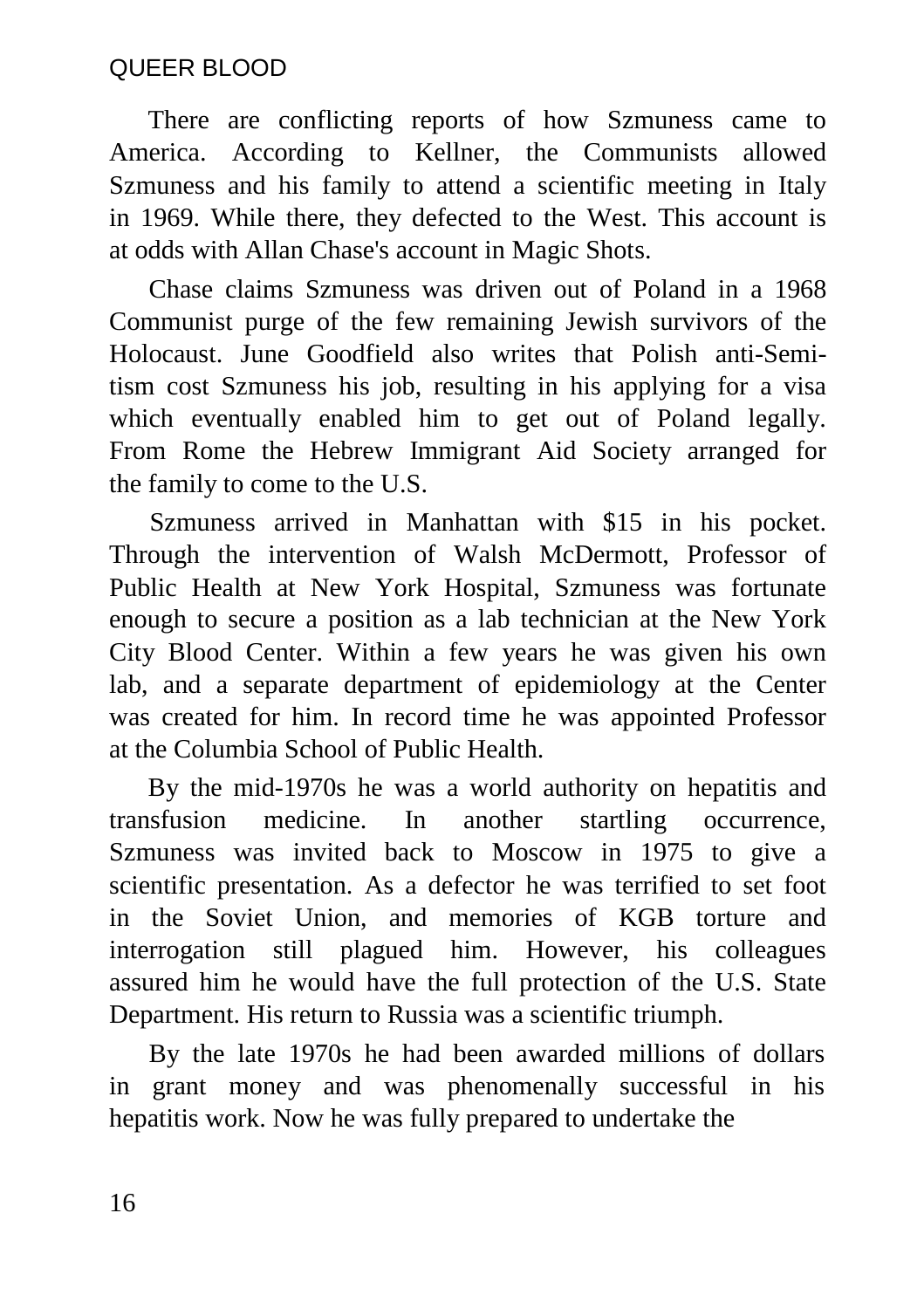#### The Gay Experiment

most important mission of his life: the hepatitis B vaccine experiment.

First, Szmuness became acquainted with the gay community, and added homosexual physicians and activists to his staff. He was taken into the gay ghetto where he viewed the baths and the bars and the discos. Promiscuous homosexuals were perfect guinea pigs. They would prove, beyond doubt, that Szmuness could wipe hepatitis B off the face of the earth.

In the late 1970s a bloodmobile began canvassing the gay neighborhood in the Greenwich Village section of Manhattan, looking for homosexual volunteers. Over ten thousand men signed up and donated blood samples for Szmuness' upcoming experiment.

Szmuness was highly selective in the men he chose as finalists. He required that the men be highly promiscuous. In fact, the more promiscuous the better. He was testing a vaccine against a sexually-transmitted virus. Therefore, he didn't want any mogamous men, or men with lovers, in his experiment. He also wanted men who were healthy, young, responsible, intelligent, and preferably white. Promiscuous bisexuals were acceptable, but heterosexual men were excluded from the experiment. The men had to have an address and a phone number, and be willing to provide blood samples over a long period of time.

The hepatitis experiment was a costly one, and Szmuness didn't want any uncooperative or hard-to-find gays messing up his experiment. There was too much money at stake. The Centers for Disease Control (CDC), the National Institutes of Health (NIH), and the National Institute of Allergy and Infectious Diseases, were all involved in the study, as well as big pharmaceutical companies, such as Merck, Sharp & Dohme Inc., and Abbott Laboratories.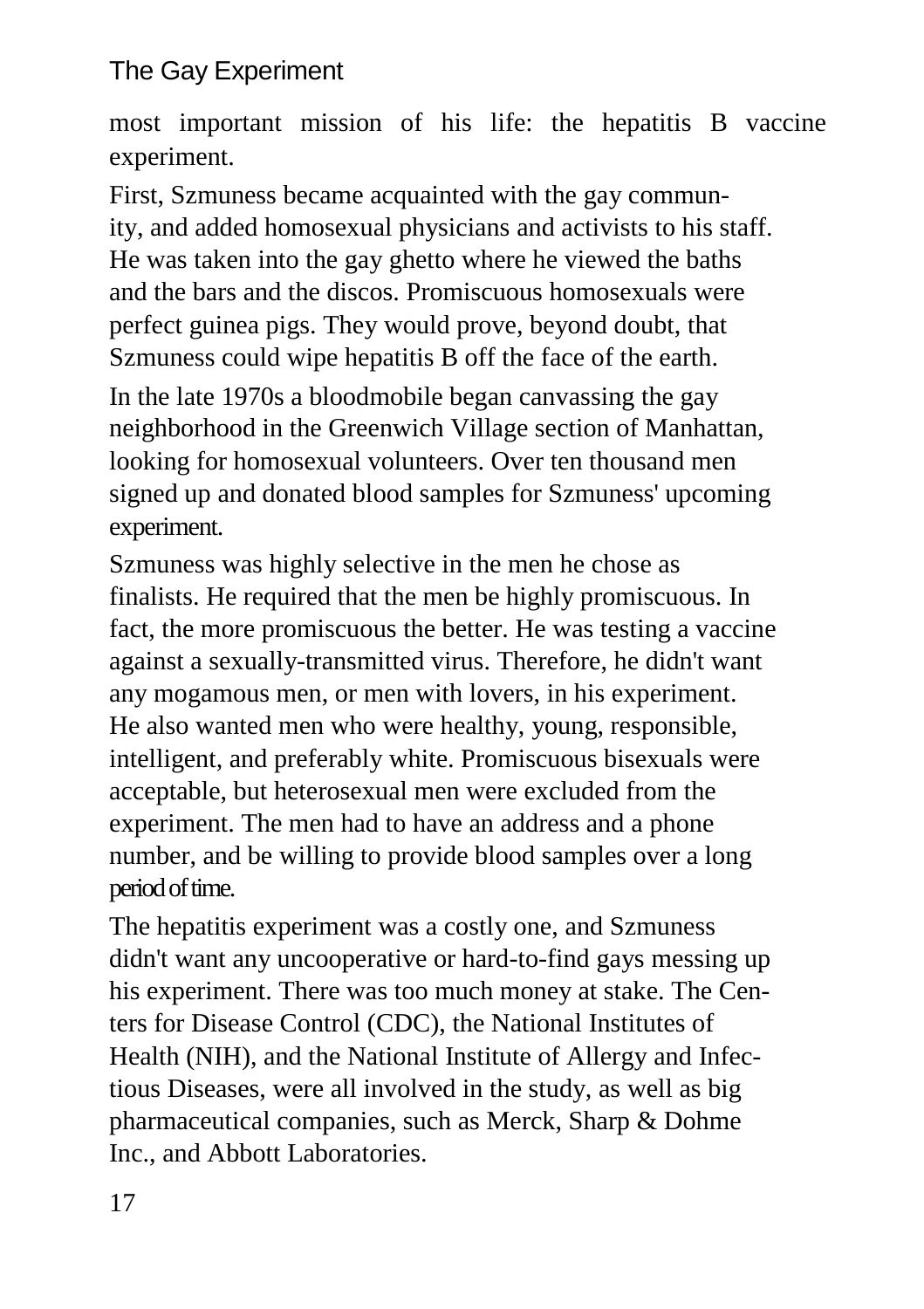In preliminary experiments, Szmuness first tested his vaccine in chimpanzees. He then tested two hundred human volunteers, presumably gay men, by inoculating them with the vaccine. In the months before the official beginning of the experiment there had been no problem with the chimps or the volunteers. Szmuness was now ready to set the date for the final experiment — an experiment which would decimate the gay community in New York City.

The first group of gay men was inoculated in November 1978 at the New York City Blood Center. The experiment continued until October 1979. Over one thousand men from Manhattan were injected with Szmuness' vaccine.

In January 1979, a few months after Wolf Szmuness began his experiment, purple skin lesions began to appear on the bodies of young white gay men in the Village. The doctors were not sure exactly what was wrong with these men. During the next thirty months, Manhattan physicians encountered dozens of cases of a new disease characterized by immunodeficiency, Kaposi's sarcoma, and a rapidly fatal lung disease, known as Pneumocystis carinii pneumonia. All the men were young and gay and promiscuous. Almost all were white. All died horribly.

Within a few years, AIDS would become the leading cause of death of young men and young women living in New York City. The Big Apple would be designated the epicenter of the new plague with the highest number of AIDS cases in the country.

Wolf Szmuness was thrilled with the tremendous success of his hepatitis experiment. In March 1980 the CDC supervised additional gay experiments in San Francisco, Los Angeles, Denver, St. Louis and Chicago. In the fall of 1980 the first West Coast case of AIDS appeared in a young man from San Francisco.

18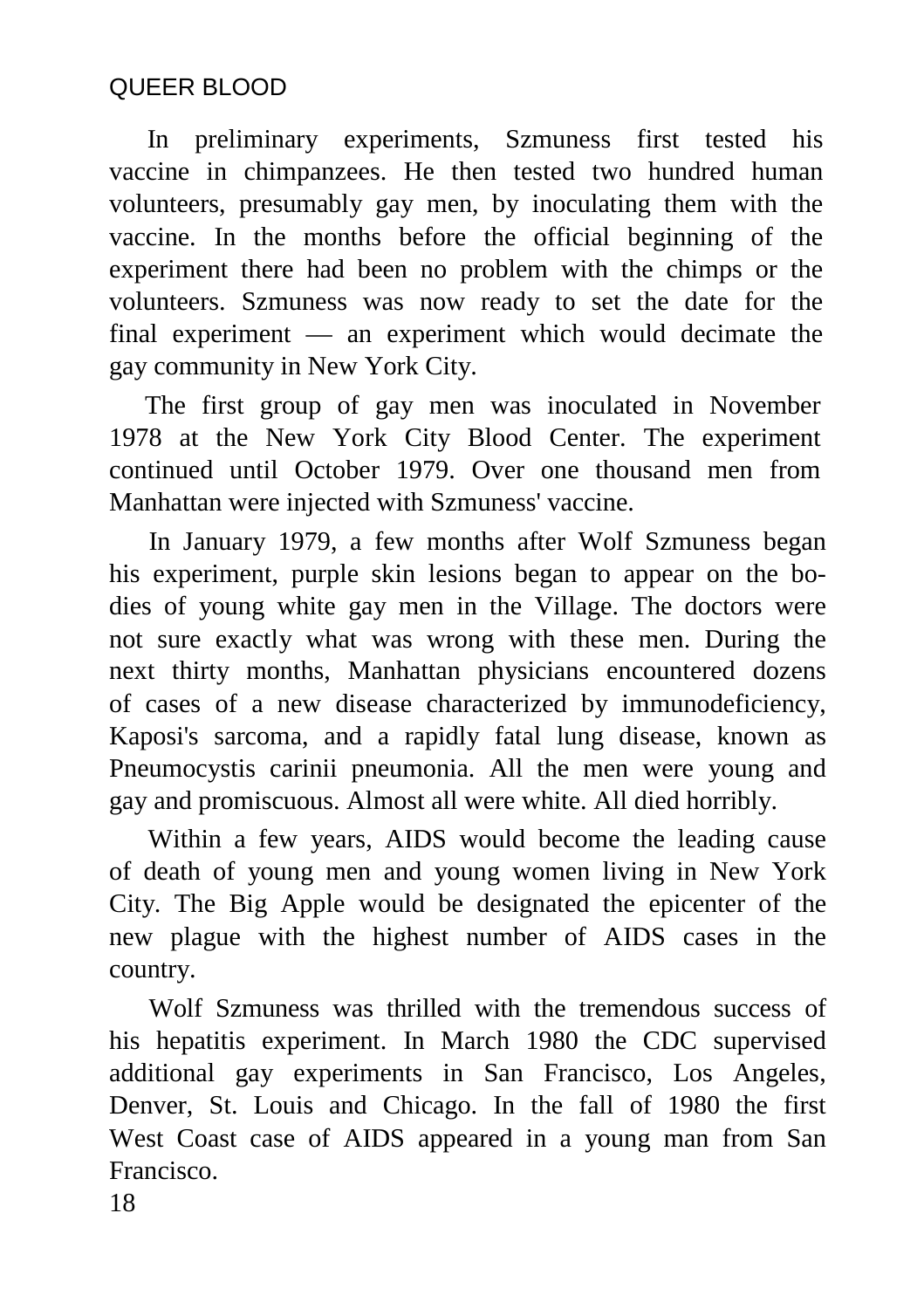#### The Gay Experiment

Six months later, in June 1981, the AIDS epidemic became "official." The epidemiologists and health experts could not understand why large numbers of young, white, previously healthy homosexual men were dying mysteriously in Manhattan, San Francisco, and Los Angeles.

By the beginning of the 1980s, Szmuness was awarded millions of dollars for his research, and his hugely successful hepatitis vaccine was hailed as having tremendous global implications. He collaborated with the most powerful medical institutions in the nation: the NUT, the National Cancer Institute

(NCI), the FDA, the WHO, and the Cornell, Yale and Harvard Schools of Public Health and the Russian Academy of Medical Science. Other global connections included the International Agency for Research on Cancer in Lyons, France, and close associations with third world African countries. Even the services of the Sengalese Army were employed to secure blood specimens in one of Szmuness' many African experiments.

In June 1982 Wolf Szmuness suddenly died of lung cancer, I could find no obituaries of his death in any of the medical journals, except for Aaron Kellner's account.

In closing his posthumous account of Szmuness and his scientific achievements, Aaron Kellner wrote: "He was the quintessential doctor's doctor. Most physicians in their professional careers influence the lives of a few hundred or a few thousand people. Some fortunate ones can influence the lives of a few million. It is the rare physician who, like Wolf Szmuness, is give the grace to touch the lives of billions of people — those living on this planet and generations yet unborn."

Szmuness' seminal work at the Blood Center continues to affect continents. Alfred Prince now coordinates the Center's programs with the WHO, with IARC in France, and with The Organization of African Unity. The Center has determined that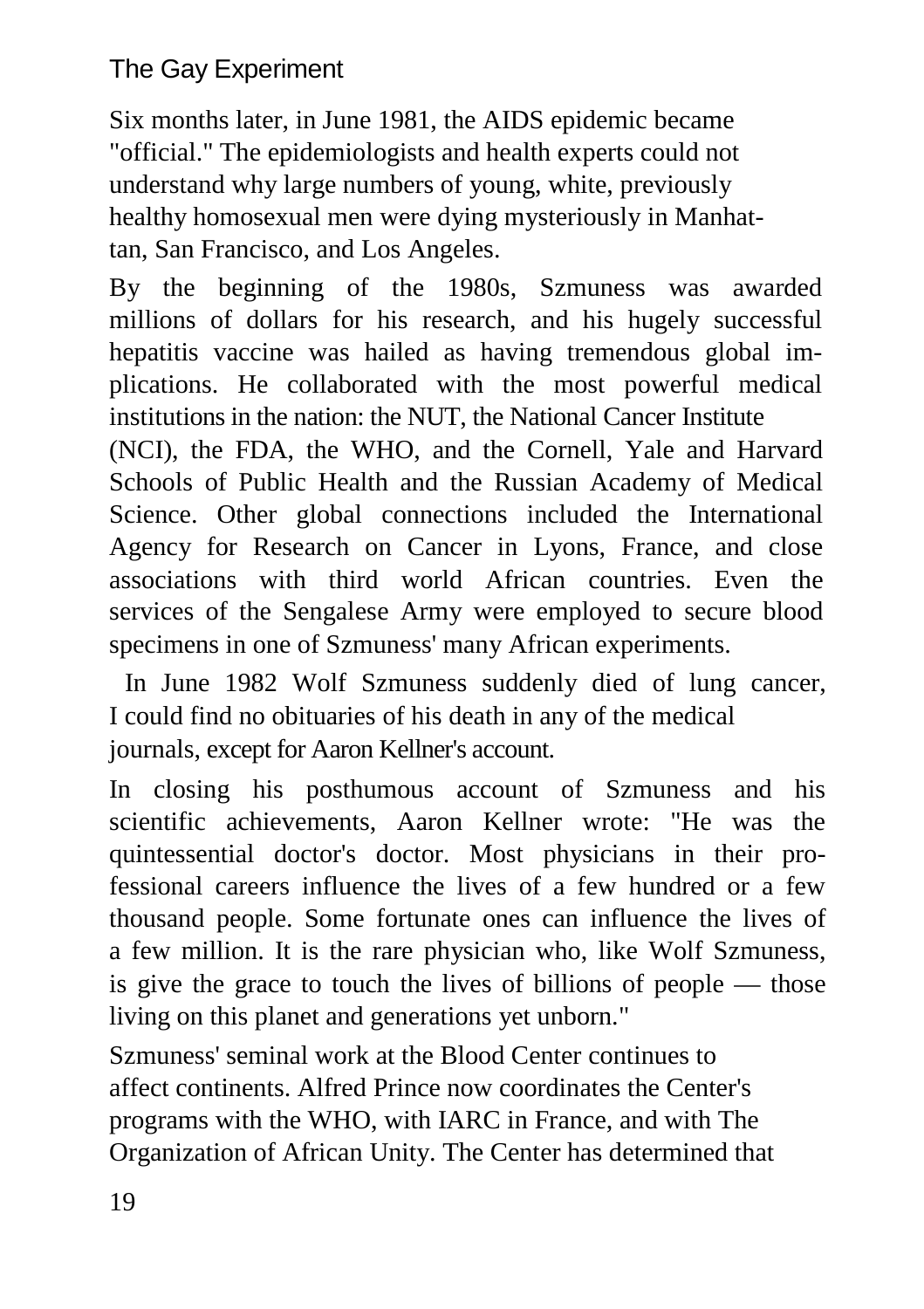all Black African babies are at "high risk" for hepatitis; all the babies require immunization. A 1983 report, published after Szmuness' death, details a new experimental hepatitis B vaccine program in Kangwane, using Black South African infants as subjects.

Most people are unaware of the gay experiments that preceded the mass deaths in the gay ghettos. But the details of the vaccine trials, and their effects on the health of homosexual men, are recorded for posterity in the annals of medical science.

Although Szmuness' death received no fanfare, he was remembered and honored by a small coterie of distinguished scientists — the national and international medical power brokers who run medical science, and who represent the media darlings. Those who paid tribute to Szmuness include the top government scientists in AIDS and cancer, the two discoverers of the AIDS virus, the most well-known researchers in animal experimentation, the heads of the most prestigious biomedical establishments in the nation, and the chief executives of drug companies tied to genetic engineering, vaccine production, and biological warfare research.

On May 11, 1984, a landmark meeting took place in the nation's capitol to honor Wolf Szmuness. One of the most distinguished attendees was Dr. Robert Gallo, who had announced the discovery of the AIDS virus three weeks earlier.

Looking over the list of contributors and participants at this remarkable symposium sponsored by the American Red Cross, I wondered what had really brought all these powerful peope together to pay homage to Wolf Szmuness. I had lived long enough to recognize the truth contained in the adage, "Birds of a feather do indeed flock together."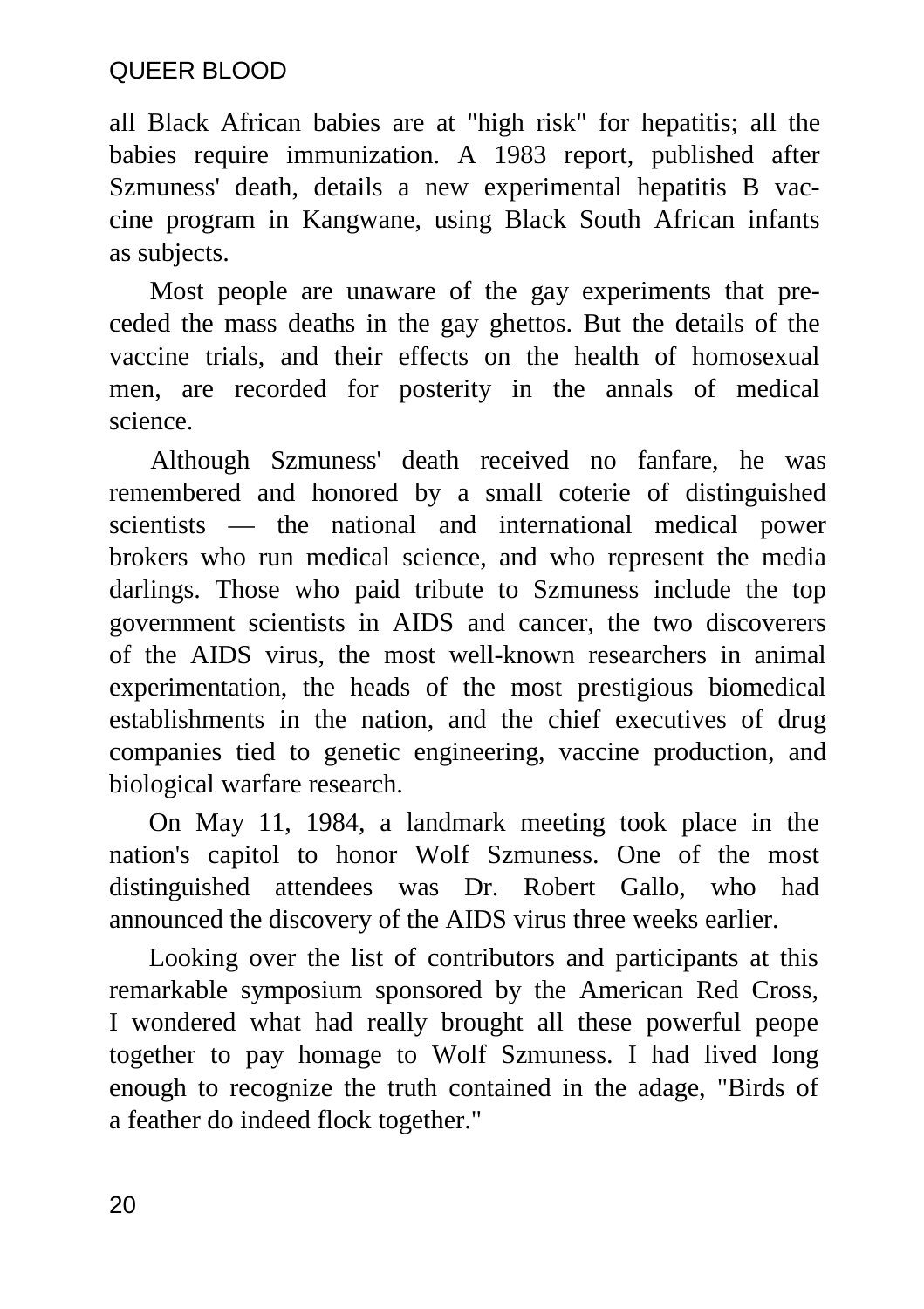#### The Gay Experiment

There was a strange and ominous connection between cancer and AIDS, between animal experimentation and genetic engineering of viruses, between biological warfare technology and drug companies, between gay experiments and AIDS, between vaccine programs and the contamination of the nation's blood supply. Why else would all these people from diverse areas of science be attending this high level government conference?

Despite the denial of the medical authorities, there was a connection between Szmuness' gay experiment and the outbreak of AIDS in American cities. It wasn't my imagination. And it wasn't a coincidence.

The more I studied the hepatitis B experiment, the more the connections to biological warfare and genocide became apparent.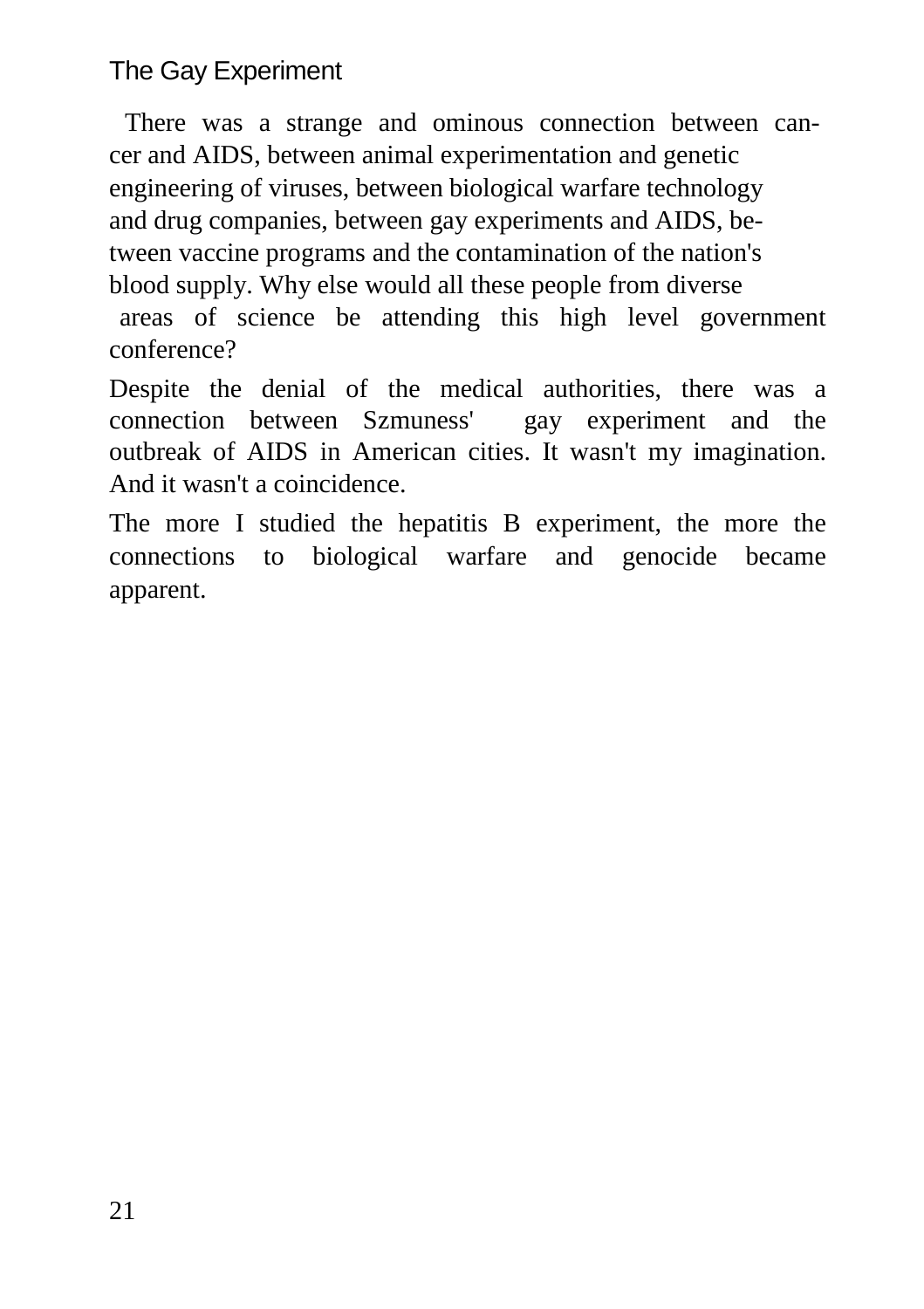# 3 Queer Blood

In 1991 a New York TV producer of one of the top news<br>shows contacted me regarding my view that AIDS was<br>man-made. He asked for copies of my books and promised shows contacted me regarding my view that AIDS was man-made. He asked for copies of my books and promised to get back to me. I sent the books, but I didn't expect to hear from him again.

My previous experience with media people was that the man-made story was taboo. The major TV networks are owned and controlled by powerful business interests, and I sensed that pressure was put on the executives not to air the man-made AIDS story. The American public had fully accepted the monkey story. It would be foolhardy to scare viewers into thinking AIDS was another government screw-up.

I was surprised when the producer called a few weeks later to explain that his staff of reporters had checked out my story with government officials. Predictably, the health officials said the man-made story was preposterous and without merit. The producer prodded them for specific information about the hepatitis experiment. What happened to the men who volun-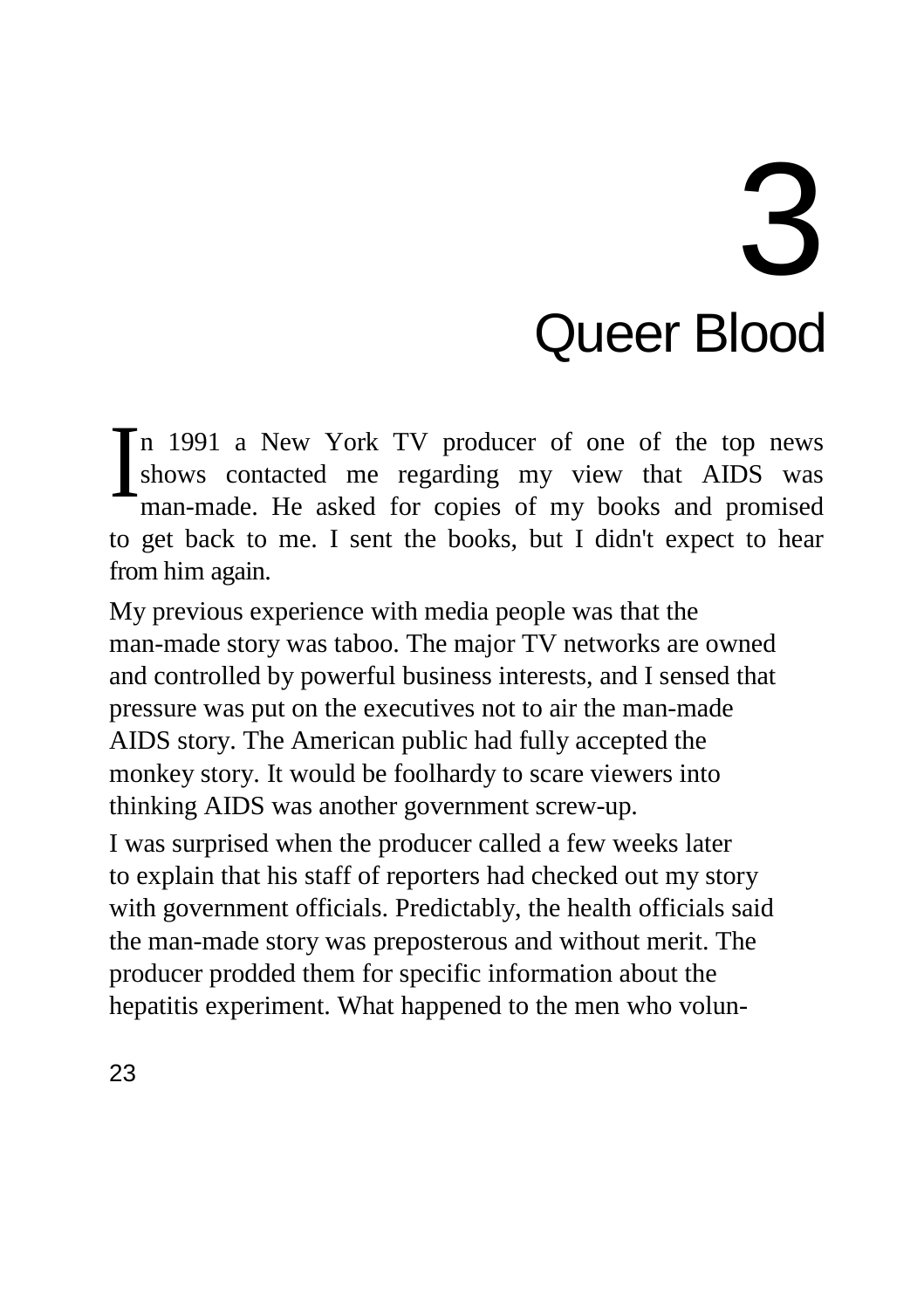teered? How many were still alive? How many died of AIDS? Surely this information was available. The government officials were evasive. The medical records of the gay men in the experiment were confidential; none of that information could be divulged, and certainly not to media reporters.

Without the cooperation of the government, the producer complained he couldn't get a "balanced" story. Did I have any ideas? I suggested that the AIDS biowarfare story was the most covered-up genocide program of the century. Did he really expect to get the cooperation of health officials in exposing the truth? How did his staff expose other government cover-ups? The producer was sympathetic, but he finally admitted the story was too explosive to tackle without more evidence. I protested. What about the body count of dead gay men? Sorry, he said, that could not be used as evidence.

Where was the evidence that six million Jews were exterminated by the Nazis? Where were all the bodies? Where was the documentation? The evidence was in the fact that, before the war, there were cities and towns filled with Jews. After the war they were gone, and the missing Jews were never again seen alive.

Where were my young friends from ten years ago? Half of them were dead from AIDS. Straight people didn't lose half their friends and lovers from AIDS. Only gay people. But none of this seemed relevant to the producer who repeatedly asked for "evidence" and "documentation" to prove my theory. The body count, overloaded with gay men, proved nothing.

It was true. There was no overwhelming evidence in the published reports of the hepatitis B experiment to prove that the trials were designed to kill gay men. But if one searched the medical literature carefully, there were clues that indicated gays in the experiment were severely damaged by the AIDS virus. In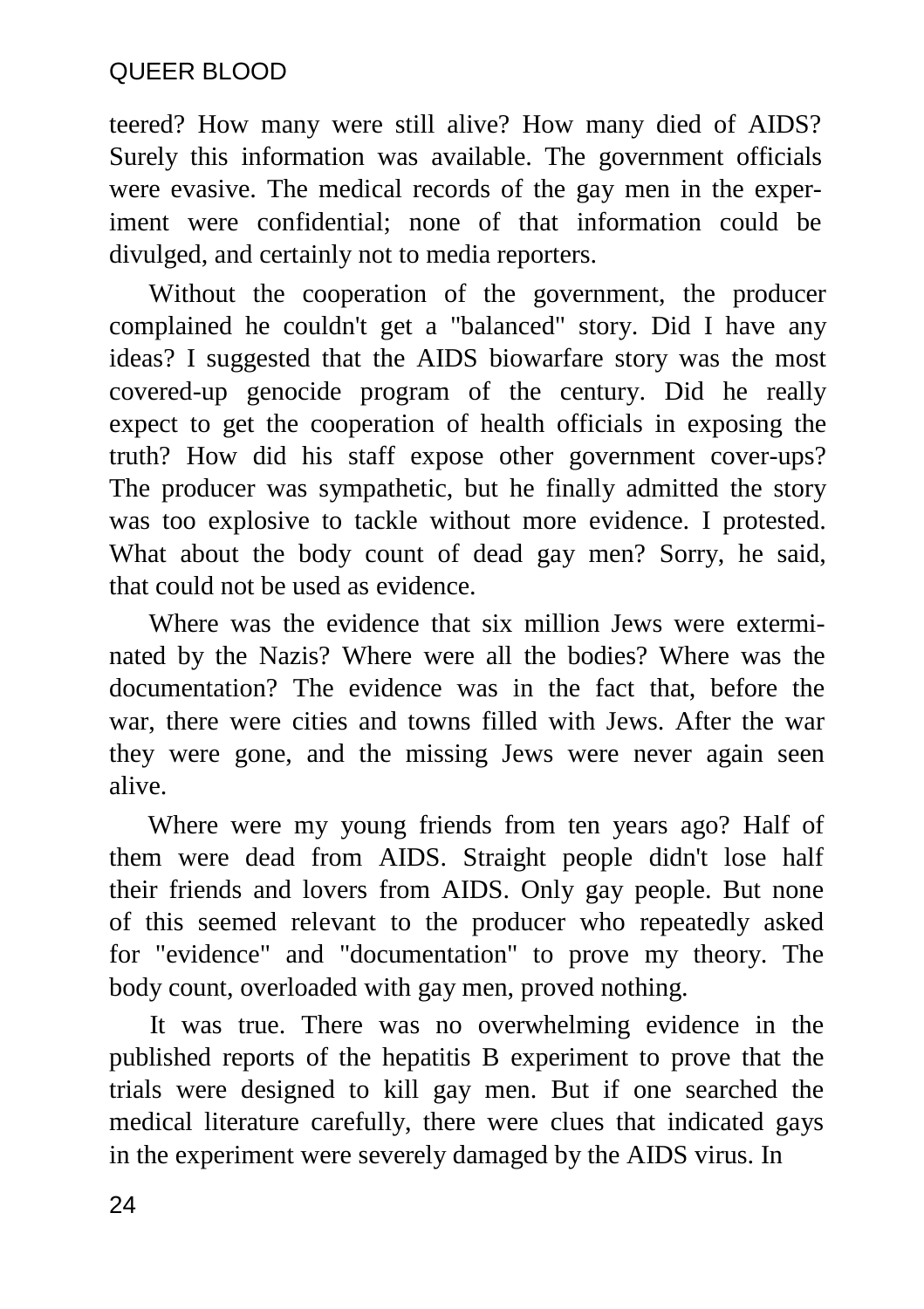#### Queer Blood

fact, the hepatitis group was more damaged than any AIDS group in Africa, where the experts claimed the disease supposedly started centuries ago. And if one carefully studied the graphs in Cladd Stevens' 1986 hepatitis report showing the rate of HIV infection in the men in the experiment, one thing was clear - all the men in the gay experiment were doomed to die of AIDS.

The evidence was contained in the gay blood stored at the New York City Blood Center. When a HIV blood test for AIDS virus antibodies became commercially available in 1985, it was possible to determine exactly who was infected with the virus. In an attempt to discover the source of the virus, the epidemiologists tested old gay blood specimens stored at the New York City Blood Center, to determine whether they were infected. When old, pre-1978 American blood specimens from various groups were tested, there were no HIV-positive samples. This clearly demonstrated that the AIDS virus was not present in the U.S. before 1978.

Through the retrospective testing of blood specimens of the 1083 men in the original hepatitis B experiment, as well as the blood of over 10,000 gays screened by Szmuness, it was definitely determined that the AIDS virus was introduced into the gay community sometime around 1978, the same year the gay experiment began.

June Goodfield recalls that Szmuness, in the months before November 1978, had made some preliminary and unreported inoculations into two hundred people, presumably gays. Thus, even before the experiment officially began, some volunteers were ready injected with the experimental vaccine.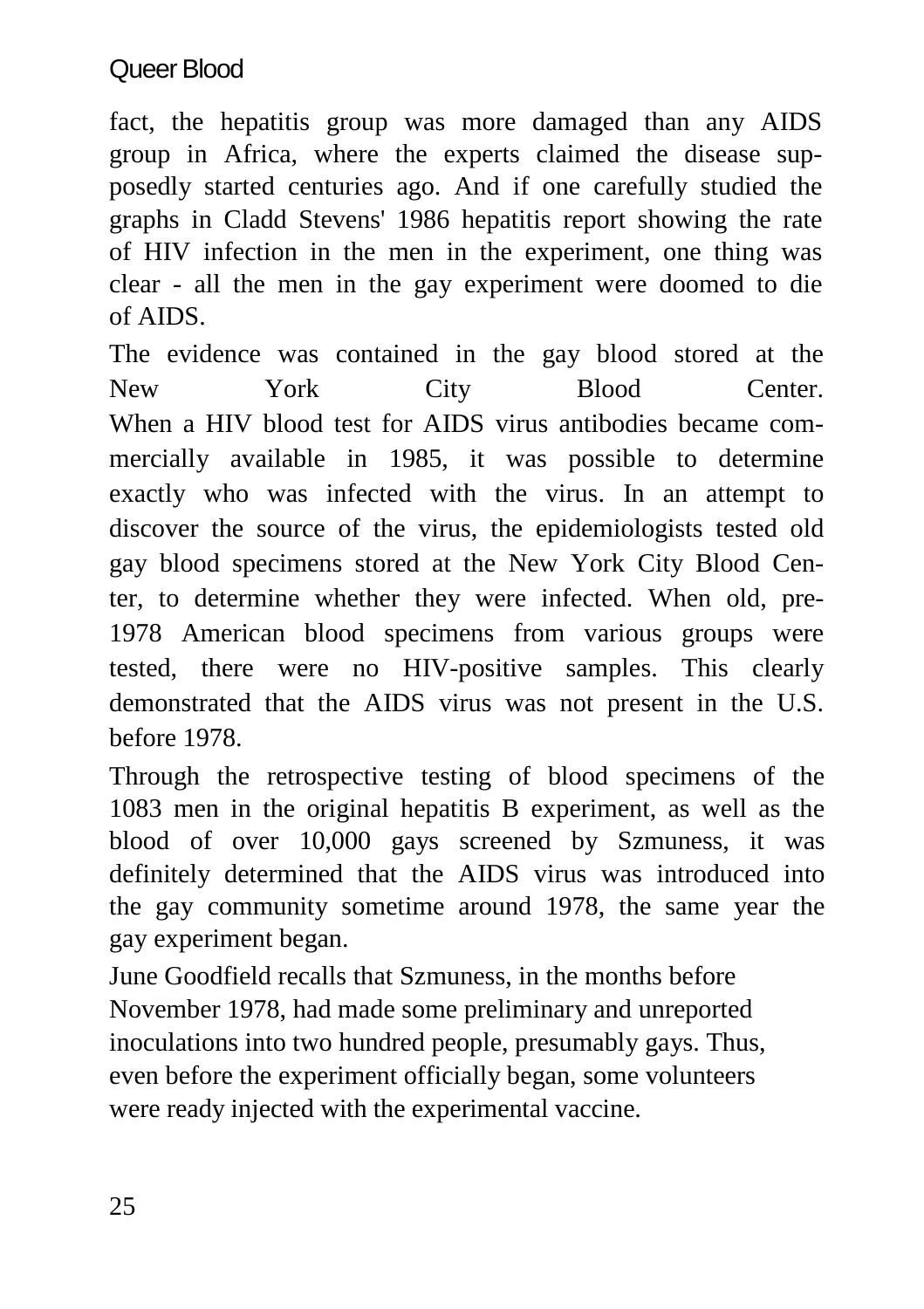Was the experimental hepatitis B vaccine contaminated with the AIDS virus? The vaccine was manufactured by the National Institutes of Health (NIH) and also by the Merck drug company. During the clinical trials, Szmuness was concerned about possible vaccine contamination. According to Goodfield virus contamination was suspected in a vaccine batch made by the NIH, but never in the vaccine made by Merck.

The connections between Merck, the military biowarfare establishment, and the NIH, are well-known to medical conspiracy buffs. The Merck Company is no stranger to biowarfare. George Merck, who directed the company during the Second World War, also directed America's germ weapon research program. As part of the War on Cancer in the early 1970's, President Richard Nixon transferred part of the U.S. Army's biowarfare unit at Fort Detrick, Maryland, over to the National Cancer Institute under the direction of the National Institutes of Health.

After finishing a large experiment in which thousands of blood samples are tested and stored, the specimens are usually discarded. However, after the vaccine trials ended, Szmuness insisted that the Center keep all the tens of thousands of blood samples donated by thirteen thousand gay men. When asked why he was keeping so many vials of blood, Szmuness replied: "Because one day another disease will erupt and we'll need this material."

As late as 1983, several infectious disease specialists reported that AIDS might be related to the hepatitis vaccine because it was discovered that 93% of their AIDS patients tested positive for hepatitis B blood markers! Because the hepatitis B vaccine was manufactured from the blood of gays who carried the hepatitis virus, the physicians feared the AIDS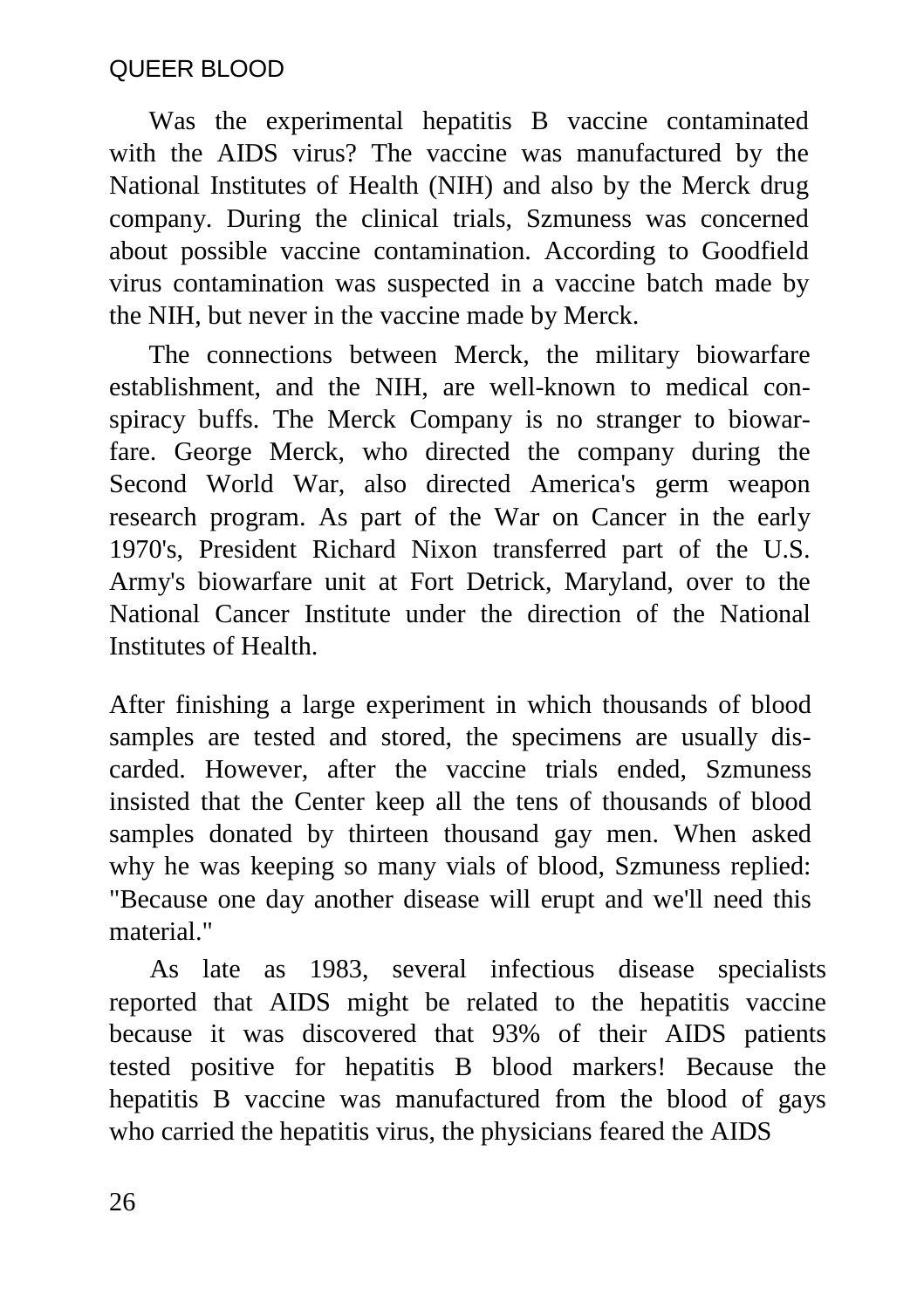#### Queer Blood

virus could have contaminated the vaccine. Health officials at the CDC reassured everyone that the vaccine was safe.

The safety of the experimental vaccine was also defended by Cladd Stevens, who collaborated closely with Szmuness in the gay trials. When Szmuness died in 1982, Stevens became the official spokesperson for the experiment. In a May 1983 report she claimed that only two men in the experiment had been diagnosed with AIDS. One was diagnosed two years after receiving the vaccine; the other four years after. "There is no excess incidence in the high-risk population," she emphasized. Stevens' reassurance was premature. In 1983, the year she penned report, the sad truth was that one out of every three men injected in the experiment was infected with the AIDS virus.

Prior to the official discovery of the AIDS virus in 1984, the CDC and the vaccine makers repeatedly assured the public that the new commercially-available, non-experimental hepatitis B vaccine was safe. However, Abbott Laboratories, the manufacturer of the commercial hepatitis vaccine, was more cautious about its safety. In their brochure urging gay men to take the commercial vaccine, the company advised: "Many people are concerned about the possible transmission of AIDS and Kaposi's sarcoma; it is unknown whether these are conveyed by blood or blood products. The current hepatitis B vaccine, although produced from the pooled blood of chronic virus) carriers, is manufactured utilizing several processes believed to inactivate all known groups of viruses."

Although the CDC was confident about the safety of the commercial hepatitis B vaccine, the public was not. Word quickly got around that the vaccine was made from gay blood. As a result, many people refused to be injected with it. Even though the vaccine is no longer manufactured using gay blood,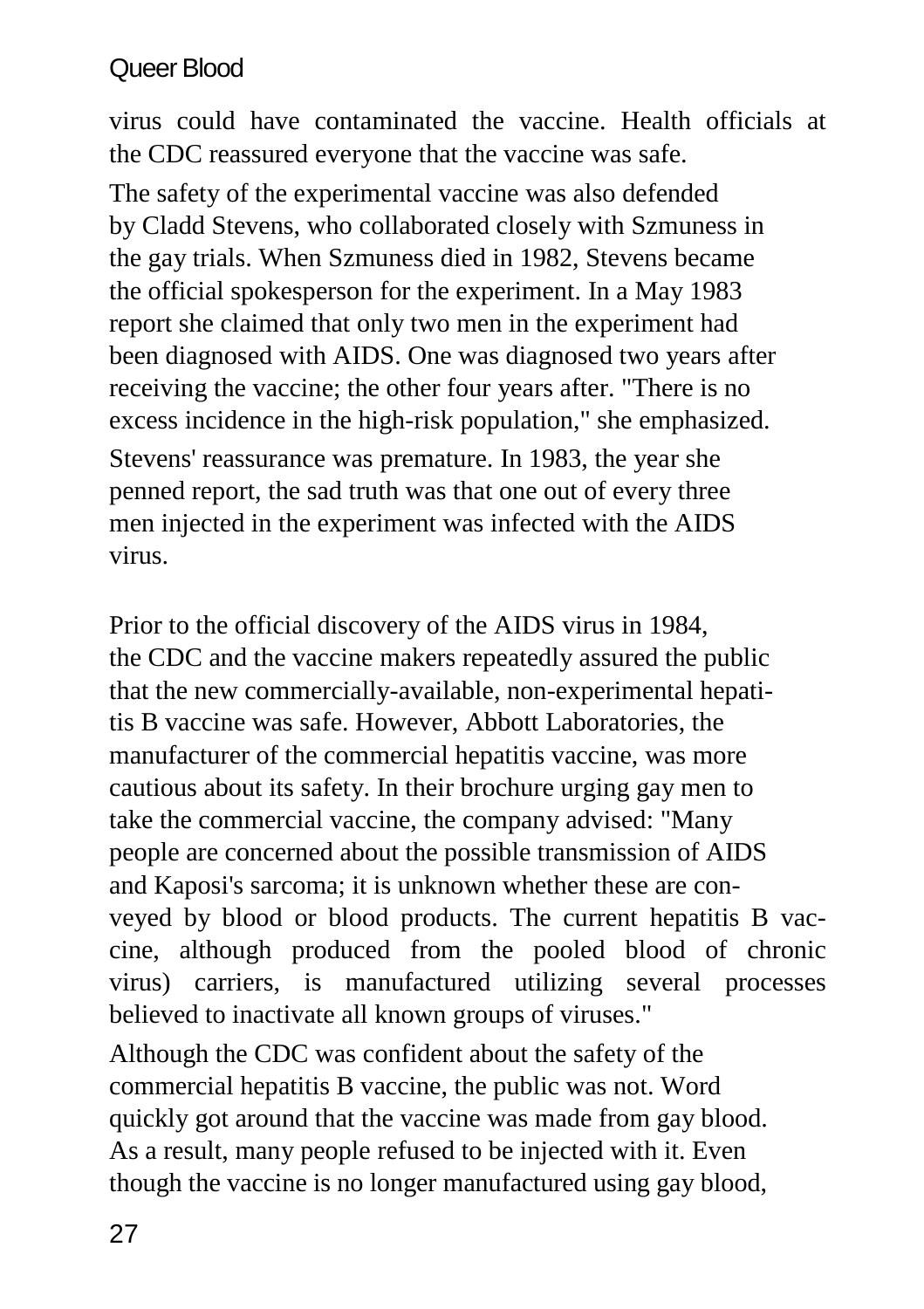many people still fear the hepatitis B vaccine because of its association with gay men and AIDS.

In 1986 Cladd Stevens' group did a second follow-up study of 212 men who were injected with the experimental vaccine Amazingly, 6.6% of the men had positive tests on blood samples taken during the period November 1978 and October 1979! By 1981 over 20% of the men were positive; by 1984 (the end of the study period) over 40% tested positive. Most of the HIV-positive men were immunodeficient.

Since the first cases were discovered in 1979, the media has shocked the public with a never-ending number of sensational AIDS stories. Yet never once has the media given credence to the idea that AIDS is man-made. One of the most outrageos and homophobic AIDS stories concerns "Patient Zero."

In October 1987, the best-selling book And the Band Played On was published. Randy Shilts, a gay man and the first newspaper reporter to cover AIDS full-time, wrote an exquisitely detailed historical account of the epidemic. He blamed the Reagan administration for ignoring the epidemic, and for its shameful refusal to fund AIDS research and education.

Despite the brilliance of his book, Shilts is likely to be best remembered for promoting the story of "Patient Zero" — a promiscuous, young gay Canadian airline steward named Gaetan Dugas, who is accused of bringing the AIDS virus to America.

The medical "facts" about Shilts's Patient Zero (along with lurid details of his sexual life) were eagerly supplied by epidemiologists at the CDC and by Manhattan physicians. Gaetan Dugas was diagnosed with AIDS-related Kaposi's sarcoma in June 1980 in New York City. For a year before his AIDS diagnosis Dugas suffered from swollen glands and a skin rash Shilts's sensational account of Patient Zero, replete with wan-

28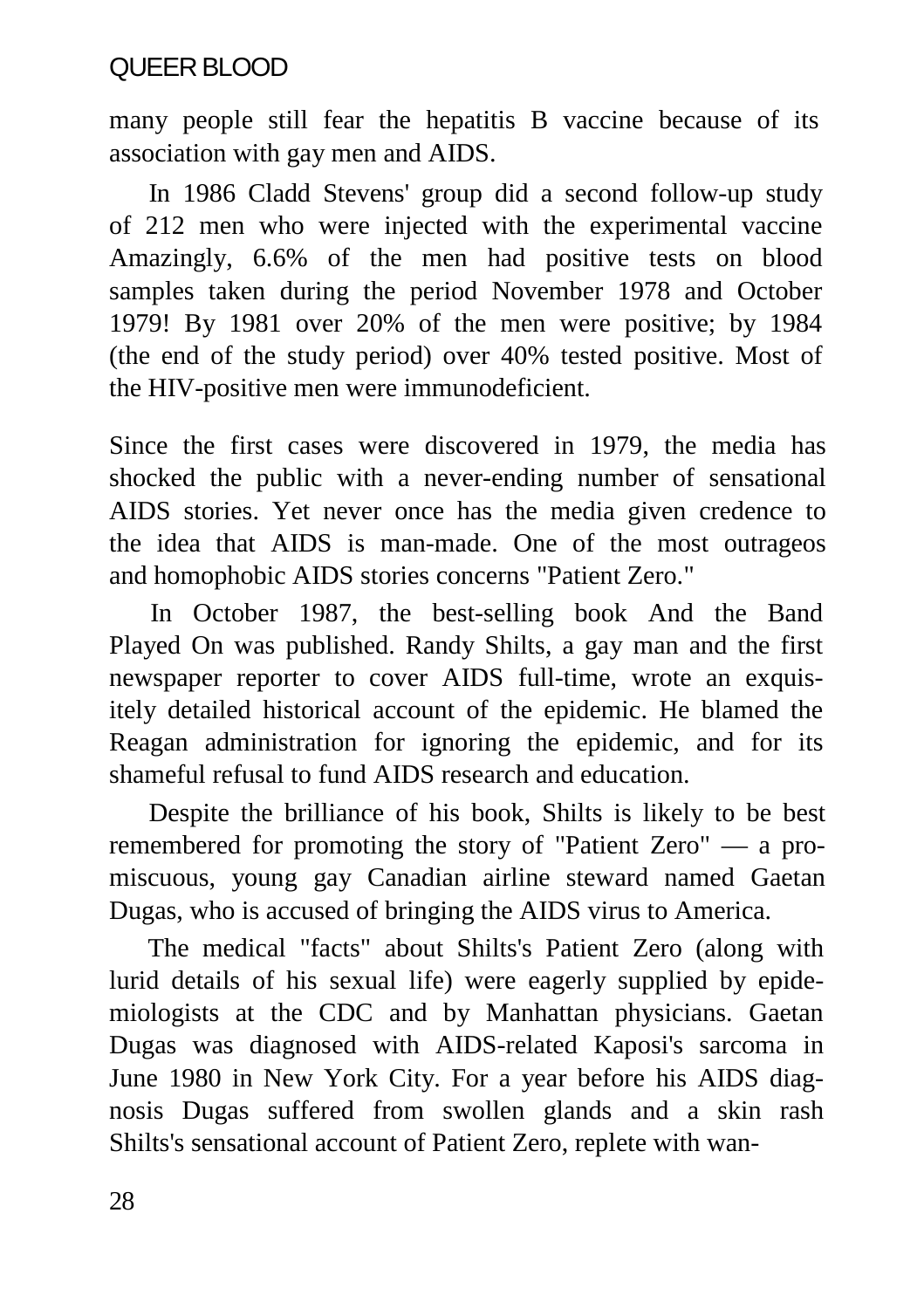#### Queer Blood

ton gay promiscuity and bathhouse sex, was shamelessly promoted in a media blitz.

Although Shilts admits his Patient Zero theory remains "a question of debate and ... ultimately unanswerable," he still claims Dugas brought AIDS from Paris to North America. Dugas "no doubt ... played a key role in spreading the new virus from one end of the United States to the other." Unmentioned by Shilts are medical reports that indicate the AIDS virus was already "introduced" into the New York City gay community, two years before Dugas was diagnosed! The blood tests from Szmuness' experiment show that the AIDS virus was definitely present in specimens dating back to 1978-1979. In blood specimens dating back to 1980 (the year Gaetan Dugas was diagnosed), Cladd Stevens has reported that twenty percent of the men in the experiment were HIVpositive! Thus, it is inconceivable that Dugas could have flown in from Paris and infected such a large number of gays, some of whom were infected as early as 1978-1979. Furthermore, the "source" of Dugas' own HIV infection was never ascertained. No matter. The media had a field day with the story. Time (October 19, 1987) reviewed And the Band Played On in its Medicine section as "The Appalling Saga of Patient Zero." The cover illustration of California magazine showed a shadowy airline steward deboarding a plane, suitcase in hand, as "Patient Zero: The Man Who Brought AIDS to California." The bold headlines of the New York Post (October 6) read: "The Man Who Gave Us AIDS — triggered gay cancer epidemic in U.S." Not to be outdone, the Star tabloid featured Dugas as "The Monster Who Gave Us AIDS," and condemned him "a modern typhoid Mary — the man who infected a continent with AIDS." Even the supposedly scientific AMA publication American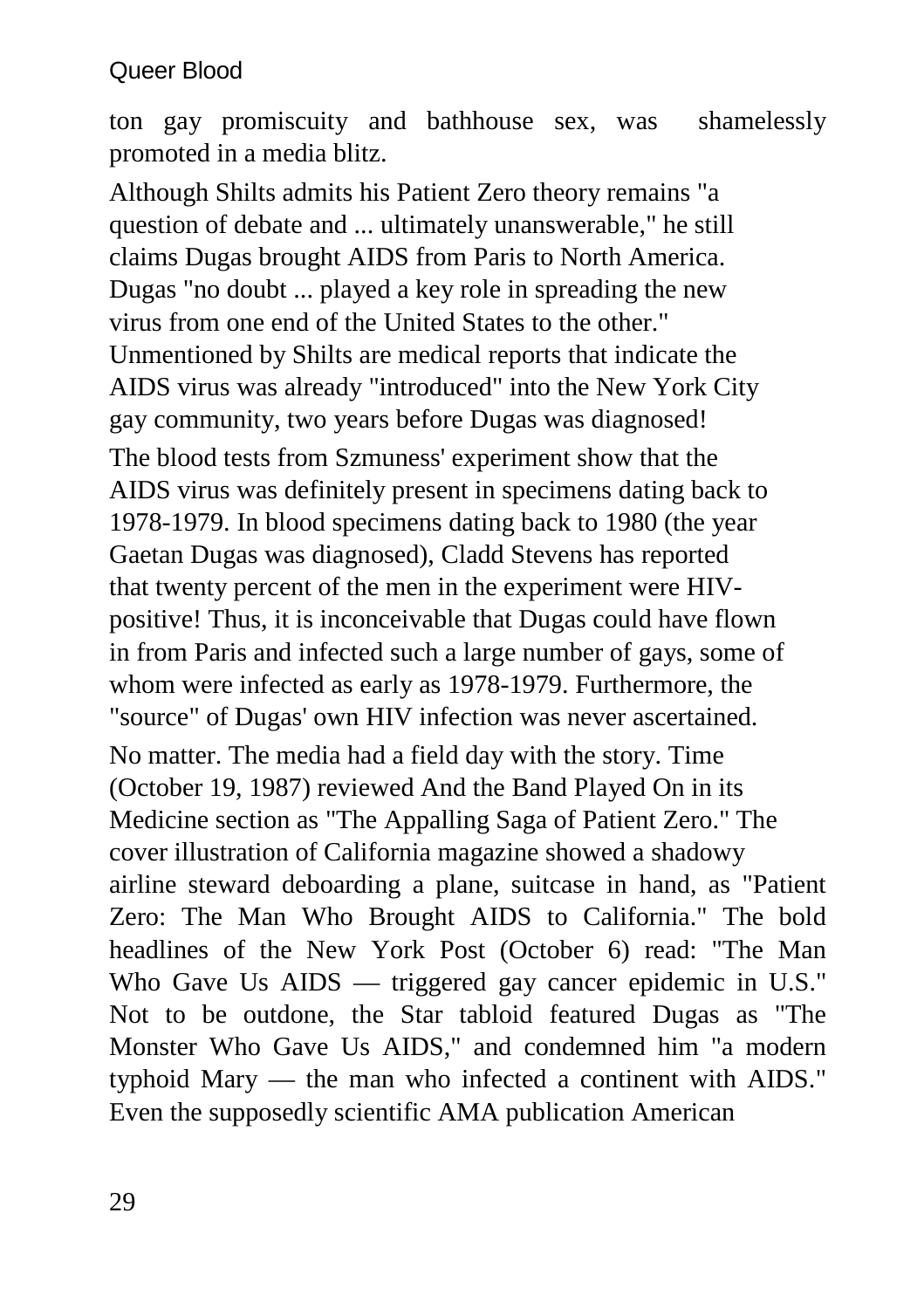Medical News (October 23) fell for the story, claiming Dugas "may have brought AIDS to the United States."

These accounts of a dead man serve as examples of how AIDS "facts" become propaganda that is then used to suit various political, scientific, social, moral, and even literary agendas.

Along with the Patient Zero story are other AIDS myths which have attained the status of truths. None is more widely believed than the African green monkey story, one of the most powerful fairy tales of our time.

Grown-ups know that fairy tales are never true. But, like children, adults can suspend belief and be entranced by the adventures contained in the world's most beloved fairy stories,

And so we pretend. And we make fairy tales real.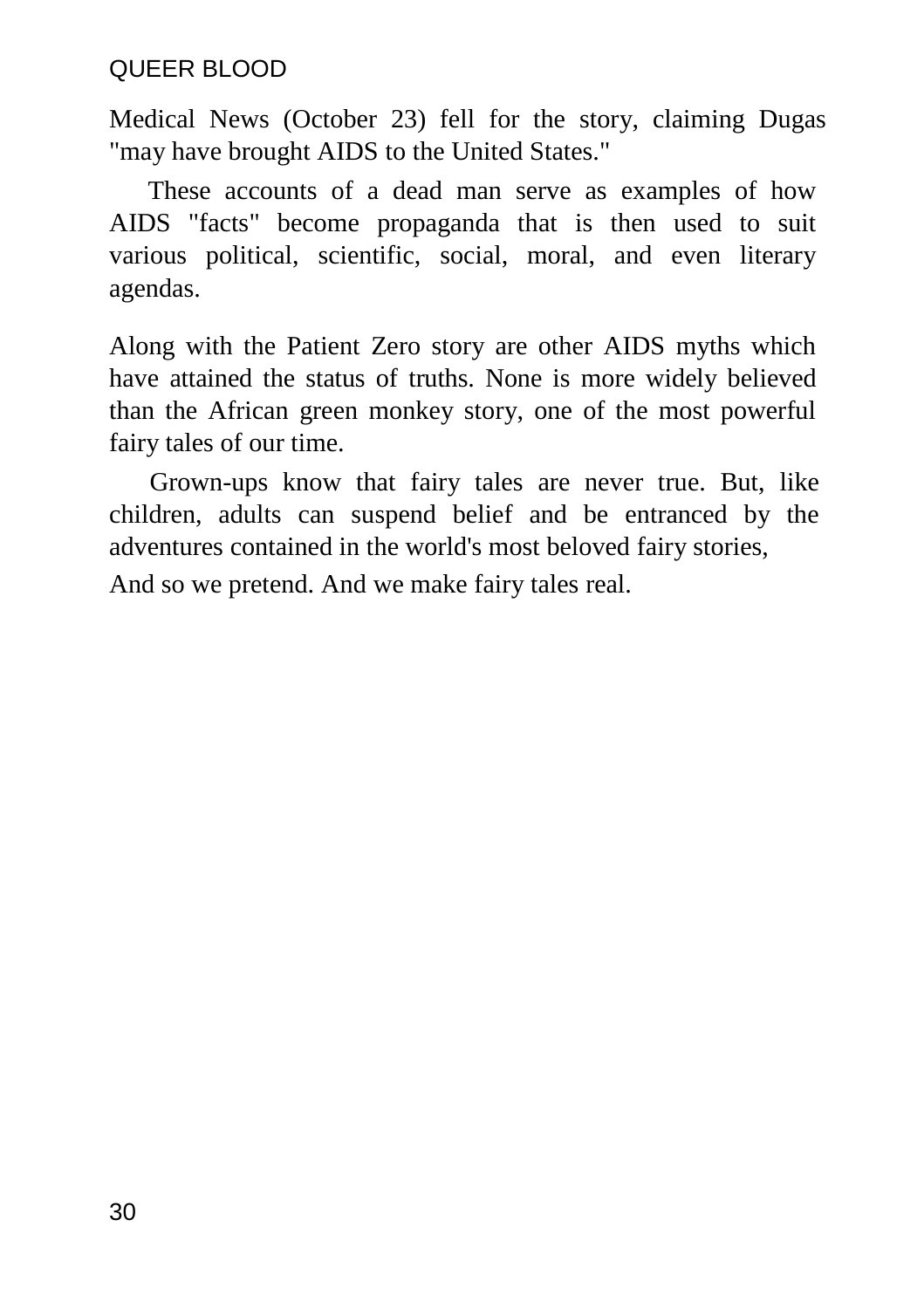## 4

### **Biowarfare**

S AIDS merely a freak accident of nature caused by an African green monkey virus? Or is AIDS a governmentsponsored genocide program that seeded a laboratory virus into select populations for diabolic political and social purposes?  $\overline{\mathbf{I}}$ 

In the 1960s the U.S. military biowarfare establishment began to pay serious attention to the new advances in biotechnology and genetic engineering. It was obvious to scientists that infectious agents could be transformed into deadly biologic weapons that could be used against civilian populations in time of war. Much cheaper to produce than atomic and conventional military weapons, bioweapons have the distinct advantage of killing life without destroying property.

A group of biowarfare experts, appearing before a United Nations panel in 1969, estimated that the cost of a large-scale killing, operation against a civilian population would amount to \$2,000 per square kilometer with conventional weapons, \$800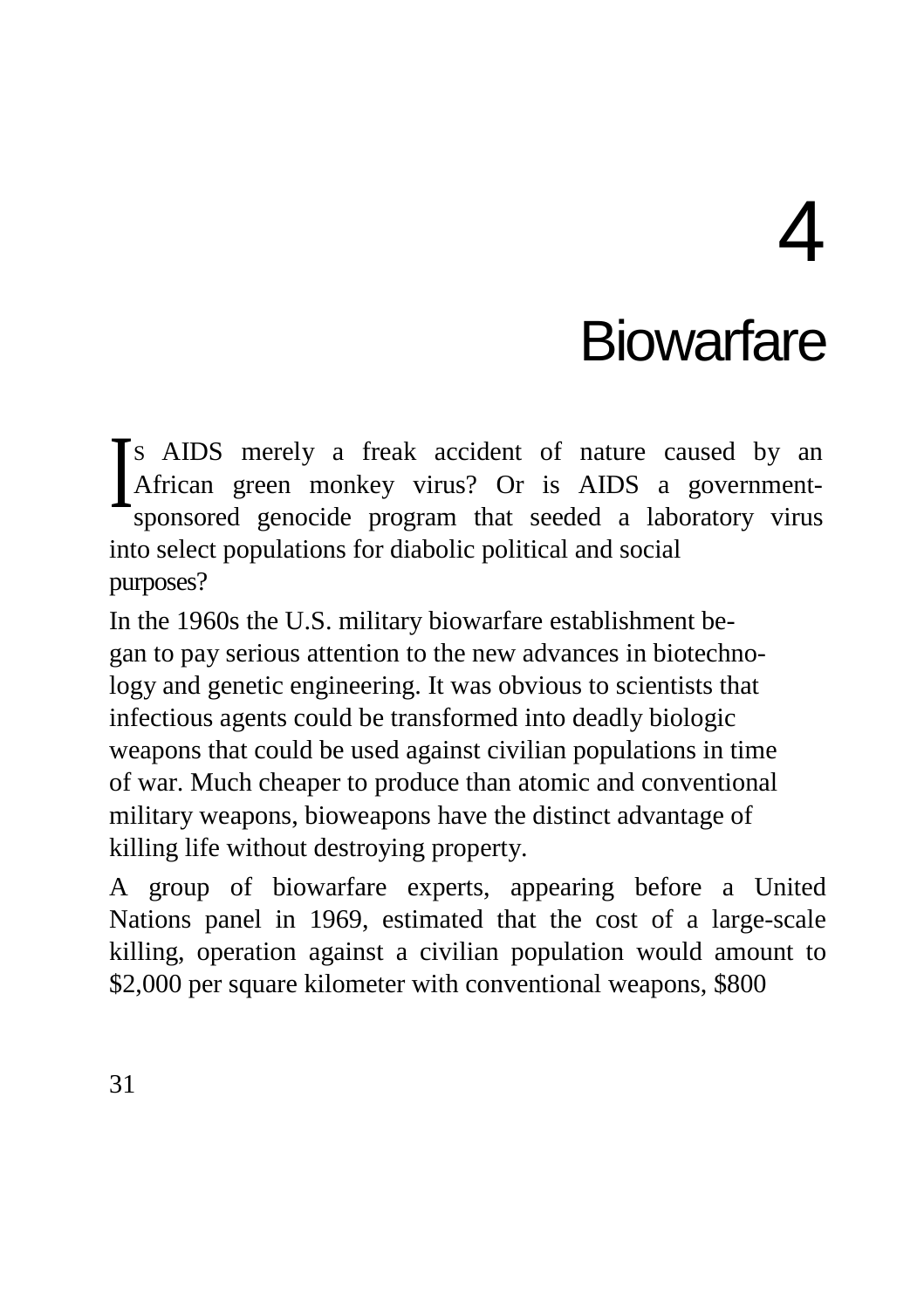with nuclear weapons, \$600 with nerve-gas weapons, and \$1 with biological weapons.

Nobel Prize winner Sal Luria, a biology professor at the Massachusetts Institute of Technology, was one of the first microbiologists to speak out against biowarfare. Fleeing Europe shortly before World War II, Luria was keenly aware of how medical science could be used to kill people. He warned that genetically engineered bioweapons had the potential to "degrade the genetic qualities of entire populations."

In a 1968 essay entitled "The Microbiologist and His Times," Luria implored members of the American Society of Microbiologists to reconsider the ethics of their dangerous participation in covert military research. Beginning in the 1950s, an advisory committee of the Society had been cooperating with the army biowarfare laboratory at Fort Detrick, located in Frederick, Maryland.

The biology professor counseled, "The decision as to whether or not to work on biological warfare research, and on war-related research in general, is bound to be a personal one. Consciousness of the difficult issues involved dictates the utmost restraint in making value judgments concerning either those who do carry out such research or those who wish to disassociate themselves from it." Luria's personal opinion was that the Society should not be associated with the Fort Detrick biowarfare lab, and that the committee should be disbanded.

In 1969 Dr. Donald M. MacArthur appeared at a Congressional Hearing on Chemical and Biological Warfare. As Deputy Director of the Department of Defense, he was responsible for the management of diverse research and technology programs such as rocket and missile propulsion, materials technology,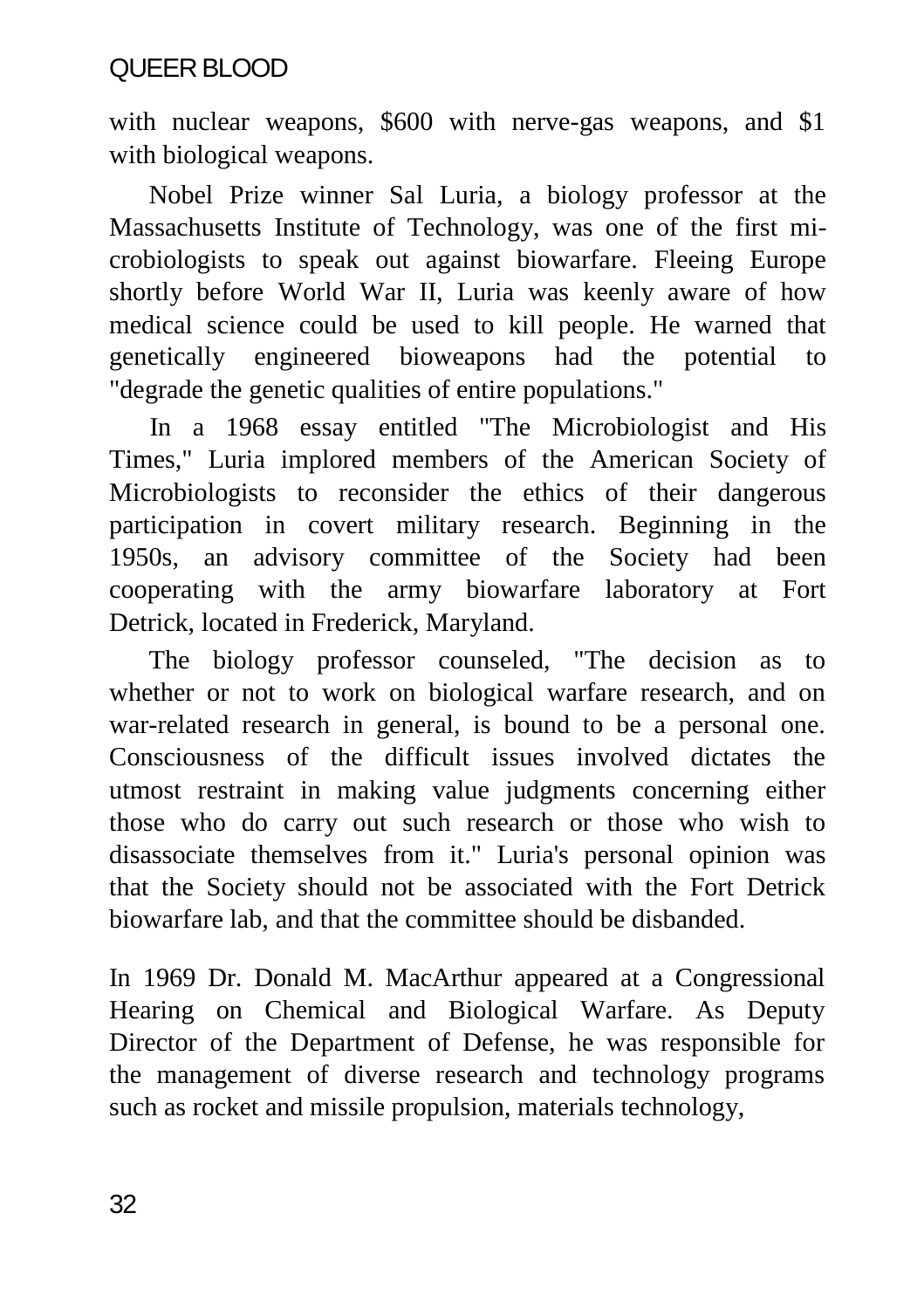#### **Biowarfare**

medical and life sciences, social and behavioral sciences, environmental sciences, and chemical technology.

Donald MacArthur declared that biowarfare experts could develop a genetically engineered "super germ" that would be very different from any previous microbe known to mankind. The agent would be a highly effective killing agent because the human immune system would be powerless against this supermicrobe. This testimony was delivered in Washington before a Subcommittee of the Committee on Appropriations, House of Representatives, Department of Defense Appropriations for 1970, on July 1, 1969.

When questioned about the cost and time required to develop this biowarfare program, Dr. MacArthur answered that a small group of molecular biologists had considered the matter and provided the following details...

1. "All biological agents up to the present time are representatives of naturally occurring disease, and are thus known by scientists throughout the world. They are easily available to qualified scientists for research, either for offensive or defensive purposes.

2. Within the next 5 to 10 years, it would probably be possible to make a new infective microorganism which could differ

in certain important aspects from any known diseasecausing organisms. Most important of these is that it might be refractory to the immunological and therapeutic processes upon which we depend to maintain our relative freedom from infectious disease.

3. A research program to explore the feasibility of this could be completed in approximately 5 years at a total cost of \$10 million.

4. It would be very difficult to establish such a program. Molecular biology is a relatively new science. There are not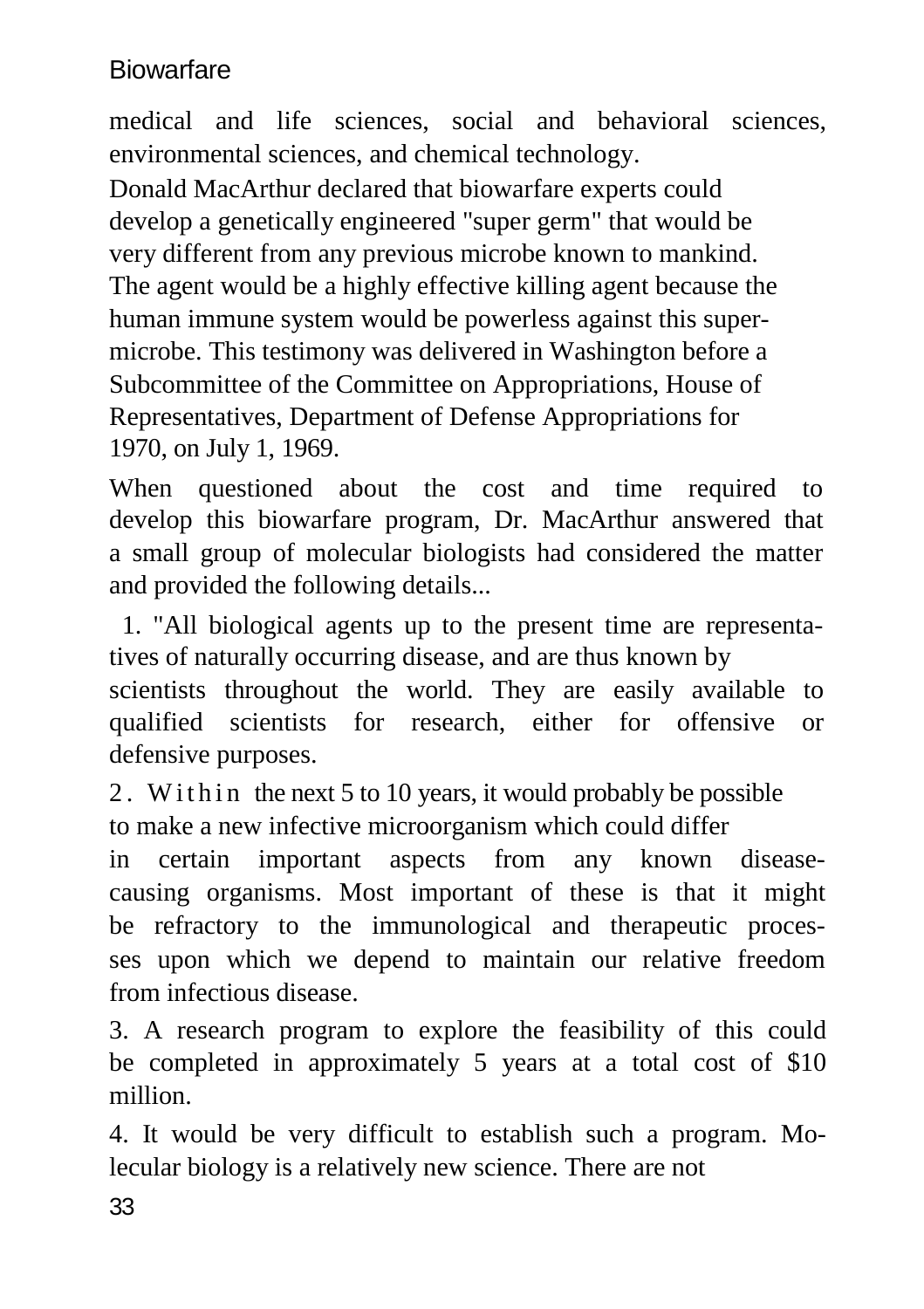many competent scientists in the field, almost all are in university laboratories, and they are generally adequately supported from sources other than the Department of Defense. However, it was considered possible to initiate an adequate program through The National Academy of Sciences — National Research Council (NAS-NRC). The matter was discussed with the NAS-NRC, and tentative plans were made to initiate the program. However, decreasing funds in chemical/biological (CB) research, growing criticism of the CB program, and our reluctance to involve the NAS-NRC in such a controversial endeavor have led us to postpone it for the past two years....

It is a highly controversial issue and there are many who believe such research should not be undertaken lest it lead to yet another method of massive killings of large populations. On the other hand, without the sure scientific knowledge that such a weapon is possible, and an understanding of the ways it could be done, there is little that can be done to devise defensive measures. Should an enemy develop it, there is little doubt that this is an important area of potential military technological inferiority in which there is no adequate research program."

Not surprisingly, the Department of Defense, with its vast network of hospitals and researchers, is the principal Federal agency involved in AIDS research, with funds allotted by Congress. According to The New York Times, "Congress usually sets the nation's medical-research priorities, often after intensive lobbying by scientists, companies and interest groups." Some AIDS researchers complain that lawmakers let corporate lobbyists determine which AIDS treatments and studies should be supported by tax dollars. Like cancer, AIDS is big business. And with big money interests so heavily involved in the multi-34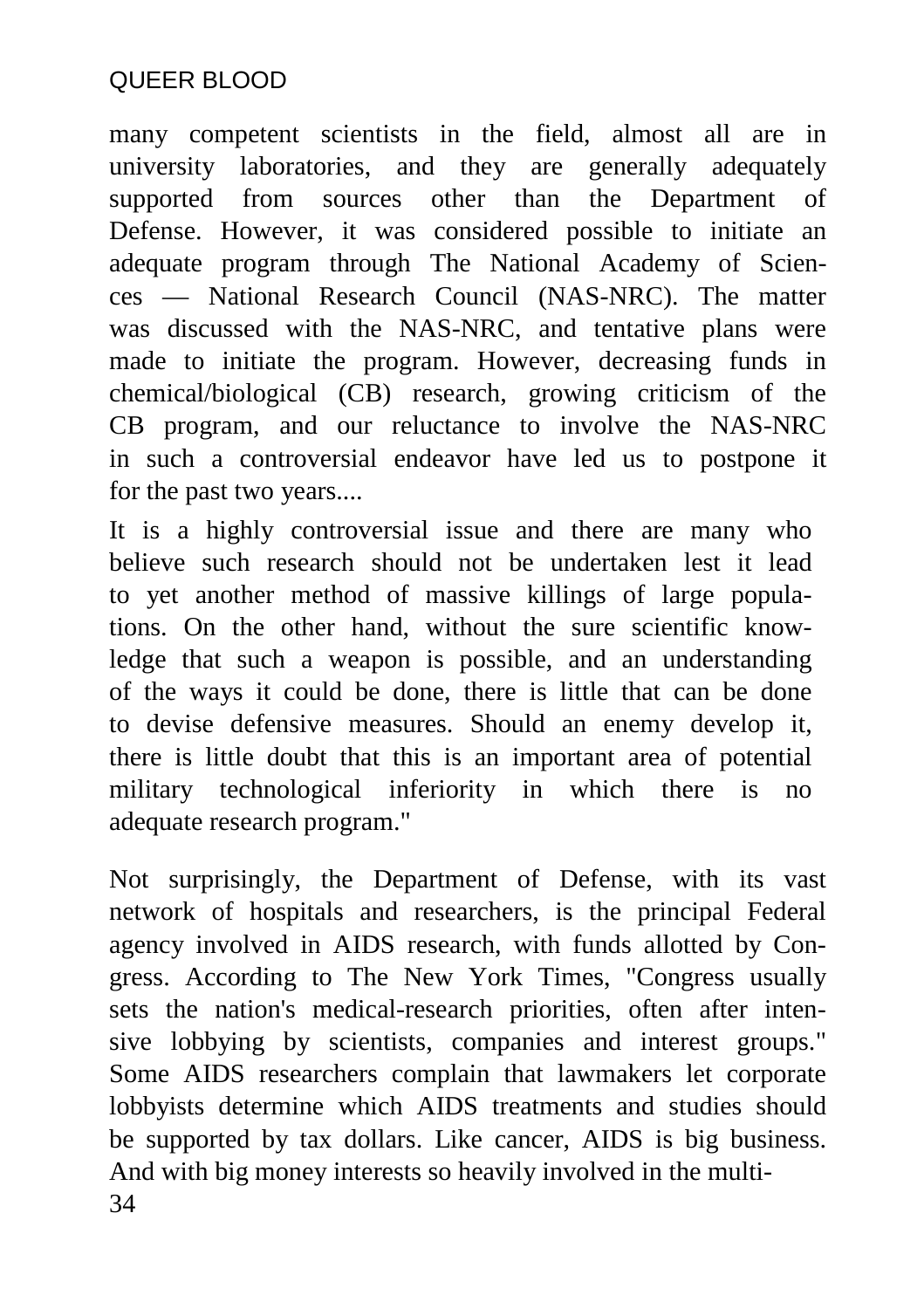#### **Biowarfare**

billion dollar AIDS industry, it is likely that politics will continue to override science in the search for an AIDS cure.

The U.S. has the world's largest arsenal of chemical and biological weapons. Our biowarfare arsenal contains enough nerve and mustard gas to kill everyone on the planet 5,000 times. However, few people are aware of the covert biowarfare experiments conducted against U.S. citizens by various government agencies, particularly the military and the CIA. Previously classified data obtained through the Freedom of Information Act have revealed over 200 experiments directed against civilians and military personnel.

Details of some of these secret biological experiments are discussed in A Higher Form of Killing (1982), by Robert Harris and Jeremy Paxman. This definitive biowarfare study stands as a testimony of man's inhumanity to man, and Harris and Paxman's book should be required reading for everyone interested in protecting our planet from this biologic "higher form of killing."

For example, "in August 1977 the CIA admitted to no less than 149 subprojects, including experiments to determine the effects of different drugs on human behavior; work on liedetectors, hypnosis and electric shock; and the surreptitious delivery of drug-related materials. Forty-four colleges and universities have been involved, fifteen research foundations, twelve hospitals or clinics, and three penal institutions." In covert "MKULTRA" mind-altering experiments, the victims were lured to hotel rooms for sexual encounters with prostitutes, and were then drugged and monitored by CIA agents. Military biowarfare attacks against unsuspecting Americans in the 1950s and 60s are a documented reality. The most notorious was a six-day U.S. military bioattack on San Francisco in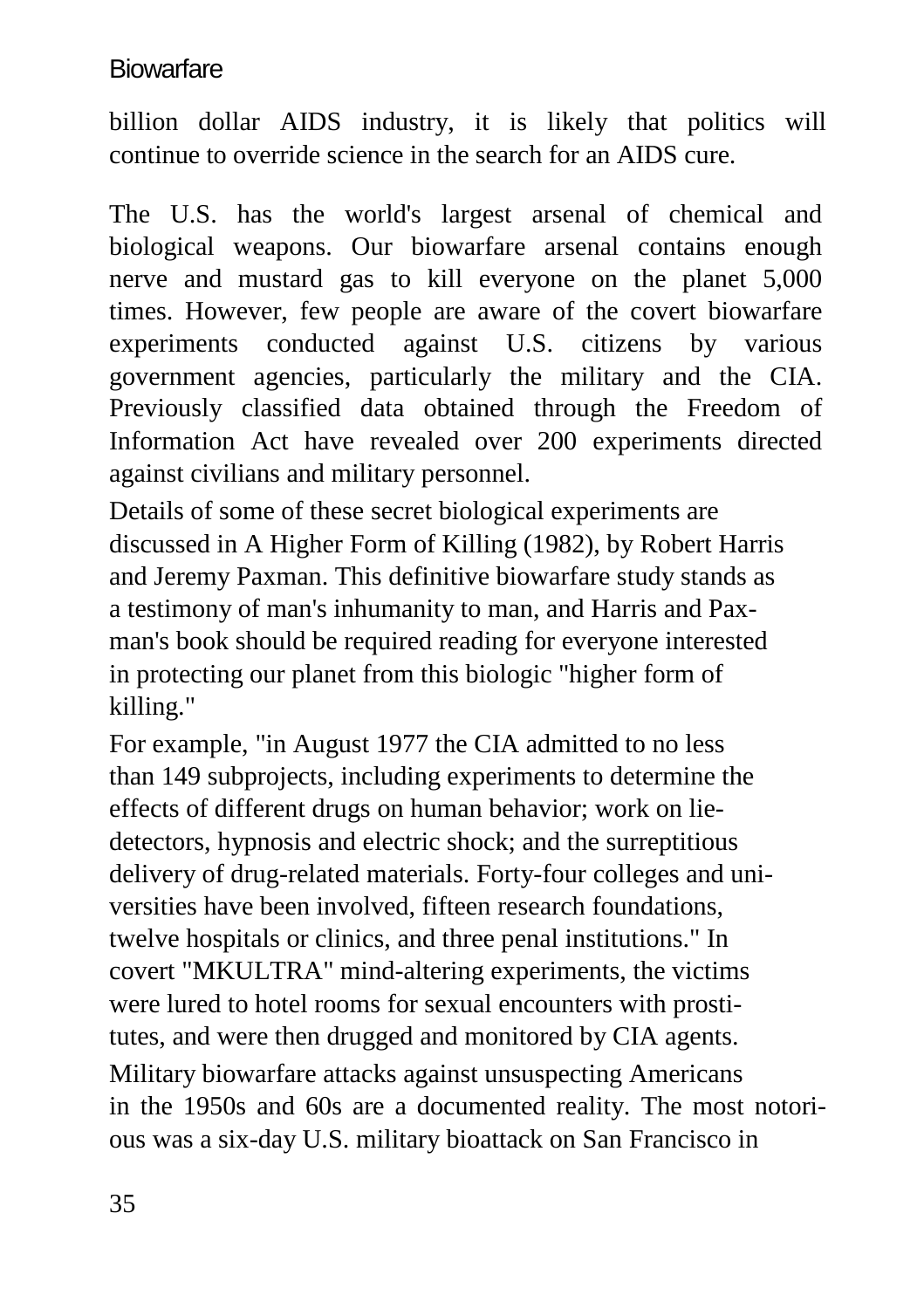which clouds of potentially harmful bacteria were sprayed over the city. Twelve people developed pneumonia due to these infectious microbes, and one elderly man died from the bioattack.

In other secret tests, bacteria were sprayed into New York City subway tunnels; into crowds at a Washington D.C. airport; and onto highways in Pennsylvania. Biowarfare testing also took place in military bases in Virginia, in Key West, Florida and off the coasts of California and Hawaii.

The full extent of these covert programs will probably never be known. The CIA has admitted to illegally destroying and shredding many of the incriminating documents. Nevertheless, scholarly accounts of medical abuse by government agencies, not only in the U.S. but worldwide, are slowly coming to light.

Shocking revelations of government-sanctioned medical torture by physicians are presented in Journey into Madness: The True Story of Secret CIA Mind Control and Medical Abuse (1989). Summing up his research, medical writer Gordon Thomas confides that "nothing had quite prepared me for the horror that came from spending every day for over two years, often twelve- and fourteen-hour days, dealing with the inescapable truth that doctors have tortured — and still do. At the end of the research I could well understand why other investigators had shied from the subject: it really is the stuff of nightmares."

Is AIDS biowarfare? For those who question whether the U.S. government is capable of injuring its own citizens, the answer is all too obvious.

As the 1970's began, the U.S. Army's biological warfare program intensified, particularly in the area of DNA and "genesplicing" research. In order to placate the fears of critics President Richard Nixon renounced germ warfare, except for "medical defensive research."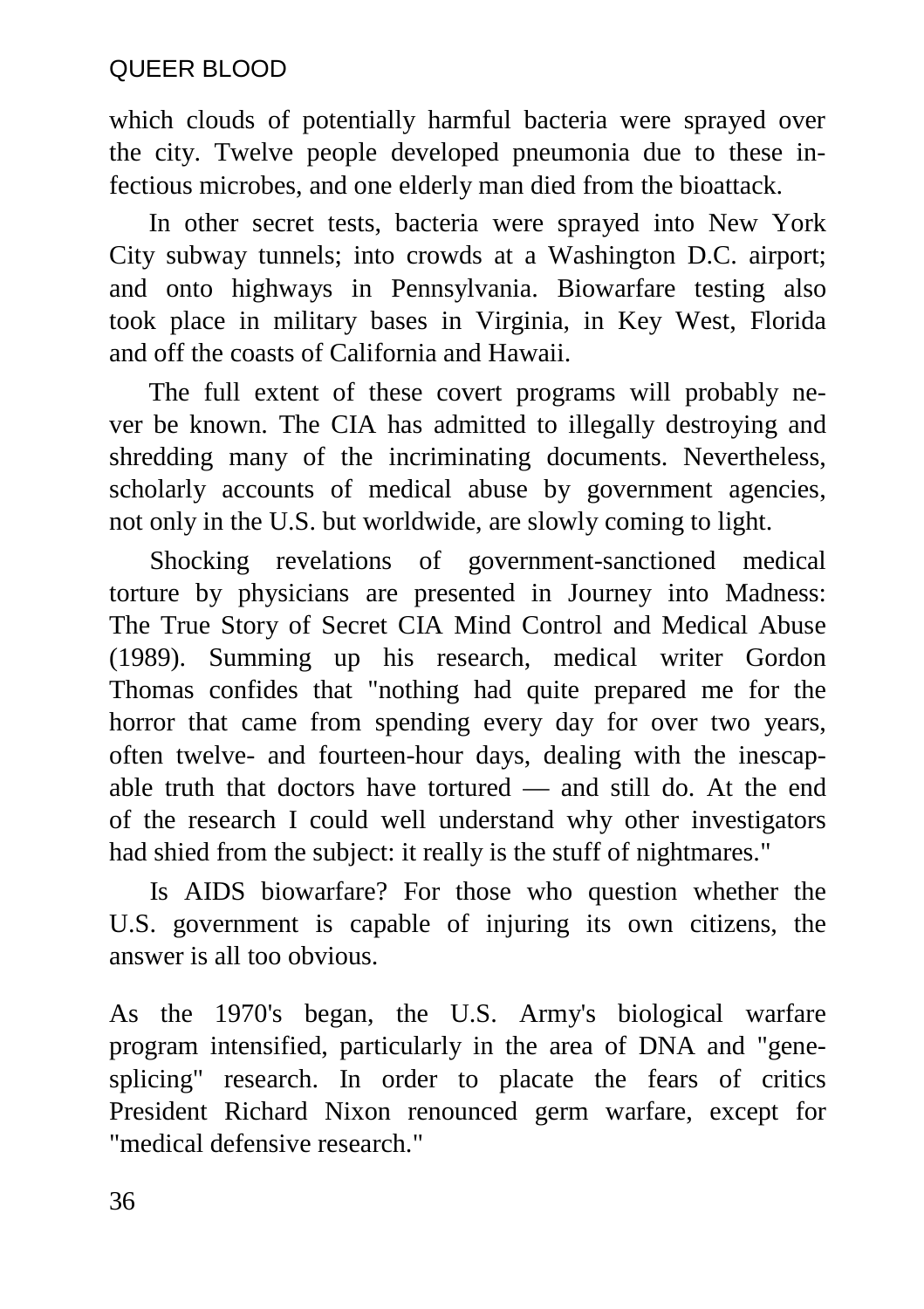#### **Biowarfare**

In 1971, when Nixon transferred a major part of the Army's Biological Warfare Unit over to the National Cancer Institute, secret biowarfare experiments continued under the cover of cancer research. Utilizing what were the latest techniques of genetic engineering and laboratory cell culture, the cancer virologists learned how to "jump" animal cancer viruses from one species of animal into another. Chicken viruses were put into lamb kidney cells. Baboon viruses were spliced into human blood cells. The combinations were endless. In this transfer process, new forms of cancer, immunodeficiency and opportunistic infections were produced in the animals.

As predicted by the biowarfare experts, monster "supergerms'' were created that had a deadly effect on the immune system.

When I met Bob Strecker in the summer of 1986, he had already gone public with his belief that AIDS was biowarfare. At the time, few people took him seriously, and he was rarely given a chance to express his views in the media. However, soon after he announced that the epidemic was man-made, strange AIDS stories began to appear in the press.

In the fall of 1986 the Soviets proclaimed that AIDS was the result of U.S. germ warfare gone wild. Time (November 17) did a brief piece on the story, labeling it as "infectious propaganda" and passing off Robert Strecker's man-made theory of AIDS as "just speculation."

An editorial in the New Delhi Times of India (November 17, 1986) took the biowarfare accusations seriously, urging readers to sit up and take notice about the grave danger of germ warfare. "It is conceivable that such deadly germs are being manufactured through genetic manipulation and that some of them are liable to leak out of laboratories, whether accidentally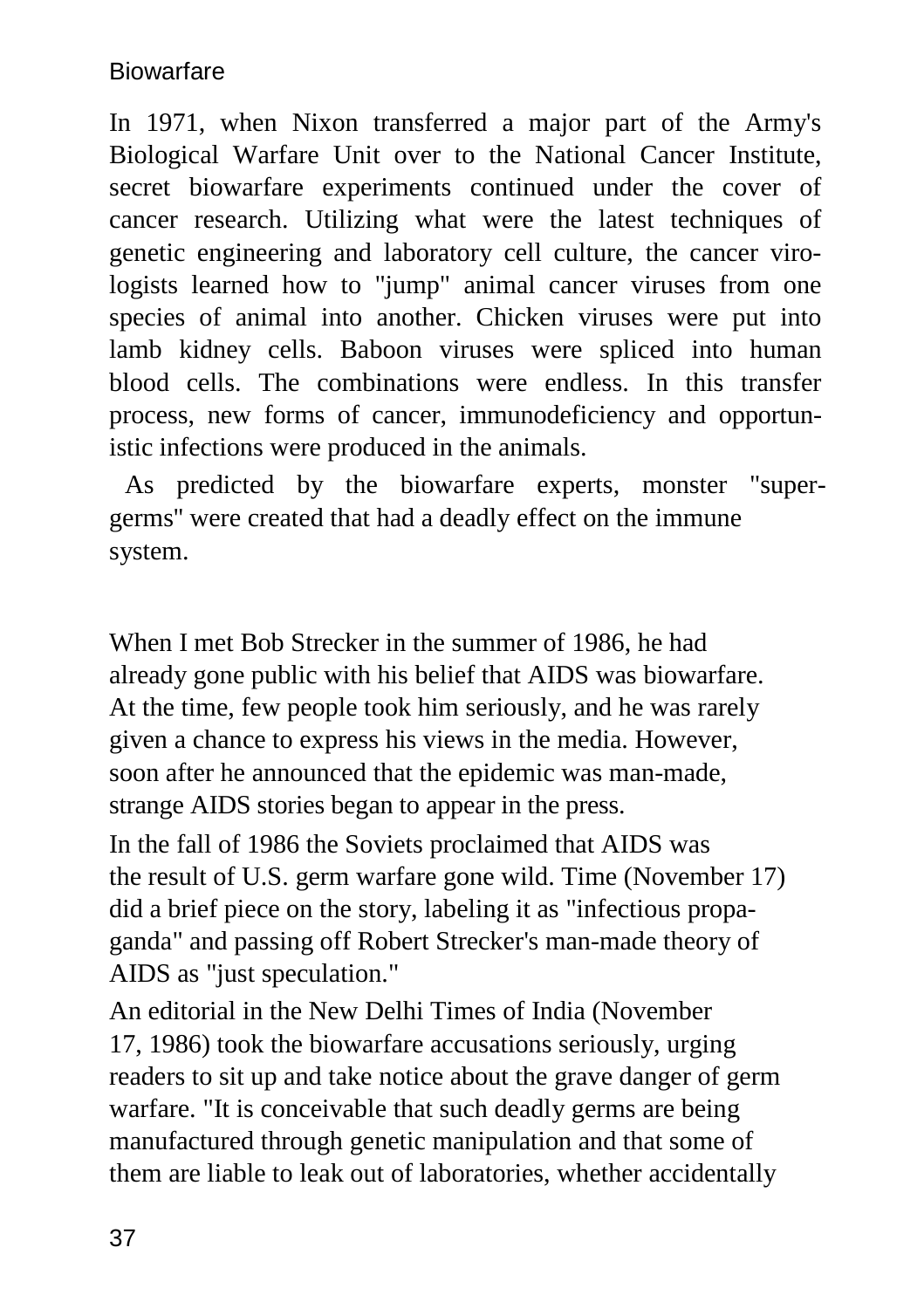or otherwise. All this suggests the new advances in biotechnology and genetic engineering are being rapidly militarized. The consequences of this are too horrifying to contemplate. These deadly germs represent, like nuclear weapons, agents of mass annihilation. The only thing to do with them is to ban and get rid of them."

Is AIDS biowarfare? Charles Piller, an investigative reporter, and Keith R. Yamamoto, a molecular biologist, briefly discuss this question in their highly informative book on biowarfare entitled, Gene Wars: Military Control Over the New Genetic Technologies (1988). "The Soviets have called AIDS a U.S. biowarfare experiment gone out of control. Although no evidence has been presented to support the claim, manipulating genes to defeat the body's immune system is quite feasible and consistent with some U.S. studies." Piller and Yamamoto emphasize that the discoveries of molecular biology have been utilized by the military, leading to entirely new possibilities in the production of deadly toxins, viruses, and bacteria.

Senator George S. McGovern praises Gene Wars as "an arresting book about the incredible dangers and implications of genetic engineering harnessed to biological warfare. This book should be read, pondered, and then acted upon by all who are concerned about the future of life on our planet. It is a special challenge to action by the scientific and medical communities."

In 1988 Saddam Hussein initiated genocide against the Kurrd in Iraq. As part of his biowarfare program, military planes sprayed isolated Kurdish villages with poison nerve gas. Within minutes, hundreds of peasants died. Over one hundred thousand Kurds are thought to have perished in Hussein's genocide program. Despite all the killing, the U.S. government continued to loan Iraq billions of dollars, loans which probably will never be repaid.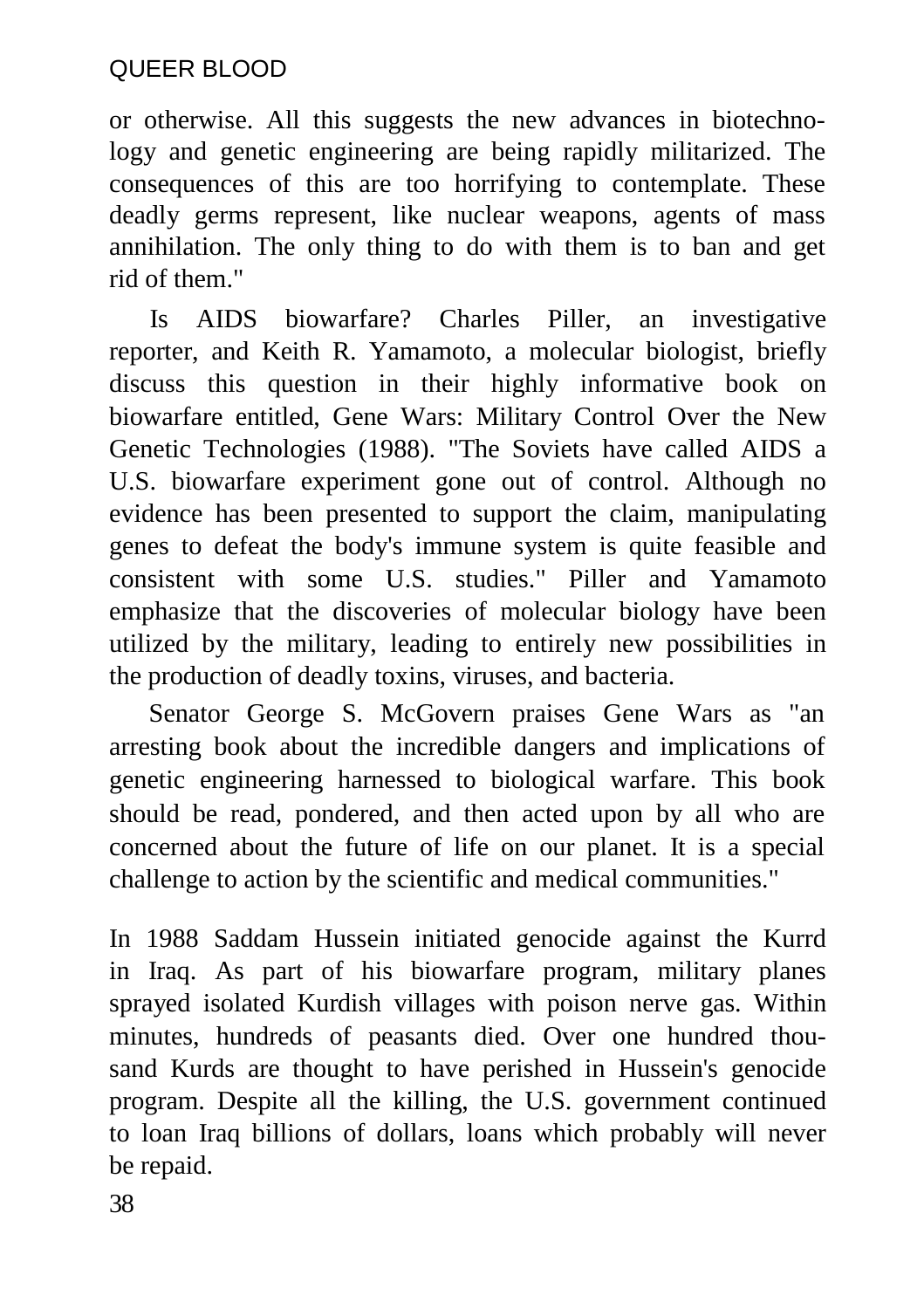#### **Biowarfare**

In 1991 world leaders wondered whether Hussein would use bioweapons in the Persian Gulf War. While the leaders pondered, frantic Israelis donned gas masks in preparation for Saddam's nerve gas attacks. As late as 1992, it was suspected that Iraq was supplying tainted medicines to the Kurds, resulting in a fatal "mysterious disease" with symptoms of bloody diarrhea and complete kidney failure.

Americans shuddered when the media proclaimed the strength of Iraq's chemical and biological warfare arsenal, largely supplied by the U.S. government. Not a word was mentioned about the contents of the U.S. military biowarfare arsenal, except to reassure the American public that we had the capability to gas the entire world population 5,000 times over.

Did AIDS come from a laboratory? The idea of taking a cancer-causing animal virus and deliberately injecting it into a human being sounds unbelievable. However, this is exactly

how current human genetic engineering experiments are carried out. In 1990, after three decades of gene-splicing animal experments, the scientists were ready to begin official tests on a human being.

The subject was a 35 pound girl with a depressed immune system caused by a faulty gene. To correct the gene abnormality, scientists first took cells from a healthy person and allowed an animal cancer virus to infect these normal cells. The infecting virus was a "weakened" mouse leukemia retrovirus spliced into" the genetic material of the healthy person's normal cells.

Time magazine (September 24, 1990) explained that the mouse retrovirus was the same type of virus as the AIDS virus. The mouse virus-infected cells were then allowed to "taxi in" and infect a culture of the little girl's cells. Her cultured cells,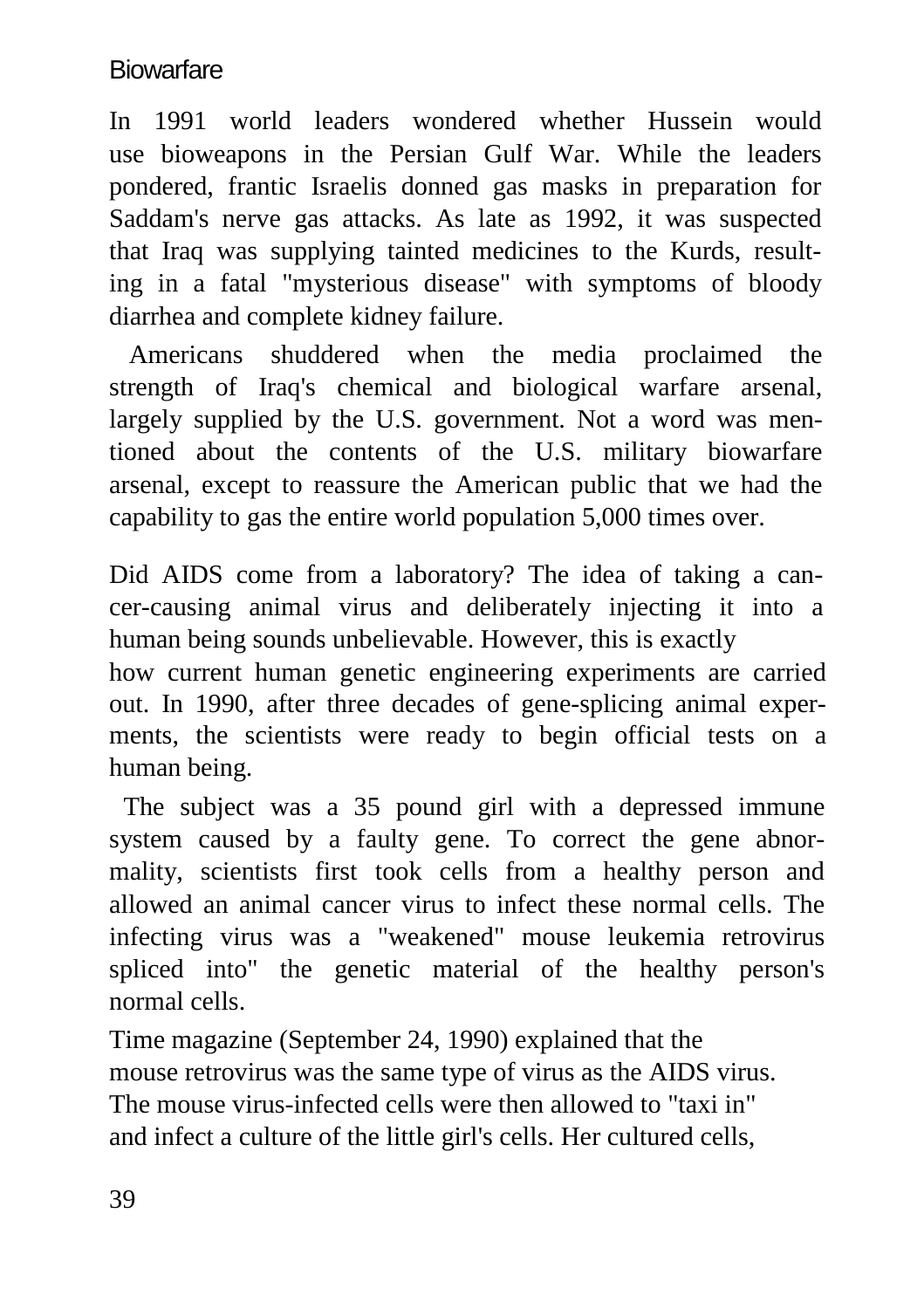now containing the needed gene, were cloned. In the cloning process, billions of copies of the needed cells were produced These genetically-altered, mouse cancer virus-infected, cloned cells were then injected back into the girl to seed her body with these newly engineered cells containing the required gene.

If the experiment is successful the girl will live. She will always carry traces of a mouse cancer virus in her cells — a virus not out of Africa, but out of a laboratory.

The new genetic technology is a triumph of medical science. However, Time warns that this technology could be used for evil purposes. "Opposition is bound to swell if scientists turn toward a goal that is still far off: the genetic engineering of sperm and egg cells. Such Brave New World-style manipulations would affect the genetic endowment of future generations raise new ethical issues and pose unknown risks."

Unrecognized by most people is the fact that the genetic endowment of gay men has already changed. As many as half the homosexual men have tissue and blood cells permanently altered by a deadly virus "out of Africa." Sal Luria's concern about the "downgrading" of the genetic qualities of entire populations is now a reality.

By the early 1990s, two things were clear. Monkey business was big business. And monkey business could be used to exterminate millions of people on the planet.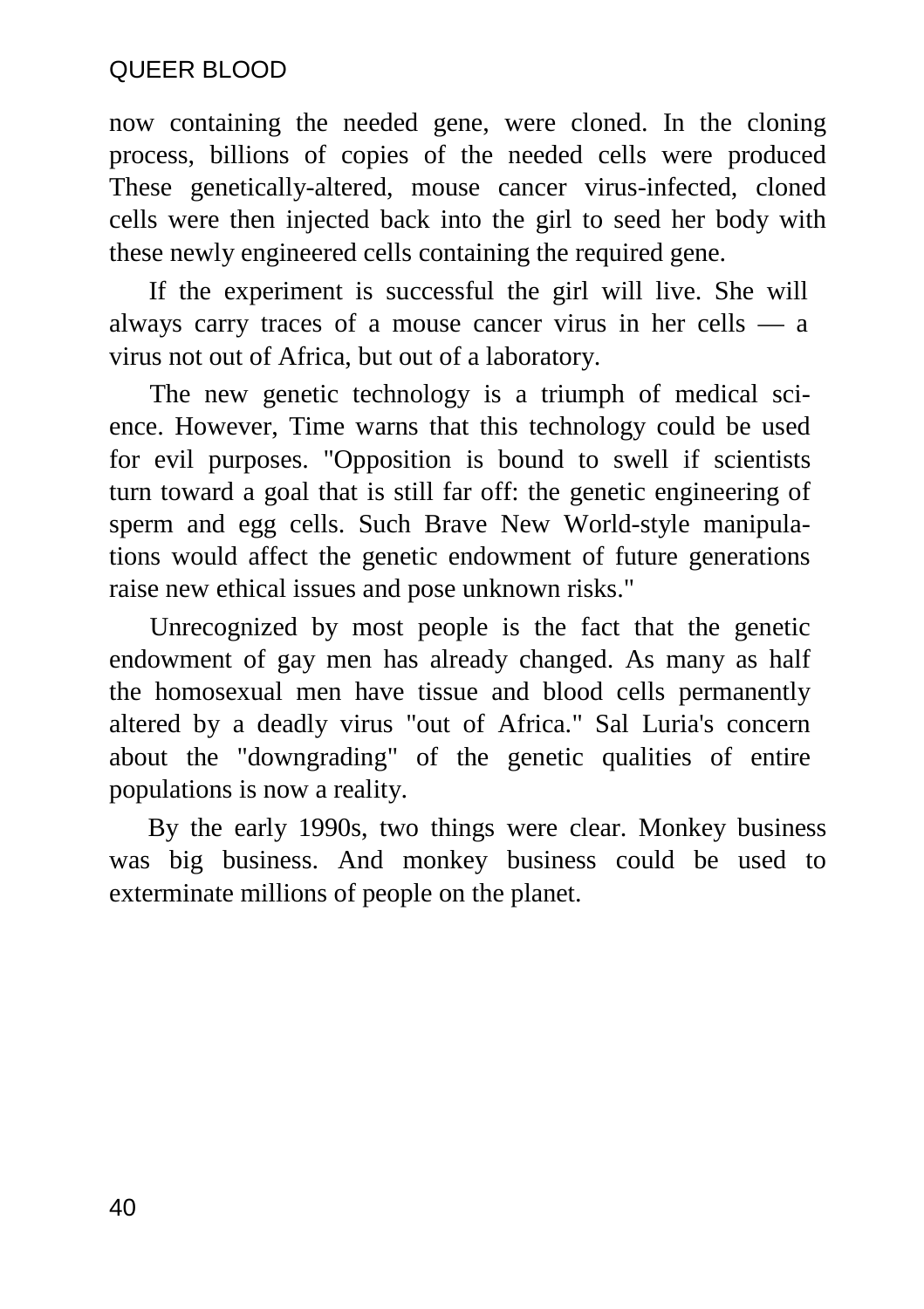### Monkey Business

hen Robert Gallo's book, Virus Hunting: AIDS, Cancer and the Human Retrovirus, was published in 1991, I was curious to learn what made him suspect the African green monkey as the animal that brought us AIDS. **W** 

In a footnote on page 227 he explains: "Amazingly, in the early part of my research on AIDS (early 1983) I was visited by Ann Guidici Fettner, a freelance writer who told me emphatically that the origins and epicenter of the epidemic were in a river basin near Lake Victoria. She also stated she believed the virus came from African green monkeys, apparently due to her experiences and observations in central Africa."

I was surprised that Gallo was crediting the monkey story to Fettner, a journalist best known for her AIDS reports in the New York Native in the early years of the epidemic. I was familiar with her writings in the Native, but never once did I read that she had suggested the green monkey story to Gallo. In fact, some of her stories were highly critical of the scientist.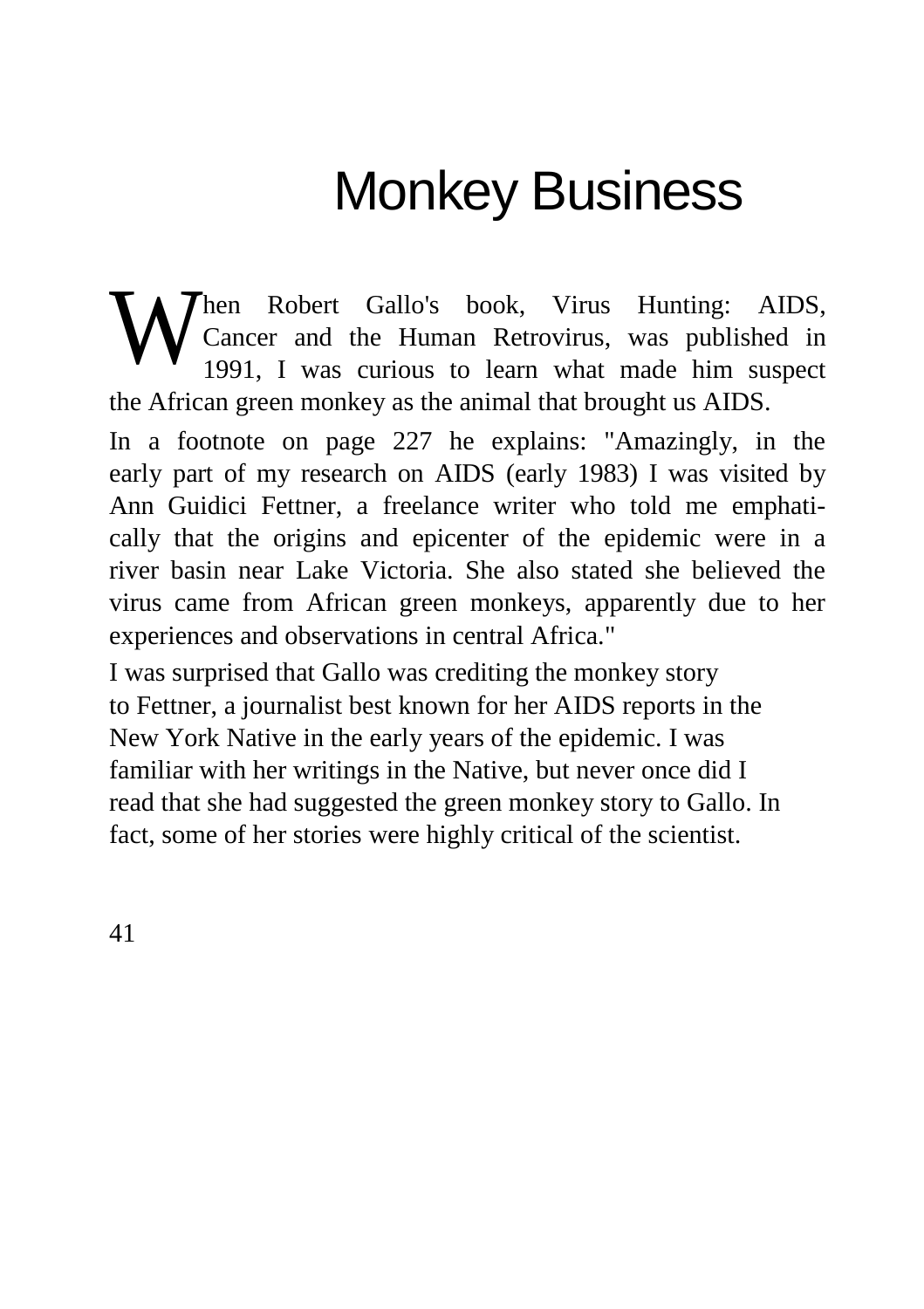Fettner, along with microbiologist William Check, wrote The Truth About AIDS (1984), one of the first books published on the epidemic. According to the book jacket notes, Fettner had served as health advisor to the government of Kenya. The book was published shortly before Gallo's discovery of the AIDS virus in April 1984.

In The Truth About AIDS nothing is recorded about Fettner's experiences in Africa; green monkeys are never mentioned; and there is no suggestion that AIDS originated in Africa. On the contrary, Fettner and Check conclude that "AIDS started as an American disease."

In my view, Gallo had two good reasons to put the origin of AIDS in Africa, and to blame African green monkeys. First, the African origin conveniently covered up the link between the gay hepatitis B vaccine program and the outbreak of AIDS in American cities. Second, putting the blame on wild monkeys was an effective way to obscure the probable laboratory origin of HIV and its derivation from a laboratory animal cancer virus.

Not surprisingly, Max Essex, a Harvard veterinarian who had experimented with cat AIDS before the human AIDS outbreak, quickly joined Gallo in pointing the finger at Africa. Also joining the chorus was Donald Francis, who had worked with Essex in the cat experiments at Harvard. Francis had injected Africans in the WHO smallpox vaccine program, and also inoculated American gays in the hepatitis B experiment. Donald Francis is fond of saying: "I went into my profession because I like to find an epidemic, find a vaccine, vaccinate against it, and move on to the next epidemic."

The media immediately crowned Gallo, Essex, Francis, and their colleagues as the leading lights in AIDS research. Gallo pronouncements and his monkey story became gospel. Scien-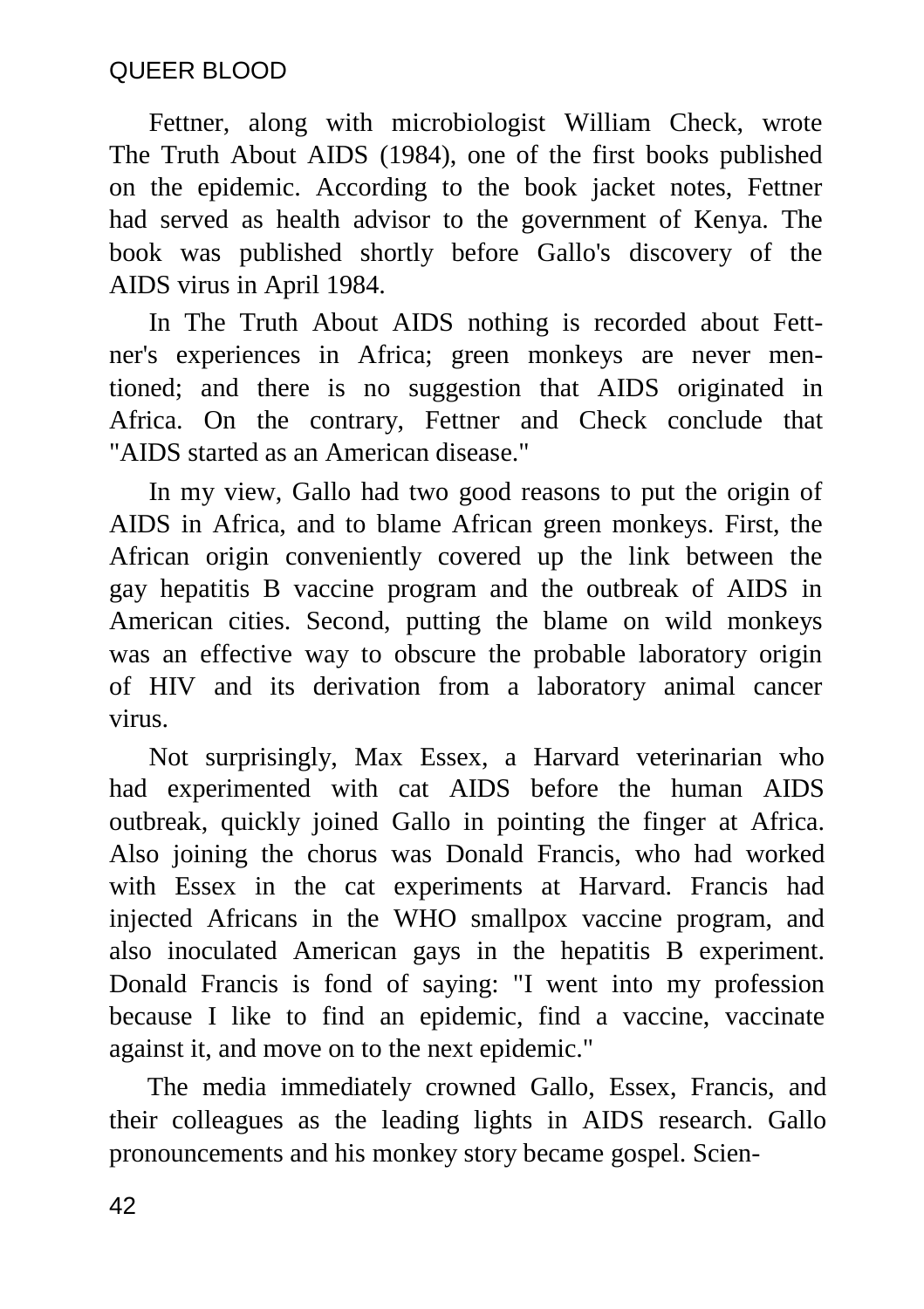#### Monkey Business

tists who dared oppose Gallo's "official" views found themselves in trouble. However, behind closed doors scientists grumbled that Gallo had stolen the AIDS virus from the French researchers at the Pasteur Institute.

Time (April 30, 1984) parroted Gallo's contention that the AIDS virus "may have been in the African bush for some time." Newsweek (May 7), pictured a world map showing arrows pointing to probable routes of the AIDS virus "on the move "out of Africa.

How did the disease begin in Africa? Norbert Rapoza, a senior virologist employed by the AMA, informed the physician readers of the American Medical News ("An AIDS expert's grim message, "December 5, 1986) that "AIDS began in central Africa, probably as a monkey virus that jumped species. It may have been spread by mosquitoes that bit rural African tribesmen. Then, the virus may have mutated and when the tribesmen moved to the big cities, two things happened: they became involved with prostitutes and picked up sexually transmitted diseases, and they were treated for these diseases with dirty needles. Or the original virus may have come from a hooved animal — a cow or a pig — and may have been transmitted by some African's custom of cutting the neck and drinking the blood."

How did the AIDS virus end up infecting gays in Greenwich Village? Rapoza also had that answer: "One theory of how AIDS migrated from Africa is that some Haitians used to work in Zaire (in Central Africa) and had returned by 1977, when an international conference of gays was held in Haiti, where the virus could have been spread by sex or drugs or both and then could have been taken back to New York and California."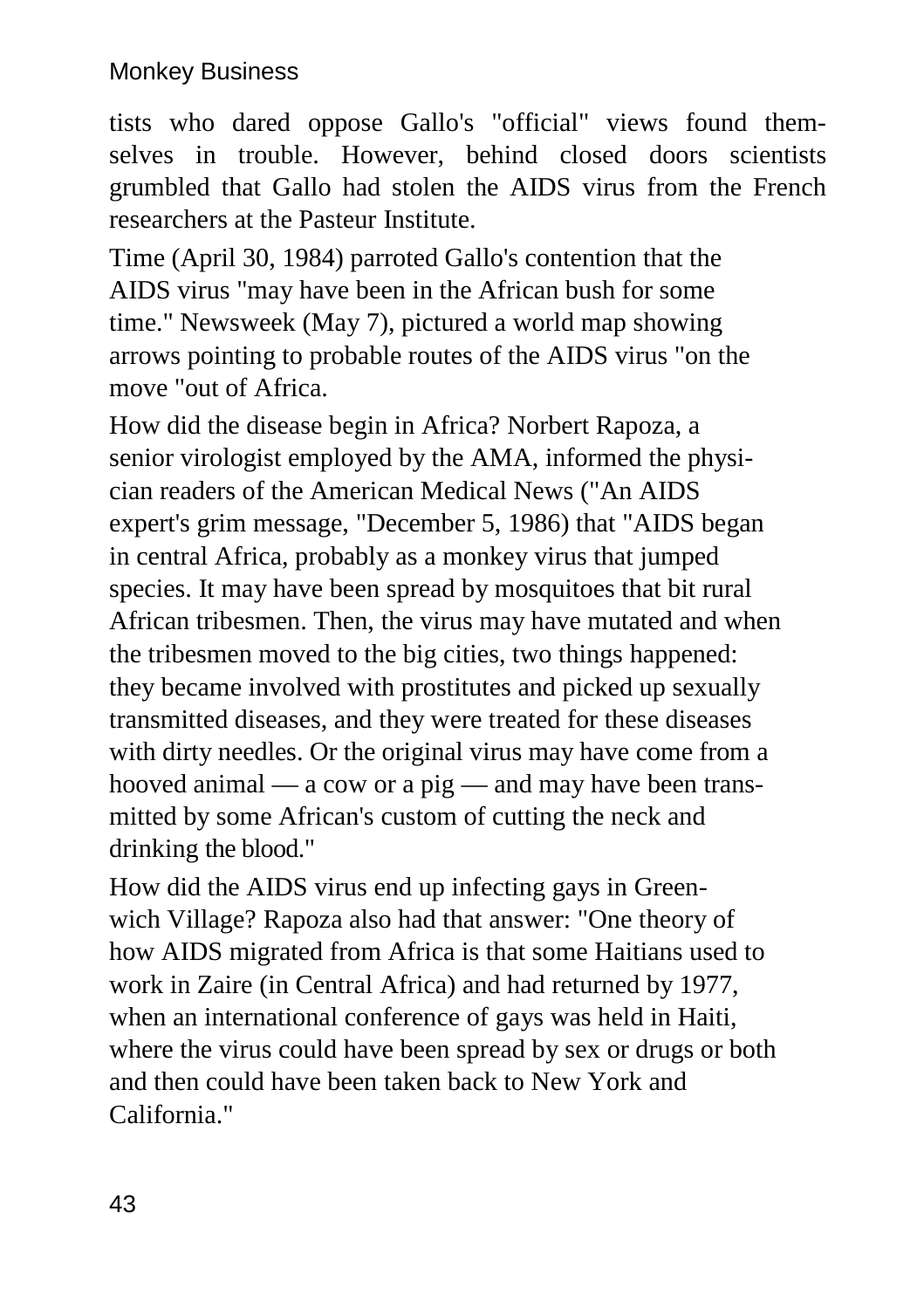I had never read such an unscientific, racist and homophobic story in a medical publication. As a gay man I knew full well there was never an international gay conference in Haiti; and I never heard of West Coast gays going to Haiti for sex. It was pathetic how physicians were duped into believing the most ridiculous stories about AIDS.

Someday the "other" history of AIDS will be recorded in the science books. Historians will thoroughly investigate the professional careers of the most famous government AIDS researchers, and they will discover how they rapidly became the top guns in medical science. When the secret biowarfare research of government scientists and virologists comes to light, the true laboratory origin of AIDS will be uncovered.

Did HIV come out of a cancer virus laboratory? In 1971 after part of the Fort Detrick biological warfare unit was transferred over to the National Cancer Institute (NCI), military BW research was allowed to secretly continue under the guise of cancer research. The transformed facility is now known as the Frederick Cancer Research Center.

Richard Hatch writes that Robert Gallo was a project officer of "a massive virus inoculation program that began in 1962 and ran until at least 1976, and used more than 2,000 monkeys. The monkeys were injected with everything from human cancer tissues to rare viruses, and even sheep's blood, in an effort to find a transmissible cancer. Many of these monkeys succumbed to immunosuppression after infection with the Mason-Pfizer monkey virus, the first known immunosuppressive retrovirus, a class of viruses that included the immunodeficiency AIDS virus."

Laboratory viruses were forced from one species of animal into another species, and by the mid 1970s new cancer viruses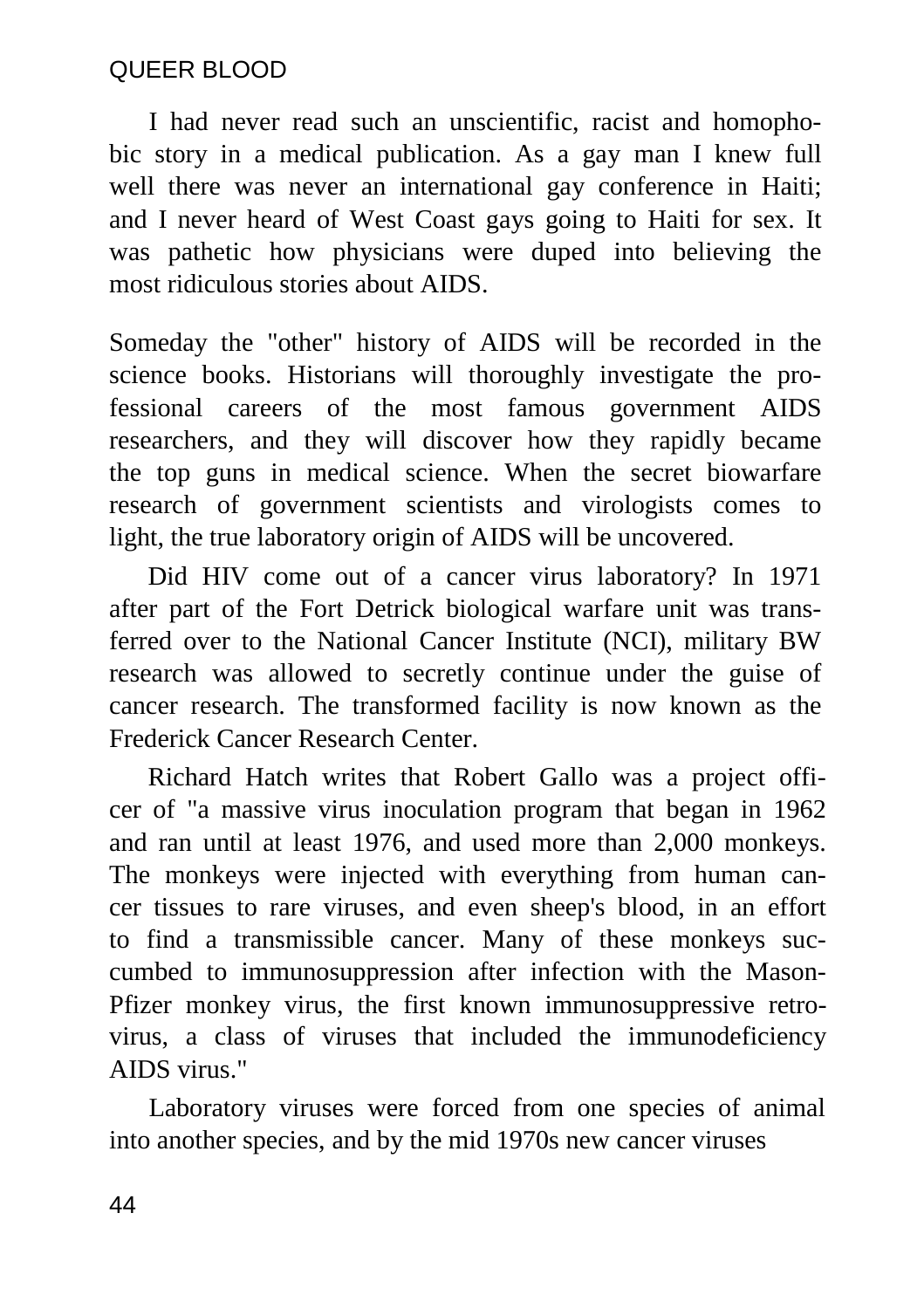were created by the process of genetic engineering. In the process, the so-called "species barrier" was routinely breached. During the 1977-78 period, the Virus Cancer Program produced 60,000 liters of cancer-causing and immunosuppressive viruses.

This vast military research was made possible through the assistance of the NIH and the NCI. In his 1991 report, "Cancer Warfare," Hatch concludes: "While Nixon ordered a supposed end to BW offensive efforts in 1969, the CIA retained a secret BW and toxin weapon capability. Given this record of deception in the U.S. BW program, the Viral Cancer Program may well have used the search for a cure for cancer as a cover to continue its experiments on biological warfare."

As predicted by the biowarfare experts, new cancer-causing monster viruses were created that had a deadly effect on the immune system. In one experiment reported in 1974, newborn chimpanzees were taken away from their mothers at birth and weaned on milk obtained from virus-infected cows. Some of the chimps sickened and died with two diseases that had never been observed in chimpanzees. The first was Pneumocystis carinii pneumonia (later known as the "gay pneumonia" of AIDS); the second was leukemia, a cancer of the blood. A few scientists expressed concern regarding the safety of the laboratories which housed dangerous mutant viruses and supergerms. What would happen if one of these deadly, genetically engineered microbes escaped from the laboratory?

In November 1973 a high-level conference entitled "Biohazards in Biological Research" convened at Asilomar, near Pacific Grove in Northern California. The leading cancer virologists freely admitted there was no foolproof way to prevent the escape of these highly dangerous, cancer-causing viruses into the community. However, in the event of an "accident,"

45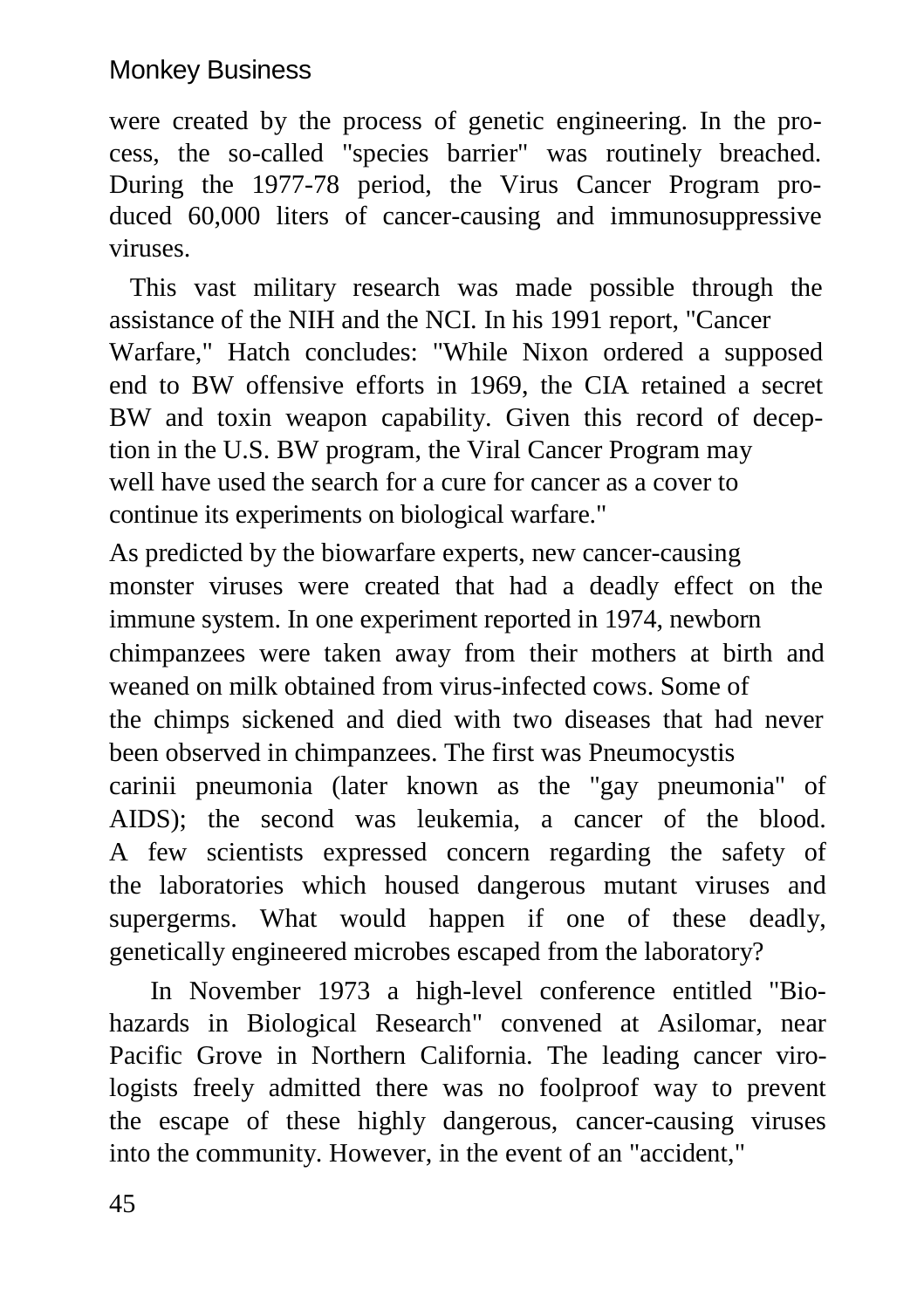plans were drawn up to insure that the introduction of such a virus into the human population could be detected and investigated.

At the conference, sophisticated epidemiologic programs were devised. Government agencies would oversee groups or "cohorts" of people who "might be exposed" to the escaped virus in the future. Other groups who "had been previously exposed" to the cancer-causing virus would also be put under surveillance. The researchers at Asilomar were well aware of the grave risks of their cancer virus research. However, they also understood their scientific mission was to prove, beyond all doubt, that animal cancer viruses could cause cancer in humans.

Scientists like Francis Black of Yale University Medical School were not adverse to taking risks. "If we do believe in our mission of trying to control cancer, it behooves us to accept some risk. Even if, as has been suggested, five or ten people might lose their lives, this might be a small price for the number of lives that would be saved."

Science and ethics had officially parted company.

Shortly after Gallo declared himself the discoverer of the AIDS virus in April 1984, Luc Montagnier insisted he had discovered the AIDS virus a year before Gallo. Montagnier, a researcher at the Pasteur Institute, had isolated his virus from the swollen lymph nodes of a gay Parisian who had sex in Manhattan in 1979. In January 1983 Montagnier sent his virus to Gallo's lab for identification.

Montagnier and the Pasteur Institute now accuse Gallo of stealing the French virus and presenting it to the scientific world as his discovery. The French demand that they be recognized as the true discoverers of the AIDS virus.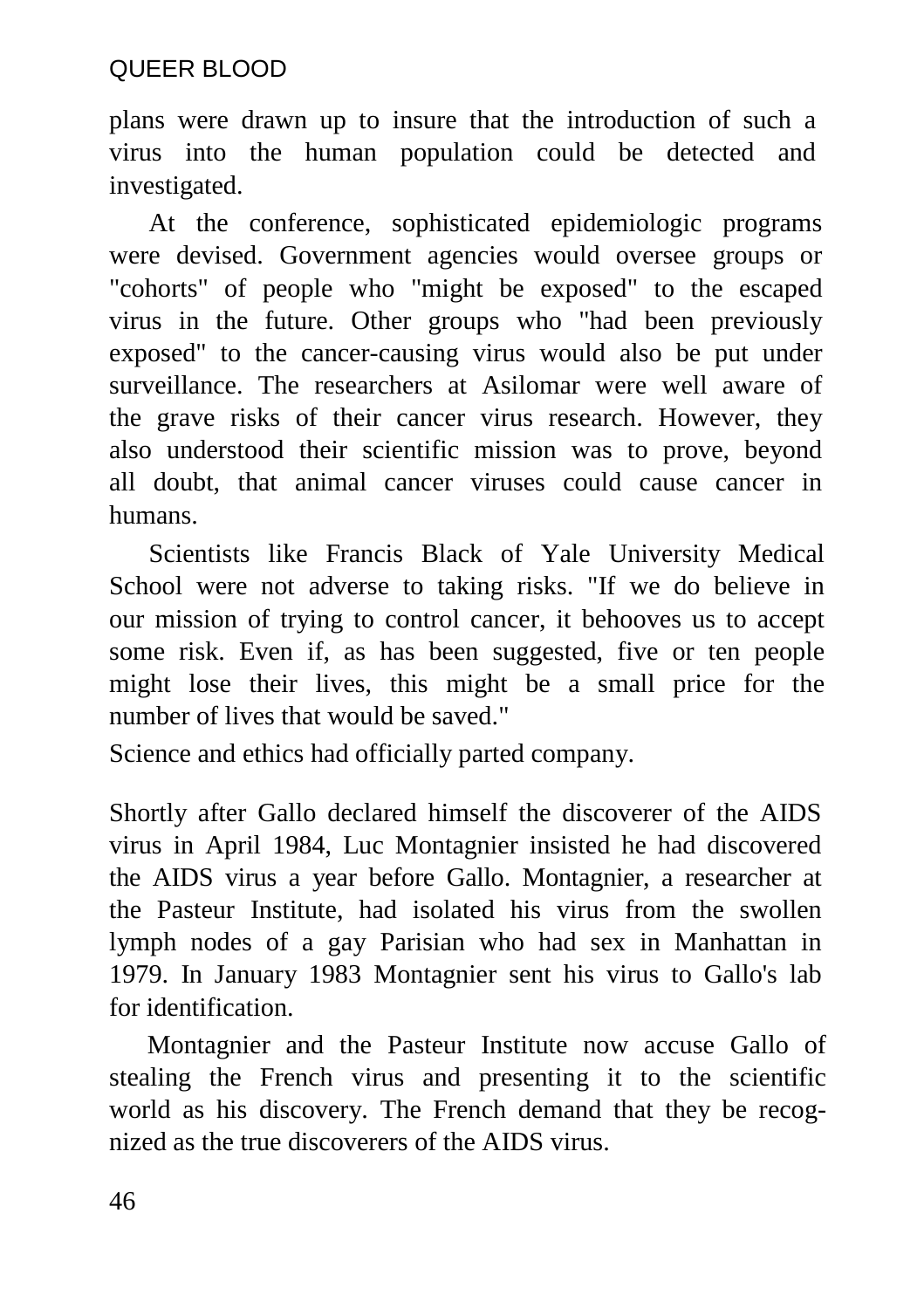#### Monkey Business

Gallo has denied the charge, insisting that Montagnier's virus was not the true AIDS virus.

The Centers for Disease Control sided with Gallo, emphasizing that the French virus and Gallo's AIDS virus were two completely different viruses. Eventually, the two "different" viruses were proven to be identical.

In 1985 the Pasteur Institute filed suit against the U.S. Federal Government. The French argue they are the true discoverers of the HIV virus, and they want their full share of the profits to be derived from the new AIDS industry. The French lawyers hint about scientific irregularities and alterations of scientific documents on the part of the Americans. The lawyers also know about previous serious errors Gallo made in virus identification. For example, Gallo's 1975 "discovery" of a "new" and "human" HL-23 virus eventually proved to be three contaminating ape viruses (gibbon-ape virus, simian sarcoma virus, and baboon endogenous virus). Gallo claims he has no idea how these viruses contaminated his research.

Other legal evidence was even more damaging. Gallo had repeatedly stated that Montagnier's virus was not the real virus. He also insisted Montagnier's virus had not contaminated his cultures. However, further investigation proved that the two AIDS viruses were as identical as any two viruses could be. The French lawyers could easily prove Gallo stole Montagnier's AIDS virus.

In early 1987 the French Premier and President Ronald Reagan intervened in the increasingly delicate matter. Behind closed doors it was decided that debating AIDS science in court would open a big can of worms. Particularly delicate was the biowarfare issue. And neither government wanted any hint of biowarfare aired in public.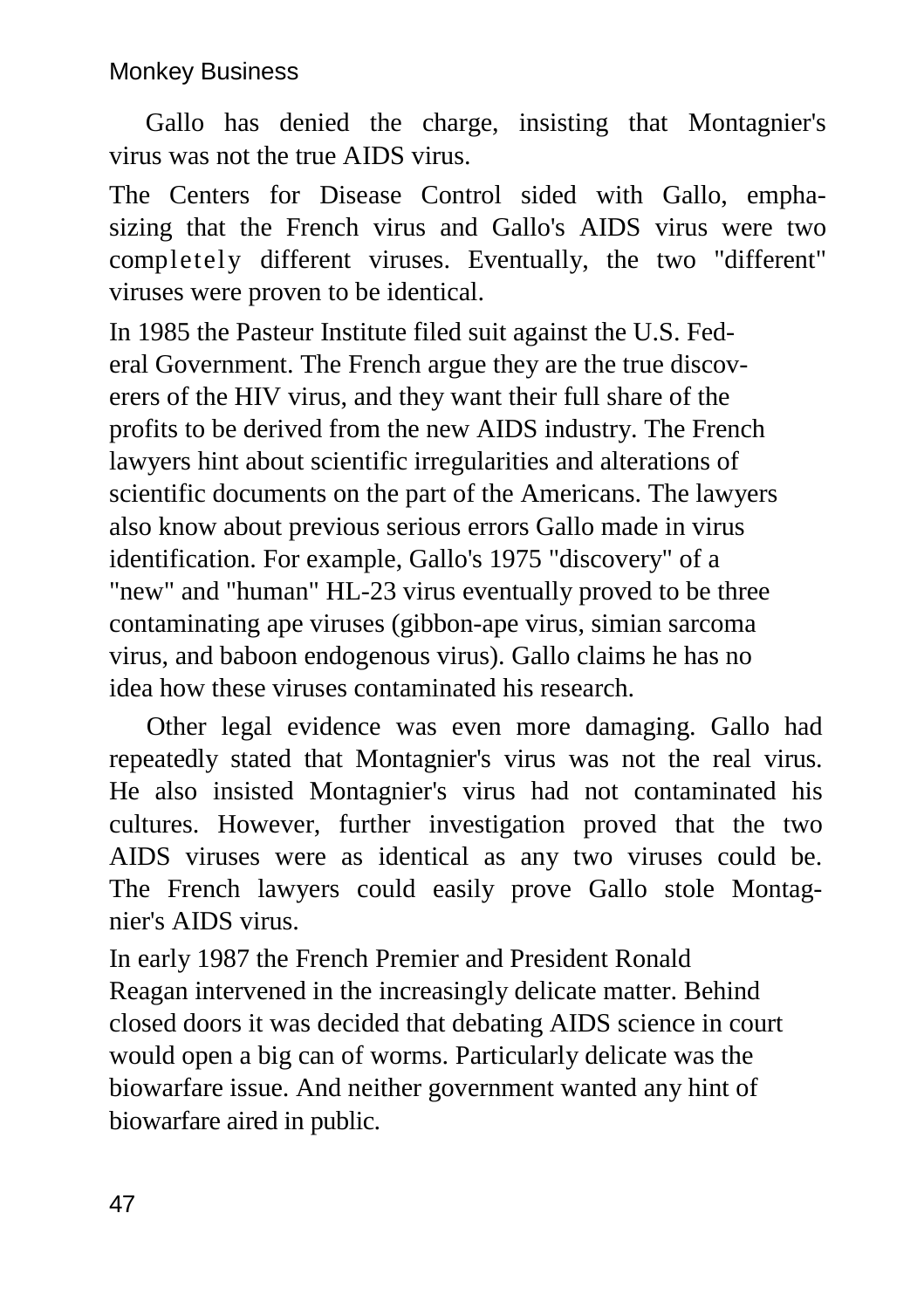A quick settlement was reached out of court for an undisclosed sum, and the public missed the scientific scandal of the century. The French were officially accepted as co-discoverers of the AIDS virus, and the following year Gallo and Montagnier both began collecting \$100,000 annually from the patent rights of the blood test designed to detect HIV virus antibodies.

Gallo's monkey story remains the "official" AIDS story. Nevertheless, a few cracks in the monkey theory have appeared in print. On June 2, 1988, an article entitled "Research refutes the idea that human AIDS virus originated in monkey" appeared in the Los Angeles Times. In the process of decoding and comparing the genetic structure of the monkey virus with the human AIDS virus, Japanese molecular biologists discovered that the genetic sequences of the two viruses differed by more than 50%. On this basis the researchers concluded that there was no genetic relationship between the green monkey and the AIDS virus. The Japanese finding was completely at odds with the official view of Gallo and Essex.

The Japanese investigators specifically criticized Myron (Max) Essex and Phyllis Kanki of Harvard Medical School, who "discovered" a second AIDS virus in African green monkeys that was initially heralded in medical circles and in the media. But Essex and Kanki's "second" AIDS virus proved to be another "contaminant" virus. The origin of the contaminant monkey virus was traced to the Harvard researchers own laboratory.

If the human AIDS virus is not related to the African green monkey, what is its origin? According to the Los Angeles Times medical writer, Robert Steinbrook, "the new (Japanese) findings lend support to other explanations for the origins of human AIDS viruses. These include their beginnings in common ancestors of human and primates, their presence in isolated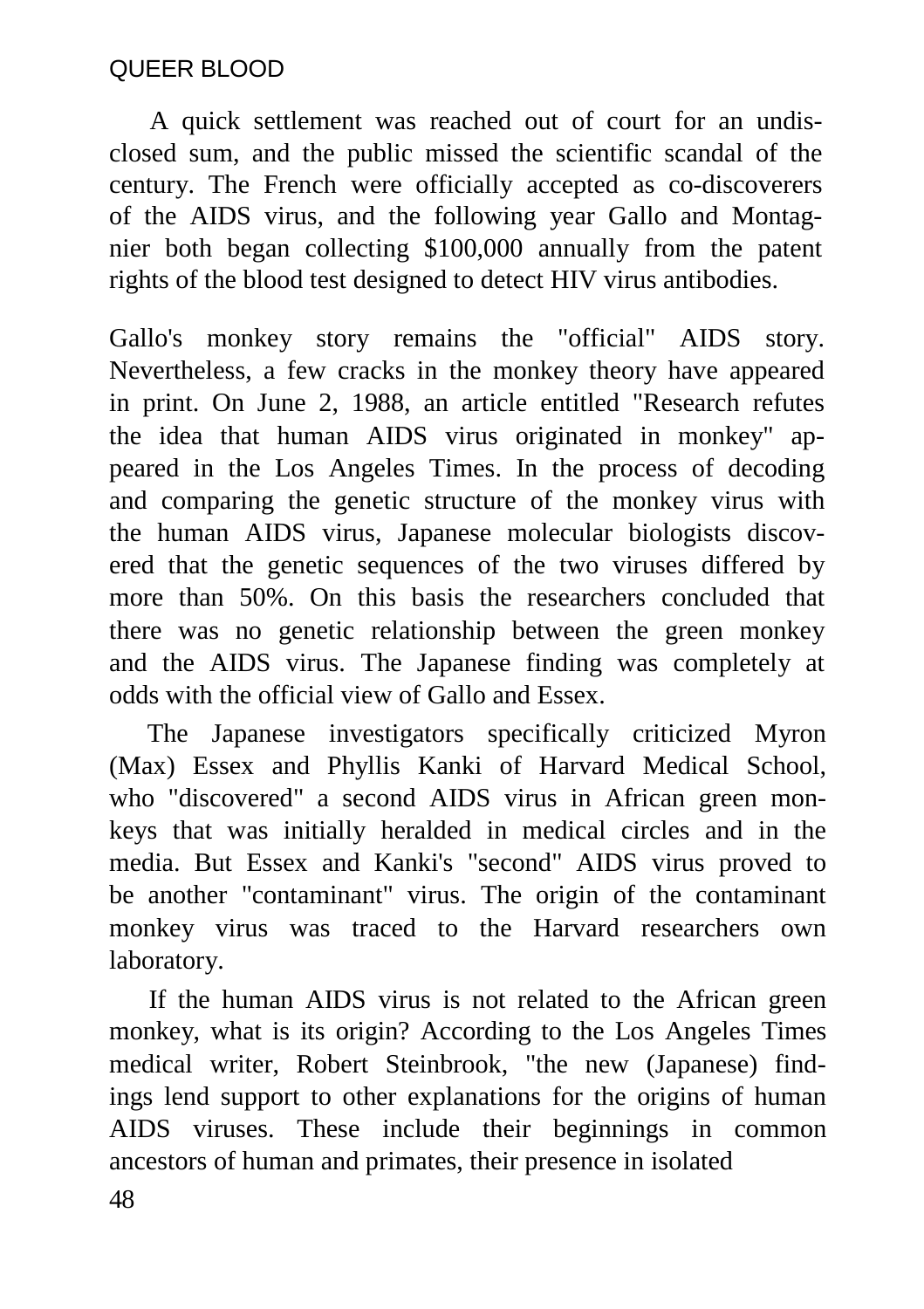#### Monkey Business

human populations for hundreds or thousands of years, or the existence of a yet-to-be-identified prototype AIDS-like virus that first infected humans in modern times." I tried to understand what the writer meant by all this, but it sounded like double-talk to cover-up fuzzy scientific thinking and the real origin of HIV.

Gallo's monkey business was indeed a strange brew of fact and fiction. What was obvious was that the world's leading virologist could not always distinguish between animal and human viruses, nor could he always distinguish contaminating laboratory viruses from the real thing. Although his HIV virus and the French virus were proven to be identical, he insisted they were completely different viruses. Yet he remained the King of AIDS, respected and honored and awarded and rewarded handsomely by the medical and scientific establishment. Recently Gallo's kingdom at the NCI shows signs of crumbling. Independent investigators at the NCI have concluded that he falsified and misrepresented his scientific publications. Dr. Prem Sarin, his former deputy chief at his NCI lab, faces indictment by a grand jury on charges that he took illegal payments from a drug company and lied on financial disclosure forms. NIH officials accuse Gallo of unethical behavior and recommend that his current chief deputy, Mikulas Popovic, be barred permanently from medical research.

Concurrent with Gallo's present scientific troubles are other rumblings in the media suggesting that AIDS might have started from human experiments or contaminated vaccines.

Is AIDS a man-made epidemic? A few stories in print in 1991 -1992 seem to point in that direction.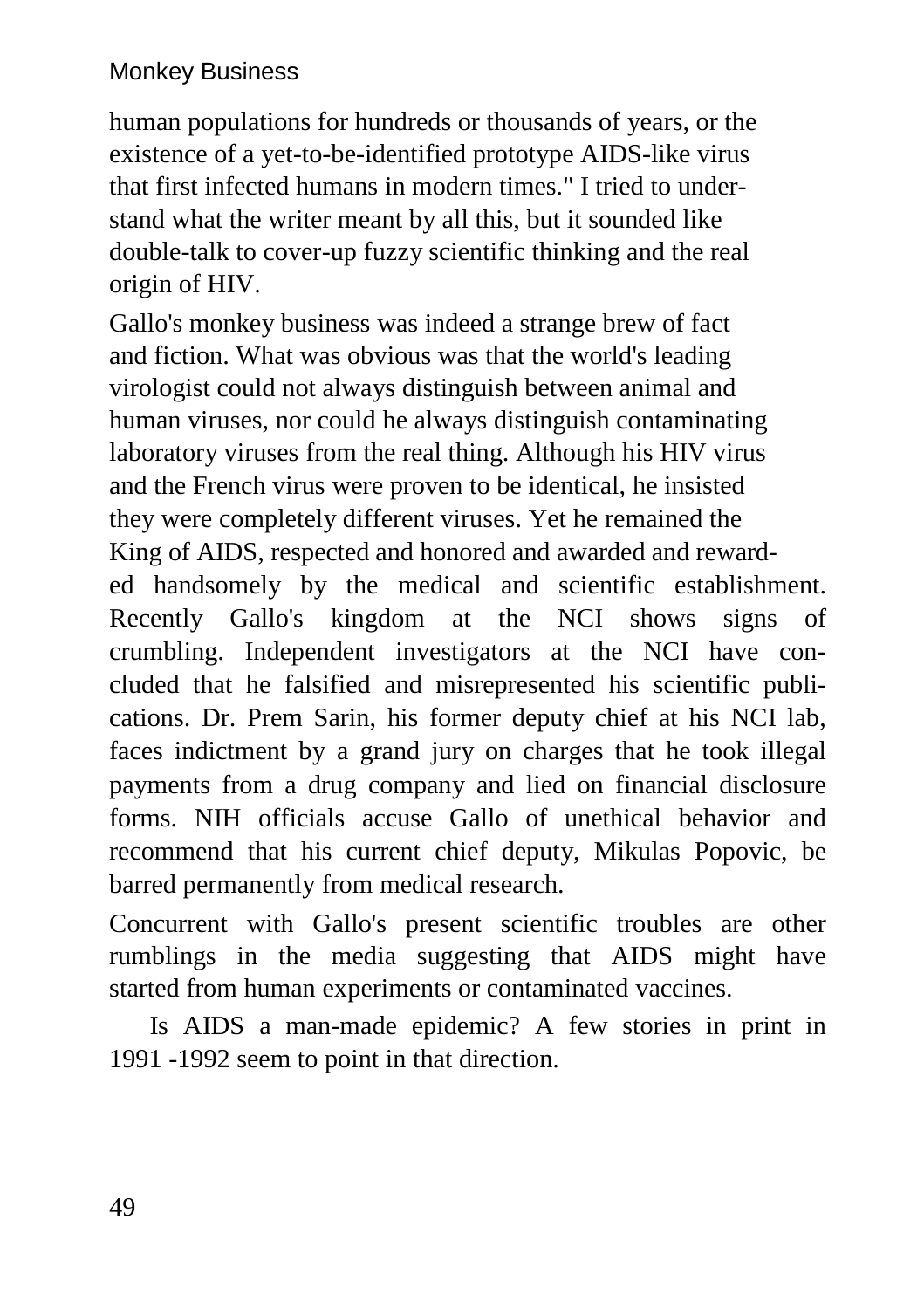# 6 Origins of HIV

n the late 1980s the media that initially swooned over Gallo became more critical of his ethics and his "discovery" of the AIDS virus. The green monkey story and the "out of Africa" view of AIDS was still widely held, but other theories of AIDS origin were allowed to be expressed. I

On May 11, 1987, a highly important AIDS story appeared on the front page of The London Times, one of the world's most respected newspapers. The headline ran, "Smallpox vaccine trigered AIDS virus." Written by science editor Pearce Wright, the story suggested that the smallpox eradication vaccine program sponsored by the World Health Organization (WHO) was responsible for unleashing AIDS in Africa. Between the years 1966-1977, almost 100 million Blacks living in Central Africa were injected by the WHO. Scientists now speculate that the smallpox vaccine might have awakened a "dormant" AIDS virus infection on the continent. Pearce Wright noted that the smallpox vaccine connection so AIDS could explain why Brazil, the only South American 51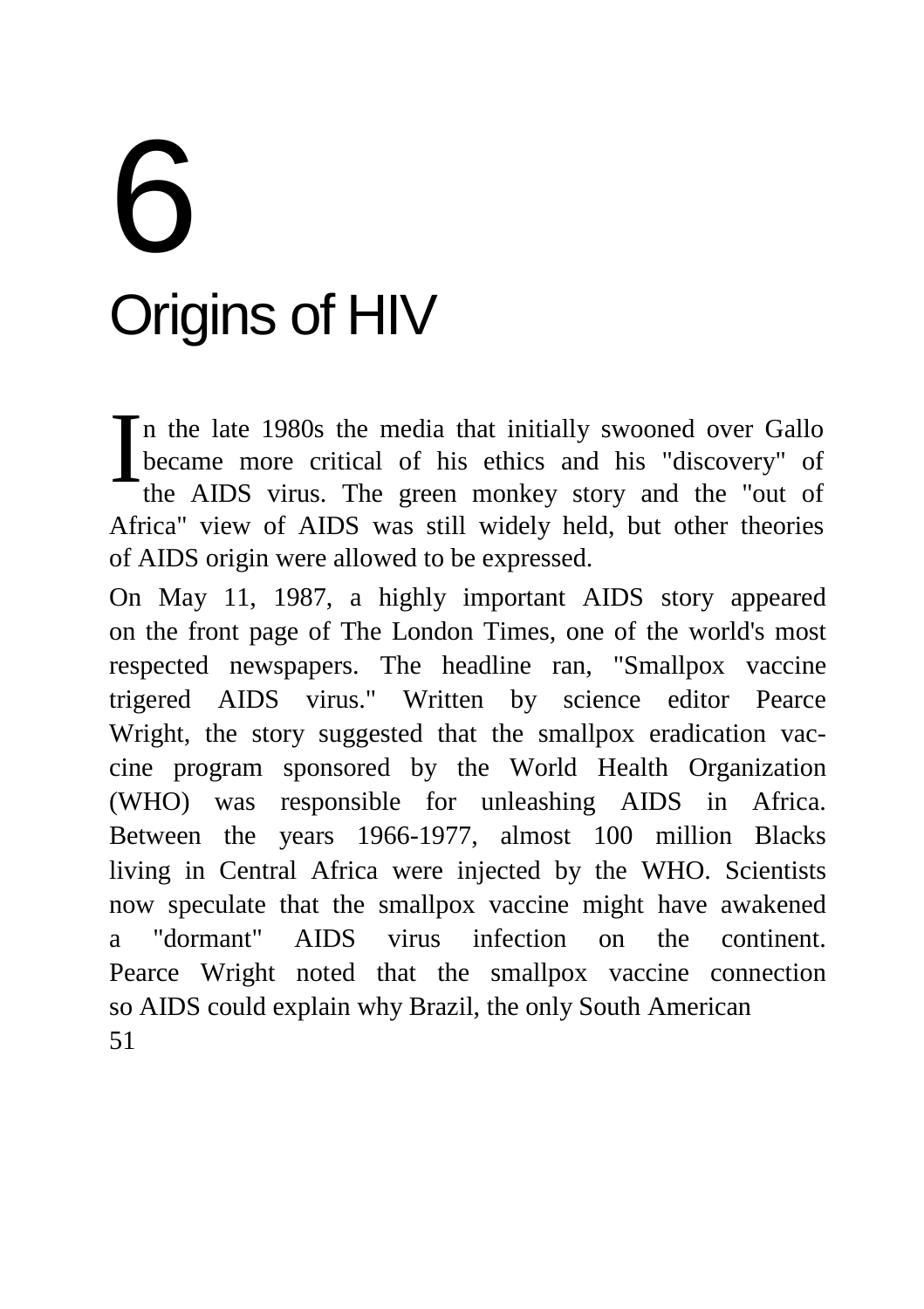country covered in the WHO eradication campaign, has the highest incidence of AIDS in that region. In addition, approximately 14,000 Haitians working in Central Africa were inoculated in the smallpox campaign, thus explaining why AIDS also broke out in Haiti.

A WHO official admitted, "Now I believe the smallpox vaccine theory is the explanation for the explosion of African AIDS." Robert Gallo added, "The link between the WHO program and the epidemic is an interesting and important hypothesis. I cannot say that it actually happened, but I have been saying for some years that the use of live vaccines such as that used for smallpox can activate a dormant infection such as HIV."

Reporter Jon Rappoport investigated the Times story and wrote a short piece for L.A. Weekly (June 5, 1987). When questioned by Rappoport, local medical experts tended to doubt the vaccine theory, "telling the Weekly that the smallpox vaccine is probably not the AIDS trigger, but that if it is related to AIDS — and there are many reasons to doubt it is — it (the vaccine) is instead a carrier of unidentified AIDS-causing microorganisms."

Rappoport was mystified as to why no mention of the smallpox story appeared in the major U.S. media. He contacted spokespersons for the Associated Press in Boston, Washington and New York; Reuters at the United Nations; and United Press International in New York. All the agencies "said they had heard nothing of the story out of London."

After the story was killed in America, Gallo never again raised the smallpox issue in public. The total news blackout of the smallpox vaccine connection to AIDS serves as a shining example for those who believe the major media are controlled and censored in the U.S.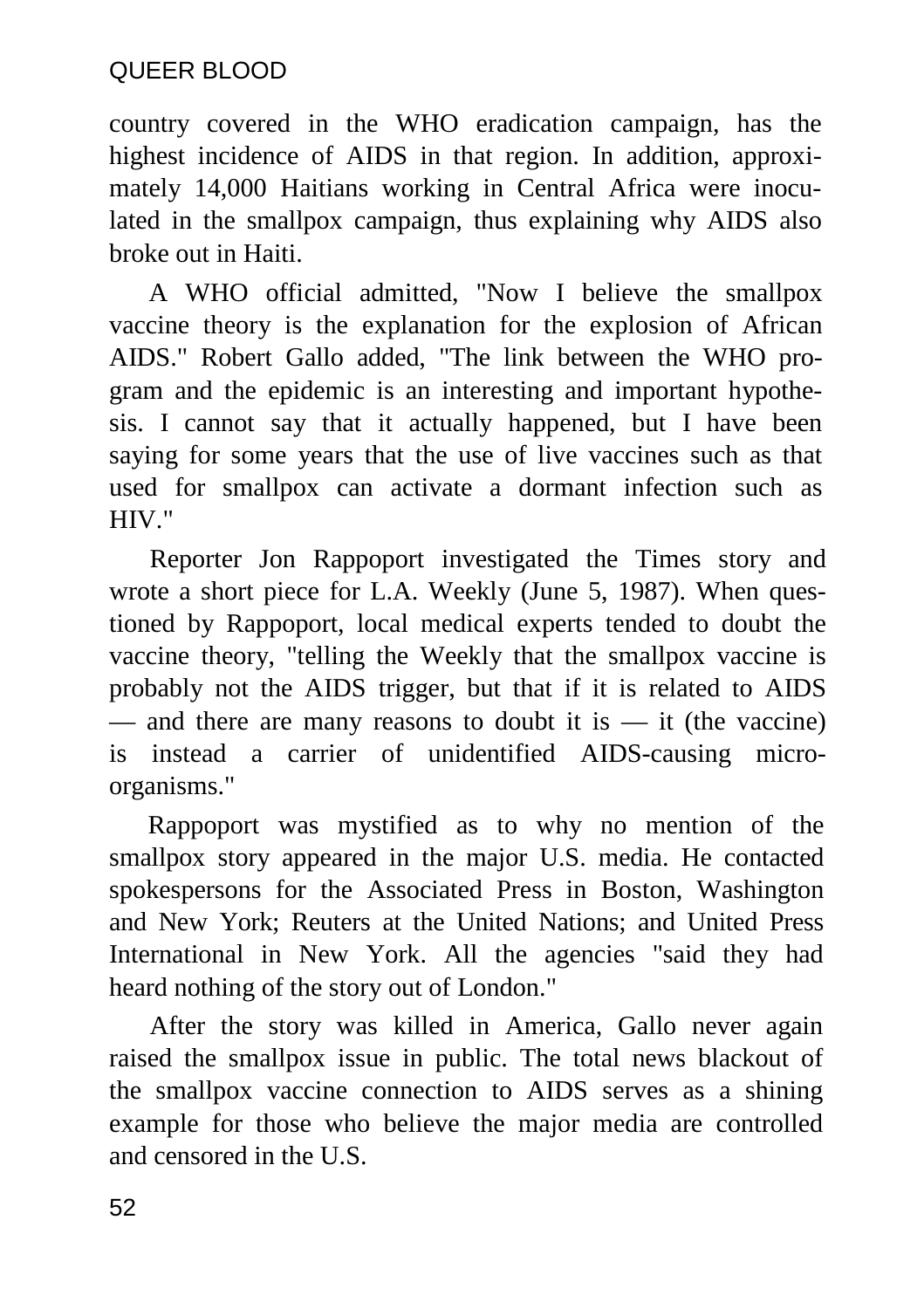#### Origins of HIV

During the years 1966-1977, the WHO administered 24,000 million doses (2.4 billion) of smallpox vaccine worldwide. Could any of these vaccine batches contain a genetically engineered virus designed for biowarfare purposes? According to Allan Chase's Magic Shots, "The Soviet Union donated 140 million doses; the United States 40 million doses; twenty other nations combined to donate another 220 million doses." The remaining two billion doses of vaccine were made in newlyestablished labs in third world countries, with the help of WHO specialists.

Was AIDS introduced into millions of Africans during the WHO vaccine program? Animal and human cells harbor all sorts of viruses, including viruses not yet discovered. Animal tissue cell cultures are often used in the manufacture of viral vaccines. Therefore, the possibility of vaccine contamination with an animal virus is a constant danger in the pharmaceutical production of vaccines.

Most people assume vaccines are "sterile" and germ-free. Medical instruments and supplies can be sterilized by means of autoclaving at high pressure and temperatures. However, sterilization of a vaccine would destroy the necessary immunizing protein in the vaccine. Thus, vaccines can be "inactivated," but they are not sterile.

Despite the most meticulous precautions in manufacturing human vaccines, contaminating animal viruses are known to survive the vaccine process. During the 1950s millions of people were injected with polio vaccines accidentally contaminated with a cancer-causing monkey virus called "SV 40." The source of this animal virus was the green monkey kidney cells used in the production of the polio vaccine. Such vaccine contamination problems are kept hidden from the public; and despite the known danger, drug companies and physicians 53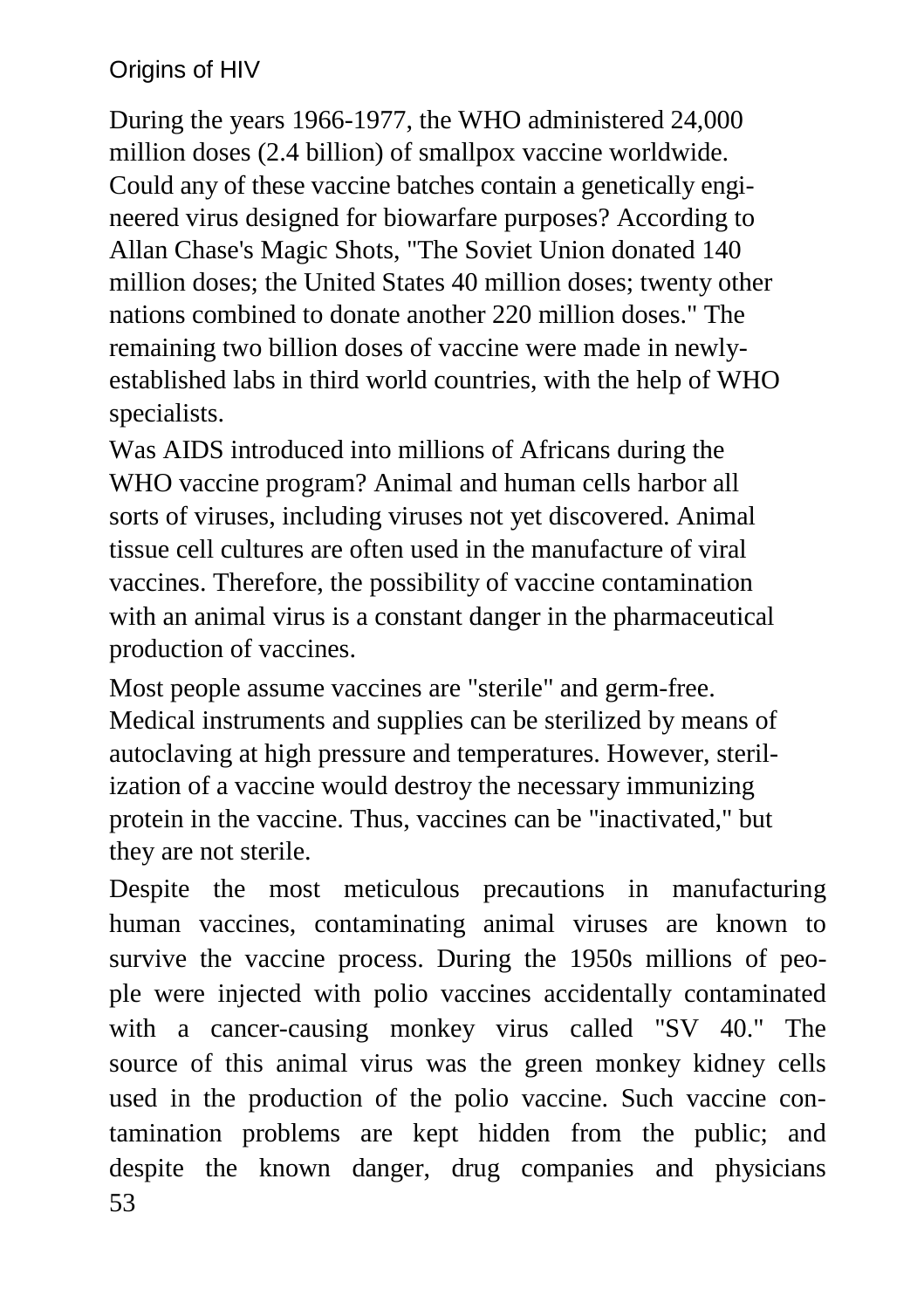usually disregard suggestions that AIDS could have arisen from animal virus-contaminated vaccines.

Animal cancer viruses are also contained in fetal calf serum, a blood product commonly used as a laboratory nutrient to feed animal and human tissue cell cultures. As a result, viruses harbored in calf serum can be carried over as "contaminants" into the final vaccine product.

The problem of vaccine contamination by fetal calf serum and its possible relationship to HIV is the subject of a letter by J. Grote entitled, "Bovine visna virus and the origin of HIV," published in the Journal of the Royal (London) Society of Medicine, October 1988. Bovine visna virus (which looks similar to HIV) is a known contaminant of fetal calf serum used in vaccine production. By use of high-power microscopes, virus-like particles have been detected in vaccines certified for clinical use. Grote warns: "It seems absolutely vital that all vaccines are screened for HIV prior to use, and that bovine-visna virus is further investigated as to its relationship to HIV and its possible causal role in progression towards AIDS."

Millions of Africans are now infected with the AIDS virus. This large number could never have been infected in such a short time by the simple act of a green monkey virus "jumping over" to infect one African. The most logical explanation to account for the infection of millions of Black Africans is that the vaccines used in the WHO mass inoculation programs were contaminated with an AIDS-producing virus.

Was the contamination accidental or deliberate? The manufacture of smallpox vaccine in calves is a "clean process" but not a sterile process. Strapped to surgical tables, the cows are sacrificed and then hung horizontally from the ceiling for seven days in order to make the vaccine. After this procedure, the calves are scarified and exsanguinated. During the vaccine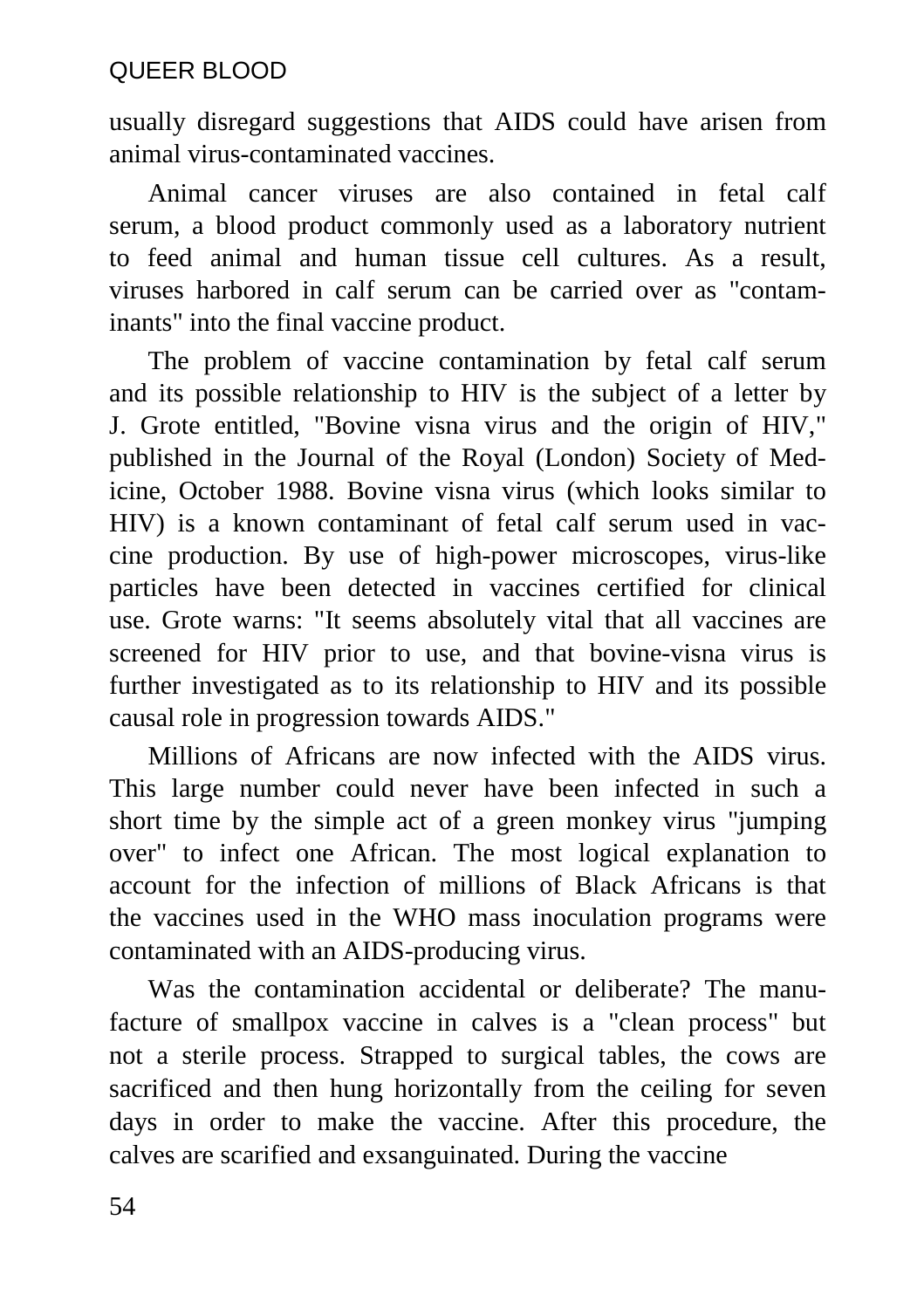#### Origins of HIV

production it is impossible to prevent contamination with bovine (cow) viruses. The exact specifications for smallpox vaccine production are established by the FDA and the WHO.

The smallpox (vaccinia-cowpox) virus is also an excellent virus to use for genetic engineering purposes. By splicing into the DNA genes of the vaccinia virus, scientists can add on parts of other disease-producing viruses, such as influenza, hepatitis, and others. The safety of this new genetic technology has not been fully determined.

Dr. Frederich Deinhardt of Munich, Germany, expressed his concerns about potential dangers of "recombinant" vaccines at a Vaccinia Vaccine Conference, held at Chevy Chase, Maryland, in November 1984. Would a virus engineered into the smallpox vaccine be "genetically stable?" Suppose Epstein-Barr virus (the virus associated with the AIDS-like "chronic fatigue syndrome") were added to vaccinia-smallpox virus? What would happen "if such a virus could suddenly infect and multiply in human B cells?" (Like T cells, B white blood cells are necessary for immune protection.)

Deinhardt then asked a question of profound significance to his audience at this top-level vaccine conference. "Would we have a B AIDS?" The German scientist was dead serious. "I am not trying to be funny about this," he added. After raising more vaccine safety questions, none of which were answered, Deinhardt concluded: "There are really a great many basic research needs that should be addressed."

Ignoring these concerns and dangers, the process of recombinant genetic engineering continues. One virus is attached to another in an endless frenzy — and the risk for creating new "man-made" human and animal diseases grows greater with each passing year.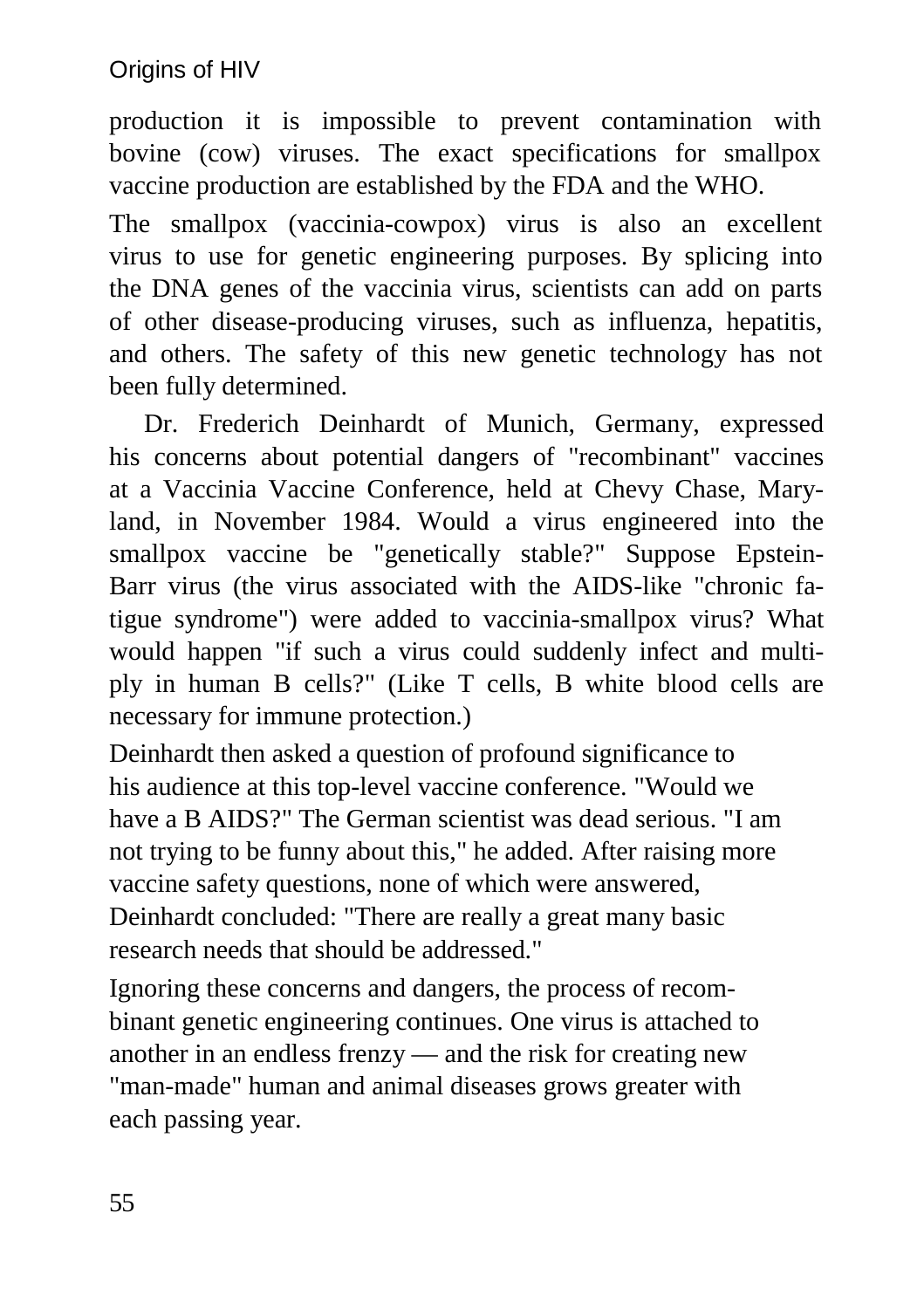For virus watchers and conspiratologists the "science" surrounding AIDS poses many questions. What is the true origin of these strange mutant viruses? How can it be determined which viruses occur "in nature" and which ones are man-made in a laboratory by genetic recombination. Which viruses are "human," and which viruses come from animals?

Harvard veterinarian Max Essex, like Robert Gallo, occasionally has problems telling one virus from another. Essex is the number two AIDS researcher in the country. His pre-AIDS experiments with an AIDS-like cat retrovirus secured his reputation as a leading animal virologist. In 1986 Essex and his colleague Phyllis Kanki announced their discovery of a "new" AIDS virus (HTLV-4) in the blood samples of healthy West Africans. The ever-present Luc Montagnier of the Pasteur Institute again complained that he had discovered HTLV-4 virus first. Naming his virus LAV-2, Montagnier had also discovered the virus in West African blood.

To further complicate scientific matters, Essex's HTLV-4 virus had a striking similarity to a monkey retrovirus known as STLV-3. Medical writer and physician Lawrence K. Altman of The New York Times (April 9, 1987) discussed this dilemma in an article entitled "Two Virtually Identical AIDS Viruses Present New Problem in Research." Altman wrote, "Did another monkey virus cross over into the Black African population? If that were true, the virus might have further evolved into the AIDS virus, although the scientists have no direct evidence for this."

Los Angeles Times writer Robert Steinbrook declared the mystery solved on February 18, 1988. Essex's new "human" HTLV-4 virus turned out to be a monkey virus that accidentally contaminated Essex's human blood samples. The source of the monkey contamination was traced back to blood samples from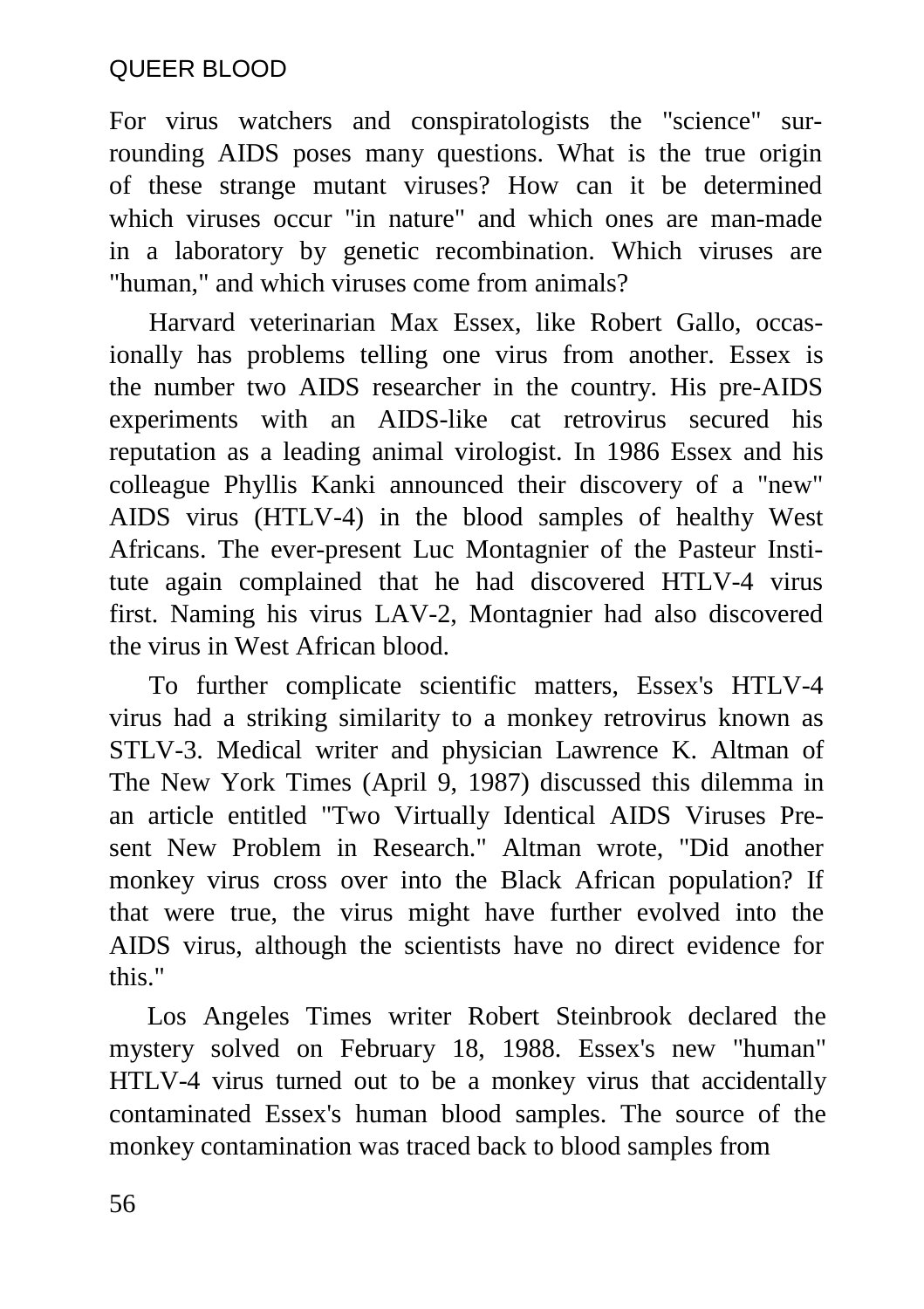Origins of HIV

a monkey that was experimentally infected by an AIDS-like virus at the New England Regional Primate Research Center in Southborough, Massachusetts.

Obviously the world's most renowned virologists have difficulty determining the origin of viruses. Did the virus originate in a human or an animal, or did it come from a laboratory? The precise answer seems to depend on the prestige of the virologist. Robert Steinbrook provides cautionary advice from Carol Mulder of the University of Massachusetts Medical School: "This episode should serve as a strong warning for all virologists to check any newly discovered viruses against viruses present in the laboratory."

Although Japanese scientists conclude there is no genetic relationship between the African green monkey virus and the AIDS virus, the top American virologists hold on tightly to the monkey theory of AIDS origin. Jonas Salk, the legendary polio vaccine originator, publicly proclaims that the monkey virus escaped into the human population about 900 years ago. He believes Africans have been dying of undiagnosed AIDS for many years. The idea of HIV evolving out of animal experiments conducted by virologists and veterinarians in never considered. What happens to animals after they are used in cancer virus experiments? Are they all killed after testing?

In Quest for the Killers, June Goodfield claims that chimpanzees used for the hepatitis B experiment came from two animal colonies: one colony in Louisiana and another colony

from an island off the African coast of Liberia. Chimps are the only animals susceptible to human hepatitis B virus. She states these animals were not killed after they were injected with

hepatitis B. After the experiment the chimps were returned to the Louisiana colony "senior citizen home;" and the Liberian chimps were gradually readapted to the wild.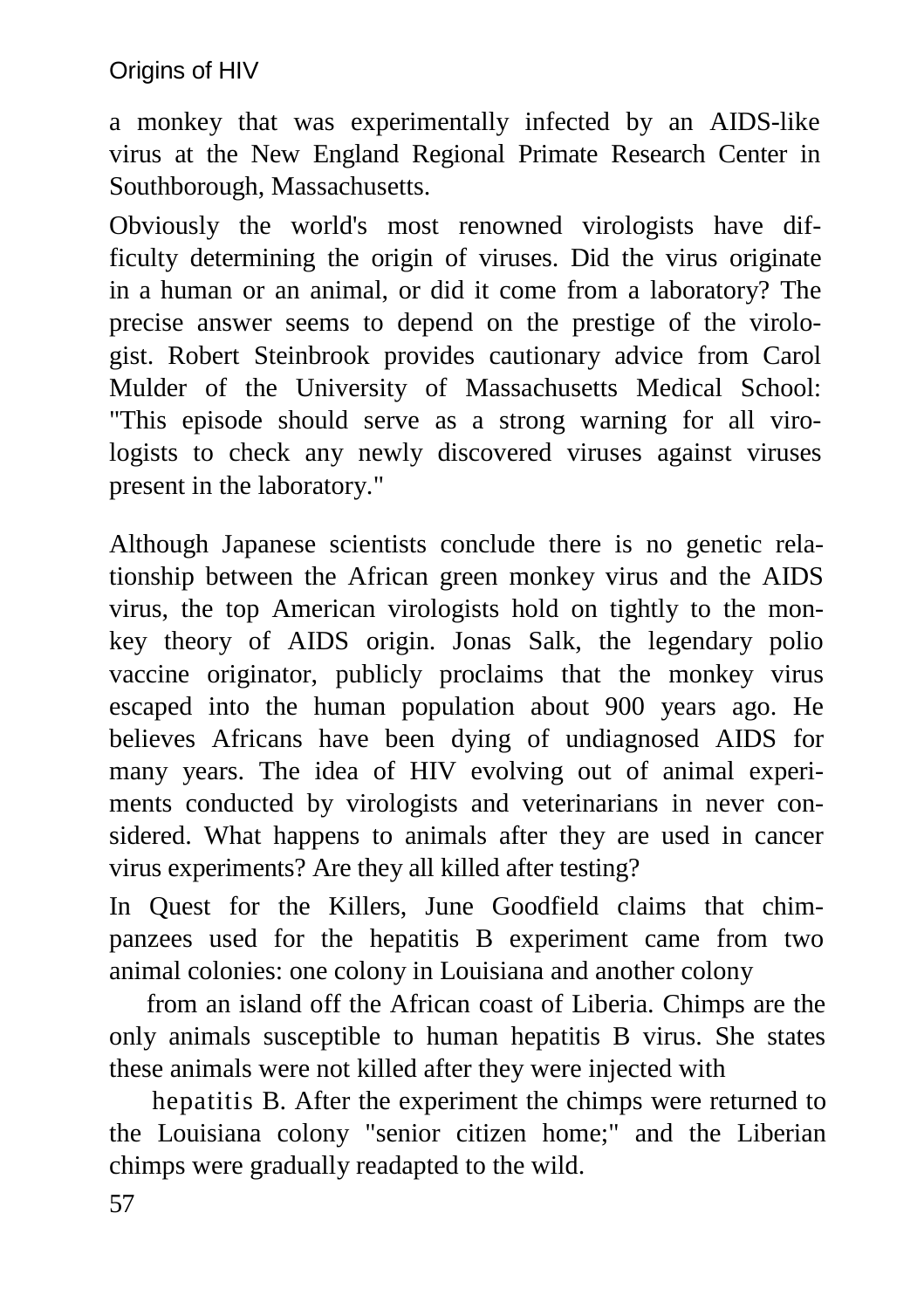The extent to which lab animals are returned to their original environment is not known. However, the transfer of laboratory virus infected animals back into the environment may explain the "origin" of certain viruses found in animals "in the wild."

In 1991 the media provided a new theory suggesting than African AIDS may have broken out as a result of malaria experiments performed in the 1950s and earlier. The flurry of interest was sparked by an article published in Nature ("AIDS Monkeys and Malaria," November 28, 1991), authored by Charles Gilks, a researcher at Oxford and the Kenya Medical Research Institute.

Searching through the old African medical literature, Gilks came across medical experiments in which researchers injected themselves with chimpanzee and mangabey (a type of monkey) blood in order to determine if animal malaria parasites could be transferred to man. These studies involved several dozen people. Gilks wondered: "Could primate retroviruses have been passed on to man or other monkeys as a result of experiments with primate malaria? An answer to this question could explain the origin of the AIDS epidemic. It is hoped that those with access to this material will test my hypothesis so that the debate about the origin of AIDS can become more scientific."

A few months after presenting Gilks' malaria theory, the media was turned on to another provocative theory published in Rolling Stone magazine ("The Origin of AIDS: A startling new theory attempts to answer the question 'Was it an act of God or an act of man?' ", March 19, 1992). Reporter Tom Curtis contends the African outbreak could be due to polio vaccines contaminated with "SV 40," the simian monkey virus. Between 1954 and 1963, thirty million Africans were injected with the polio vaccine.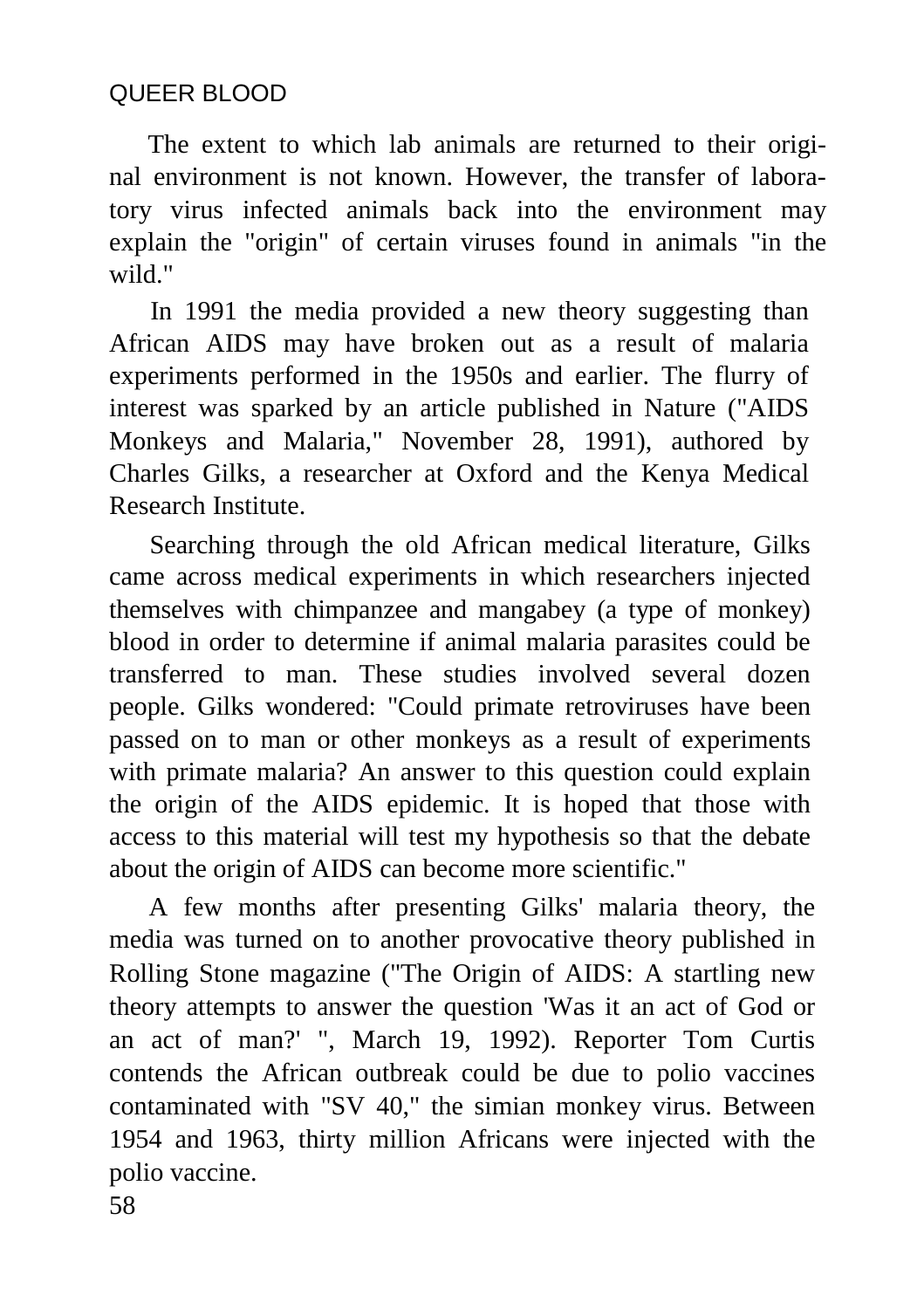#### Origins of HIV

Lacking the original vaccine samples for testing, virologists quickly pointed out that Curtis's theory could not be proved or disproved. Curtis naturally consulted Gallo for his expert opinion, resulting in five published paragraphs of Gallo virus-talk which I could not comprehend. However, when Curtis informed Gallo about the preparation and delivery of the polio

vaccine in the 1950s, Gallo conceded that AIDS transmission in his way was "a theoretical possibility." Neither Gallo nor Curtis mentioned the smallpox vaccine connection to AIDS that had made the headlines of The London Times in May 1987.

The polio vaccine connection to AIDS received widespread TV and radio coverage. But the "SV 40" story was old news to anti-vaccine activists, who had been saying for years that contaminated vaccines could be dangerous. Nevertheless, the Curtis story is important because it alerted the public to the fact that commercial vaccines could contain cancer-causing animal viruses.

U.S. News & World Report featured the vaccine story on its cover (March 30, 1992), and reminded readers about other AIDS theories. "The polio vaccine theory is certainly not the first attempt to explain the origin of AIDS, nor is it the oddest, There's the 'kinky sex theory,' which is based on reports that certain West African tribes inject monkey blood into the thighs and back to heighten sexual arousal. Last year, a letter appeared in the British medical journal The Lancet, implicating the equally bizarre (not to mention unsuccessful) attempts by European doctors in the 1920s to boost the flagging sexual powers of aging men with injections from monkey testicles."

The hepatitis B vaccine story and the WHO smallpox vaccine story were kept secret from the American public. But now that the public was made aware of the malaria experiments and the contaminated polio vaccines as possible origins of AIDS,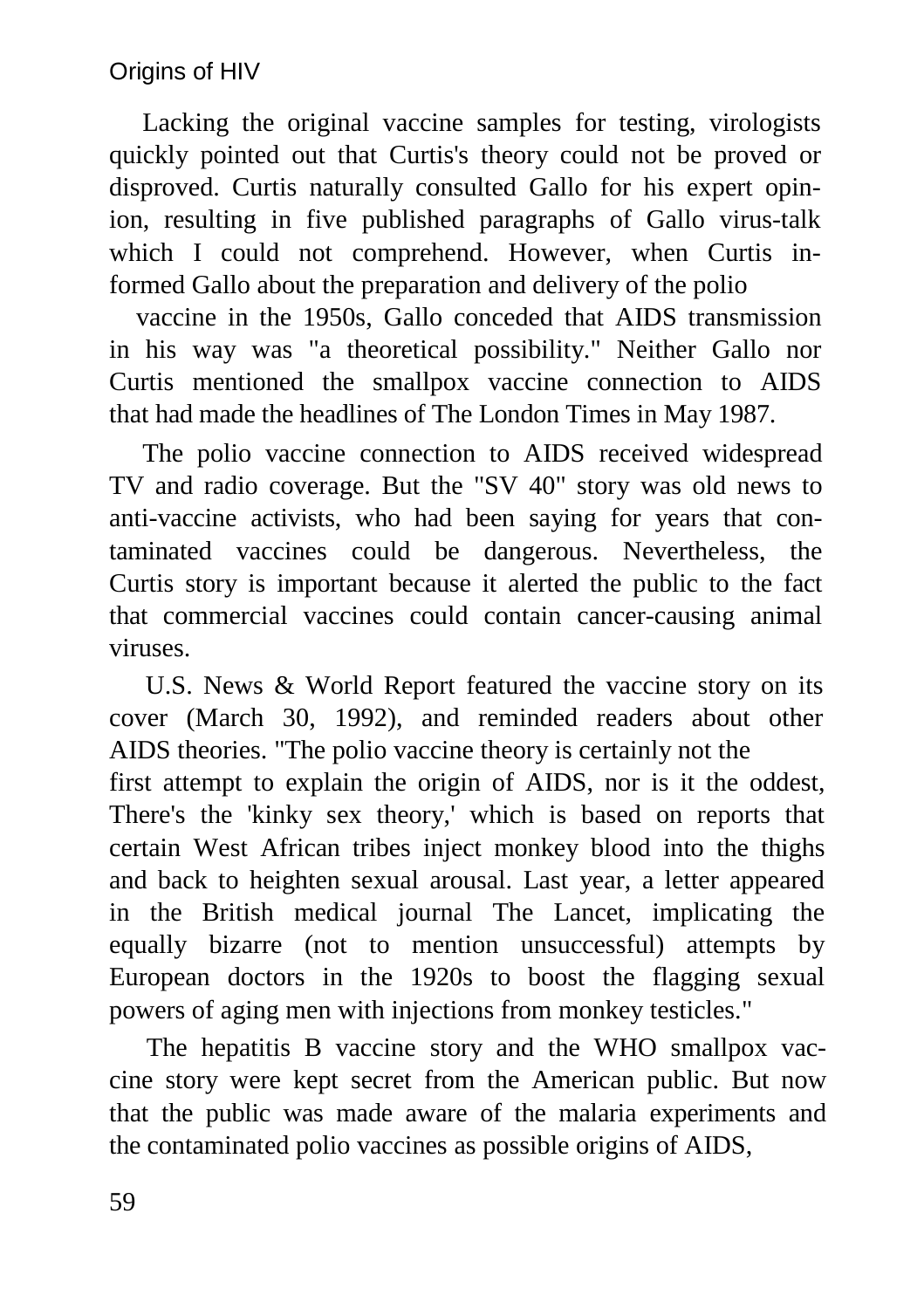Strecker and I wondered if the media were preparing the public for the more logical story that AIDS is a man-made disease with a genetically engineered laboratory virus.

All these oddities of AIDS science do not go unnoticed by investigators and conspiratologists seeking the real truth about the origin of AIDS. Jonathan Vankin notes that much government-sponsored research is secret — and the rest understandable only to other scientists. In Conspiracies, Cover-ups and Crimes: Manipulation and Mind Control in America, Vankin writes: "Public comprehension of science is scant, depending entirely on third-party interpreters and 'experts,' who have agendas of their own. Not only is general scientific knowledge therefore minimal, more importantly, few people understand how science works. We think we're getting objective truth, when what we're really seeing is a political, acerbically personal process involving billions of dollars, reputations and egos, and belief systems that censor large slices of fact and theory."

Does Vankin believe AIDS is "a demonic scientific experiment?" He explains: "Who knows? I tend to doubt it myself But could it be? Of course it could, because if it were, no one in a position to do anything about it would believe it."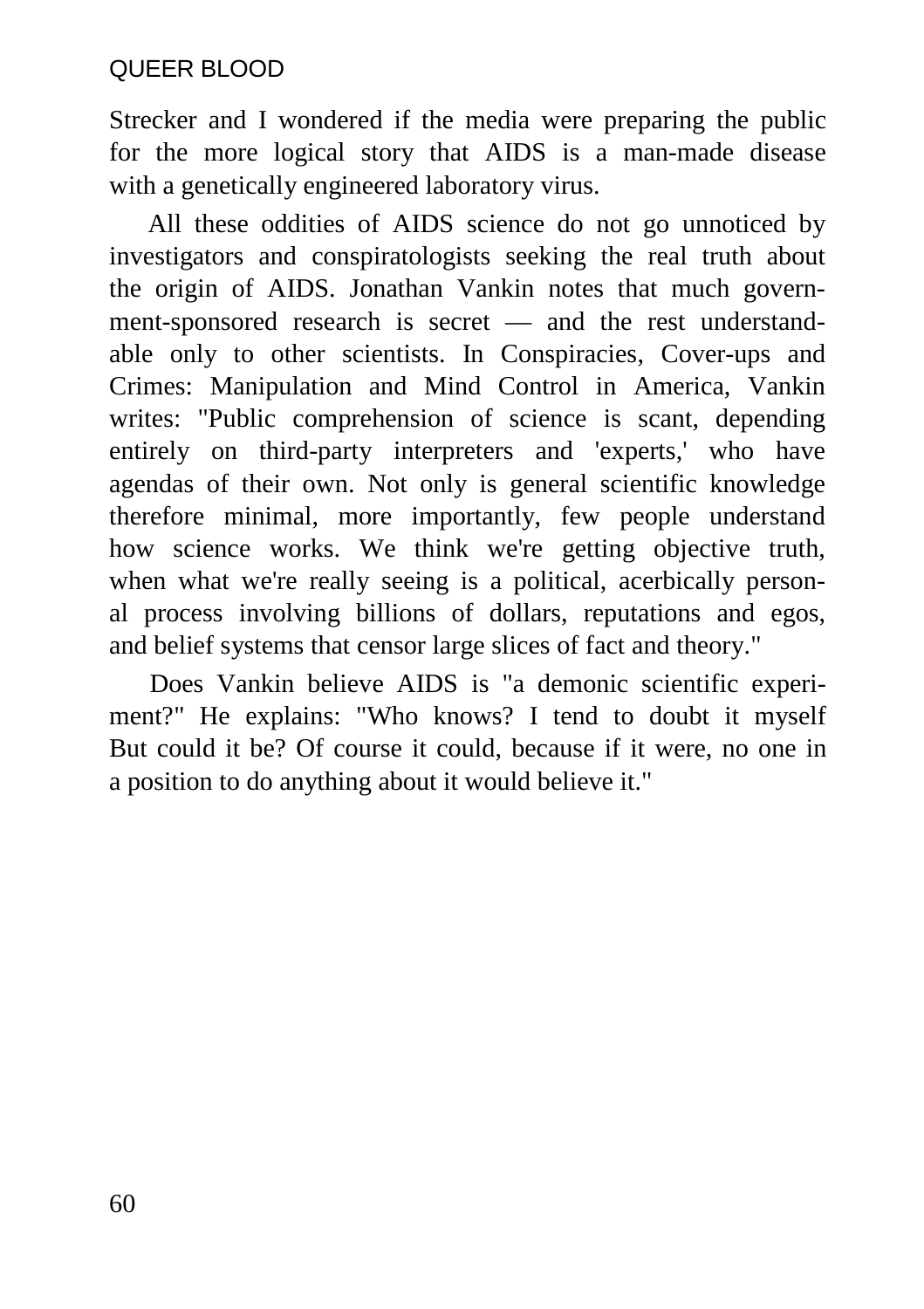## 7 AIDS: New or Old?

as AIDS "introduced" into the gay community via the hepatitis B experiment in New York City in November 1978? Or was HIV already in the gay population of Manhattan before that year? These important questions have never been answered satisfactorily by the AIDS establishment. **W** 

There is general agreement that old (pre-1978) American blood samples all test negative for HIV antibodies. This is the reason why most medical epidemiologists believe HIV was introduced into the U.S. sometime around 1978.

Pre-1978 blood specimens taken from gay men in Szmuness' hepatitis experiment have tested negative for HIV. However, examination of 1978-1979 blood samples stored at the New York City Blood Center reportedly show that 6.6% of the gays injected with the hepatitis vaccine were positive for HIV.

How did these gays become HIV-positive in 1978? Was HIV present in New York City before 1978? And if HIV was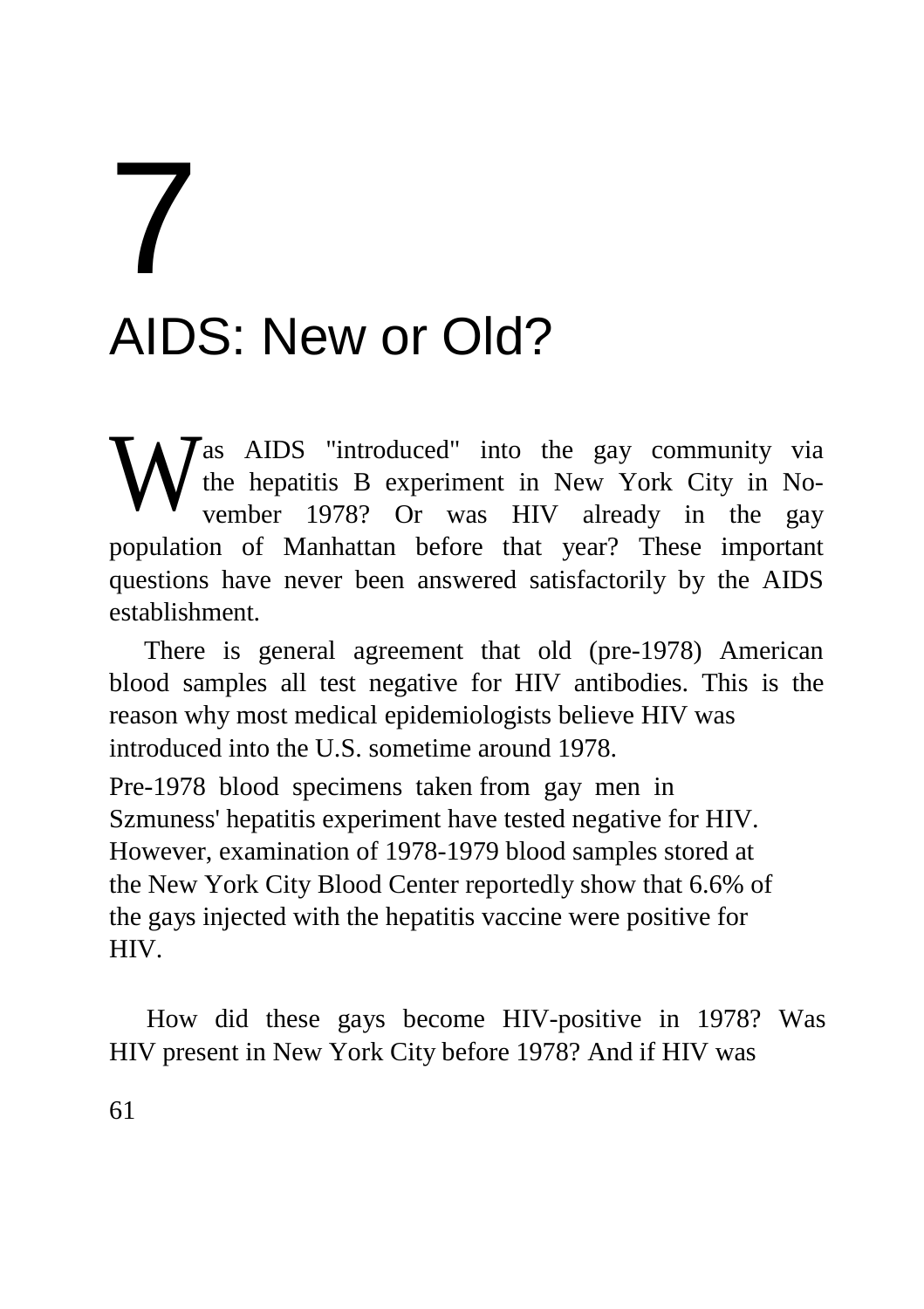present in the gay population before 1978, did the virus contaminate Szmuness' vaccine, which was made from the blood of gay men carrying the hepatitis B virus?

It is unlikely that the source of HIV was the pooled gay blood that was used to make the experimental vaccine because the vaccine took 65 weeks to make. This means that vaccine production for Szmuness began in 1977. If HIV was already in the Manhattan gay community in 1977, then some gay blood specimens should have tested positive. But, as stated, 1977 gay blood tests were negative for HIV.

Was HIV "introduced" into the several hundred gay volunteers who were injected with the vaccine in the months before Szmuness' experiment officially began in November 1978? This possibility cannot be discounted.

Despite these unanswered questions, it seems obvious that the source of the AIDS virus traces back to Szmuness' gay experiment. Furthermore, there are no proven cases of AIDS in Manhattan recorded in 1976, or 1977, or 1978. According to CDC epidemiologists, the first proven gay AIDS case appeared in Manhattan in 1979, shortly after the experiment began.

In 1982, one year after the "official" onset of the AIDS epidemic, 30% of the men in the Szmuness experiment were HIVpositive! For that year, this extremely high infection rate is the highest rate of HIV infection ever recorded for any "high risk" group in the AIDS medical literature. This 1982 rate of 30% far exceeds the rate for any African population, where Gallo and others claim the disease has been around "for decades" or "for millenia."

Twelve years after the "official" 1981 beginning of the AIDS epidemic, not one AIDS expert has ever commented on the obvious connection between the gay experiment and the exclusive outbreak of AIDS in the gay community.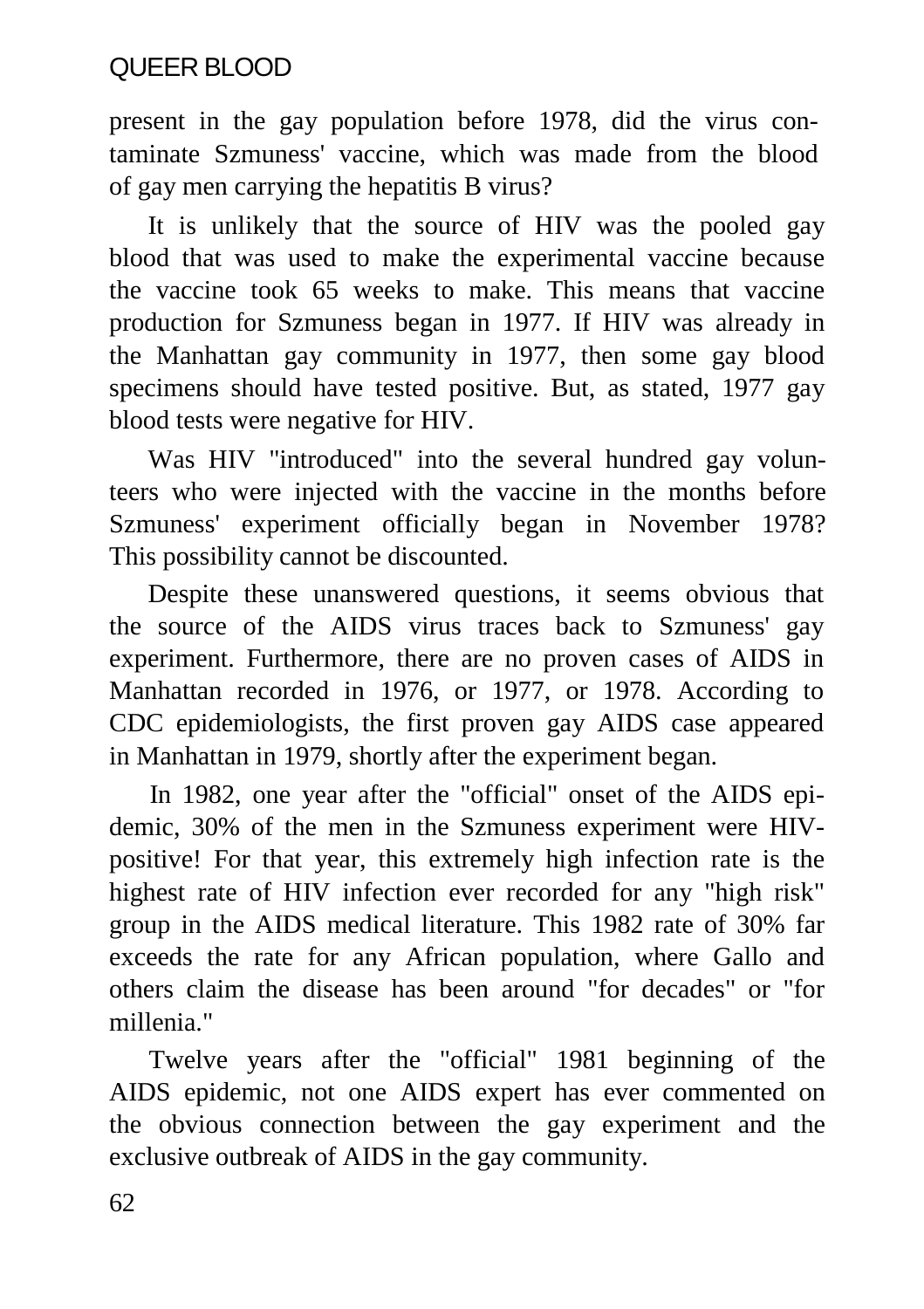After Robert Strecker went public with his views in 1986, and after AIDS and the Doctors of Death was published in 1988, the experts invented new theories to explain how AIDS started in the male homosexual community. Strecker and I assumed the government AIDS researchers were feeding stories to the media to discredit our own research into the origin of AIDS.

One theory that quickly disappeared was presented by Mathilde Krim, Ph.D., who is co-chairperson (along with Elizabeth Taylor) of the American Foundation for AIDS Research. In Interview magazine (February 1987) Krim explains how AIDS began in the gay community. "We probably gave AIDS to gay men to start with, by inoculating them with infected gamma globulin, which is probably what happened." (Gamma globulin is a non-sterile, injectable blood product sometimes used to temporarily increase immunity against diseases like hepatitis and other viral diseases.)

According to Krim, the pooled blood used in the production of gamma globulin was accidentally contaminated with the AIDS virus. This contaminated blood was supposedly obtained from prisoners incarcerated in Africa and the Caribbean. She quickly dismisses any association with the 1978 hepatitis B experiment by declaring (erroneously) that "we had AIDS cases before then." She maintains that AIDS cases "occurred at least five years before that" and concludes that "AIDS must have occurred in the early 1970s." (As already mentioned, the CDC traces the first AIDS case back to New York City in 1979.)

Despite Krim's views on the origin of AIDS, I never again saw her theory in print, nor did I ever hear any other AIDS researcher comment on it. The probable reason for this was that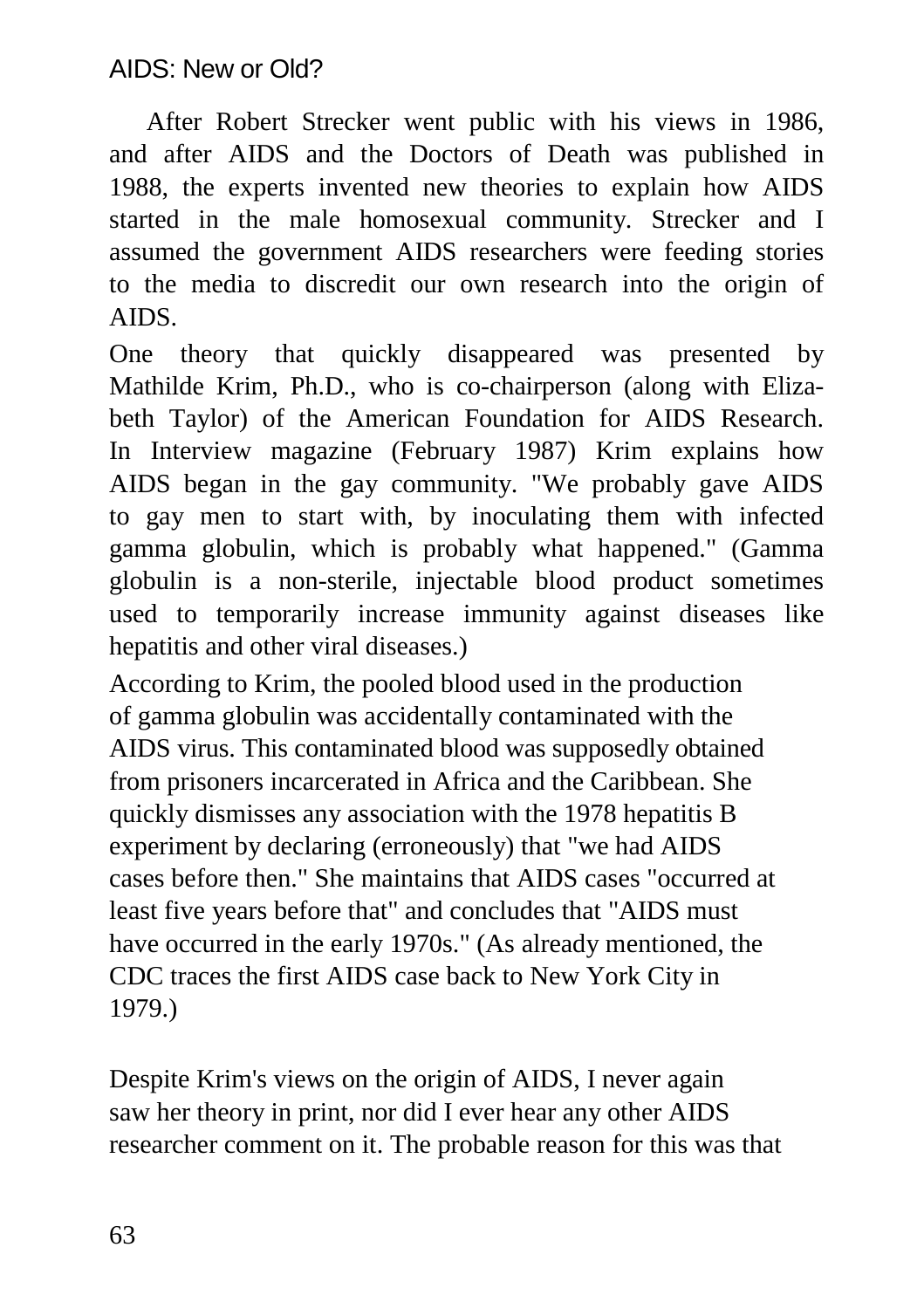her theory had so many holes and inaccuracies that it was impossible to support.

In assessing the origin of AIDS, it is important to realize that there is no scientific agreement on two vitally important questions regarding AIDS and HIV. First: Is AIDS a new disease or an old one? Second: Is HIV a new virus or an old one?

These two questions are further complicated by the fact that AIDS is both a disease and a definition. By definition, AIDS must be caused by HIV, the AIDS virus. Also by definition the "disease" AIDS consists of specific "opportunistic" infections most of which are "old" diseases (which predate the "introduction" of the AIDS virus).

For example, AIDS-related diseases such as Kaposi's sarcoma have been known for over a century; Pneumocystis carinii pneumonia has been known for over a half century. Confusion as to whether AIDS is new or old is compounded by the claims of AIDS researchers who rediscover "old" cases of Kaposi's and Pneumocystis recorded in the medical literature — and then conclude that "AIDS cases have been around for a long time."

Until recently, most AIDS experts have conceded that HIV is a "new" virus, dating back (in the U.S.) to the 1970s, more specifically 1978. In Virus Hunting Robert Gallo states: "The AIDS virus surely became prevalent for the first time only in the 1970s, at least in the United States and other developed nations, but did exist in humans prior to that first recognition of it." As noted, legendary scientist Jonas Salk says the AIDS virus is 900 years old!

Still another source of confusion is that "old" blood may test "false-positive" for HIV. Some African blood tests firist reported as "positive" were later retested by more sophisticated 64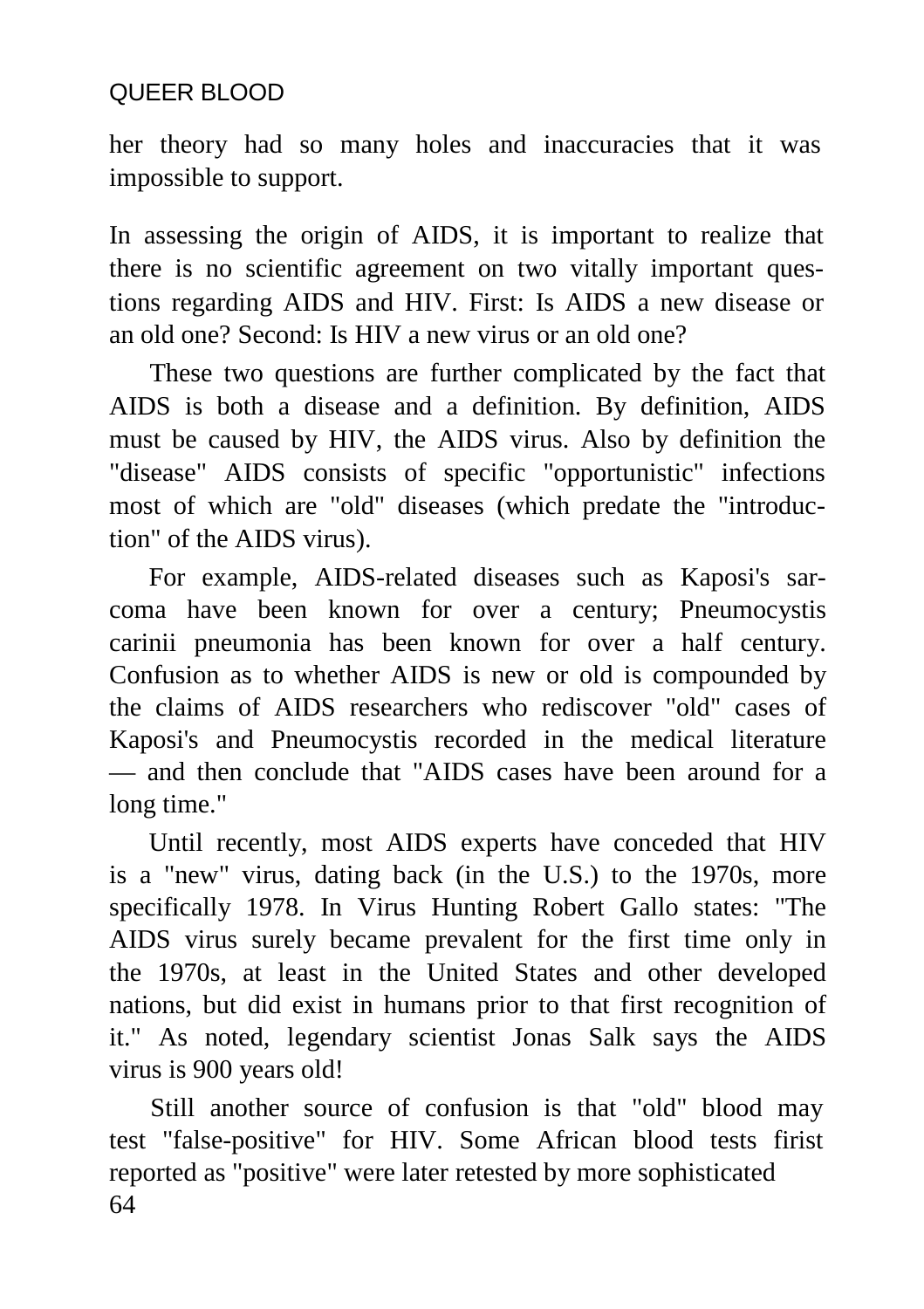methods and found to be "negative." Nevertheless, these "falsepositive" blood tests were used as evidence that HIV infection was present in Africa "for a long time."

A new laboratory technique based on "DNA probing" claims to be a "specific" test for HIV infection, but this claim is questionable. Some AIDS researchers now use DNA testing to prove "old" (pre-1978) infections caused by HIV. In microbiology, absolute proof of causation has traditionally required "culturing" and biochemical testing of the suspected "live" organism from the diseased tissue or body fluids. Never before was "proof consisted of DNA analysis of dead tissue. Whether the new DNA technology will prove 100% accurate in detecting infection with a "specific" microbiologic agent remains to be seen. But some scientists already accept DNA test results as absolute proof that "old" AIDS infections with HIV exist.

Everyone agrees that current HIV blood tests are not 100% accurate in diagnosing infection with the AIDS virus. "Falsepositive" HIV tests can occur when a blood specimen tests "positive" even though no HIV is present. For example, in the all of 1991 my internist strongly suggested I get vaccinated against the upcoming "Beijing" flu virus because the epidemic was predicted to be severe. (It wasn't.)

Ordinarily I decline vaccines, for obvious reasons. However, my internist was insistent. Rather than upset him, I agreed to take the injection. Two months after receiving the flu vacvine, I read in The New York Times (December 19, 1991) that some blood donors who received the Beijing flu shot were testing positive to HIV — and also testing positive to two other viruses! Upon further blood testing, the "positive" HIV tests were determined to be "false-positive."

The scientists were baffled. Commenting on the scientific mystery, James Mason, the Head of the Public Health Service,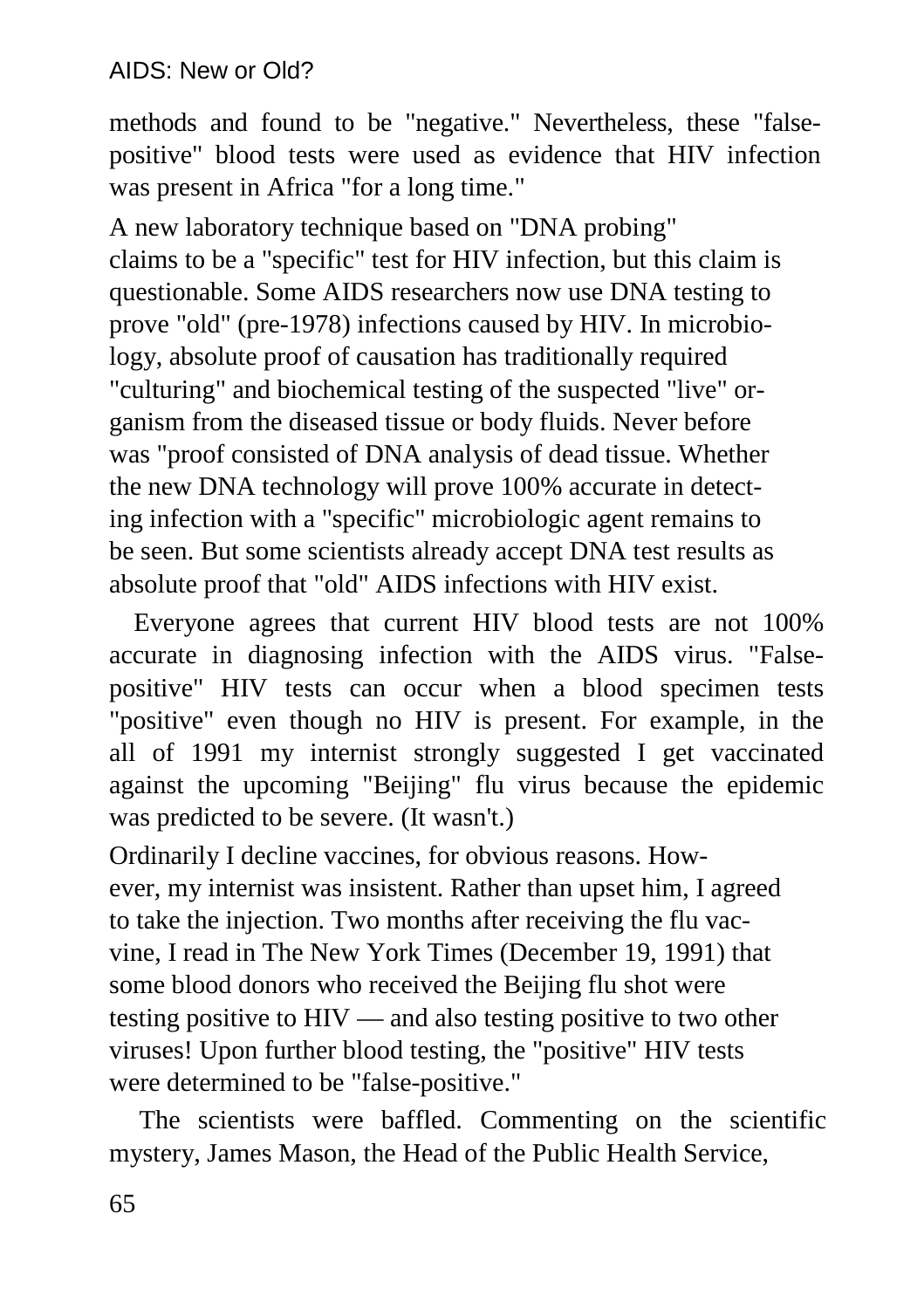assured the public "there is no possibility the vaccine could contain any of these three viruses." Having received the flu shot, I hoped Mason's assessment was correct. The whole affair made me again suspect that if Beijing flu vaccine recipient could test "positive" for HIV, then the reliability of these same AIDS tests to detect "old" pre-1978 cases of AIDS was certainly in doubt.

In reality the science of AIDS is a "pseudoscience." Pseudoscience serves to hopelessly confuse and confound those in search of reason and truth. AIDS scientists have often been guilty of promoting disinformation by attempting to convince people that false is true; and that true is false.

The reason for AIDS disinformation is obvious: to cover up the man-made origin of this disease.

In the fall of 1987, a group of physicians reported an "old AIDS case dating back to 1968. The patient was a 15-year-old mildly retarded Black youth from St. Louis, Missouri. For the last year of his life "Robert" wasted away with a bizarre disease that severely bloated his legs and genitals. At autopsy, the pathologist found internal lesions of Kaposi's sarcoma, the cancer that would be associated with AIDS two decades later.

The fact that the boy had KS of the rectum caused his doctors to speculate whether the AIDS epidemic "evolved from this case. Stored in a frozen state since 1969, the boy's old blood sample was retested for HIV. DNA testing was also done on stored tissue remains. The blood and DNA test results were reported as HIV-positive. Robert's case was reported in JAMA (The Journal of the American Medical Association October 14, 1988.

Was the boy's virus "identical" to HIV? According to JAMA, "this sexually active teenager was infected with a virus

66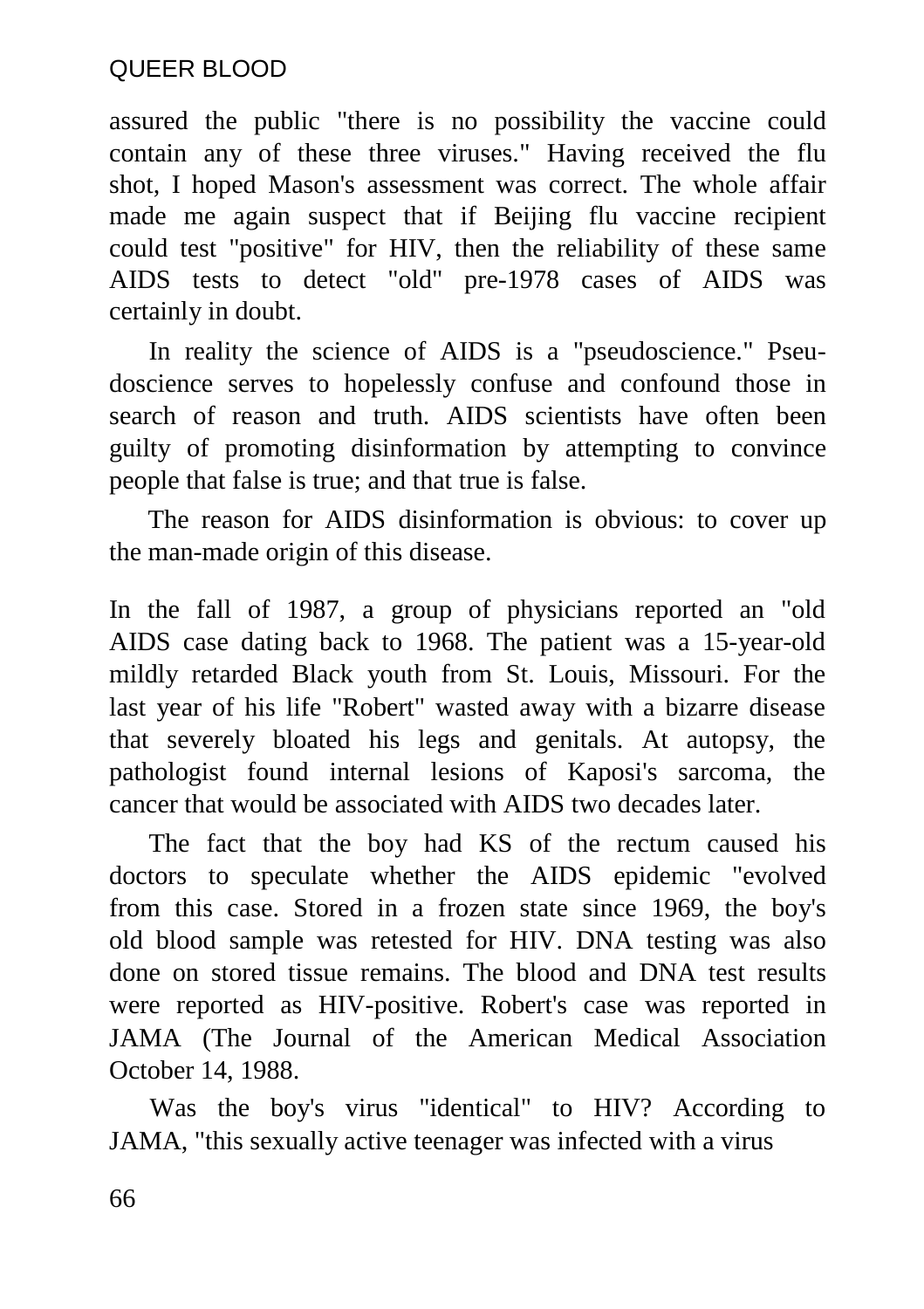closely related or identical to human immunodeficiency virus (HIV) type 1."

The media picked up the story as "strong evidence" that AIDS was present in the U.S. in the 1960s. Strecker thought it was another attempt to disinform the public.

Robert's sexual preference was unknown, but the doctors tried hard to insinuate the dying and bloated 15-year-old was gay. At autopsy, the pathologist's examination revealed a chronically inflamed rectum with prominent hemorrhoids, anal warts, and numerous abrasions and lacerations. Finger examination into the rectum indicated a "lax anal sphincter." The lax sphincter (more commonly known as a loose asshole), along with the other anal signs, were all interpreted as indicating the boy was homosexual.

I wondered how many other pathologists fingering the assholes of corpses could determine who was gay and who was straight. Perhaps a rectal experiment in the living might determine the accuracy of the pathologists' fingers in determining sexual preference.

Newsweek (November 9, 1987) was also impressed by the sensitivity and reliability of the after-death finger test. Although Robert claimed to have had sex with a neighborhood girl before his illness, Dr. William Drake, who performed the autopsy, "found signs of homosexual behavior, including hemorrhoids and inflammation suggesting that he had engaged frequently in anal intercourse." I mused: Hemorrhoid sufferers repent!

Despite the fact that the 15-year-old was hospitalized with progressive deterioration for the last sixteen months of his short life, the media wildly speculated on Robert's sexuality and his post-mortem diagnosis of homosexuality.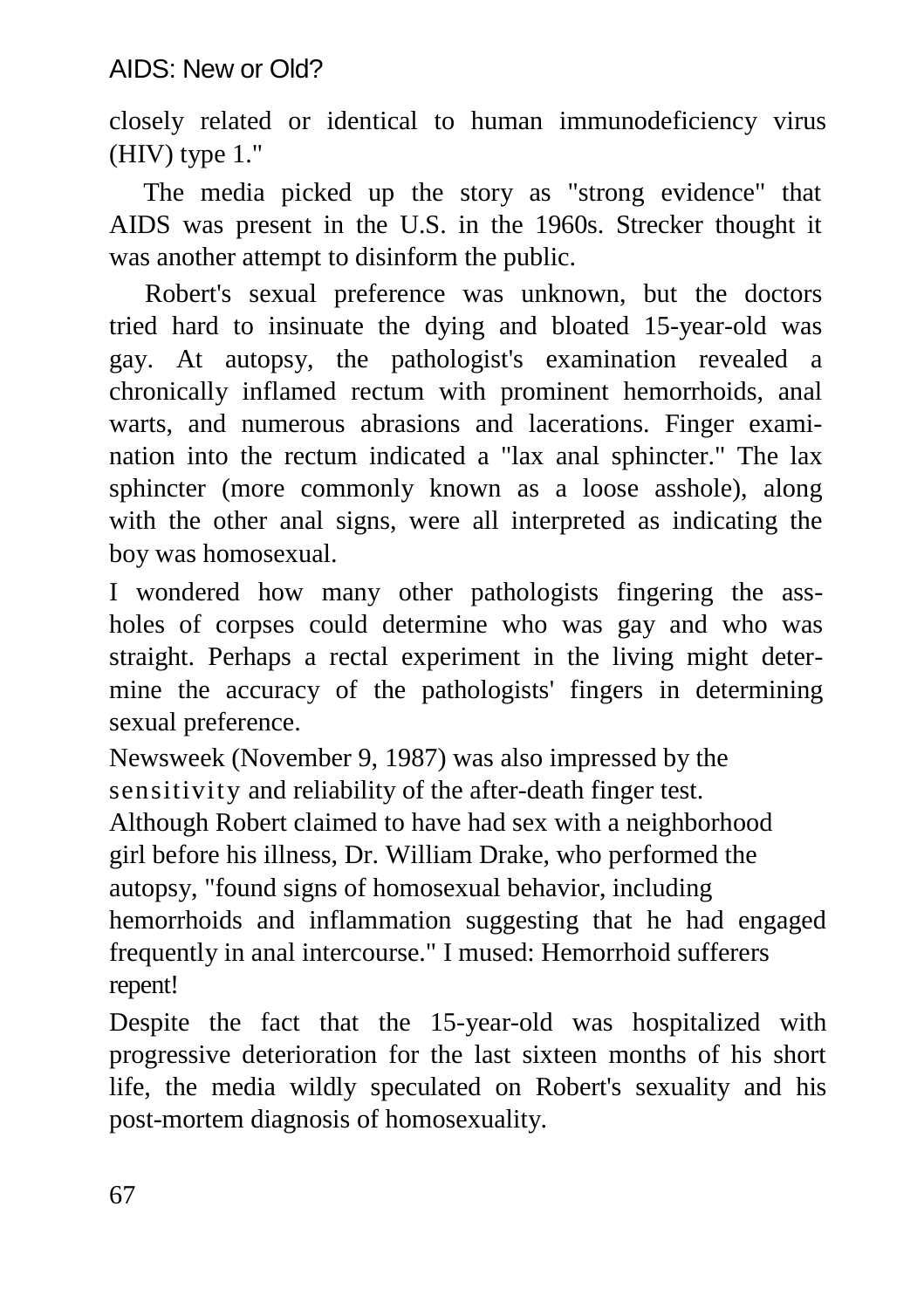Memory Elvin-Lewis, a microbiologist who studied Robert's case, proclaimed to American Medical News (December 11, 1987) that, "We have to call it for what it was — a boy who was repeatedly sodomized." When interviewed for People magazine, Dr. Lewis was positive other AIDS cases existed back in the 1960s, "but the disease didn't take hold." According to the microbiologist, "The real epidemic required the excesses of the sexual revolution of the 1970s. That condition was met when gay promiscuity and drug addiction gave the virus the amplification it needed to thrive."

In 1990 the media latched onto another "old" AIDS case this one originating in Manchester, England, in 1959. The patient was an unmarried navy seaman who died of Pneumocystis carinii pneumonia and cytomegalovirus infection. The detail of this unusual case were first recorded in the British medics journal Lancet in 1960. The case was again reported in Lance (November 12, 1983) as a possible old 1959 AIDS case. In a third Lancet report (July 7, 1990), the case was recorded as definite "HIV infection in Manchester, 1959." In this instance, the positive AIDS test was based on DNA technology applied to the sailor's stored tissue remains, which "proved" infection with HIV.

The media again jumped on the story. The New York Time (July 24, 1990) devoted one-half of page 3 to "the oldest documented case of AIDS uncovered by new techniques." Strecker was convinced the fanfare was the media's attempt to defuse increasing rumors that AIDS was a biowarfare experiment.

The short, five-paragraph July report in Lancet made no mention of biowarfare, but major newspapers throughout the world used the sailor's case to discredit the biowarfare story The Times wrote, "The case also refutes the widely publicize charges made by Soviet officials several years ago that AIDS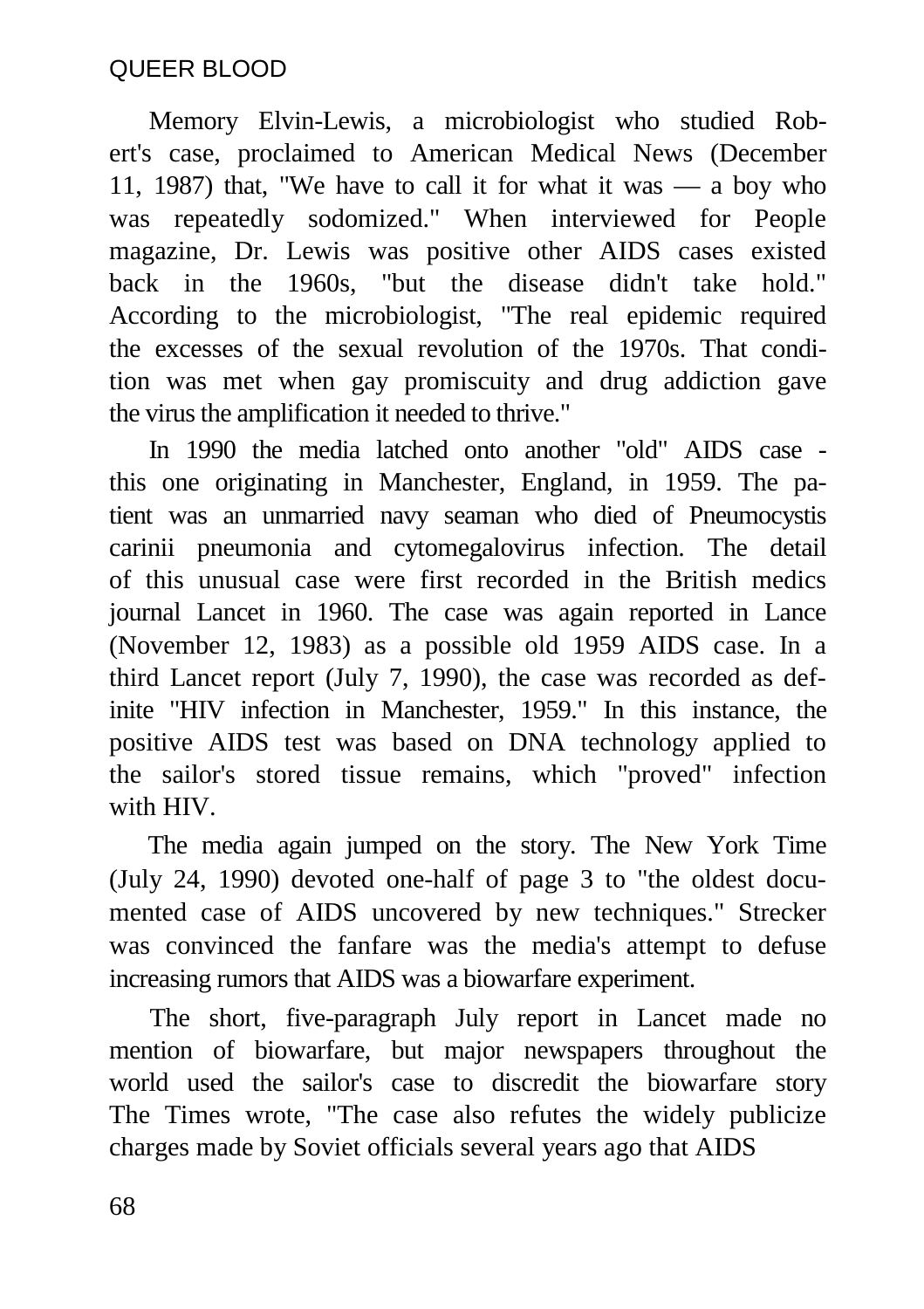#### AIDS: New or Old?

arose from a virus that had escaped from a laboratory experiment that went awry or was a biological warfare agent. The human retrovirus group to which the AIDS virus belongs was unknown at the time. Nor did scientists then have the genetic engineering techniques needed to create a new virus." The identification of HIV in the long-dead sailor reminded me of Gallo's virus-stealing controversy with Montagnier. When confronted with Montagnier's "live" LAV virus, Gallo claimed, it was definitely not the AIDS virus. Later "Gallo's HIV virus" and "Montagnier's LAV virus" were proven to be absolutely identical. In fact, experts found that the genetic composition of Gallo's and Montagnier's AIDS viruses were more alike in structure than any other two AIDS viruses ever studied. To find "identical" HIV strains is extremely rare because HIV is a highly unstable virus, mutating wildly and changing its genetic structure as much as one percent per year. If scientists can detect HIV in dead tissue stored for 31 years, I wondered why virologists didn't use the new DNA probe in the Gallo-Montagnier controversy to determine, once and for all, which virus was which.

In all my reading and study it seemed to me that official medical "science" was filled with a substance that contaminated everything connected with AIDS research: the substance was "bullshit."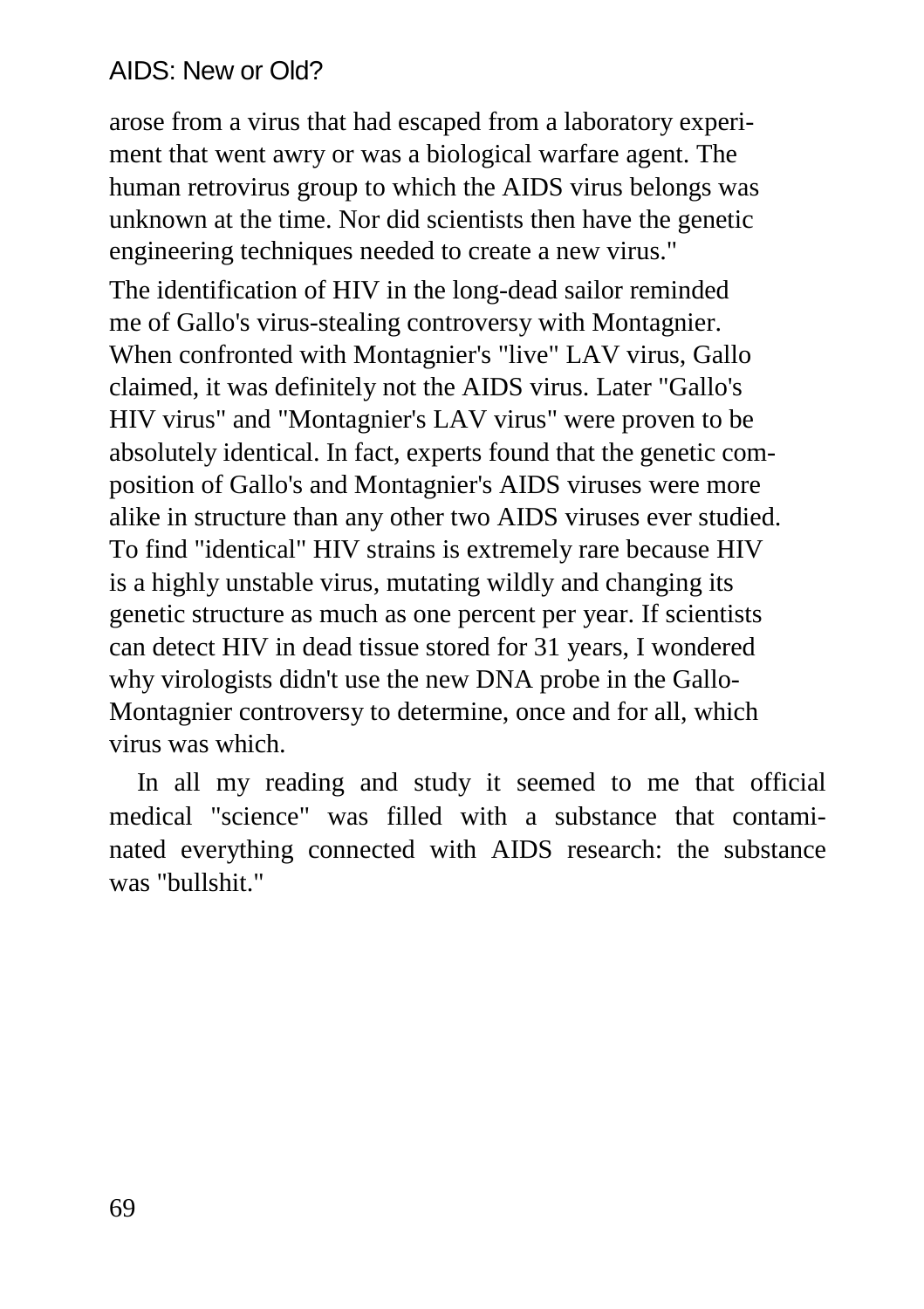## 8 **Blacks**

lacks understand genocide very well. For three centuries they were stolen from African villages, boarded in chains on ships bound for the Americas, and sold as slaves. In those times slavery was politically correct and enthusiastically supported by many white Christians. The inhumane treatment of Blacks caused no major concern for those whites who lived by the teachings of Jesus and the Bible. Blacks were considered animals. Thus, biblical injunctions of brotherhood and love did not apply to slaves. B

Blacks are fully aware of the power and the curse of the white man. Unfortunately, Black people still suffer the ill effects of prejudice and centuries of social neglect. Homicide and AIDS are now the leading causes of death among young Black men.

Every Black has heard the rumor that AIDS is a manufactured virus genetically created to kill off the black race. Thirty percent of New York City Blacks polled by The New York Times (October 29, 1990) actually believe that AIDS might be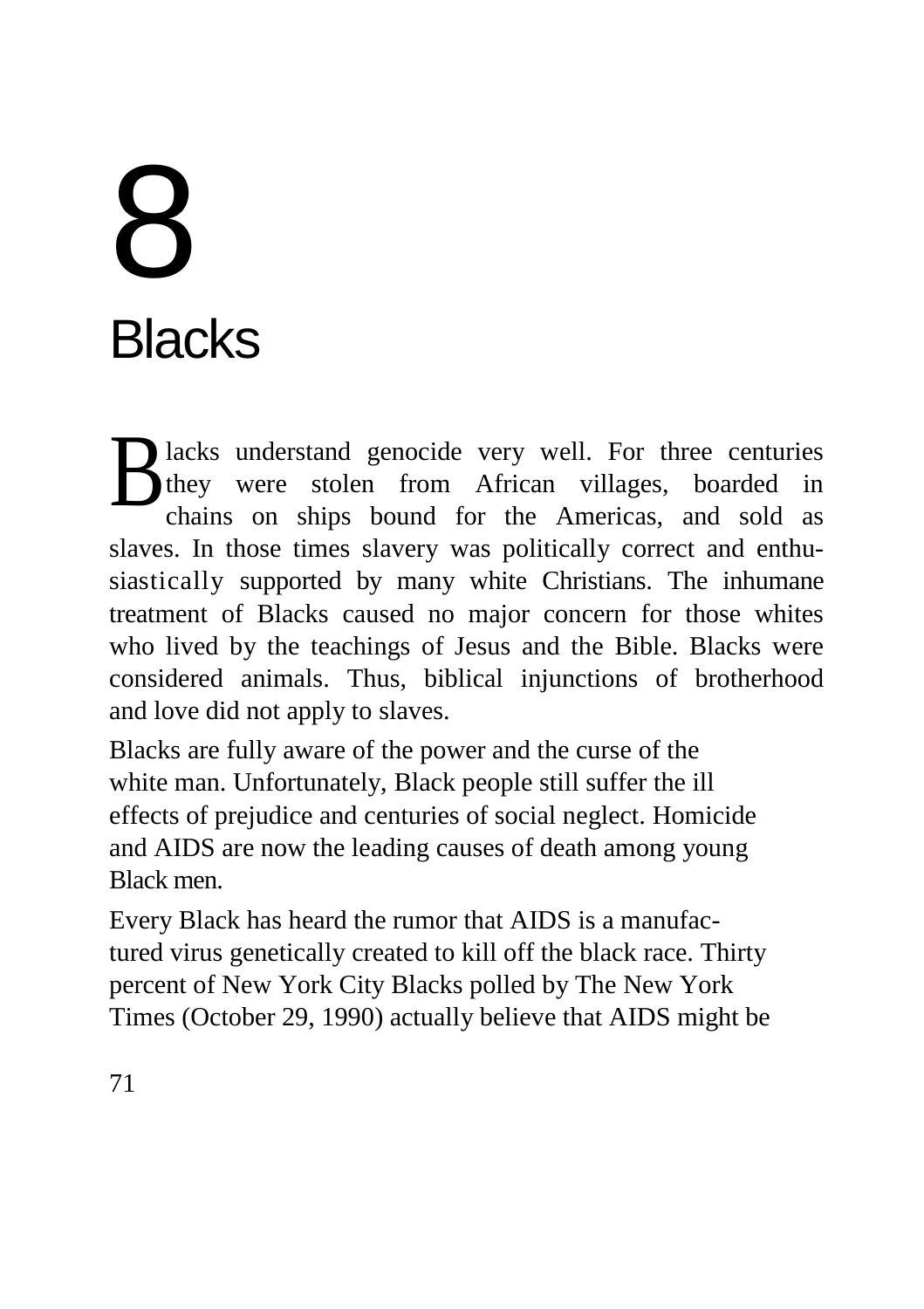an ethno-specific bioweapon designed in a laboratory in order to infect and kill Black people.

Louis Farrakhan, the spiritual leader of the Nation of Islam blames Jewish doctors for injecting Black babies with AIDS He preaches that rich Jews are behind the genocide program just as they were heavily involved in the profitable Dutch-based slave trade.

In discussing Farrakhan's inflammatory beliefs, Morris Wolfe claims that "many Blacks, especially men, including growing number of college students, now look to Farrakhan's leadership. It offers a simple program: No feminism or gay rights, no abortion, no pork, no drugs or alcohol, no discussion."

When I first met Strecker I asked about the gay AIDS "connection" to Africa. "There isn't any," he answered. "It's all a big cover-up to hide the real truth. The Africans were infected during the smallpox vaccine programs. Black Africa is doomed."

Initially, Strecker's African prediction seemed baseless. But Time (February 16, 1987) quoted Sam Okware, the Ugandian Minister of Health, as saying: "In the year 2000, one in every two sexually-active adults will be infected."

Five years later, the cover of the Los Angeles Times Magazine (March 1, 1992) showed a Black African mother holding her baby on her lap. The headline read: "Africa's Death Sentence: Where women are powerless, AIDS is spreading relentlessly from husband to wife, mother to child. And a continent is dying." Scott Kraft's story claims that by the year 2000, an estimated 15 million African Blacks will be dying of AIDS. Presently four out of five women with AIDS live in Africa Although Africans comprise only 10% of the world's population, the continent has two-thirds of the world's AIDS cases.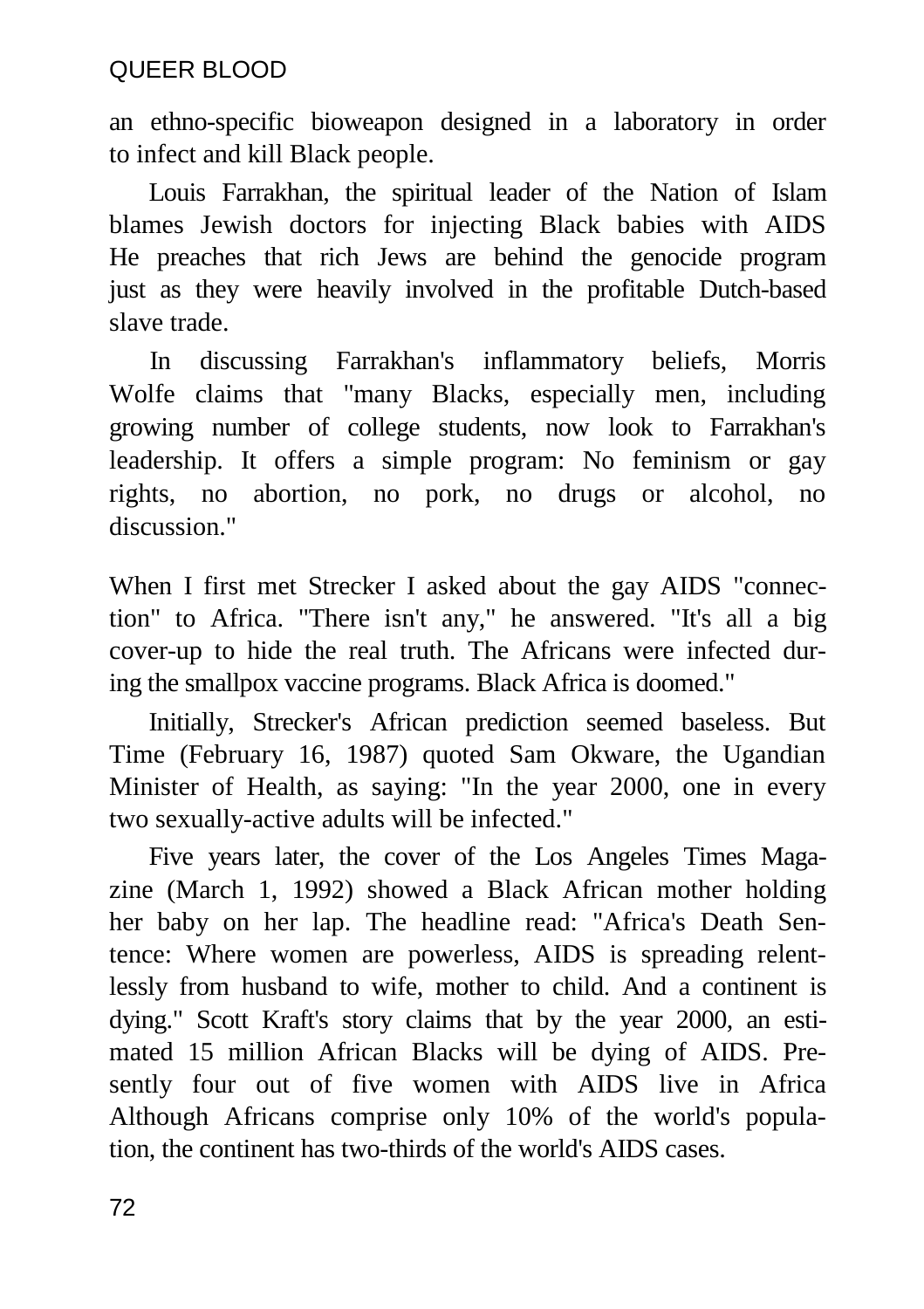Blacks

The WHO estimates that 25% of the African work force will be wiped out in twenty years; and the average life expectancy will fall from 60 to 47 years.

Robert Strecker believes the diabolic "plan" for Africa was spelled out in a 1972 memorandum published by the Bulletin of the World Health Organization. The report indicated that infection with certain retroviruses could result in "selective damage" to the immune system, particularly to white blood cells known as "T-cells." This immune system damage could also lead to cancer. The WHO recommended a "systematic evaluation" of these immunosuppressive retroviruses. Part Two of the memorandum reviews the results of previous animal experiments which have "serious implications for human disease and clinical research."

In the same year (1972) a document published in the Federation Proceedings proposed the further study of bacterial and virus "antigens" that selectively kill T-cells in the blood. The scientific committee "visualized" human vaccine experiments conducted on sibships "during preventive vaccination." In plainer English, the word "sibships" refers to children of the same family. "During preventive vaccination" means children

would be covertly given "experimental" infections agents (i.e., "bacterial and viral antigens") at the time of routine vaccinations. The WHO officials stressed the need for the proper "choice of an appropriate control population."

Within a few years of these suggested experiments, a new and mysterious immunosuppressive disease began killing millions of African Blacks.

Strecker was correct. Black Africa was headed for extinction.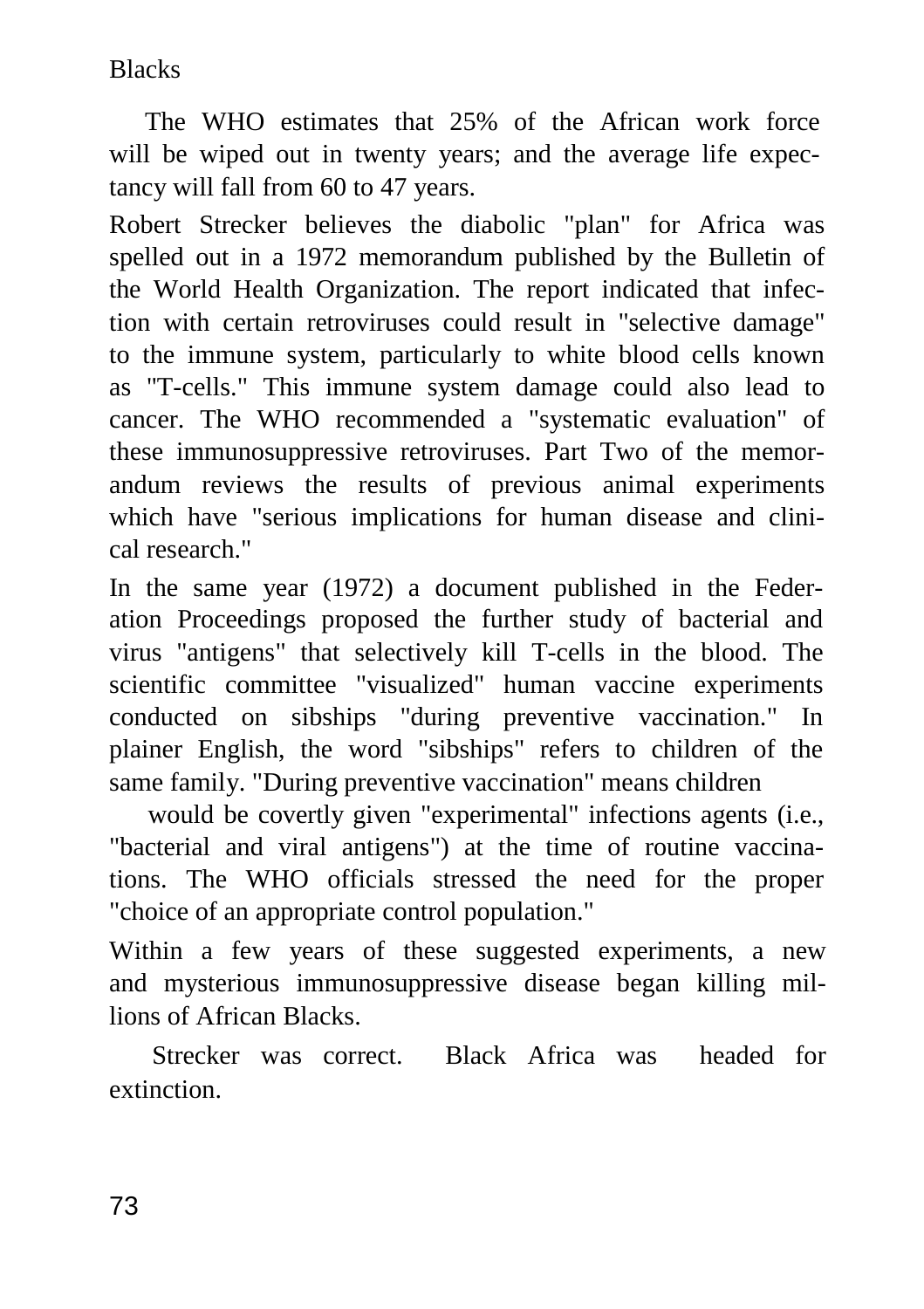African AIDS cases started to appear around the same time as AIDS cases were uncovered in Manhattan and Haiti. Although Robert Gallo and Max Essex claim that some "old" African blood samples test "positive" for HIV, the fact remains that there are no proven African cases until the late 1970s, at the earliest.

In The Epidemiology of AIDS, Thomas Quinn and Jonathan Mann write: "The first confirmed AIDS cases among sub-Saharan Africans were reported from Europe in 1983." Quinn and Mann also warn against the dangers of testing "old" African blood in an attempt to prove the "past presence of HIV-1 infections in Africa." Due to the problem of "false-positive" blood tests, the epidemiologists now believe that "some of the early reports of high seroprevalence in sera from East and West Africa in the 1960s and early 1970s are now considered uninterpretable."

To prove that AIDS is not an old disease in Africa, a team of scientists led by J.W. Carswell tested the blood of old sexually-inactive people living in geriatric homes in Kampala — Uganda's largest city and the epicenter of AIDS in Africa The elderly people's blood was tested against 716 healthy sexually-active adults living in the same city. Fifteen percent of the healthy people were positive for HIV antibodies, but none of the elderly people tested positive.

This 1986 study indicated the AIDS virus had not been in Uganda for a long time, as Gallo and Essex were proclaiming The researchers conclude: "The results presented here do not support previous suggestions that the virus might have originated in Uganda; on the contrary, if interpreted correctly, they indicate it arrived in the country only recently."

In 1989 another scientific team investigated HIV antibody infection among the semi-nomadic San bushpeople living in the

74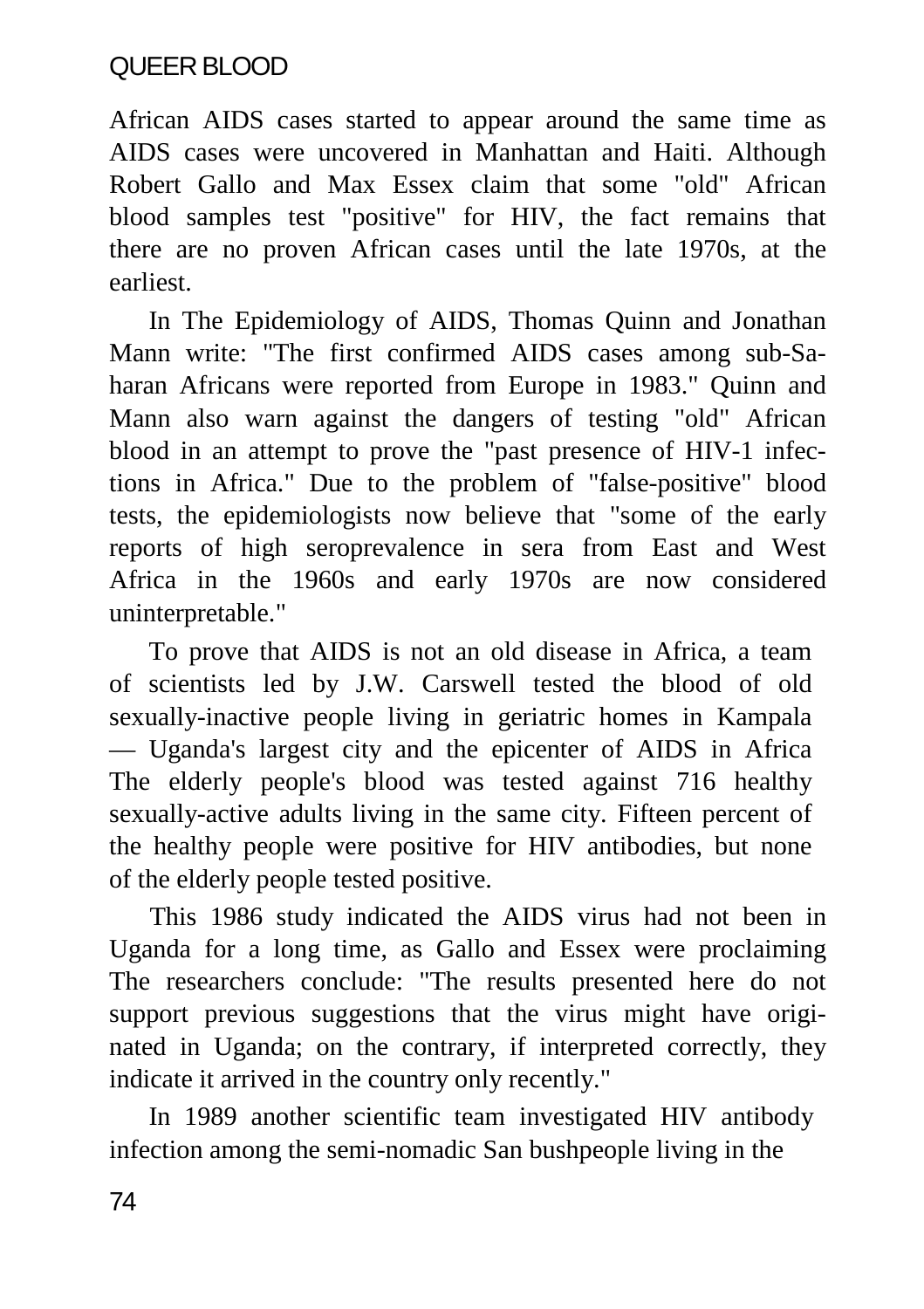#### **Blacks**

Central Kalahari desert in Botswana. The Sans are considered the oldest race currently living in Africa. San-type skeletons date back 15,000 years or more. Noting that "the origin of human retrovirus infection is debated," the team tested 150 San adults. No one tested positive for HIV.

The results of this study, as well as others, all cast doubt on the African origin of HIV and discredits the "fact" that HIV has been around Africa for centuries and millenia. As Strecker is often fond of saying, "If HIV was around in Africa for so long, where was it?"

Richard and Rosalind Chirimuuta, in their well-researched and well-documented book, AIDS, Africa and Racism, are highly critical of Robert Gallo and his determination to prove the African origin of AIDS and HIV. They think much of his scientific work "seems to be influenced by racial obsession." The Chirimuutas discuss The London Times smallpox story and the claim that HIV is a man-made virus. Although scientists have dismissed the man-made theory due to lack of evidence, the authors write: "No evidence, perhaps, because everyone is too busy chasing monkeys around the jungle."

Reminding their readers about the fatal laboratory accident in which "the Marburg virus" was transmitted from green monkeys to man in 1977, the Chirimuutas conclude, "If there is any truth in the hypothesis that the AIDS virus originated in monkeys, it would seem more appropriate to investigate modern medical research rather than speculate widely in such an offensive and ignorant fashion about the customs and behavior of Africans."

In the United States, racist experiments using unsuspecting Blacks as guinea pigs are now well-known. In 1932 a medical experiment, conducted by the U.S. Public Health Service, was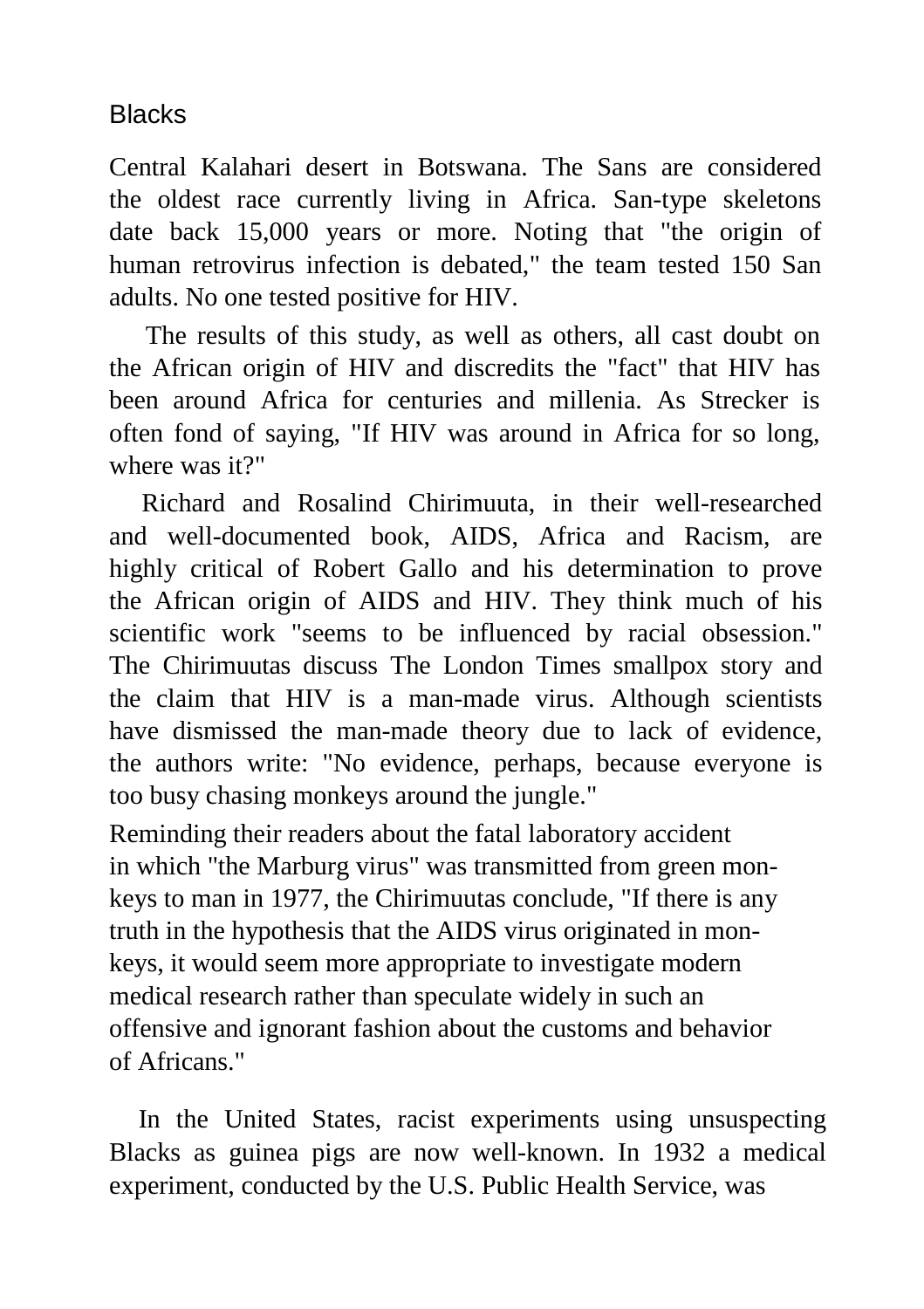undertaken on four hundred poor, illiterate Black sharecroppers in Tuskegee, Alabama. All the men had syphilis. The doctors who carried out the experiment lied to the men and their families, telling them only that they were suffering from "bad blood." Under the watchful eye of the government and the medical establishment, the Tuskegee experiment lasted 40 years.

The racist experiment was as simple as it was diabolic. The physicians wanted to know what would happen to the health of these men if treatment for syphilis was withheld. The doctors assured the men they would look after their "bad blood" and provide for all their health care, free of charge.

When a penicillin cure for syphilis became available in the 1940s, the men were not treated because treatment would ruin the medical experiment. Throughout their lives the men never knew they had a serious, life-threatening venereal disease Some of the men sexually transmitted syphilis to their wives and lovers. Some of the babies born of these infected women were syphilitic. When each man died, the experimenters offered money for funeral and burial expenses with the proviso that the family permit an autopsy at the special hospital involved in the study.

During the Black Civil Rights Movement of the 1960s, intense political pressure was put on the government to stop this unethical, racist experiment. In 1972 the syphilis study was finally terminated. The definitive account of the Tuskegee syphilis study appears in Bad Blood by James H. Jones. Martin P. Levine has also reported on this shocking study with genocidal overtones ("Bad Blood," New York Native, February 16, 1987). Levine emphasizes that the Tuskegee experiment was supervised by the CDC, the same government agency that now oversees the AIDS epidemic.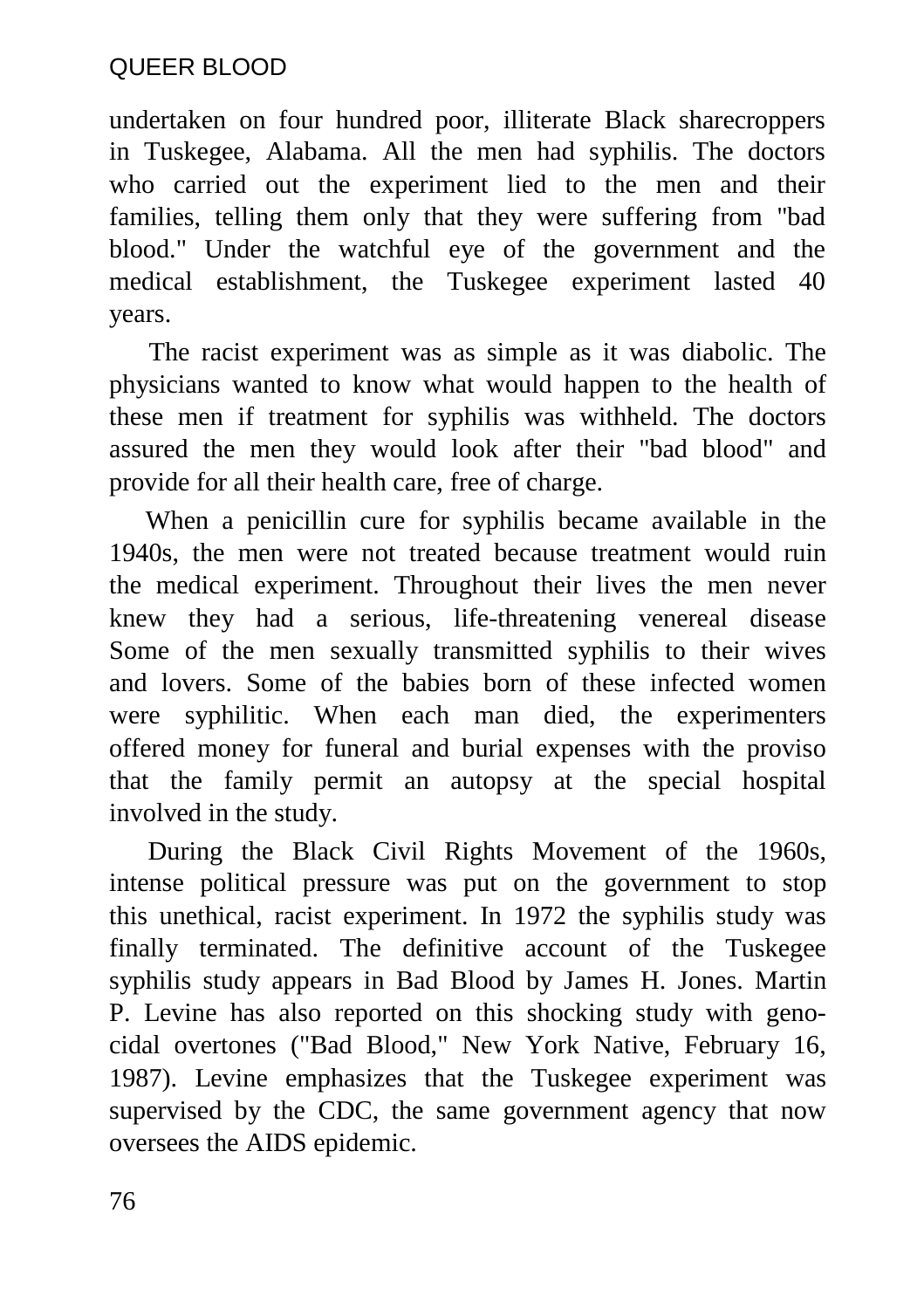#### **Blacks**

There are many Blacks who believe they are being used as scapegoats for AIDS by racist American scientists. Even the gay Kaposi's sarcoma "connection" to African KS has proved phony. When tested for the AIDS virus, most African KS patients were HIV-negative.

The precise significance of KS as an indicator of AIDS and HIV infection continues to confuse AIDS scientists. Before the late 1970s KS was never an indicator of AIDS. But with the "introduction" of the AIDS virus, KS became a common cancer in HIV-infected gays. By definition, a KS patient who tests HIV-positive is diagnosed as AIDS. Conversely, HIV-negative KS patients cannot be diagnosed with AIDS.

Ignoring the necessity of correlating a clinical diagnosis of KS with an HIV blood test, researchers now investigate "old" KS cases and theorize about the origin of AIDS. In 1987, infectious disease specialists Harold Katner and George Panker reviewed 28 rapidly fatal cases of KS dating back as far as the year 1902. These old KS cases were then reclassified as "probable marker cases" of AIDS, and were presented as "proof that AIDS did not originate in Africa. On the basis of this library research, Katner and Panker conclude that the AIDS virus has a "Euro-American" origin, and that AIDS was "exported" to Africa. The two researchers do not speculate exactly which group "exported" HIV to Africa, but the homophobic tone of their report suggests it was exported by gay American men who "moved away from heterosexual lifestyles."

In a letter to the editor entitled "Origin of AIDS," published in the Journal of the National Medical Association, Harold Katner further speculates on the role of horse, goat, and cow retroviruses in the outbreak of AIDS. "These viruses are found in European and American animals, all of which have been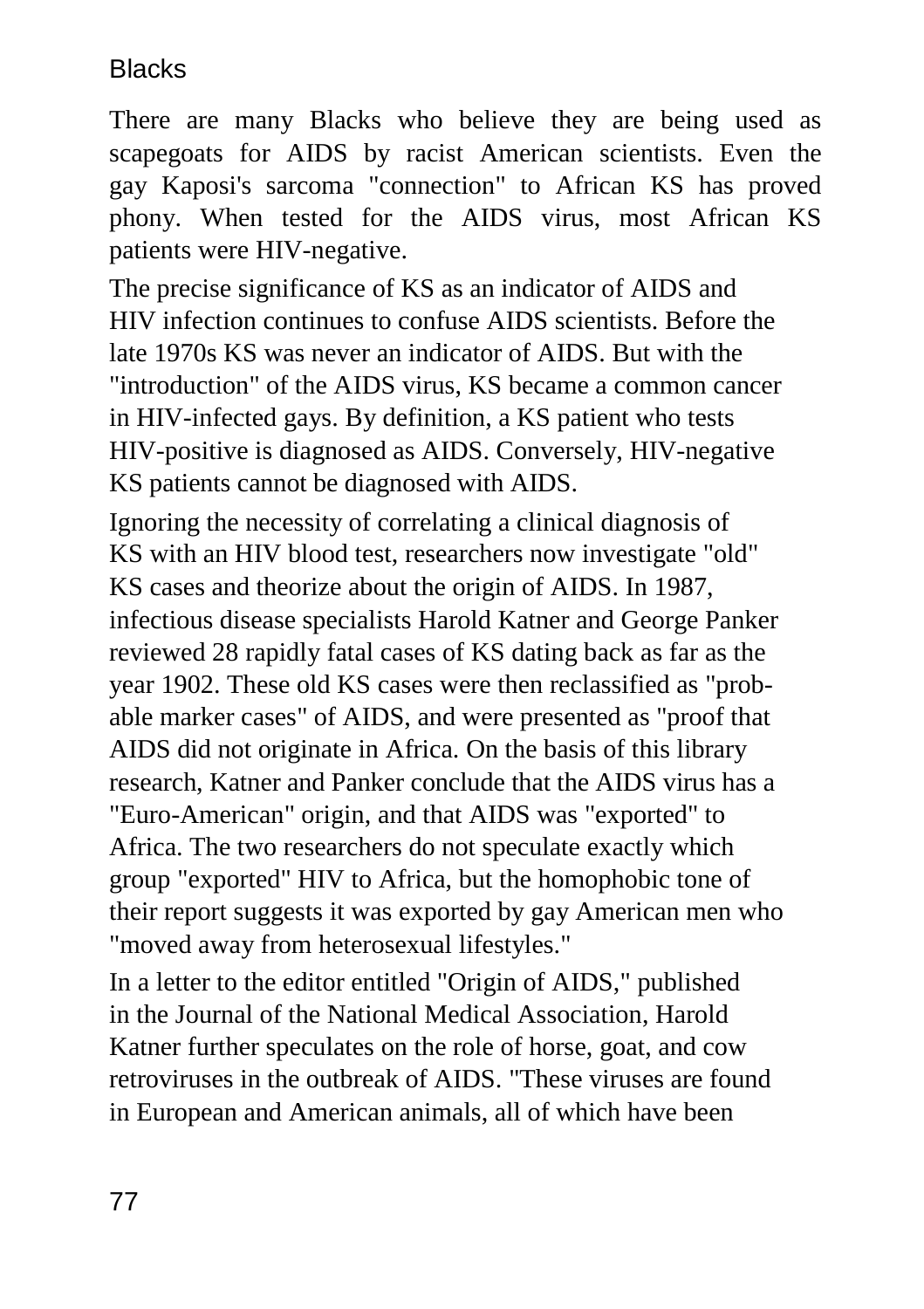reported as sexual contacts of men, (thus) explaining a possible route of interspecies transmission."

In another attempt to "prove" that AIDS cases existed before the "introduction" of HIV in the late 1970s, several Israeli physicians reviewed 19 cases in the medical literature suggestive of "AIDS in the pre-AIDS era." Sixteen patients had opportunistic infections; three had KS. The cases dated back to 1950 and included two men who were definitely gay. The Israelis concluded: "In view of the historical data, unrecognized cases of AIDS appear to have occurred sporadically in the pre-AIDS era." This article was published in the prestigious Reviews of Infectious Diseases in November 1987.

Before AIDS, all the KS cases I had encountered were in older Jewish men. To this day, I never have seen a woman with KS, although female cases have been reported. In the U.S. prior to the epidemic, Kaposi's was most frequently diagnosed in Jews.

Until 1950, only 600 KS cases were recorded in the world medical literature. Undoubtedly, other cases occurred but were not recorded. In Kaposi's Sarcoma (1957), dermatologist Sam Bluefarb wrote: "In many large cities KS is not reported unless the patient exhibits unusual manifestations of the disease."

Bluefarb's view was reiterated in 1973 when three dermatologists recorded one hundred New Yorkers with proven KS The 100 patients ranged in age from 40 to 89 years. Seventyeight were men. Fifty-three were Jewish; eighteen were Italian Follow-up information on 56 patients revealed that no one had died from their disease. The reporting physicians noted "this is apparently the largest series of patients with KS ever reported in the western world." They estimated "the true incidence and prevalence of KS is probably several times that estimated in the literature."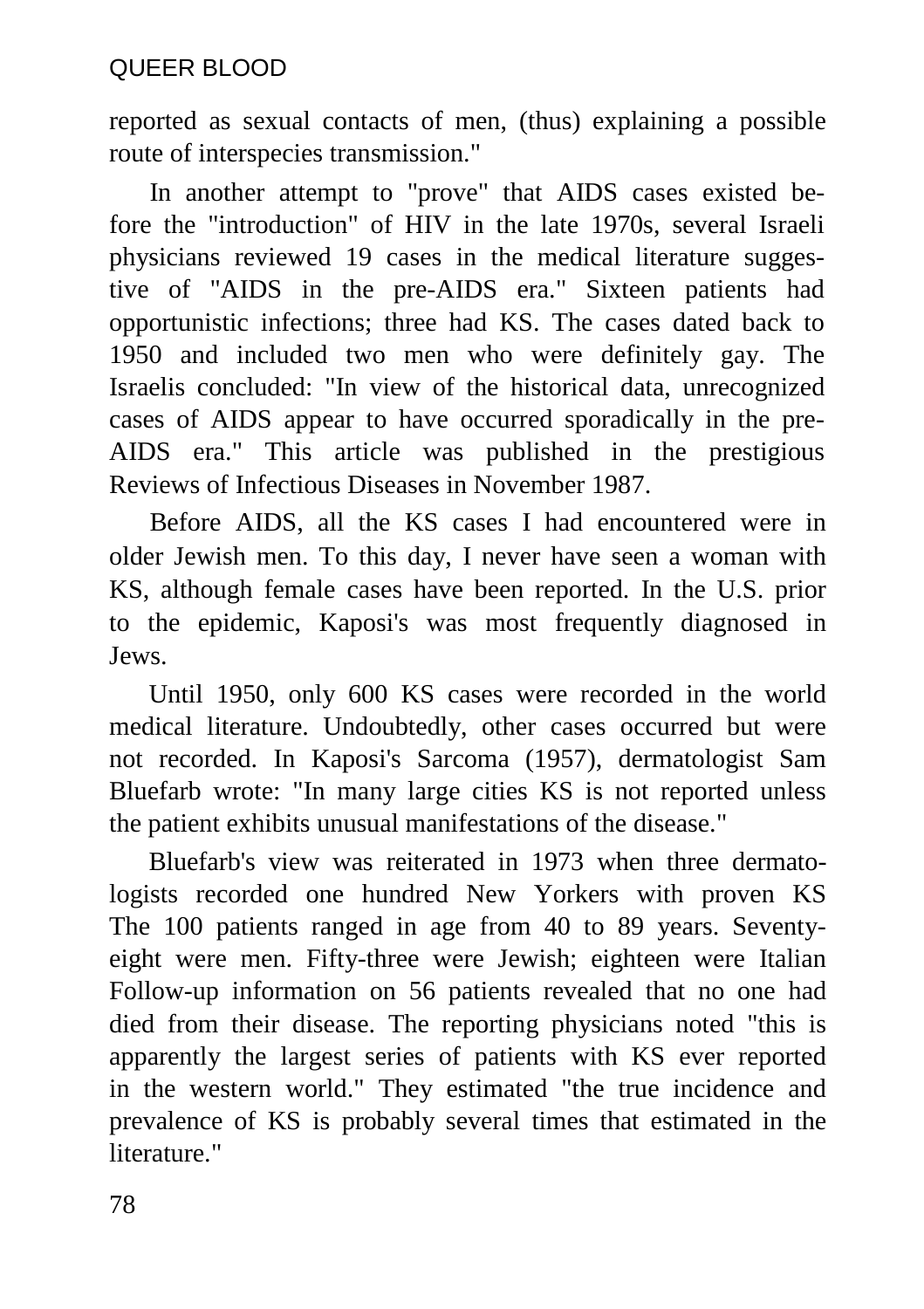**Blacks** 

Using the kind of "scientific" logic presented in current journals insinuating that gay sex, Black sex, and animal sex are at the root of AIDS, I could imagine Louis Farrakhan reasonably claiming that New York Jews with KS were the ones responsible for the outbreak of AIDS, not only in America but in Africa as well.

In 1992, through the Rolling Stone article and the media hype surrounding it, the American public became aware of contaminated polio vaccines that contained a cancer-causing green monkey virus. Could AIDS in Africa have originated from polio vaccine which was given to millions of African blacks during the 1950s?

When writer Tom Curtis questioned David Heymann about the possibility, the WHO official declared: "The origin of the AIDS virus is of no importance to science today. Any speculation on how it arose is of no importance." Harvard pathology professor William Haseltine was even more adamant. He exploded, "Who cares what the origin was? Who really cares? If you want to do something good, write about problems people

experience. Who cares where it came from? It's an unanswerable question." Curtis pressed the issue, but Haseltine ended the conversation. "I'm not interested in discussing it," he said emphatically.

I was not surprised by the attitude of WHO officials regarding the source of AIDS and HIV. In June 1989 my book, AIDS and the Doctors of Death, was suppressed at the Fifth International AIDS Conference held in Montreal, Canada. The book

was being sold at an exhibit sponsored by the Highway Bookop. An official of the WHO (one of the sponsors of the Conference) put pressure on the Canadian bookstore owners to remove the book from their shelves. The booksellers were intimidated into complying with the official's request.

79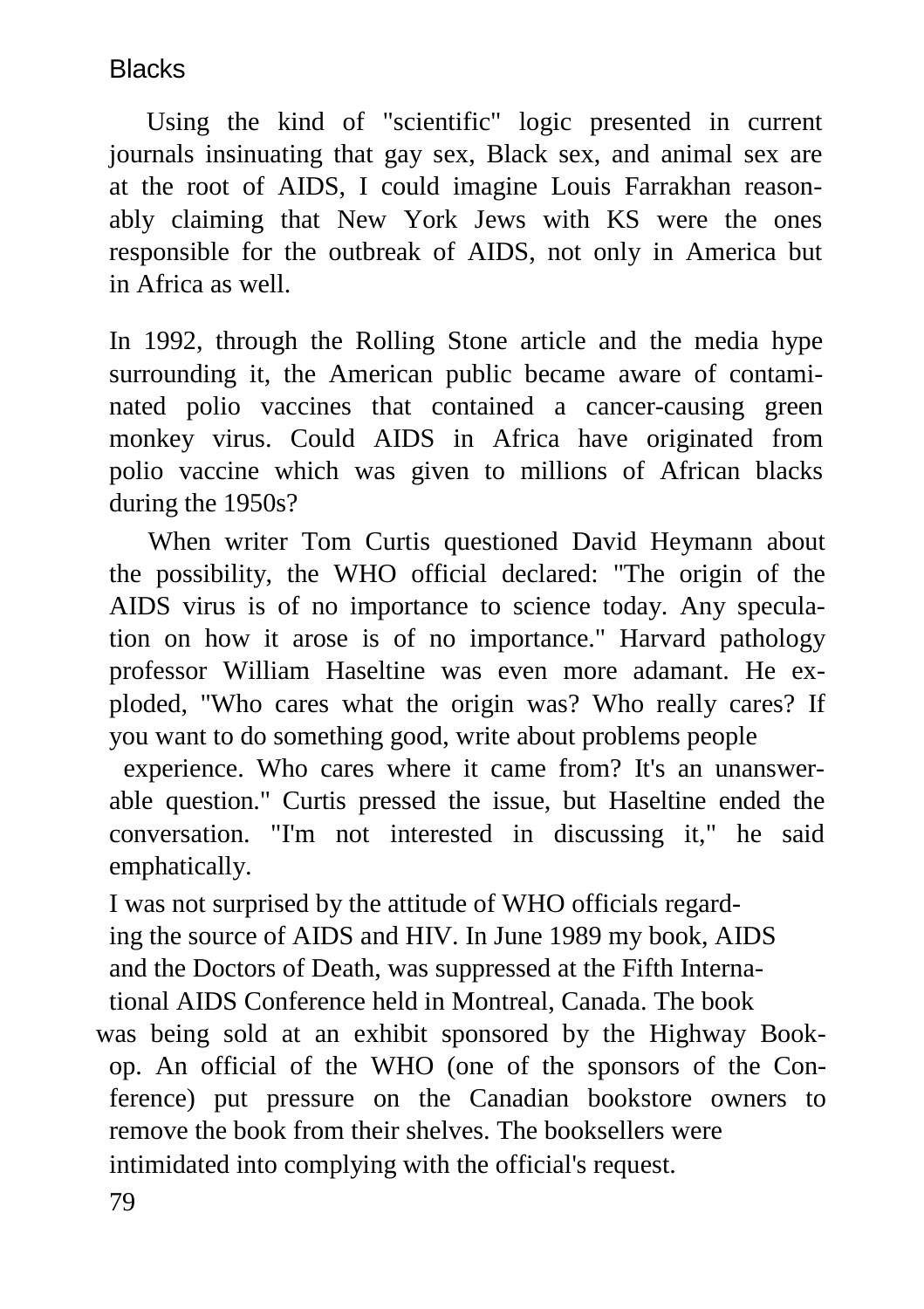Bill Andriette penned a short newspiece of the WHO incident in The Guide to the Gay Northeast (July 1989). A WHO employee (who asked not to be named) characterized the book as "right wing bigotry" and claimed it contained a "number of really weird suppositions." The employee admitted: "We can't actually make the booksellers take it off their shelves."

Reporter Bill Andriette commented on the affair: "It is curious that the WHO felt so threatened by Cantwell's criticisms that they thought it best to suppress his book at Montreal. One wonders why they felt it was necessary to protect those attending the conference, the people in the world presumably best informed about AIDS. The WHO must believe either that Cantwell's claims are powerfully convincing, or that those spearheading the global fight against this illness are highly gullible."

Despite all the lapses of logic surrounding AIDS and the HIV virus, the widespread belief in the African origin of AIDS remains firm. However, if one carefully follows the intrigues of AIDS science, it is clear that there are some reservations about the African origin of HIV. Amazingly, doubts have been expressed by the French discoverer of HIV, Luc Montagnier.

In 1988 Montagnier made a few startling comments about African AIDS and green monkeys. His barbs were undoubtedly directed at Gallo, who stands accused of stealing Montagnier's AIDS virus from the Pasteur Institute. "There is no evidence of any reservoir or species of monkey that is truly positive for HIV, the AIDS virus," Montagnier declared. The origin of AIDS is "a continuing mystery." He further explained, "Some very weak arguments are used to place the origin of HIV in Africa. One is the discovery of AIDS virus in serum samples taken from a woman in Zaire before 1970, but that isn't long ago, and does not prove the virus first sprang from that region.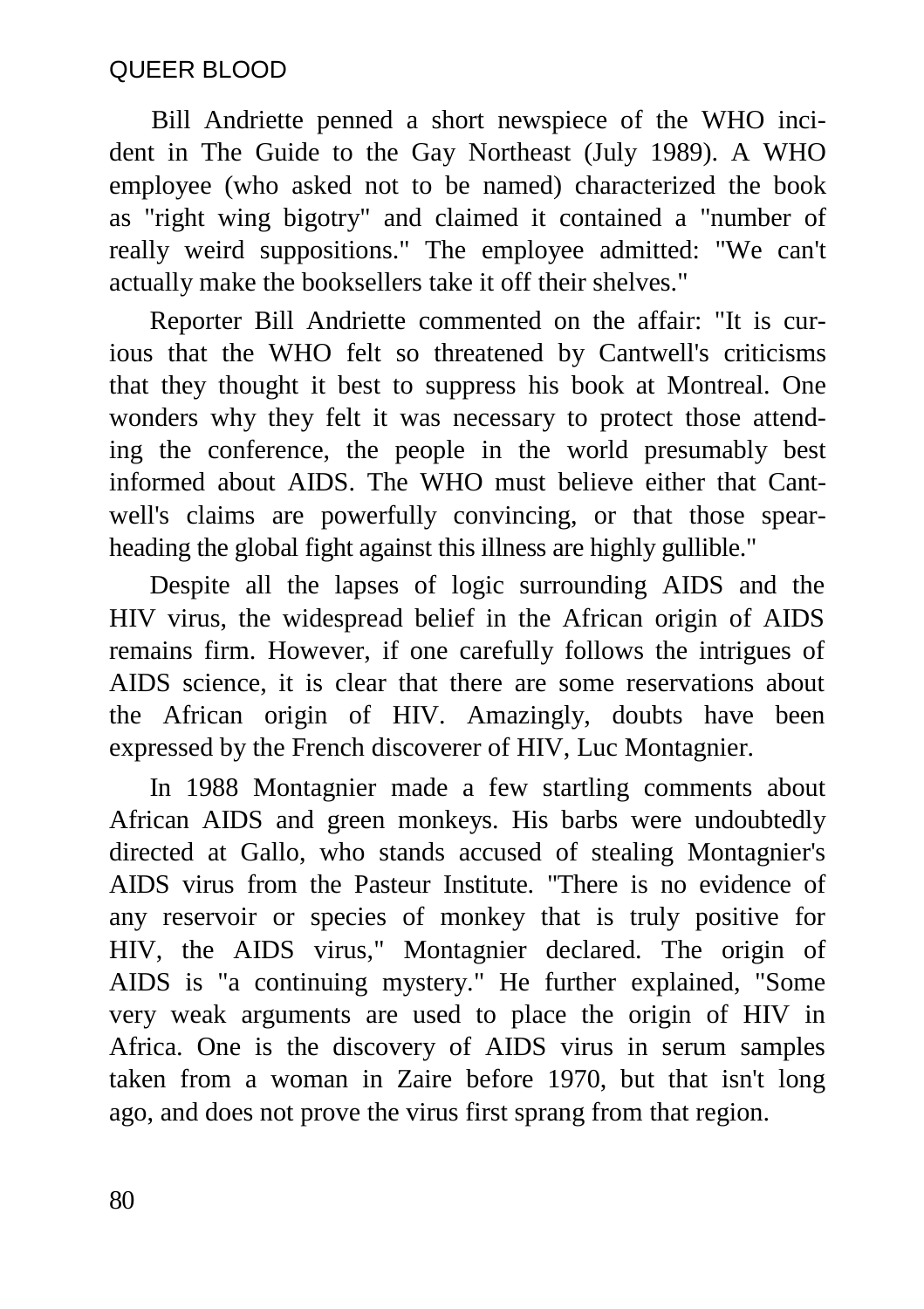#### **Blacks**

We have to be very careful in assessing the origin of this virus, which is really mysterious."

There are many unanswered questions about the origin of AIDS. Putting aside the Manchester sailor in 1959 and the St. Louis boy in 1968, there is general agreement that epidemic cases of AIDS in Africa, Haiti and New York all appeared around the same time, in the late 1970s. Bearing this in mind, I could never understand how a Black heterosexual epidemic in Central Africa could have transformed itself into a white homosexual epidemic in Manhattan.

No AIDS experts have ever adequately explained how this could have occurred. The "facts" surrounding the importation of AIDS from Africa certainly defy sexual logic. In reality, transforming a Black African heterosexual epidemic into a white homosexual epidemic on the other side of the world is not possible. It could never have happened the way "they" said it did. There was never any "connection" between American and African AIDS. It simply could not be. No matter what the experts said.

But if vaccines containing lethal biological agents were injected into Blacks in Africa, and into white gays in Manhattan, it would be entirely possible to produce a Black and white biologic holocaust that would effectively remove two "undesirable" groups right off the face of the earth. And blame them in the process.

Forcibly removed from the Dark Continent generations ago, and far from the African epicenter of AIDS, American Blacks are once again highly involved in a genocide program.

In 1980, AIDS was unknown on the planet. By 1990, AIDS was the sixth leading cause of death in American Blacks. For African-American men between the ages of 35 and 44, AIDS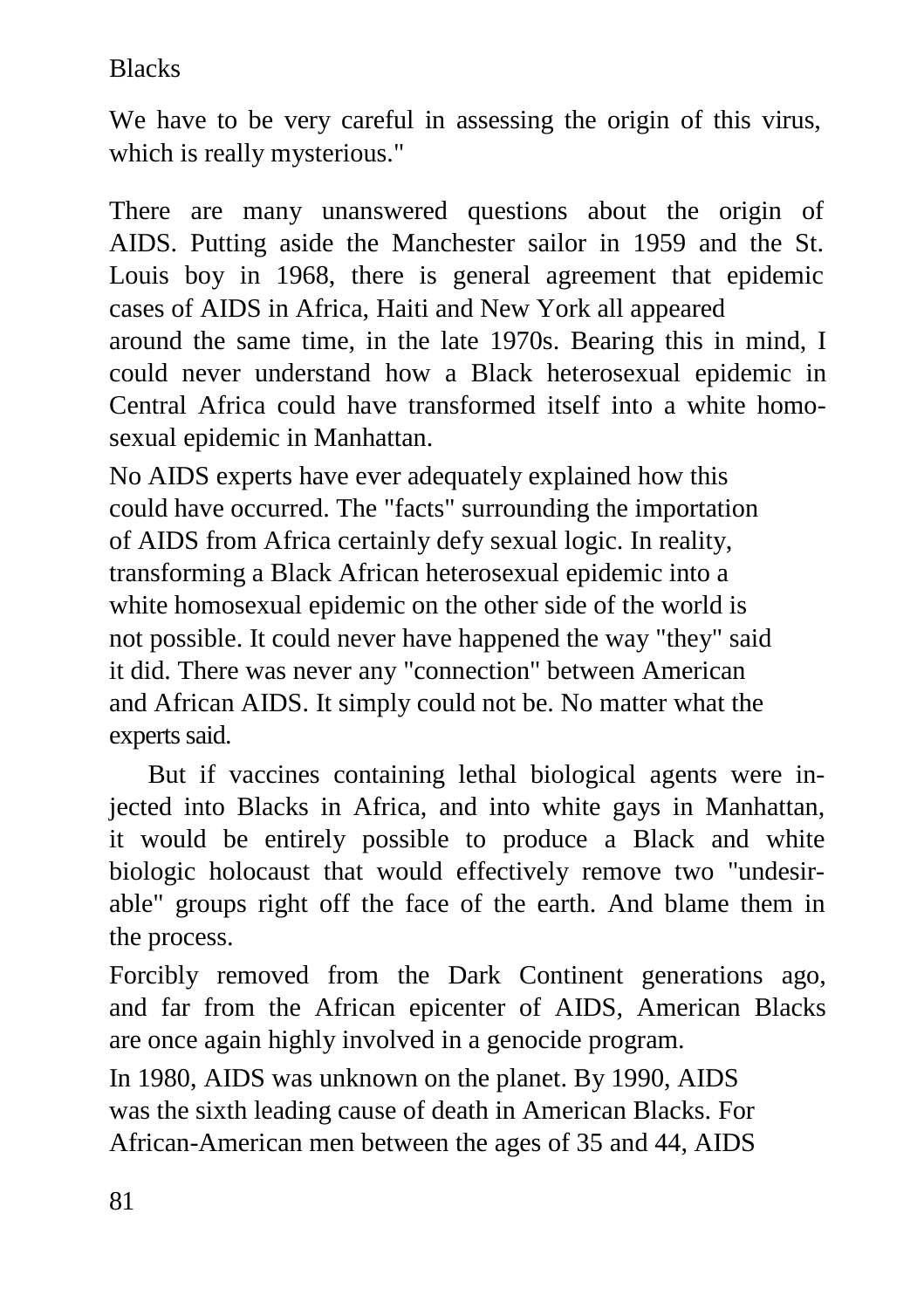was the leading cause of death, accounting for almost 25% of all deaths in that group. For younger African-American men and women between the ages of 25 and 35, AIDS was the second leading cause of death.

Black Africa was doomed. I feared the same would eventually be true for Black America.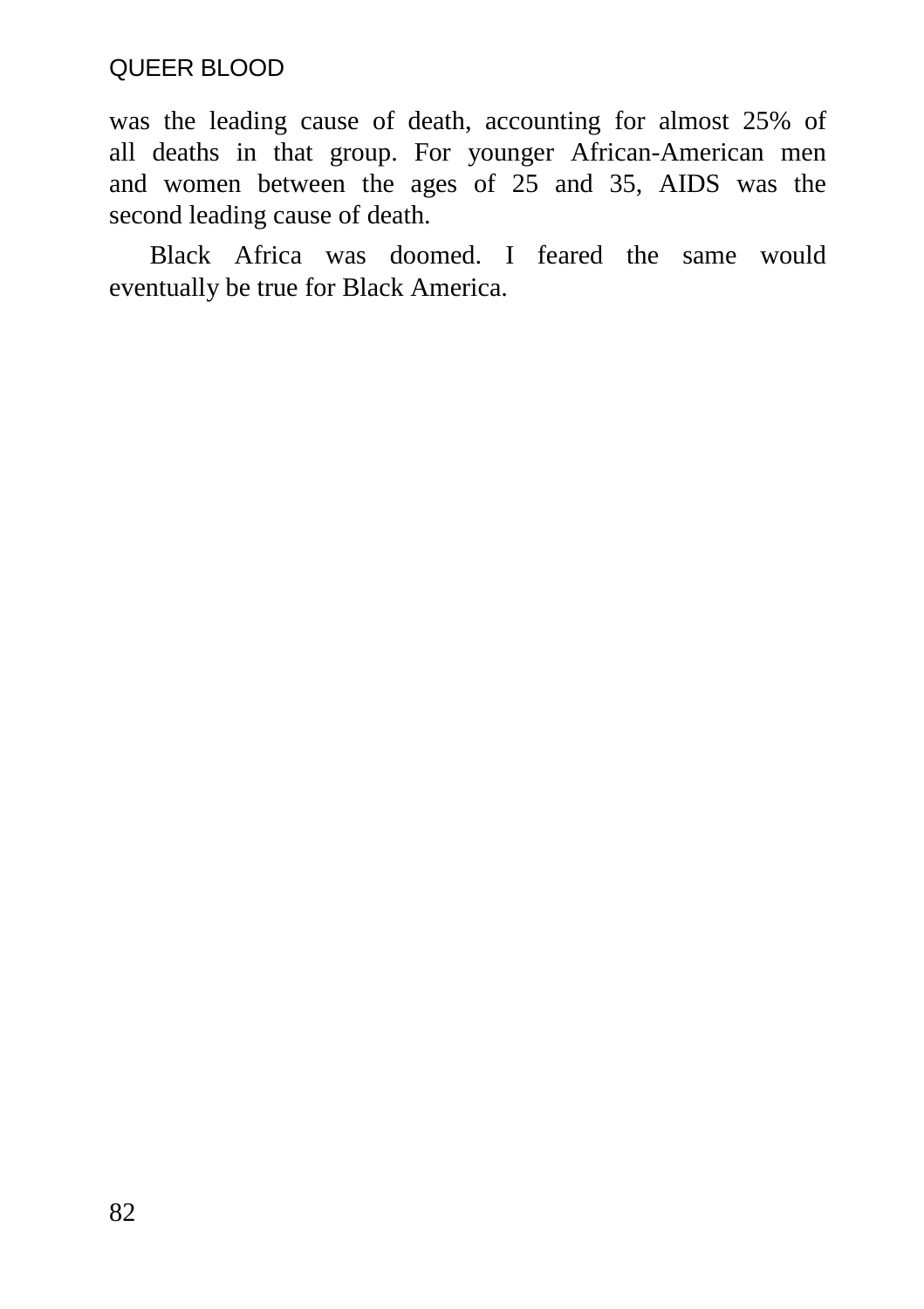# 9

### Homophobia

ince the beginning of recorded history there has never been a group of men or women so universally hated and despised as homosexuals. Condemned as sinners and outcasts by Jews, Christians, and Moslems, the penalty for homosexual behavior has often been disgrace, imprisonment, and even death. English law during the Middle Ages required that sodomites be buried alive. In the sixteenth century the law was softened to allow hanging. S

The killing of homosexuals persists to the present time in many parts of the world. Paramilitary death squads in Colombia and Ecuador have reportedly murdered more than 300 homosexuals during the years 1986-1990. According to the San Francisco Latino Network, more than 1,200 gays and lesbians have been killed in Brazil in the past decade. Peruvian death squads have also been responsible for the deaths of hundreds of homosexuals. On July 12, 1992, five gay AIDS activists were brutally murdered in Mexico City. One of those found tortured, stabbed, and strangled, was Dr. Francisco Estrada Valle, presi-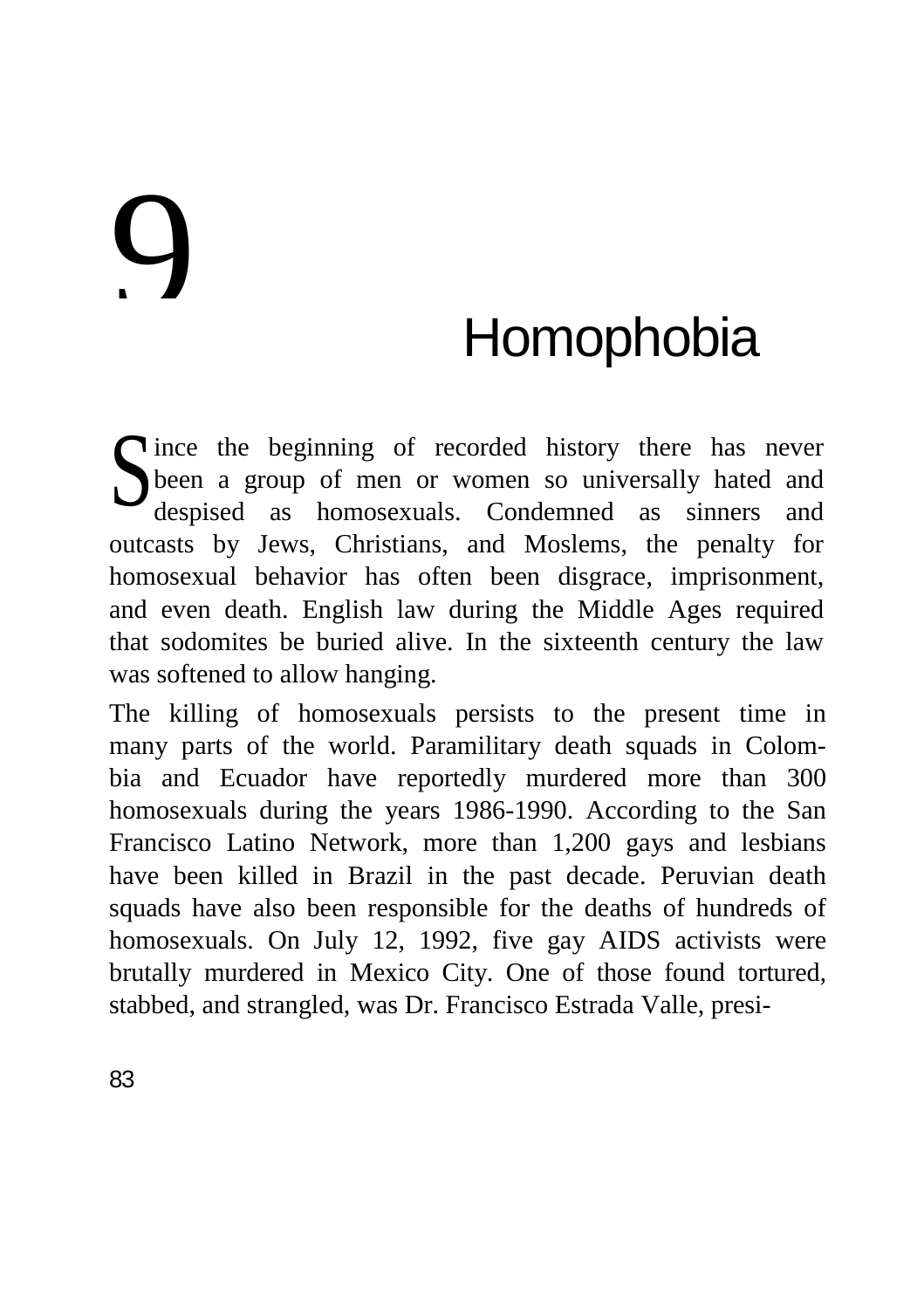dent and founder of Ave de Mexico, the country's leading AIDS assistance and education organization.

A recent survey indicates that one out of every three Russians believe gays and lesbians should be "liquidated." In 1988 the Israeli government finally repealed a law that made sodomy punishable by ten years in prison. In Los Angeles County homosexual men are the most frequent victims of violent hate crimes. Citing biblical scripture, some fundamentalist Christian leaders continue to advocate the death penalty for sodomites. White racist groups also call for the murder of gays, as part of their "white pride" and "white power" program.

The sexual preference of 75% of the world's current AIDS cases is heterosexual. This fact does not deter Pat Buchanan, a Republican nominee for President of the United States in 1992, from preaching that AIDS is God's retribution against gays. New York Mayor David Dinkins, who proudly marched with homosexuals during the city's annual St. Patrick's Day parade, was blasted by Buchanan for "prancing with sodomites and insulting Catholics." Ranting about "the sewers of sodomy and lesbianism," the presidential candidate labeled gay men and women as Satanists.

Right-wing attacks are at their peak now that homosexuality is gaining considerable mainstream acceptance. For some politicians, gay bashing is a popular vote-getting technique. Former U.S. Senator Bill Armstrong, a current spokesman for "Colorado for Family Values," believes AIDS was "self-created by pleasure-addicted gays." California Congressman William Dannemeyer says that rich and powerful gays form a conspiracy which promotes their perverted sexual agenda. He complains this "homosexual network" adversely influences the AIDS policies of the U.S. Department of Health and Human Welfare.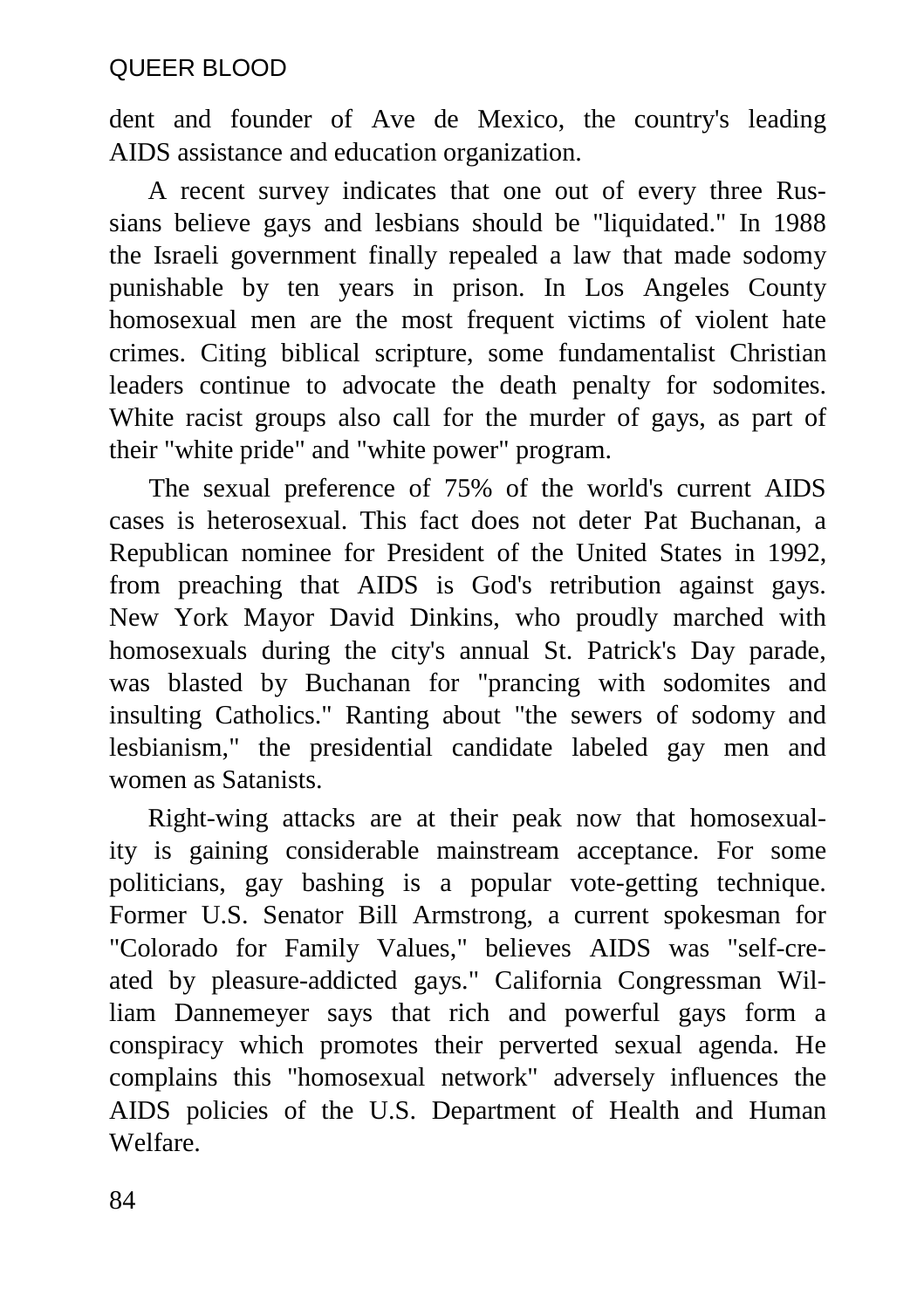#### **Homophobia**

TV evangelist John Hagee tells his followers that "America is dying" because of AIDS and rampant aggressive homosexuality. He claims God loves homosexuals, but the church of Jesus Christ will never accept homosexuality as an alternative lifestyle.

Regarding the origin of AIDS, Hagee recites "a major theory" that "AIDS began in African prisons, where thousands of men, deprived of normal sex, turned to perverted sex. From the infection created by this perverted sex came the infection that birthed AIDS." Hagee has a cure for AIDS: chastity.

Christian homophobes believe that gays are "anti-family" and pervert "traditional family values." However, blaming gays for the current demise of the American family is irrational.

Major social and psychosexual problems now seriously affect our society. According to the National Victim Center, 683,000 women were raped in the U.S. in 1990. Fewer than 16% of rape victims report the crime. One in every eight women has been forcibly attacked sexually in this country.

Two and a half million children are abused annually; twelve hundred children die as a consequence of this abuse. In Los Angeles one child is killed weekly; in New York City, two weekly. A recent California study revealed that as many as 1 in 5 girls, and 1 in 7 boys, have been molested by a relative.

One million teenagers attempt suicide each year. One quarter of that number require medical treatment. Approximately 30% of gay teens try to kill themselves.

Two out of three Black children, and 1 out of 3 Latino children, are born to unwed parents. Forty percent of Blacks, and thirty-five percent of Latinos are born poor. In California half the children live in single-parent households.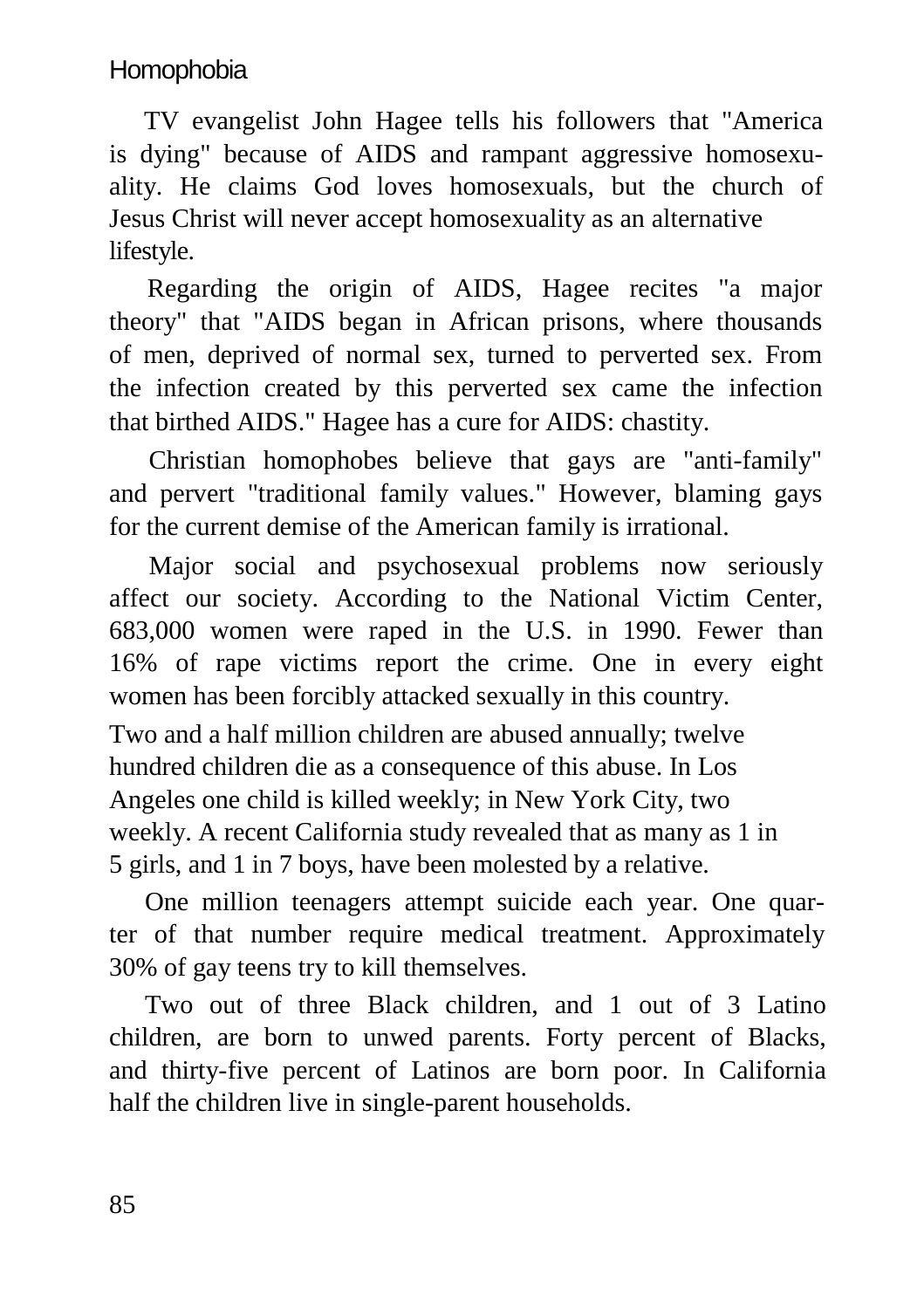Over one-half million kids are born annually to teenage parents. More than 25% of California children (over 2 million) have no health insurance.

Regarding mandatory child support payments, one quarter of all fathers pay nothing; half the fathers pay less than is required by the courts. Are gays and lesbians primarily responsible for these dreadful statistics that reflect American "family values in the 1990s?"

In 1991, twenty-four thousand Americans were murdered. Eighteen hundred murder victims were recorded in Los Angeles where I reside. The U.S. leads the world in the number of homicides. There are over 5.6 million convicted criminals; and the U.S. imprisons more people per capita than any other country in the world. The 1991 State and Federal prison population housed 823,414 inmates, a 150% increase since 1980.

By age 19, half of America's teenagers have engaged in sex. In 1991 a proposed government study to further determine the full extent of teenage and adult sexual behavior was cancelled, largely due to congressional opposition by Representative William Dannemeyer, Senator Jesse Helms and other powerful politicians who tout "traditional family values."

Since the advent of AIDS, sodomy is now a respectable topic for scientific analysis and discussion. Although the public perceives all gay men as sodomites, the practice of anal and oral sex by heterosexuals has received little attention.

Dr. June Reinisch, Director of the Kinsey Institute for Sex Research, estimates that 39% of American adult women have participated in anal intercourse, about the same for men. Based on several studies, she also claims that 29% of American wives have at least one extramarital affair. Eight out of ten gay men also have had sex with a woman at least once.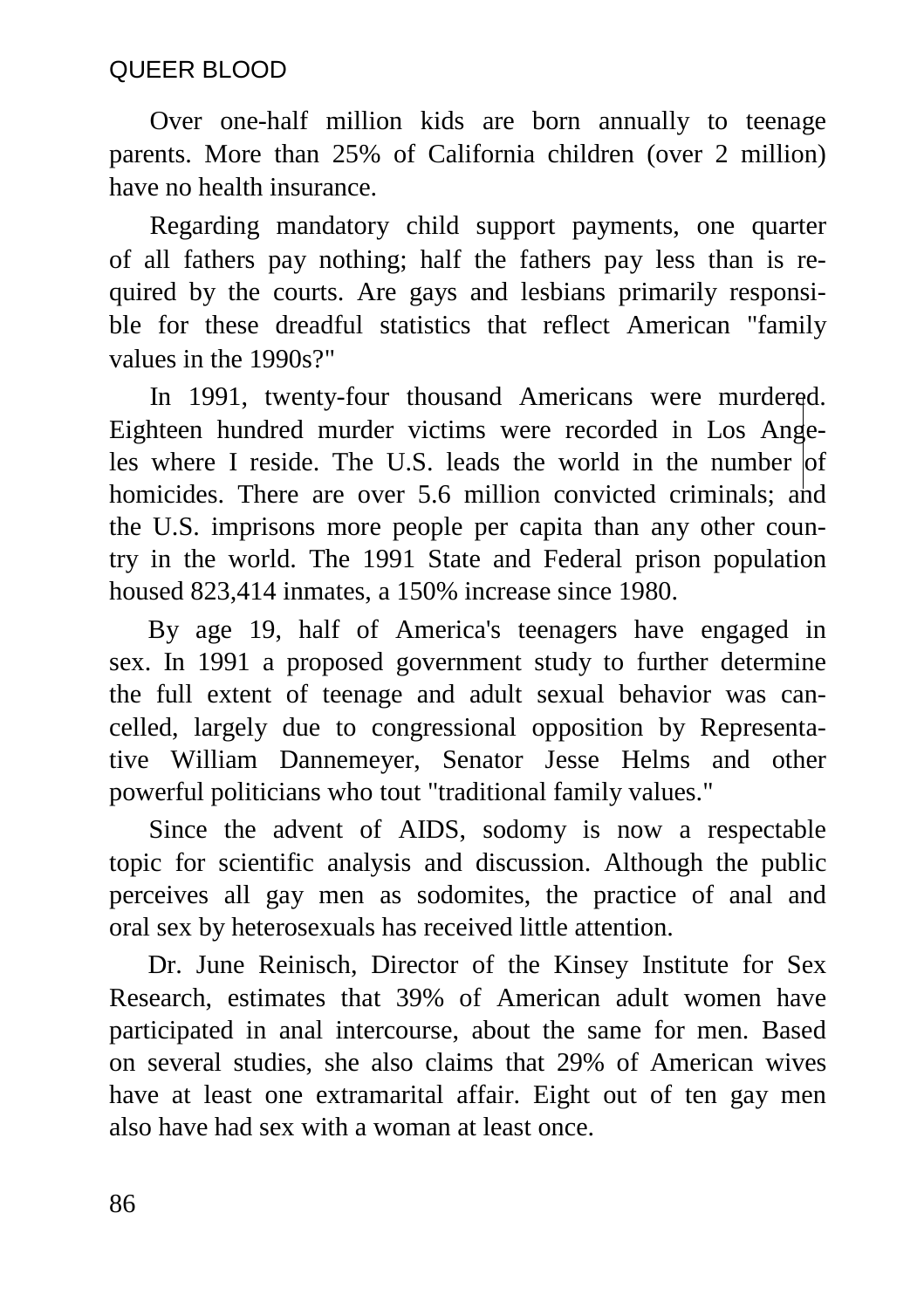#### Homophobia

According to the July 1989 issue of "Center to Center" (a publication provided to physicians by Burroughs Wellcome Company), unpublished data indicate that 25% of married women have experienced anal intercourse. In a study published in the Archives of Sexual Behavior in 1991, Bruce Voeller claims that 10% of American women and their male sexual partners engage in anal sex with some regularity. He concludes that "anal sex among heterosexual Americans is a fairly wellkept secret, possibly involving 16 million people, or more." These preliminary statistics indicate that the number of heterosexual sodomists far outweighs the total U.S. gay male population.

The public views gays as promiscuous people. The dictionary defines promiscuity as "not restricted to one sexual partner." Strictly speaking, anyone with more than one sexual partner is promiscuous. Back in the 1960s, my dermatology professor once slyly remarked that a promiscuous person is someone who has more sex partners than you do. Although the precise definition of promiscuity can be argued, it is a fact of life that few people nowadays are monogamous. The average American heterosexual is certainly not monogamous. According to USA Today (June 28, 1991), the average American has had seven sex partners since age 18.

The full extent of bisexual behavior, particularly by bisexual men, in influencing the spread of AIDS is not known. Researcher Jean Schaar Gochros, author of When Husbands Come Out of the Closet, estimates that there are 6 million American bisexual men who are married or involved in a primary relationship with a woman, but who secretly have sex with men.

The point of all this is not to bash gays, straights, or bisexuals, but to point out that nowadays most people are not mono-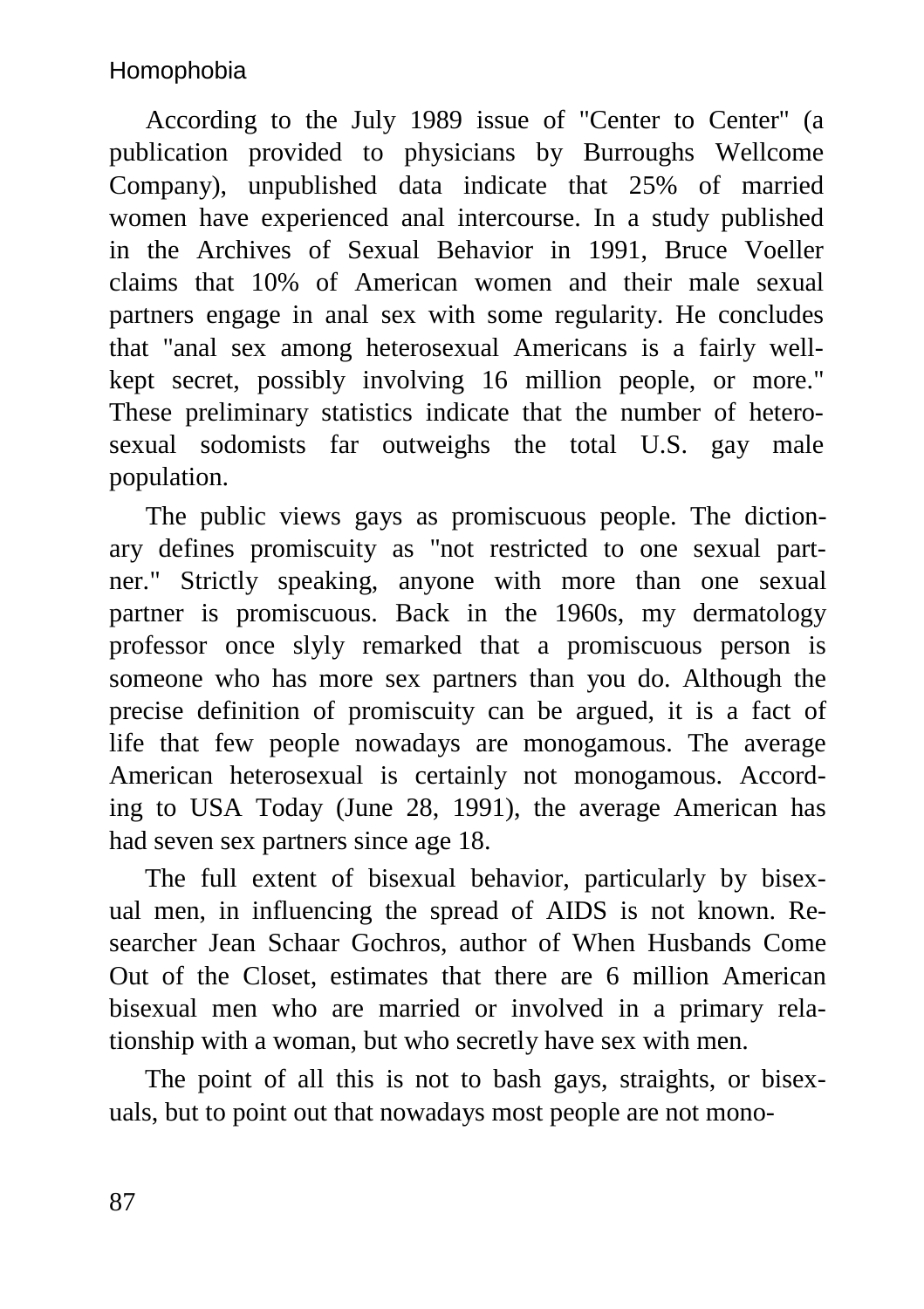gamous. As a result, most sexually-active people are at risk for AIDS.

Why do so many people hate gays? According to Kinsey Institute researchers in Sex and Morality in the U.S. (1989), the public's disapproval and fear of gays "is associated with three commonly held beliefs: that they are sick, effeminate, and dangerous."

The "sick" belief is based on long-standing psychoanalytic theories of homosexuality. The idea that male homosexuals are effeminate is clearly based on sex-role stereotyping that abounds in our culture. The "dangerous" label is often applied to minority groups, particularly when little is known about them. The researchers conclude that hostility towards gays "seems clearly to spring from the teachings of childhood, which tend to persist unless one's lifestyle becomes more sexually liberated than that of one's parents; or formal education leads one to seriously question the beliefs and values learned while growing up."

The roots of AIDS in America clearly trace back to gay experiments conducted by the government. At the time Szmuness was carefully selecting the healthiest gay men in Manhattan for his vaccine trials, the country was going through the most homophobic period in its history.

In October 1978, one month before Szmuness' experiment began, California voters were deciding whether to outlaw gay people from teaching in the state's schools. "Proposition 6" was a hotly debated issue in the media.

The Los Angeles Times (October 15, 1978) carried the headline: "Are gay teachers a threat?" James F. Baxter, a teacher for 22 years and a father of four, condemned homosexuality as a perversion of human nature. Baxter labeled gays as "dis-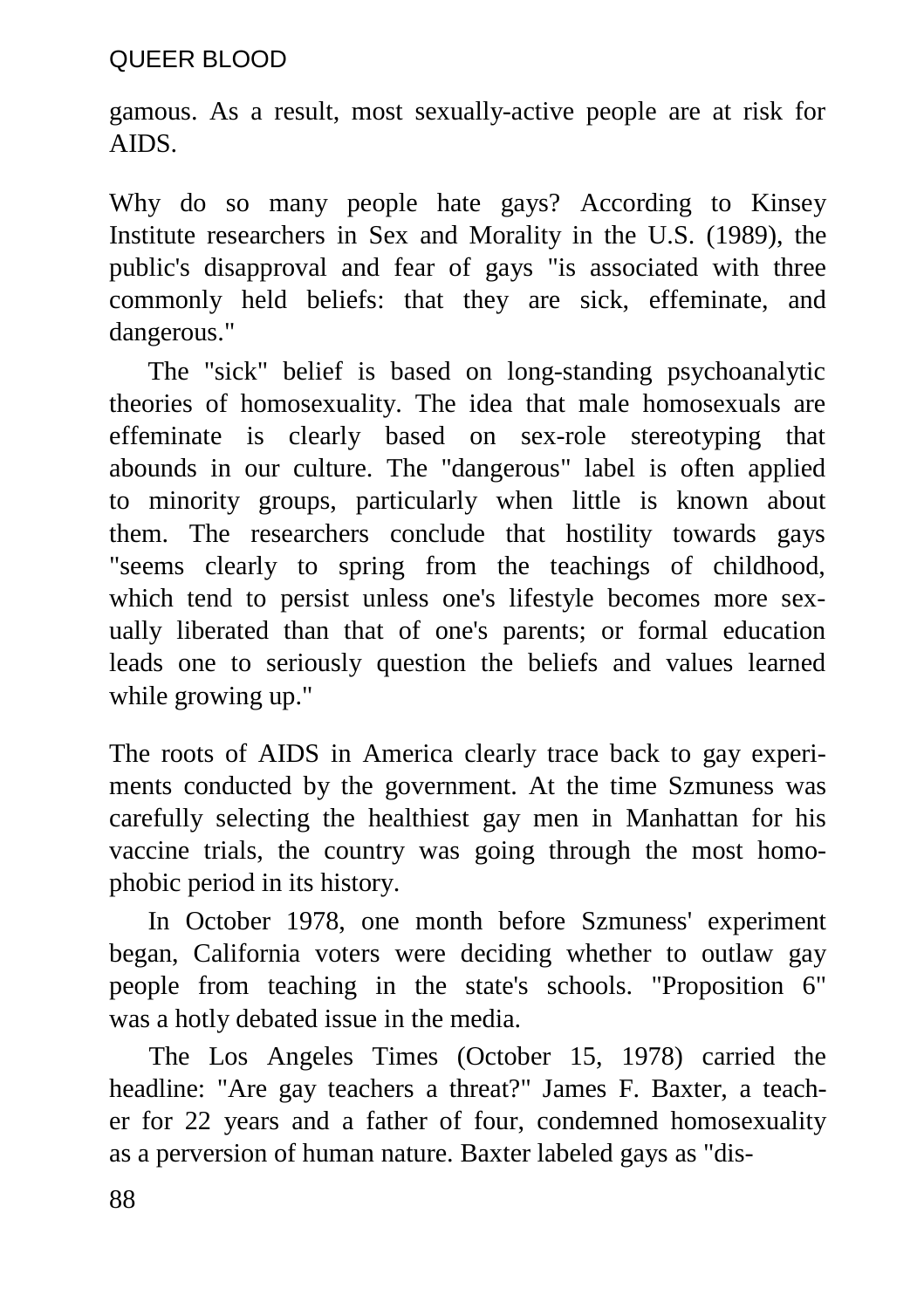#### Homophobia

abled" and not qualified to teach children. "Gays are dominated by their carnal, not cerebral, concerns and in any situation in which the two are placed in competition, the carnal will rule. Deviant, perverse, weird, and aberrant are not epithets but appropriate descriptions of homosexual behavior. Calling a homosexual 'gay' is, in fact, an inhumane act, for it substitutes a platitude for the first requirement to healing such psychological cripples: objective recognition of their disease."

Fortunately, the majority of California voters did not agree with the harsh views expressed by Mr. Baxter; and Proposition 6 was soundly defeated at the polls.

When AIDS appeared in 1981, health officials reassured the general public that there was nothing to fear. "AIDS is a gay disease" was the phrase repeated over and over again in the media. As late as 1987, Robert Gallo told Playboy reporter David Black, "I personally don't know of a single case (in America) of a man getting the (AIDS) virus from a woman through heterosexual intercourse."

In Africa, where AIDS affects men and women in equal numbers, Gallo's explanation to David Black was: "It happens, but that may be due to differences in sexual practices, more promiscuity or a greater incidence of venereal disease."

AIDS propaganda and racist remarks frequently go unchallenged in the media. For example, Black Africans (but never white Africans) are perceived as promiscuous. Similarly, white heterosexual Americans are never perceived as promiscuous people. Gallo gave Playboy his expert appraisal of the future of heterosexual AIDS in the United States: "AIDS will never become an overwhelming danger to the general public."

Why was AIDS considered an exclusively gay disease in the U.S.? Strecker's explanation is the only one that makes sense.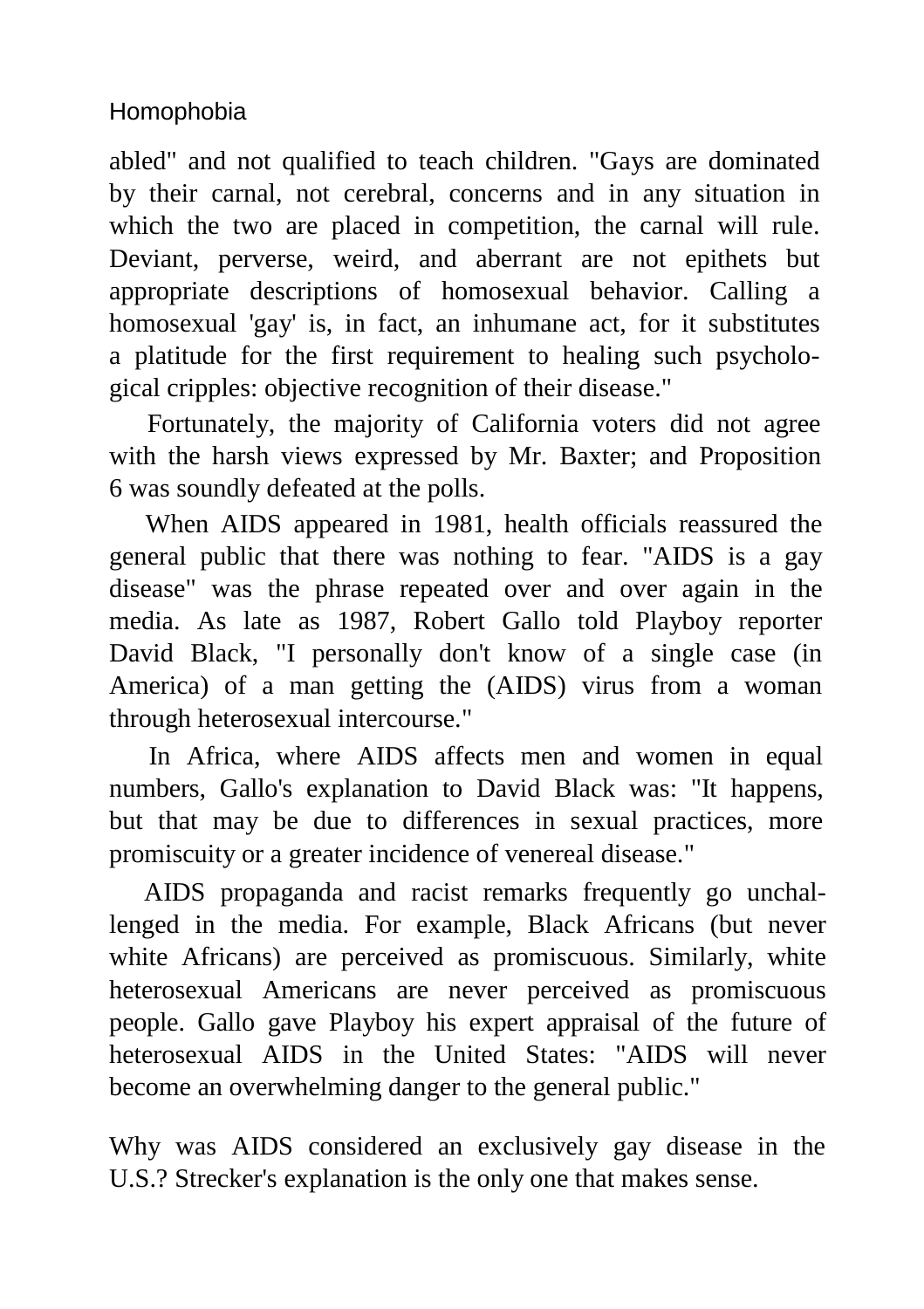The reason AIDS began as a "gay disease" was because the AIDS virus was deliberately introduced into the gay community during the hepatitis B vaccine experiments.

As the epidemic spreads to the "general" population, the government officials try hard to make people believe that AIDS is primarily a disease of "high-risk" gay people, and that AIDS is not a heterosexual disease. Gay sex is "high risk," but straight sex is never labeled as "high risk." Official CDC statistics are manipulated to reinforce this view.

Bisexual men with AIDS are all recorded with gay men in a "homosexual/bisexual" category. Bisexual men are not placed in a separate "bisexual" category or in a "heterosexual/bisexual" category. Heterosexual intravenous drug addicts are put in a special "IV drug" category. Epidemiologists generally assume that straight male IV drug users acquire HIV from dirty needles — never from sex with infected women.

A few short years after AIDS erupted in New York City, the disease became the leading killer of young men and young (heterosexual) women in that city. It is still extremely rare to find AIDS in a lesbian, unless the case is drug-related. Some monogamous women have been infected by promiscuous husbands and lovers.

A decade after the hepatitis experiment, AIDS is now the number one health problem for young men in the U.S. AIDS is the leading cause of death for men age 33 to 45. More men have already died of AIDS than were killed in Vietnam. The total number of male AIDS deaths in San Francisco is now greater than the total number of S.F. men who died in all three wars: World War II, the Korean War, and the Vietnam War.

In 1991 Earvin (Magic) Johnson, the universally-loved basketball star, admitted publicly that he was infected with HIV. He

90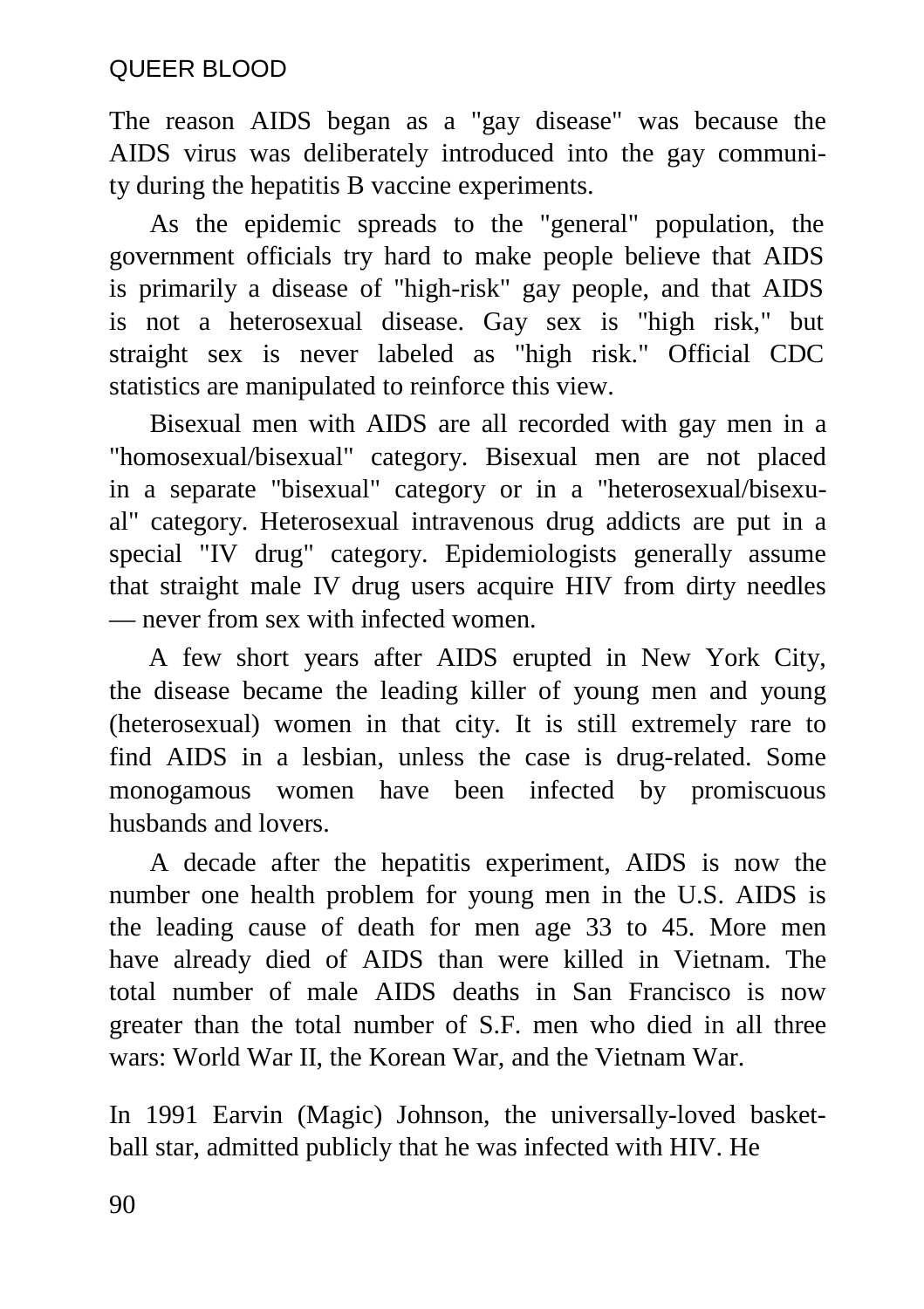#### Homophobia

insisted he was straight and never had a homosexual experience. For the first time, many heterosexuals began to take AIDS seriously. Young people thought: "If it could happen to Magic, it could happen to me."

Around the same time, basketball legend Wilt Chamberlain went public with the spectacular revelation that he had slept with 20,000 different women. A few straight men responded to Chamberlain's allegation by taking out their calculators. In gay circles, no one knew anyone who could top Chamberlain's record. Apparently Chamberlain escaped HIV infection, but the following year he was briefly hospitalized for cardiac irregularities.

Nowhere has homophobia been more blatant or more vicious than in the military. Although homosexuality has been deemed incompatible with military life, it is nonetheless true that countless numbers of gays and lesbians have served their country effectively and proudly in times of peace and in times of war. Despite all this, thousands of gay men and women have been terminated from the military because of their sexual preference. In the process of drumming these people out of the corps, many lives have been damaged or destroyed.

My own experience with the Army began in 1951, at the age of 17, when I enrolled in a college ROTC program. At age 20, I was sent to Fort Sill, Oklahoma, for a summer training program. On a three-day pass, a group of us took a militarysponsored bus trip to Monterey, Mexico. Our exploration of the city included the obligatory stop at a brothel in the notorious red light district.

My introduction to heterosexual group sex occurred in 1961 while serving as an Army physician with the United Nations forces in the demilitarized zone separating North and South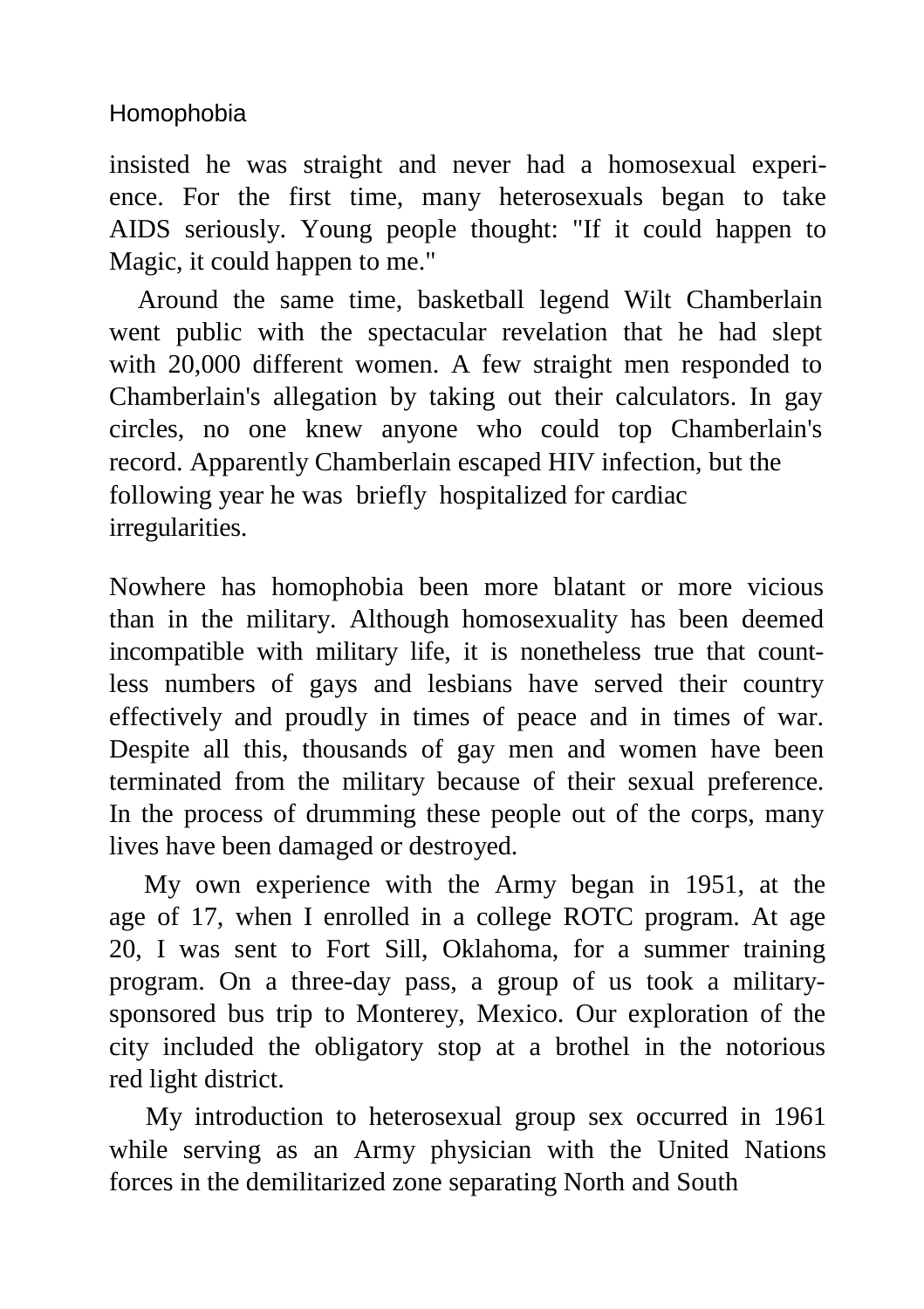Korea. Rare weekend passes to Seoul with fellow officers always included too many rounds of drinks, followed by a hunt for suitable prostitutes, one for each of us. No one except me seemed concerned about privacy. On the contrary, everyone appeared delighted with the sights and sounds of three couples fucking in a small hotel room.

It was impossible to avoid such encounters in post-war Korea. Not to indulge in sexual pastimes when the opportunity arose was considered unmanly and unthinkable. The fact that my fellow officers were all married made no difference. No one expected any normal military man to be chaste or faithful. Gay or straight, it was expected that you would fuck and enjoy it. That was the way it was in Korea in the early 1960s. I suppose it is still the same way today.

As might be expected, the venereal disease rate among the soldiers in Korea was astronomical. Officers constantly lectured their men about the intolerable VD rate, but the men rarely took the officers seriously. They knew full well the officers were doing the same thing. The only difference was that the officers could afford better-looking and healthier Korean prostitutes. The top brass often had the luxury of sleeping with white women in their quarters.

The VD rate among officers was non-existent. The reason for this was soon made clear to me. My staff sergeant simply advised me not to record officer infections. Gonorrhea or syphilis was an unacceptable diagnosis in an officer's medical record — a documented record of VD could ruin an officer's chance of promotion.

My experience as a medical officer in Korea taught me all I wanted to know about the accuracy of official government "statistics," as well as the hypocrisy of military heterosexual morality.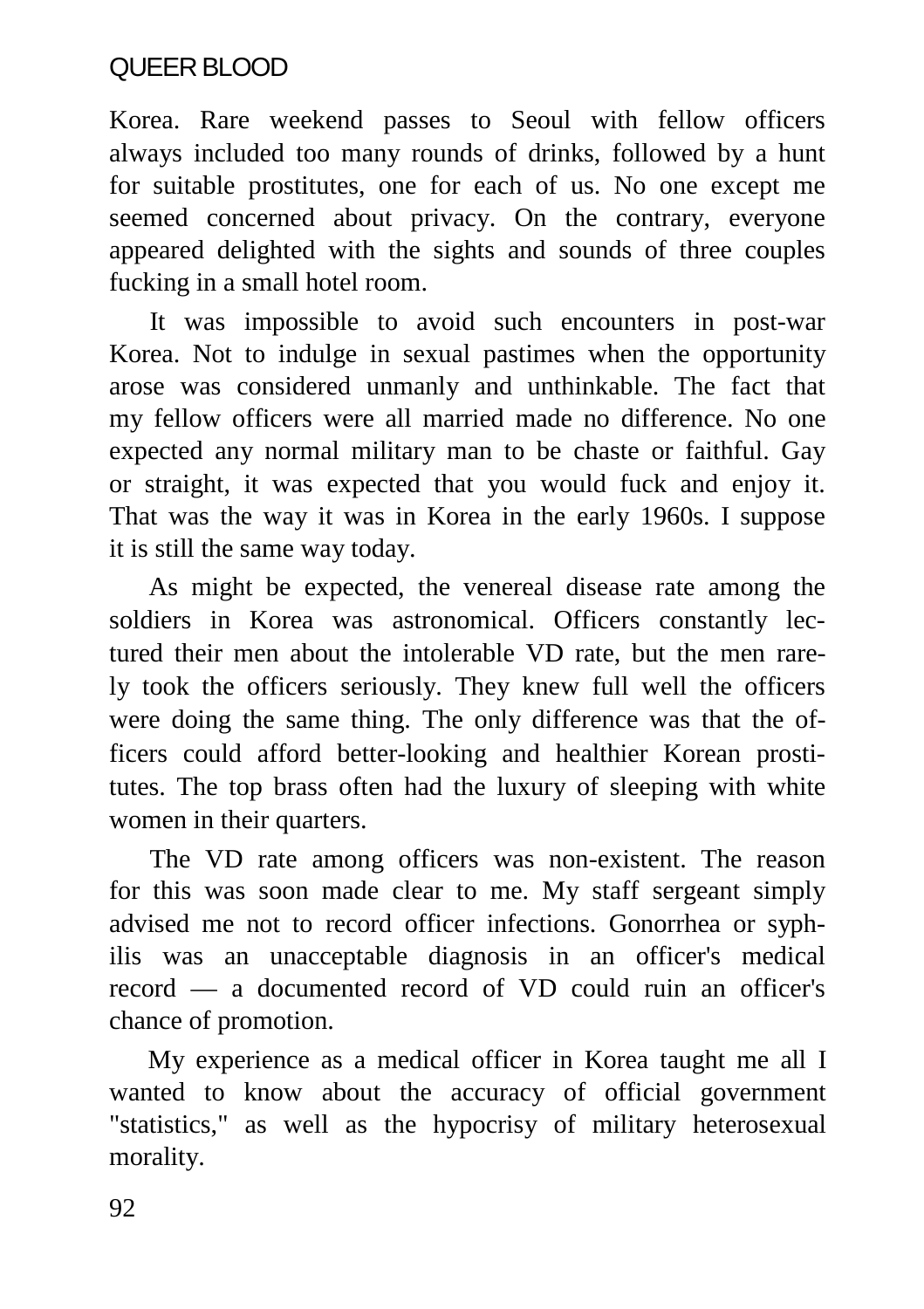#### Homophobia

Four decades later, in 1992, some of the sexual secrets of the military were exposed to public view. Army Specialist Jacqueline Ortiz, while serving as a mechanic in the Persian Gulf War, was forcibly sodomized by her sergeant. When she tearfully reported the incident to her commanding officers, they ignored her accusations.

Ortiz was taken more seriously at a Senate hearing on sexual abuse in the military. During the hearing it was revealed that as many as 60,000 women veterans may have been raped or assaulted while in military service. It was concluded that a woman serving in the military in the Persian Gulf was much more likely to be attacked by her own troops than by the enemy.

In the halls outside their rooms at the "Tailhook 91" convention at the Las Vegas Hilton, drunken naval officers assaulted at least two dozen women, including fourteen female naval officers. The women were horrified as the men groped and pawed them, and forcibly tried to remove their panties. Not surprisingly, the complaints of the women officers fell on deaf ears. Ultimately, the navy scandal came to light and rocked Washington, resulting in the resignation of the Navy Secretary in June 1992.

Reviewing the story, Time (July 13, 1992) cited a Pentagon study showing that two-thirds of U.S. servicewomen had been sexually harassed by male military personnel. Time also recalled a 1987 incident aboard a Navy salvage ship in which the captain performed oral sex on a prostitute in front of his crew; and another 1990 incident in which a female midshipman at the U.S. Naval Academy was forcibly handcuffed to a urinal by her fellow male midshipmen.

All this pales in comparison to the admission of the Japanese government in July 1992 that as many as 200,000 women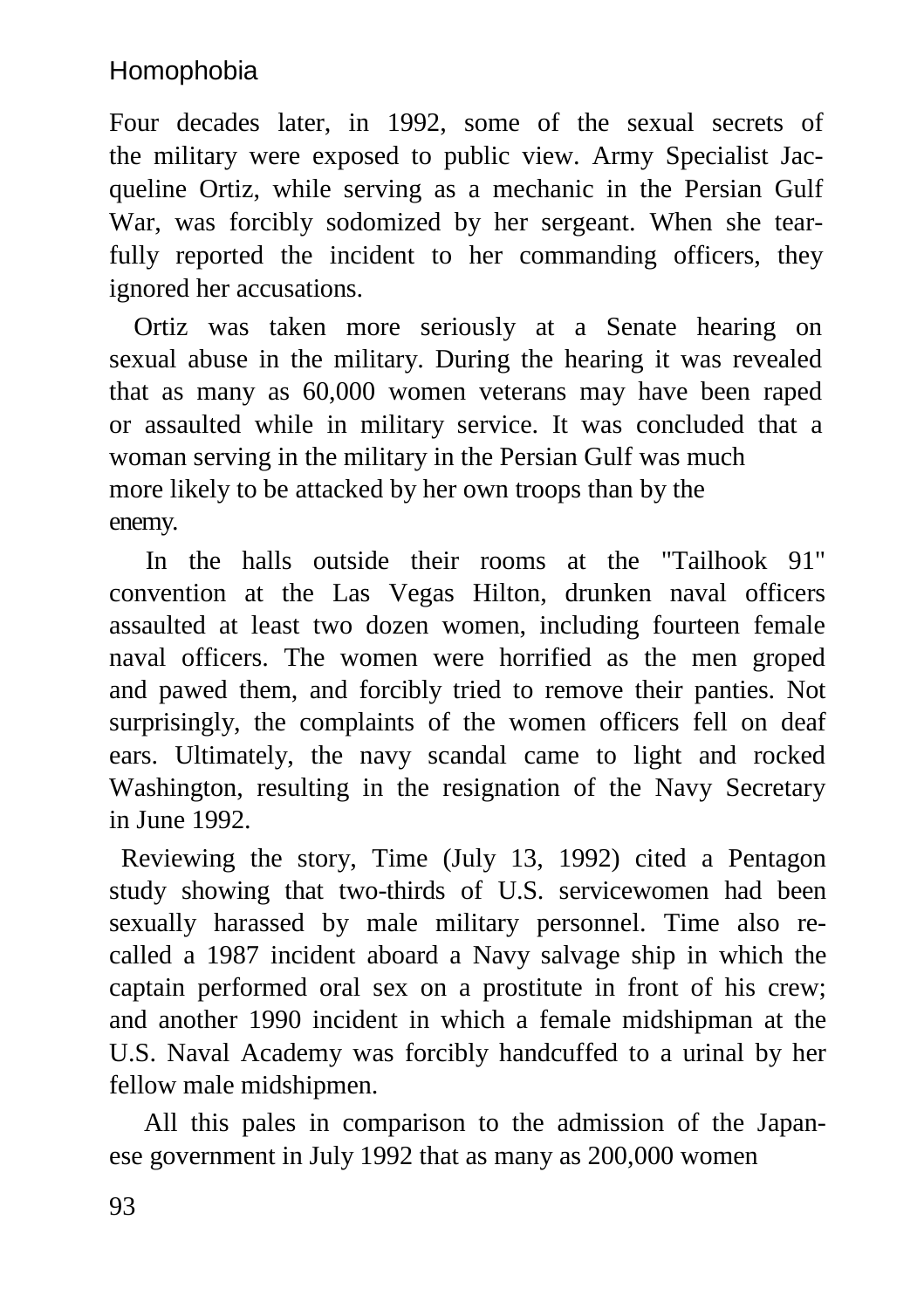from Japan, China, Korea, Taiwan, the Philippines, and Indonesia, were recruited to serve as "comfort women" in military brothels in World War II. The Japanese government finally expressed regret for the pain and suffering it caused these women.

The issue of homosexuals in the military became front page news on July 8, 1992, when TV interviewer Barbara Walters asked Presidential candidate Ross Perot if he would allow gays in the service. The homosexual community was outraged when Perot answered, "I don't think that's realistic." Weeks later, Perot pledged that he would not tolerate anti-gay discrimination, but refused to clarify his position on the military ban.

General Colin Powell, chairman of the Joint Chiefs of Staff, reiterated the military's reason for the expulsion of gays and lesbians: The Pentagon's main concern is to protect the privacy of soldiers who might feel uncomfortable serving with "avowed homosexuals." The Pentagon argues that the presence of gays in the service is detrimental to troop "morale and discipline."

The arguments to keep gays and lesbians out of the Armed Forces are similar to ones that previously kept Black men from integrating fully with white men in the military. One wonders how gay people could be excluded from the military on moral grounds. How can military personnel, who are highly trained in the art of killing, be upset by gays and lesbians asking for the right to serve their country and for the right to be sexual like everyone else.

By November 1992, over 242,000 Americans were recorded with AIDS. Almost half the cases were Black or Hispanic, Among teenagers dying of AIDS, 37% are black; 19% Latino, The first 100,000 cases took eight years to develop; the second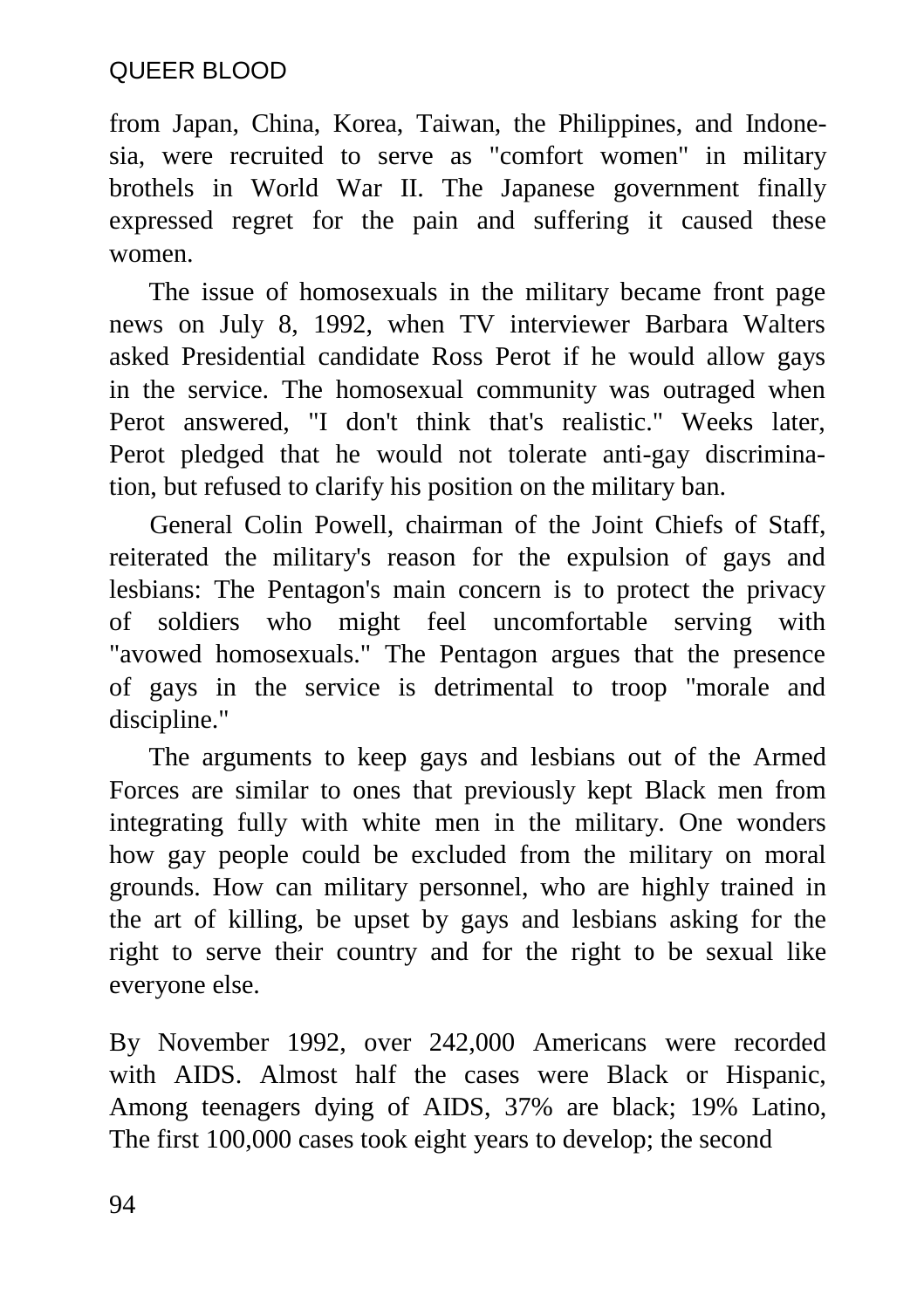#### Homophobia

100,000 took a little more than two years. Seven percent of the most recent AIDS cases were acquired heterosexually.

In Los Angeles County where I live, sixteen thousand AIDS cases are recorded, with eleven thousand deaths. Ninety percent of the cases are classified as "homosexual/bisexual." Never before in the history of medicine has an epidemic been so peculiarly confined to people of color, or to gay people.

Someday people will realize that homophobia and racism and sexism lie at the root of AIDS. It is not the green monkey that brought us HIV. It is ourselves, and our infantile understanding of the many faces of human sexuality.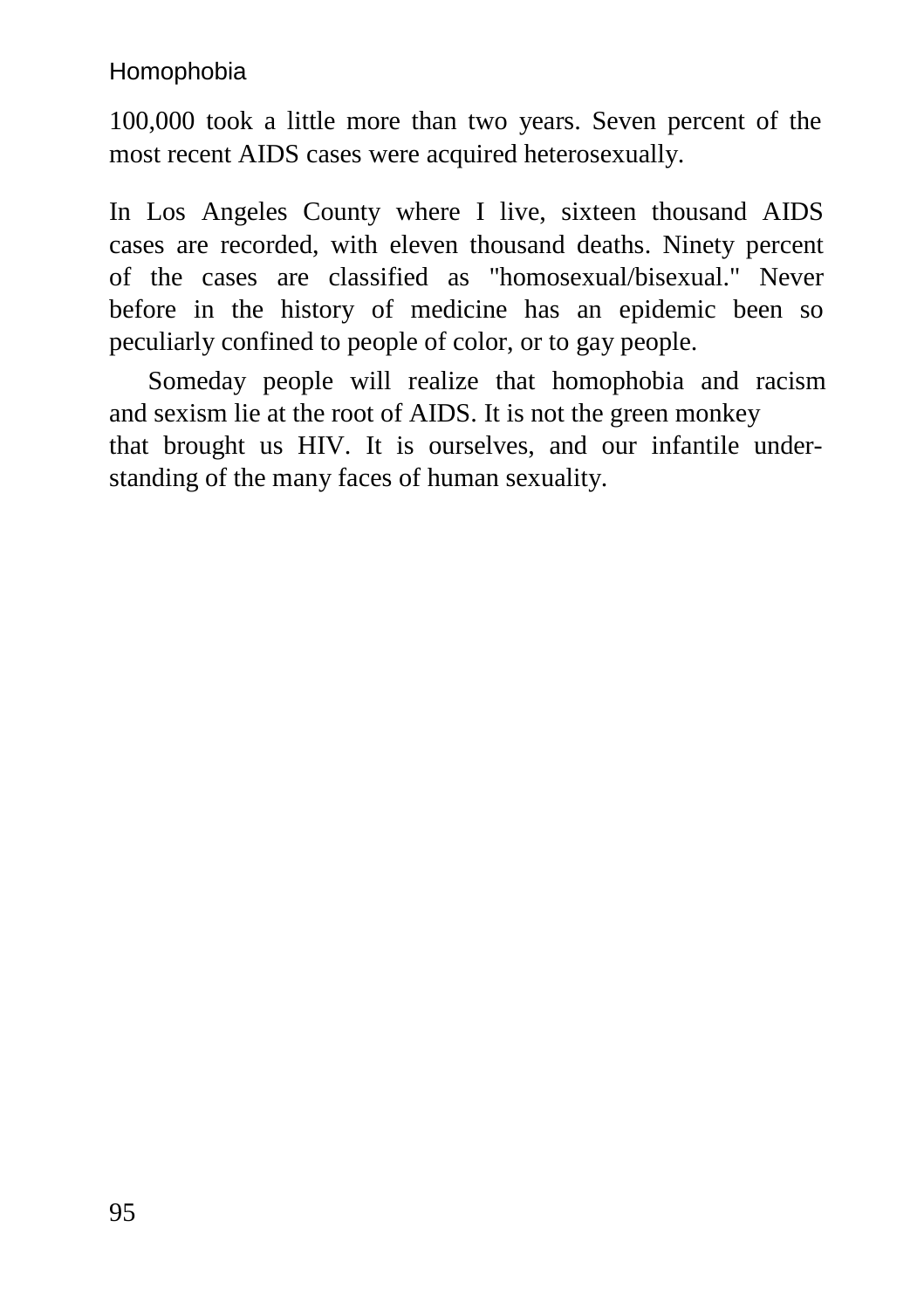## 10 AIDS Science

Anyone who has watched someone die from AIDS knows that the treatment of this disease is pathetic. The reason for this tragedy is that physicians, despite a century of modern medicine, have no medication to restore a damaged immune system.

The only approved drug for HIV infection is Zidovudine, better known as "AZT" or Retrovir. Patients take AZT because they think it is good for the blood and the immune system. They believe it will kill the virus, and prevent KS, pneumocystis pneumonia, and other opportunistic infections, But, in truth, AZT does none of this. The reality is that AZT is extremely toxic to the blood. As a result, many patients on long-term AZT require frequent blood transfusions. AZT does not prevent KS and Pneumocystis pneumonia, nor does it prevent any of the other deadly opportunistic infections of AIDS. When AZT is combined with other drugs, its toxicity increases.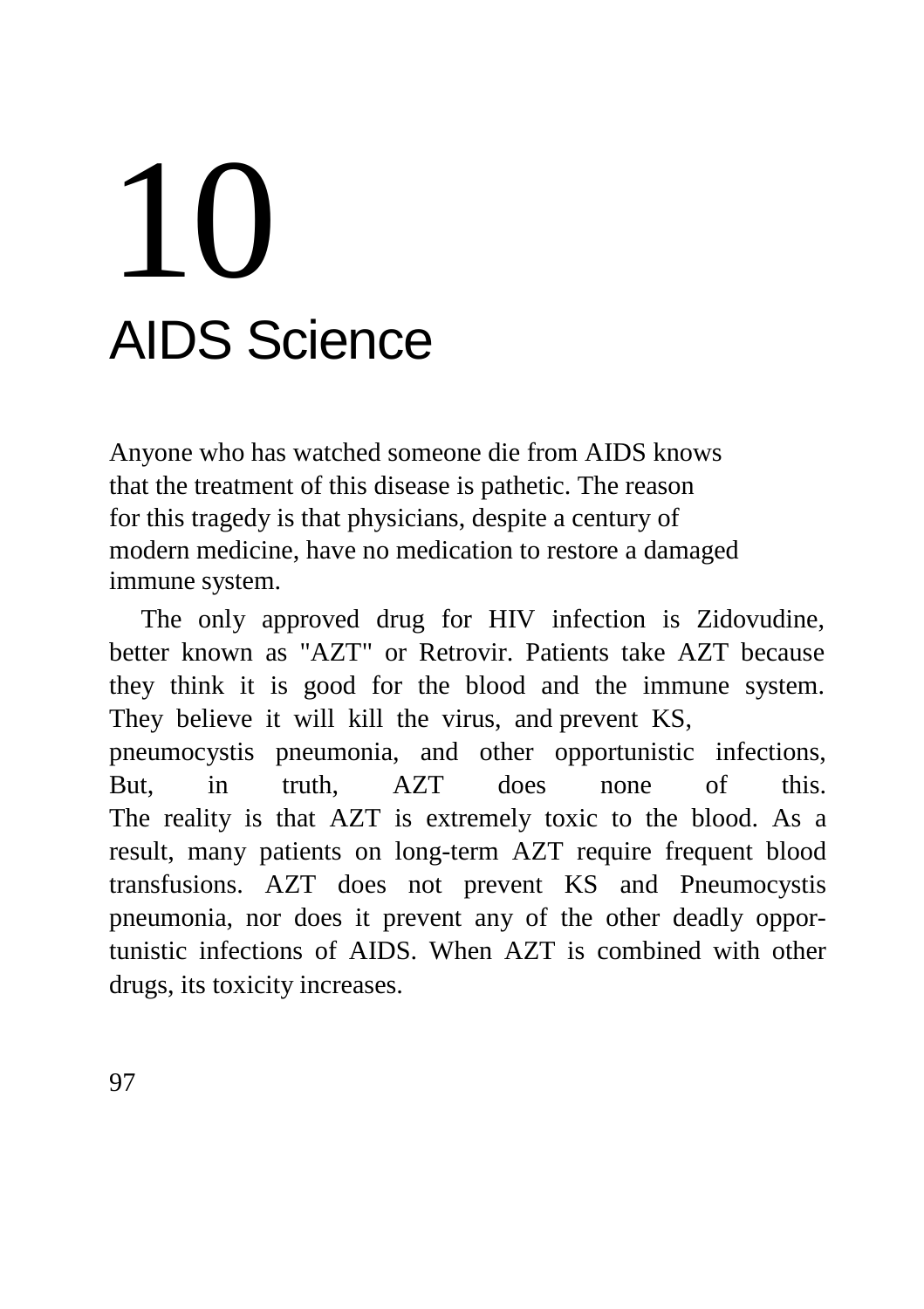The doctors' drug bible, the PDR (Physician's Drug Reference), clearly warns: "Therapy with AZT may be associated with hematologic toxicity including granulocytopenia (low white blood count) and severe anemia requiring transfusions. In addition, patients treated with AZT may continue to develop opportunistic infections and other complications of HIV infection."

Why do doctors prescribe AZT? Why would a patient allow himself to be treated with such a toxic drug? The answer is simple: AZT is the only FDA-approved drug for AIDS, and its approval was based on a study that purportedly proved that AZT prolongs life. Therefore, physicians treat AIDS with AZT and patients who refuse to take the drug are often considered difficult, uncooperative, and unwise. When medical complications arise in AZT takers, doctors tend to blame "the virus." When medical problems arise in non-AZT users, physicians blame the patient for not taking AZT.

The dangers of AZT are clearly demonstrated in the case of John Kuivenhoven, a gay man who was treated erroneously for "full-blown" AIDS for six years with AZT and other experimental drugs. The painful side effects of these AIDS drugs shattered his health, forcing him to give up work as he waited to die. Now it has been learned he never had AIDS, nor was he ever tested for HIV until 1992 when it was finally discovered that he was not immunodeficient and HIV-negative.

Kuivenhoven has filed a \$2 million lawsuit against Kaiser Permanente, the nation's largest health maintenance organzation. His lawyer states that high doses of AZT gave his client a chronic headache, hypertension, and constant pain in his legs (peripheral neuropathy). Physicians frequently blame such AIDS symptoms on "the virus." However, if approved AIDS drugs can cause such devastating side effects in an HIV-negat-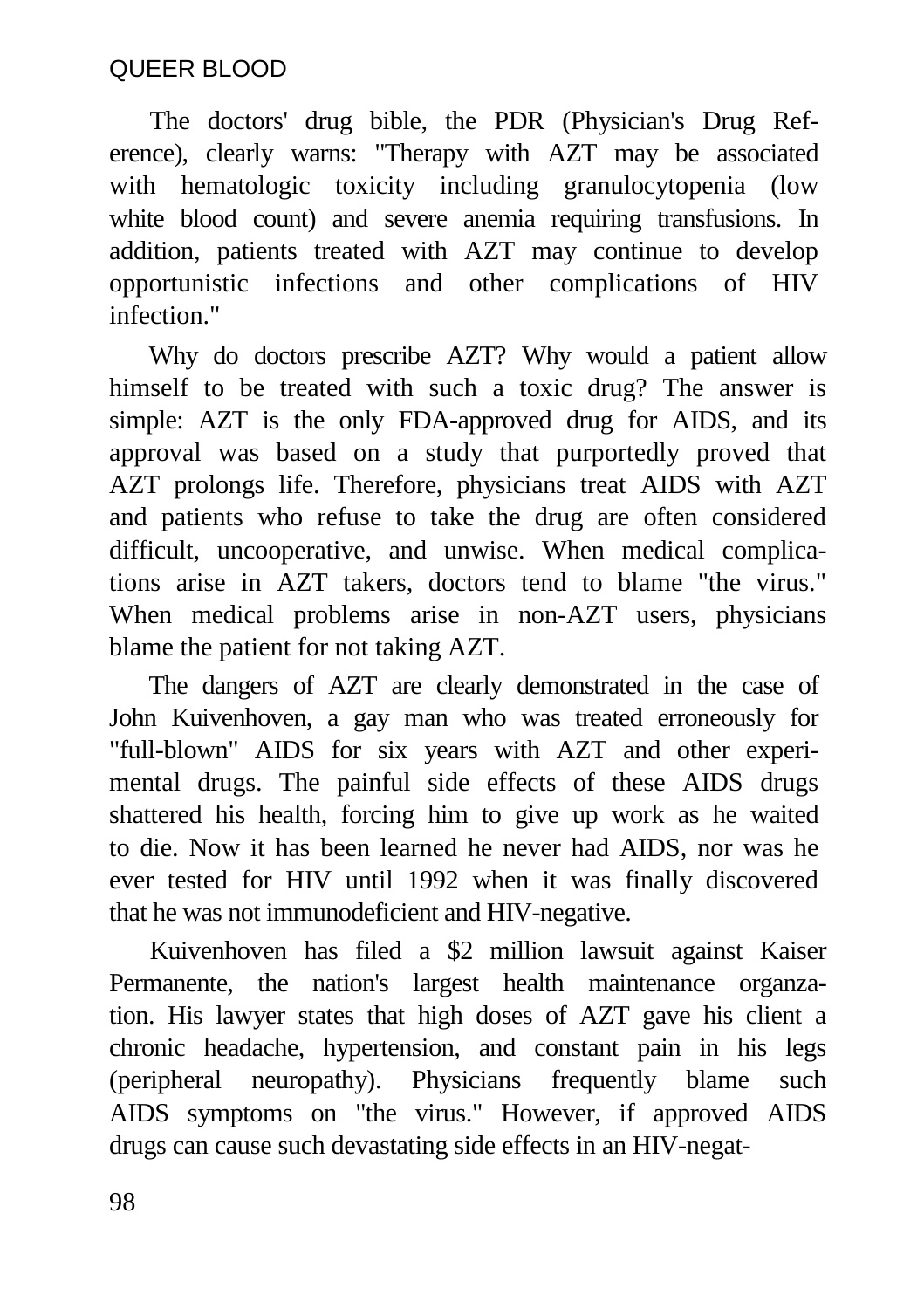#### AIDS Science

ive and non-immunodeficient person, such as Mr. Kuivenhoven, how much do these drugs contribute to the pain and suffering and deaths of HIV-positive AIDS patients?

AIDS is generally considered an "invariably fatal" disease, With or without AZT, the end result is death. At the beginning

of the epidemic, AIDS experts predicted that 10% of HIVinfected gays would develop full-blown AIDS. Now most researchers believe that 90% of HIV-positive people will eventually die from the disease. There are people who claim that AIDS is not a death sentence and that a "cure" is possible, but most experts deny this possibility. Nevertheless, there are a few long-term survivors who claim to have conquered AIDS.

What determines an AIDS cure? Although a medically-accepted AIDS cure does not exist, it would seem reasonable to accept a "five year cure rate," such as that used for cancer patients. The medical establishment considers any cancer patient living 5 years after diagnosis as "a cancer cure." Even if a patient dies from cancer more than 5 years after diagnosis, the patient is still considered "cured."

In my practice, only one gay (a middle-aged Black man) with full-blown AIDS has remained healthy and survived over 5 years. His disease began with enlarged lymph nodes of the groi which proved to be KS of the type common in Africa. He still has numerous KS skin lesions, and his legs are swollen. Alhough blood tests show evidence of immunodepression, he feels well and is not disabled in any way. He has never taken AZT or chemotherapy.

Although we have "5-year cancer cures" and AZT, the treatment and prognosis for advanced cancer and AIDS remains abysmal for many patients.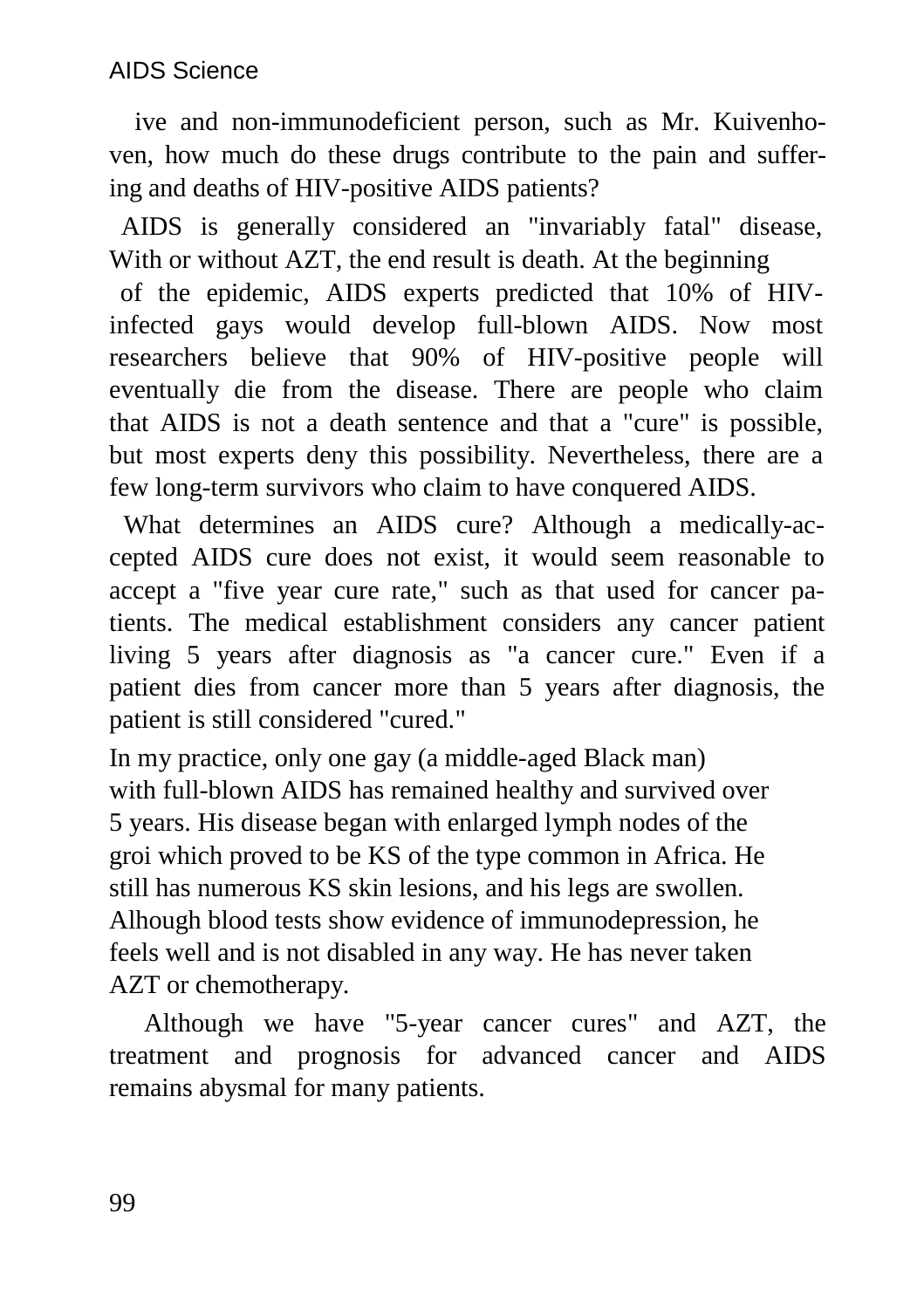In the 1960s I began my study of the "cancer microbe," which is the infectious agent associated with cancer and other immunologic diseases. The microbe is also the unrecognized infectious "co-factor" necessary for the development of full-blown AIDS. Unfortunately, all aspects of cancer microbe research have been ignored by the medical establishment. The details of a century of cancer microbe research have been recorded in my book, The Cancer Microbe (1990).

The cancer microbe exists in the blood and in the tissue damaged by cancer and AIDS. A knowledge of this microbe and its toxicity is essential in understanding why AIDS and cancer are such devastating diseases. Until this infectious agent is recognized, it is doubtful that medical science will ever achieve an effective treatment for AIDS and cancer.

In my view, the most important scientific discovery of this century has been the identification of the cancer microbe. The cancer microbe is "pleomorphic," meaning that its microscopic appearance can vary, depending on its stage of growth. Researchers have shown that it can resemble viruses and bacteria. The cancer microbe exists in all living things.

The discovery of viruses in human and animal cancer is related to the universal presence of the cancer microbe in all living matter. The inability of scientists to recognize the profound biologic importance of the cancer microbe has led to dangerous animal virus experiments and biowarfare research. The result of all this high tech research has been the production and seeding of mutant "superviruses" which now threaten to infect the entire human race.

Unacknowledged by medical science, the cancer microbe resides in every cell. When a cell is damaged (for whatever reason) the cancer microbe becomes active. The ability of the pleomorphic cancer microbe to pose as a virus, and as a bacter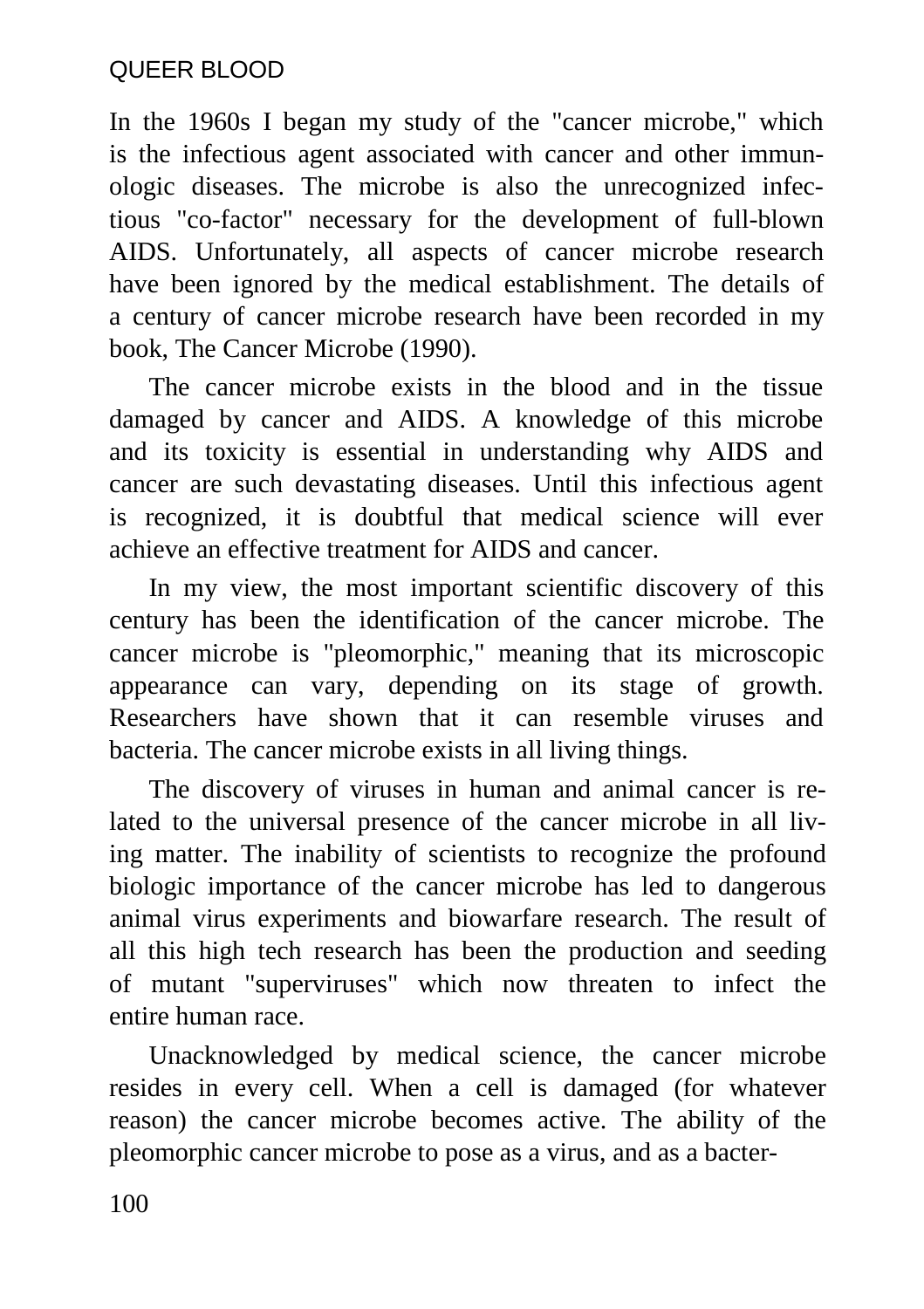ium, defies the laws of microbiology. The pleomorphism of the chameleon-like cancer microbe is the major reason why the microbe has not been "accepted" by the medical establishment.

The cancer microbe has been demonstrated microscopically in immunologic diseases, in cancer, and in AIDS-damaged tissue. The cancer microbe is the infectious agent that causes Kaposi's sarcoma. The microbe has been identified in KS tissue, in the swollen lymph nodes accompanying AIDS, and in AIDS-damaged organs examined at autopsy. Although this research has been published in reputable medical journals, the AIDS establishment ignores it completely.

Various forms of the cancer microbe reside in the blood of healthy and ill individuals. A normal immune system allows the cancer microbe to exist in proper balance within the body. However, in disease states the cancer microbe proliferates. The build-up of these germs in the blood and tissues of diseased patients is responsible for much of the toxicity and disability accompanying cancer and AIDS. The severe anemia of terminally ill patients is largely caused by the destruction of red blood cells by cancer microbes. Toxic drugs like AZT intensify this destructive process.

Despite a century of cancer microbe research, scientists still believe that normal blood is "sterile." However, simple observation of the blood by use of a "dark-field" microscope has clearly shown elements of the cancer microbe.

The tiniest particles of the microbe are life forms that are the smallest building blocks of nature. Virginia Livingston MD, who studied the cancer microbe for over 40 years, was convinced that cancer viruses were all related to the omnipresent cancer microbe. Livingston, who died in 1990 at the age of 84, wrote extensively on the microbiology of cancer, and did more to popularize the cancer microbe than any other physician of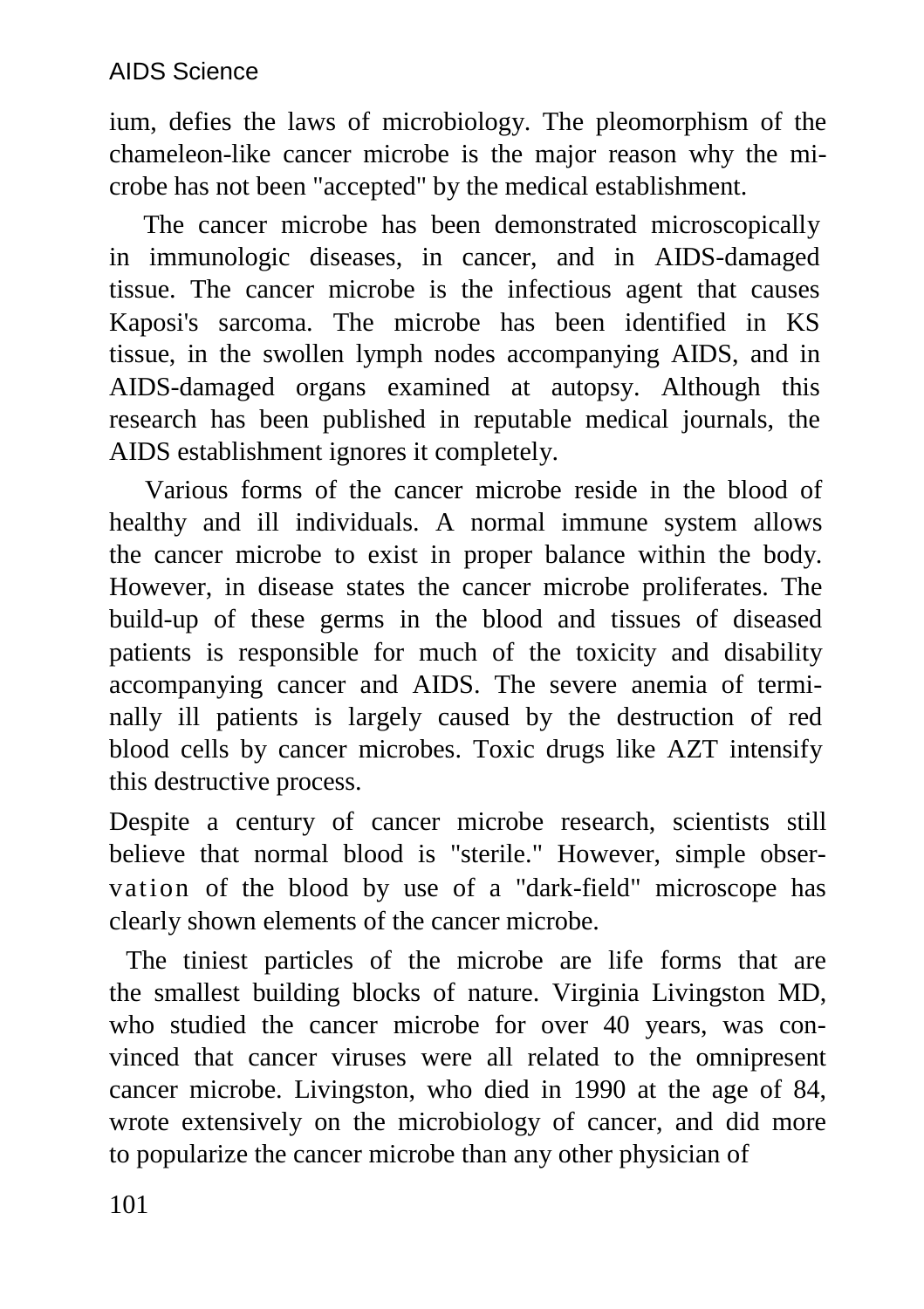this century. She suffered greatly for her beliefs, and was persecuted by the medical establishment for her unorthodox cancer treatment methods, which included an "autogenous vaccine made from the patient's own cancer bacteria.

Her book The Conquest of Cancer (1984) created a furor in the scientific community. An unflattering article on her revolutionary ideas about bacteria in cancer appeared in the Los Angeles Times (April 6, 1984).

For many years Virginia had been my friend and teacher and I respected her more than any physician I knew. In my published research I had confirmed many of her observations of bacteria in cancer and other immunologic diseases. In the Times article, I defended Virginia's unorthodox view of the infectiousness of cancer.

Livingston's scientific opponents were merciless in their condemnation of her work. The Times asked the ubiquitous Robert Gallo for his opinion of Livingston's career in cancer research. He ranted: "What is going on in this country? This is insanity! She can have her theories and what can I say? I don't know of anything to support it. I can't see any basis and I don't know what to say or what analogy to give you."

That same year Gallo was asked about my discovery of bacteria in KS in an interview conducted by James D'Eramo in the New York Native (September 9, 1984). Gallo responded, "I don't know the cause of Kaposi's sarcoma. My guess is that it must be related to HTLV-3 (HIV) in some way." D'Eramo asked why KS occurred mostly in gay men. Gallo answered, "I don't know. KS confuses me."

Years later in 1991, Gallo was still silent on my published reports on bacteria in KS. In addressing AIDS scientists, he announced he was through searching for a "mystery co-factor" in KS. "I want to tell you that we have looked for 7 years, and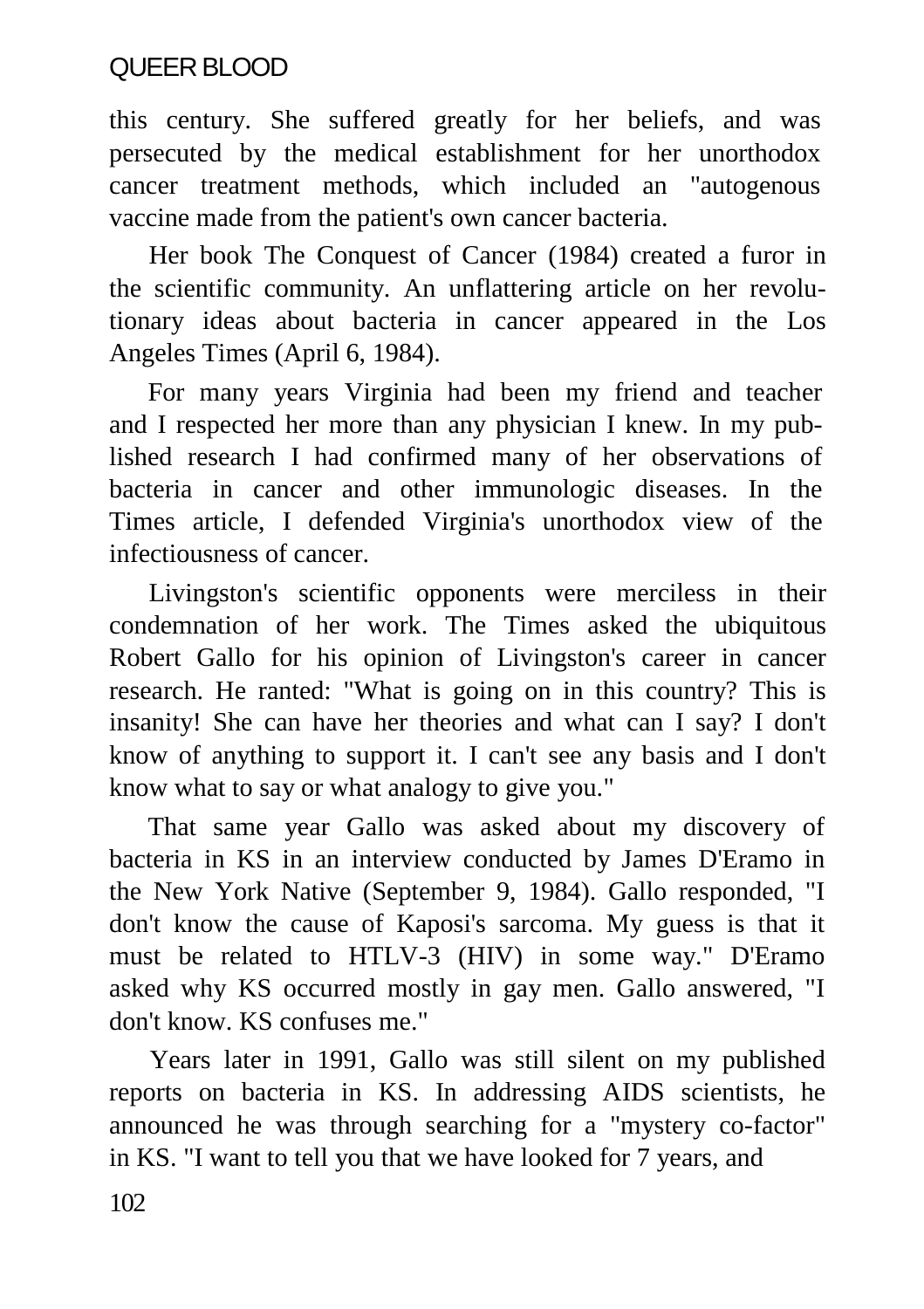#### AIDS Science

we haven't found any other virus or microbe. That doesn't mean it is not there, it means neither we nor anyone else has yet found the missing link."

Aspects of cancer microbe research are relevant to the current research of Luc Montagnier, the discoverer of the AIDS virus. Montagnier announced at the Sixth International AIDS Conference that he was studying a tiny microbe called a "mycoplasma" that he had found in AIDS. Mycoplasmas are infectious agents that are part virus and part bacteria. (Back in the 1950s and 60s, Virginia Livingston's published research showed that the cancer microbe has a mycoplasma-like phase.)

At the 1991 San Francisco AIDS Conference, Montagnier claimed that a mycoplasma might be a needed co-factor for the AIDS virus to become lethal. Mycoplasmas found in the blood of AIDS patients are likely a source of additional infection, the Pasteur researcher declared.

Although Montagnier's mycoplasma research relates to the cancer microbe work, he has never admitted the connection, nor has he ever cited any of the medical literature showing pleomorphic and mycoplasma-like bacteria in KS and AIDS.

KS has always baffled the experts, especially as to how this century-old cancer fits into the new AIDS epidemic caused by HIV. When AIDS first broke out in Manhattan homosexuals, KS became the telltale sign of this new disease.

Until the early 1980s, KS in America was a very rare disease seen primarily in older Italian and Jewish men. After the AIDS virus was introduced in 1978, KS suddenly became a gay disease.

A CDC report on the first one-thousand AIDS cases states that the earliest gay KS cases were diagnosed in the first quarter of 1978. Whether the 1978 KS cases were "AIDS-related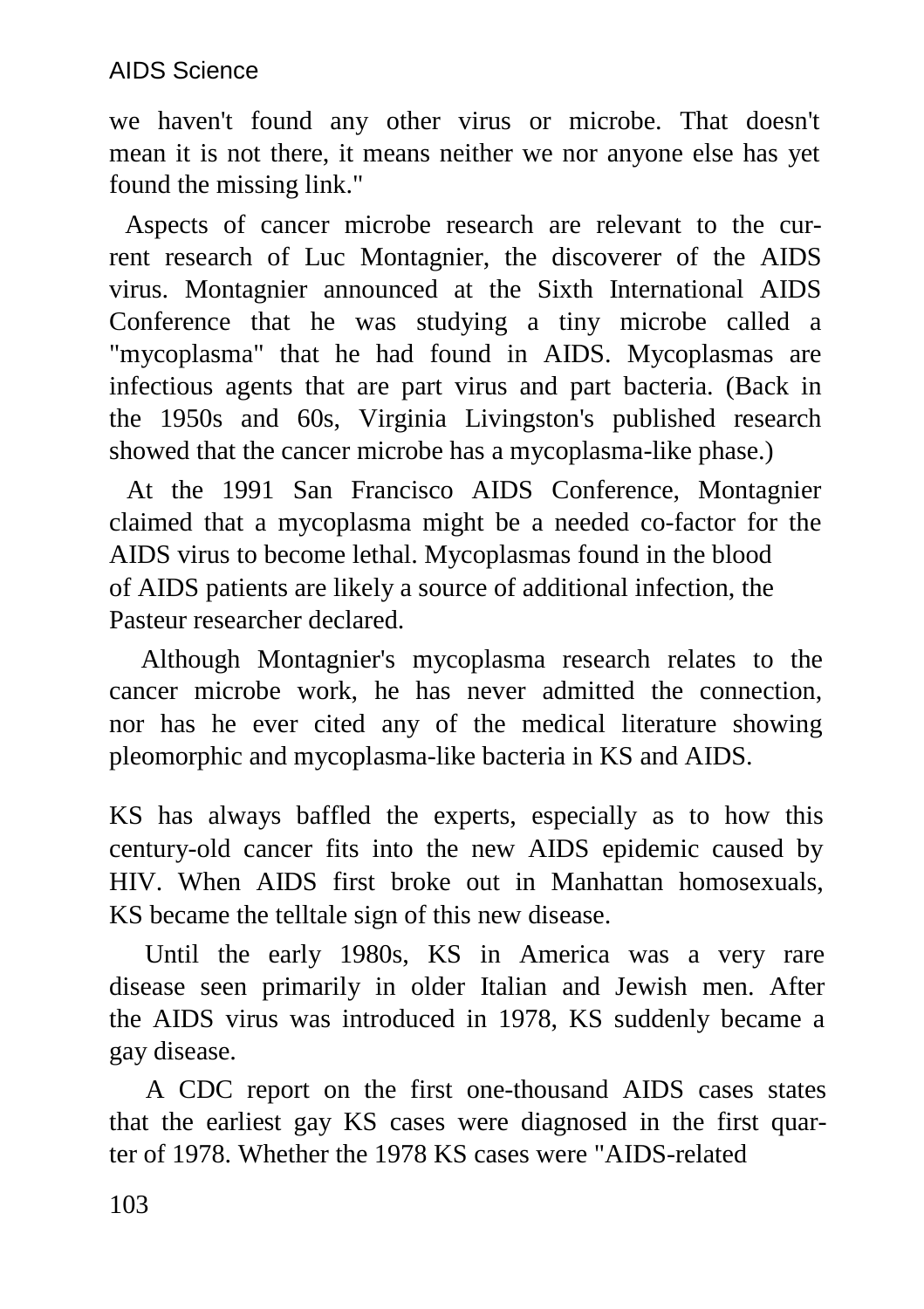KS" is not clear because the CDC officials explain that these cases "probably represent the expected 'background' occurrence of KS — that is, KS disease not associated with AIDS."

Among those credited with the discovery of the first definite gay KS cases are: dermatologist Alvin Friedman-Kien hematologist Linda Laubenstein, pathologist Geoffrey J. Gottleib, and epidemiologist Michael Marmor, all associated with the New York University Medical Center. All four appear as contributors to the CDC report on AIDS-related KS, published on July 3, 1981 (Kaposi's sarcoma and Pneumocystis pneumonia among homosexual men — New York City and California).

In AIDS: The Epidemic of Kaposi's Sarcoma and Opportunistic Infections (1984), Friedman-Kien claims: "Between the late fall of 1979 and the spring of 1981, a number of cases of disseminated Kaposi's sarcoma were suddenly recognized in New York City and California." In a New York Native interview (July 15, 1984), he declared, "AIDS did not exist in the United States before 1919." He also told a New York magazine reporter that he diagnosed his first gay KS case in February 1981. At the 1982 annual meeting of the American Dermatologic Association, Friedman-Kien announced that "the first KS cases were diagnosed in November 1979."

Epidemiologist Michael Marmor also confirms that twenty gay men with KS were seen at New York University between March 1979 and August 1981. In his AIDS textbook, Geoffrey Gottlieb dates the earliest gay KS cases to "the beginning of 1979, or perhaps somewhat earlier." He writes, "In 1979 the cases of Kaposi's sarcoma diagnosed in young men were scattered among various medical institutions (especially in New York City). My own encounter ... was in the fall of 1979."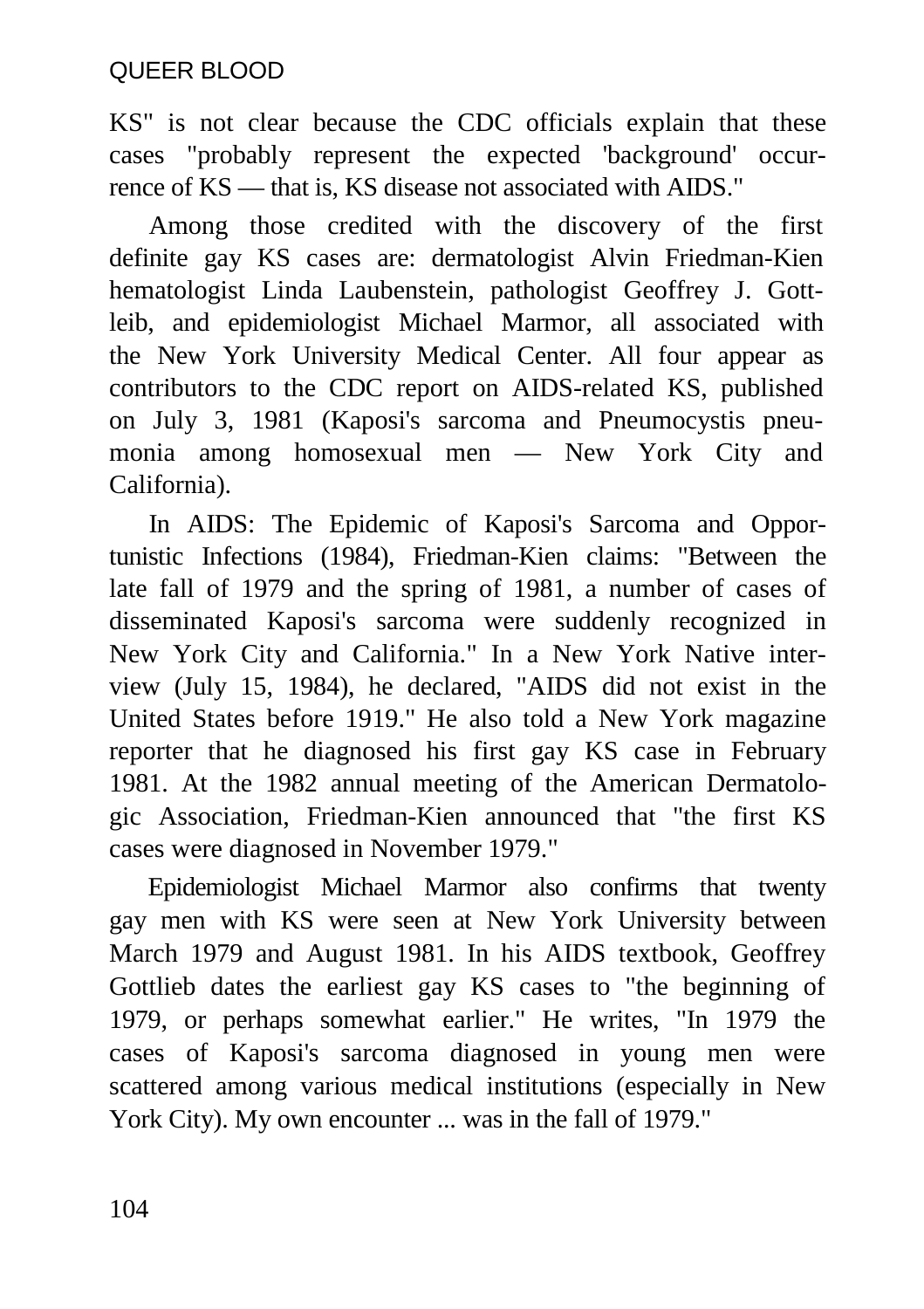#### AIDS Science

These KS experts attest to the fact that the earliest proven cases occurred in 1979. The hepatitis B vaccine trials officially began in 1978. Thus, gay KS began to appear shortly after the gay experiment.

In 1980, new experimental trials began in San Francisco, Los Angeles, Denver, Chicago, and St. Louis. In the fall of 1979 the first East Coast case of Pneumocystis pneumonia was dagnosed in New York City. In the fall of 1980 the first West Coast cases of AIDS appeared in Los Angeles and San Francisco.

In 1989, ten years after the first KS cases were diagnosed in Manhattan, a study by Robert Biggar's research group reported no KS cases in young men in New York City during the years 1973-1976. However, by 1985, the incidence of KS in "nevermarried men" in Manhattan increased 1850 times; and in San Francisco the rate of KS increased over 2000 times!

The only factor to account for this spectacular rise in young gays in these two cities was the "introduction" of HIV into the male homosexual community. The fact that both cities were sites of the hepatitis B vaccine trials during the years 1978- 1980 is never mentioned as a factor in the explosion of KS.

A 1990 report in Lancet, penned by Valerie Beral and three other physician-epidemiologists at the CDC in Atlanta, concludes that KS is now 20,000 times more common in AIDS patients than in the general population. The researchers also claim that the incidence of new cases of AIDS-related KS is declining in gay men.

A 1985 autopsy study clearly showed that 94% of AIDS patients from various risk groups had internal KS. Disregarding this study, the CDC doctors now report that KS occurs in only 15% of gay men (down from over 30% at the beginning of the epidemic). The reason for the decline in KS is unclear. Perhaps

105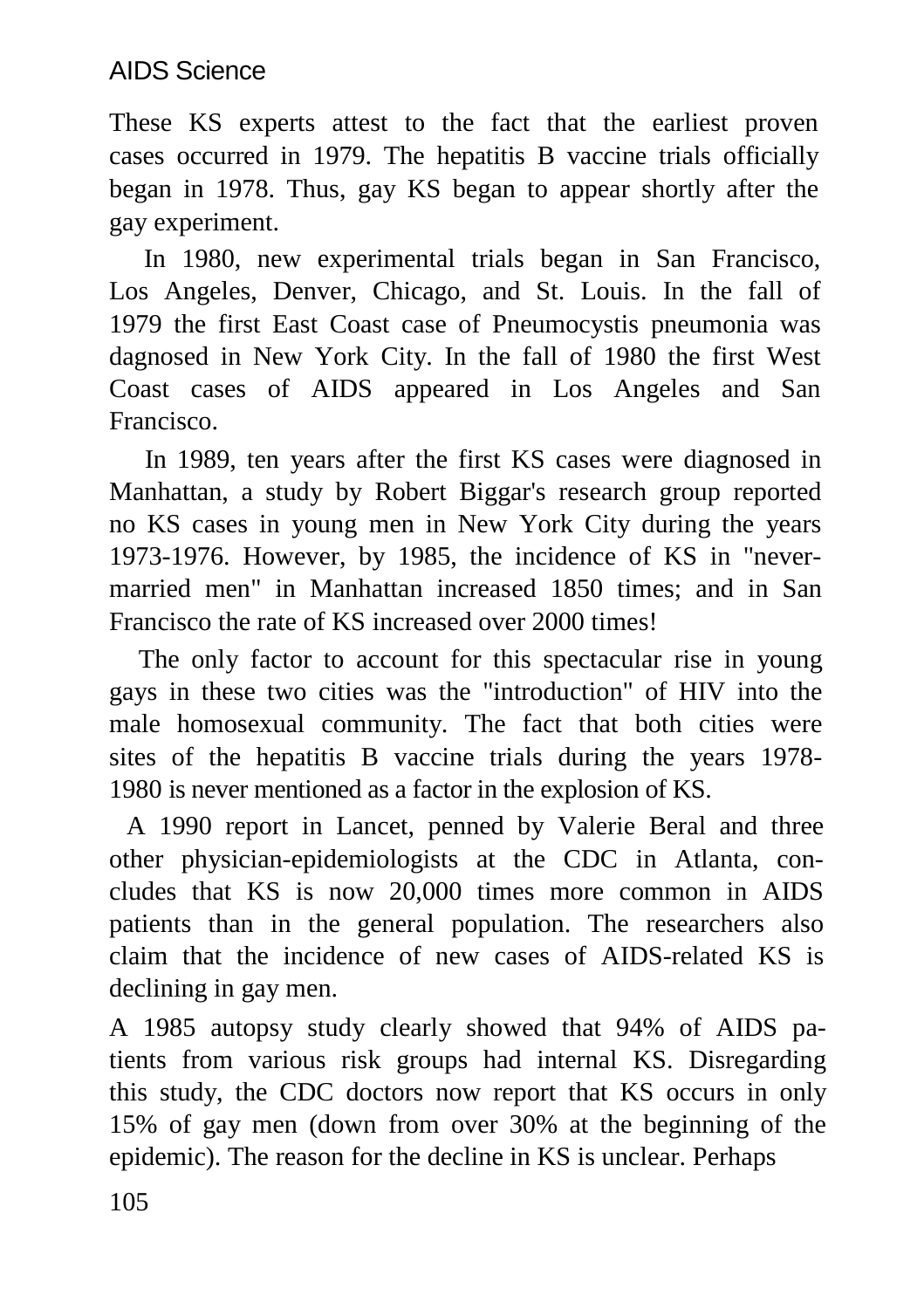fewer KS cases are reported, especially if the AIDS patient also suffers from other opportunistic infections. For example, the CDC researchers admit that a KS case "is not reported if it occurs after the AIDS case has been reported to the CDC." Another possible reason for the decline of KS may be that fewer KS skin lesions are biopsied and reported to cancer registries. Now that physicians are more familiar with the appearance of skin KS, fewer biopsies are required for diagnosis. In addition, due to fears of contagion on the part of pathologists, very few AIDS cases are autopsied. In the absence of an autopsy, many cases of internal KS obviously go undiagnosed and unreported.

CDC statistics primarily reflect the incidence of external skin KS. But, KS is both an external skin cancer and an internal cancer in AIDS patients. For this reason, the current 15% incidence of KS in AIDS is a highly questionable, if not meaningless, statistic.

After finishing her research at the CDC, Valerie Beral and a group of English epidemiologists conducted a similar KS study at a communicable disease surveillance center at Oxford. Their final report entitled, "Is the risk of Kaposi's sarcoma in AIDS patients in Britain increased if sexual partners came from the United States or Africa?" appeared in the British Medical Journal (March 16, 1991).

In Beral's study, gay Englishmen were questioned about the "country of possible source of HIV infection." After statistical analysis, it was concluded that KS occurred in 31% of men whose source of infection was from the United States. (This high rate of KS is similar to the 30% incidence of "gay KS" in the early years of the U.S. epidemic.) Beral found KS in 26% of men whose contact source was Africa; and in 19% of men whose source was from their own countrymen.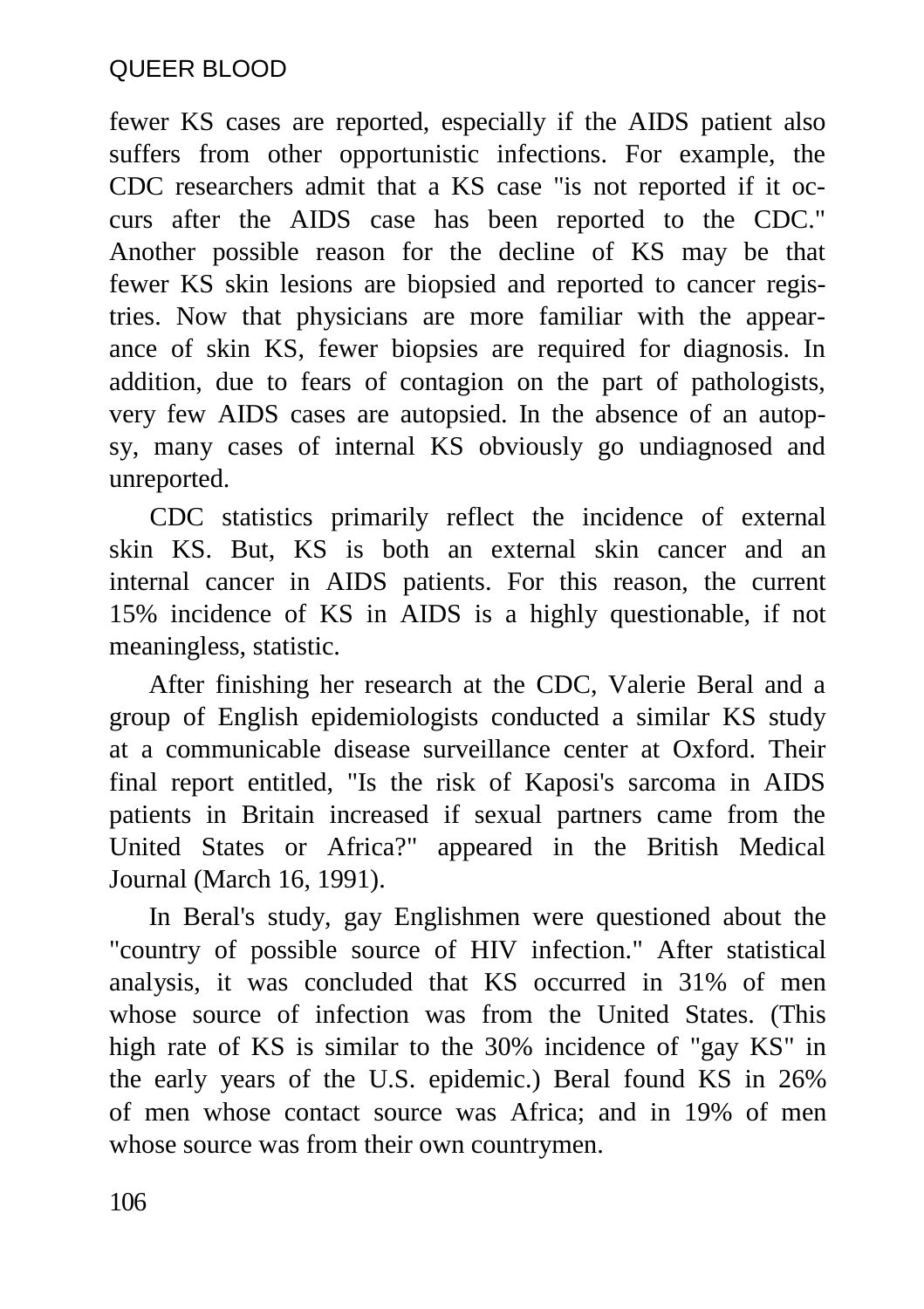In a startling statistical conclusion presented in Skin & Allergy News (October 1991), the British epidemiologists state: "These findings indicate that the agent that causes KS was introduced into the British population mainly from the United States." A more recent study by Beral proposes a fecal-oral origin for the suspected KS infectious agent in gay men! Undoubtedly this study will support the view of some homophobes who believe that "queers eat shit."

As I studied these epidemiologic reports it seemed to me that official statistics were being manipulated to suit the agenda of the government agency sponsoring the research. For example, in a gay Englishman with multiple sexual partners, how could it be definitely determined that a specific American or an African transmitted HIV to the patient? In my view, the conclusions drawn from these British KS statistics are homophobic, racist, un-American and unscientific.

In the nineteenth century, KS was first an Austrian disease. A century later, "epidemic" KS became widely known as a Black African disease, while remaining unknown in African-Americans. Twenty years ago in New York City and Los Angeles it was regarded as a "Jewish male disease." Suddenly in the early 1980s, KS became a gay cancer "out of Africa." A Black heterosexual epidemic African disease had strangely transformed itself into a white homosexual disease in Manhattan. Now in the 1990s, English KS has suddenly become a gay "fecal-oral" disease imported from the U.S. and Africa.

There was never a disease quite like AIDS and KS. Was it one, or was it two diseases? Was it old or new? Was it an Austrian, African, Jewish, white, Black, gay or straight disease? The answer seemed to depend on who was doing the research - and their agenda.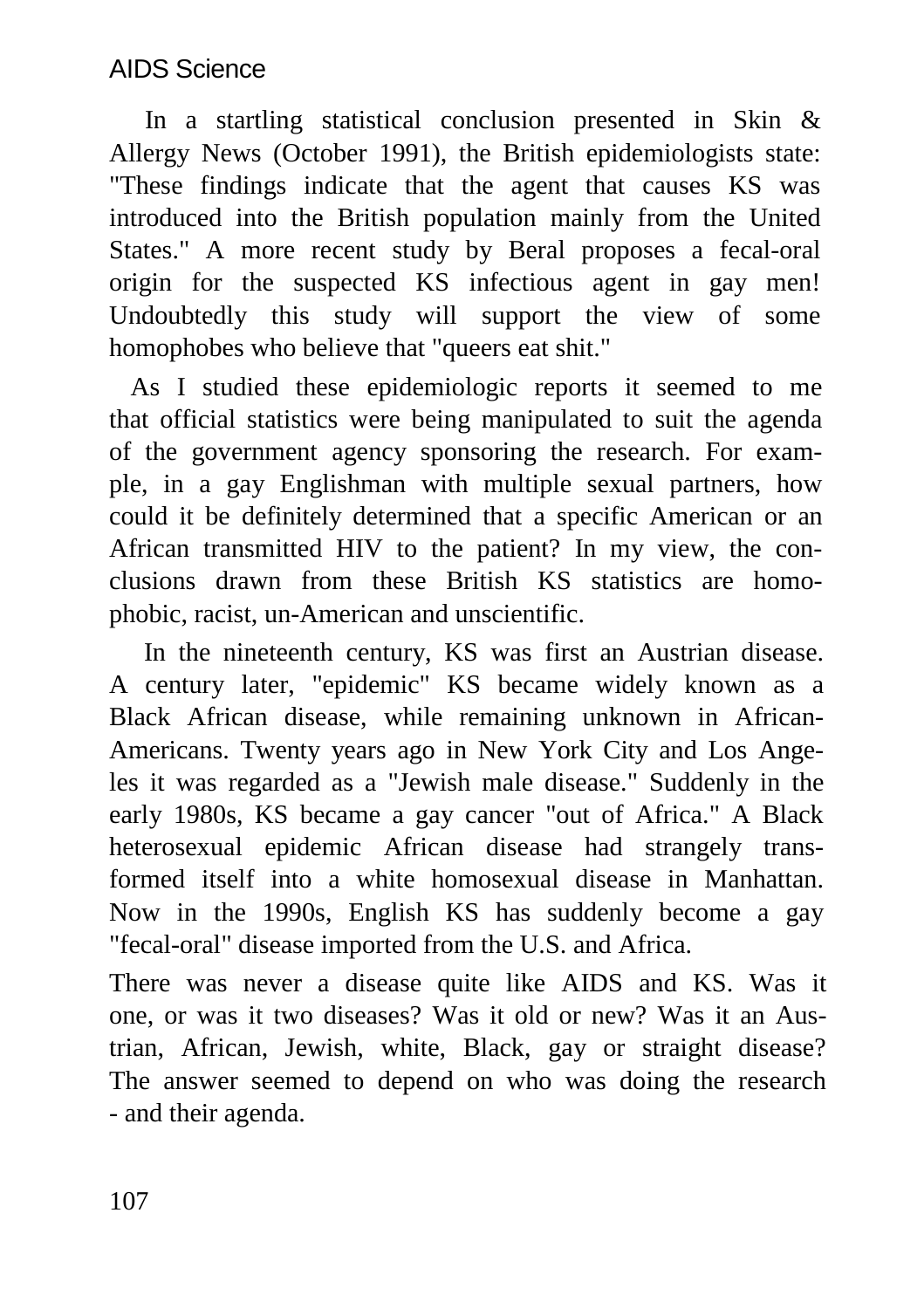To further confuse and bewilder the most serious student of AIDS, some leading epidemiologists now claim "another" cause for KS. And they further claim that the epidemic of KS had nothing to do with AIDS and HIV! In other words, KS is now thought to be a separate epidemic caused by another heretofore unknown infectious agent that is being sexually transmitted in the gay (but not the straight) community!

This new view is proposed by Alvin Friedman-Kien, who discovered "gay KS" in Manhattan in 1981. Ignoring dermatologic reports of cancer bacteria in KS, Friedman-Kien's microbiologic research indicates that KS may be caused by a new strain of the wart virus. (Dermatology Times, January 1992).

The idea of a new, sexually transmitted KS infectious agent seems ludicrous. For a century there has never been a recorded case in which a Jew, an Italian, or a Black African man transferred KS to his sexual partner. Even in HIV-infected gay couples, it is not common to find KS in both partners! What kind of infectious venereal disease passes readily between gays but not between straights? Or spreads between men, but no women? Or spreads commonly among Black Africans, but not African-Americans?

In my busy clinic in Hollywood, located in one of the largest AIDS epicenters, not one of our eight dermatologists has ever seen KS in a woman! In questioning 20 other physicians in my medical group who work extensively with AIDS patients, not one has seen a woman with KS! One physician recalled seeing a case at another institution: the patient was a woman who had undergone a sex change.

What about the Haitian connection and the widespread belief that promiscuous gays brought HIV back from Port-au-Prince?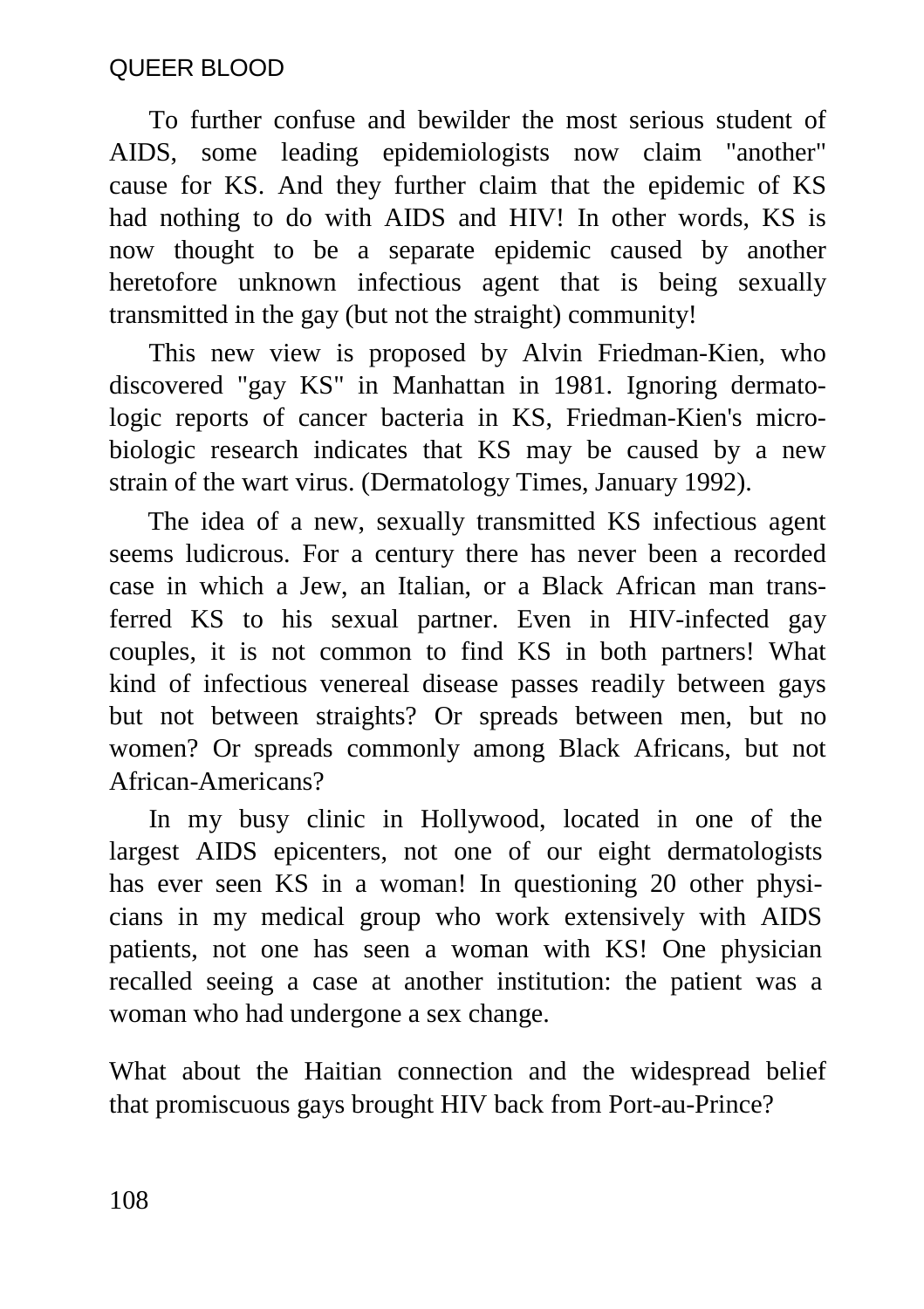This theory was often repeated in the press in the early years of the epidemic, but there is little basis for it.

According to epidemiologists Jean Pape and Warren Johnson, "the first patient with Kaposi's sarcoma was diagnosed in Haiti in June 1979, and the first patient with an opportunistic infection was seen in February 1980." Hospital records from three private hospitals in Port-au-Prince revealed no cases of KS during the period 1968 to 1983. A review of all the Haitian data reveals that "AIDS probably did not exist in Haiti before 1978."

In the early years of the epidemic, Haitians living in the U.S. were classified as "high risk." After much political pressure, the CDC finally removed Haitians from the high-risk category.

In The Epidemiology of AIDS, Richard Kaslow and Donald Francis fantasize about the origins of HIV, writing that "it is easy to suppose the infection was first acquired by a traveler in a land with primitive and remote areas." Kaslow and Francis are "doubtful that the origins of the virus will ever be fully known."

Ignoring this pessimism, Pape and Johnson believe that AIDS originated in Africa, came to the U.S. and Europe, "and was subsequently introduced into Haiti by either tourists or returning Haitians."

No discussion of AIDS science would be complete without mentioning the claim of Peter Duesberg, a Berkeley professor of molecular biology, who insists that HIV is not the cause of AIDS. According to Duesberg, AIDS results from drugs and promiscuity; and HIV has nothing to do with AIDS. Duesberg's views seem to have special appeal for HIV-infected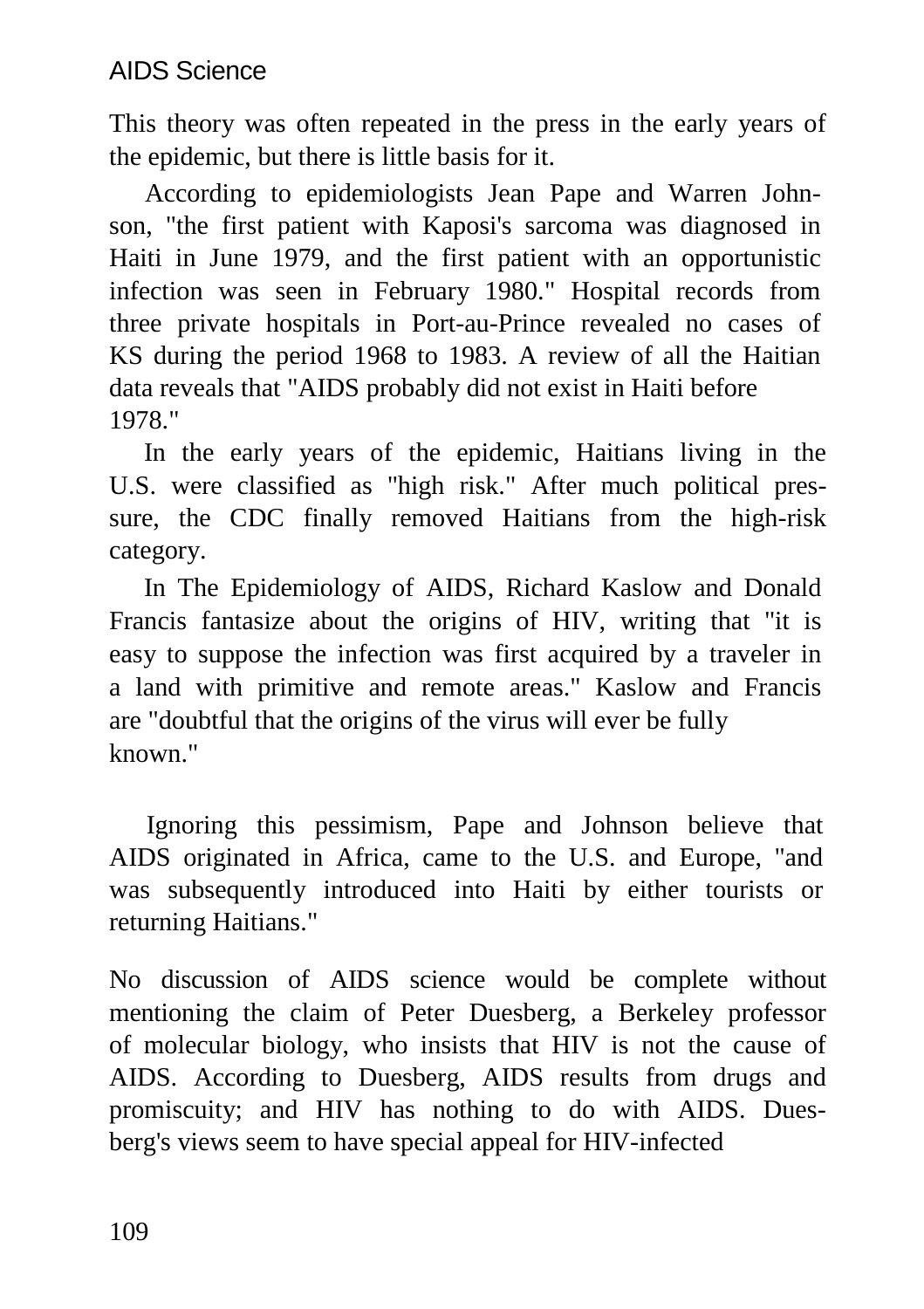gays, who reject the official view that they are infected with a fatal virus.

Interviewed in the London Sunday Times (April 26, 1992), Duesberg believes AIDS "is the result of an explosion in the use of recreational drugs, such as cocaine, which badly damage the immune system." He considers HIV only as a blood "marker" associated with promiscuous behavior and illicit drug use.

Most scientists disagree with Duesberg's opinion that HIV doesn't cause AIDS. Nevertheless, Duesberg's ideas make sense to some gay activists, to some holistic practitioners, and even to a few well-respected AIDS experts. Details of Duesberg's unorthodox theories have appeared in prestigious scientific journals such as Cancer Research and Science. He has also sensationalized his views by telling news reporters that he would allow himself to be injected with HIV to prove the virus is harmless. However, Duesberg refuses to be inoculated with Gallo's virus. He reportedly told Gallo: "The virus couldn't come from your laboratory; it would have to be cleaner than that." (AIDS Weekly, July 6, 1987)

Duesberg declares that AZT, universally prescribed for HIV infection, is "incompatible with life." He believes a "cofactor" other than HIV is required to produce "full-blown" AIDS. I agree with Duesberg on these two points. Perhaps Duesberg will investigate the published cancer microbe work. and comment on the idea that AIDS is a man-made epidemic with a genetically engineered laboratory virus.

It is unfortunate that leading AIDS investigators are unwilling to consider all aspects of AIDS science, even the controversial ones. The reason is obvious. AIDS research is big business. As a result, many scientists are highly protective of their own research. They often refuse to give credit to other investi-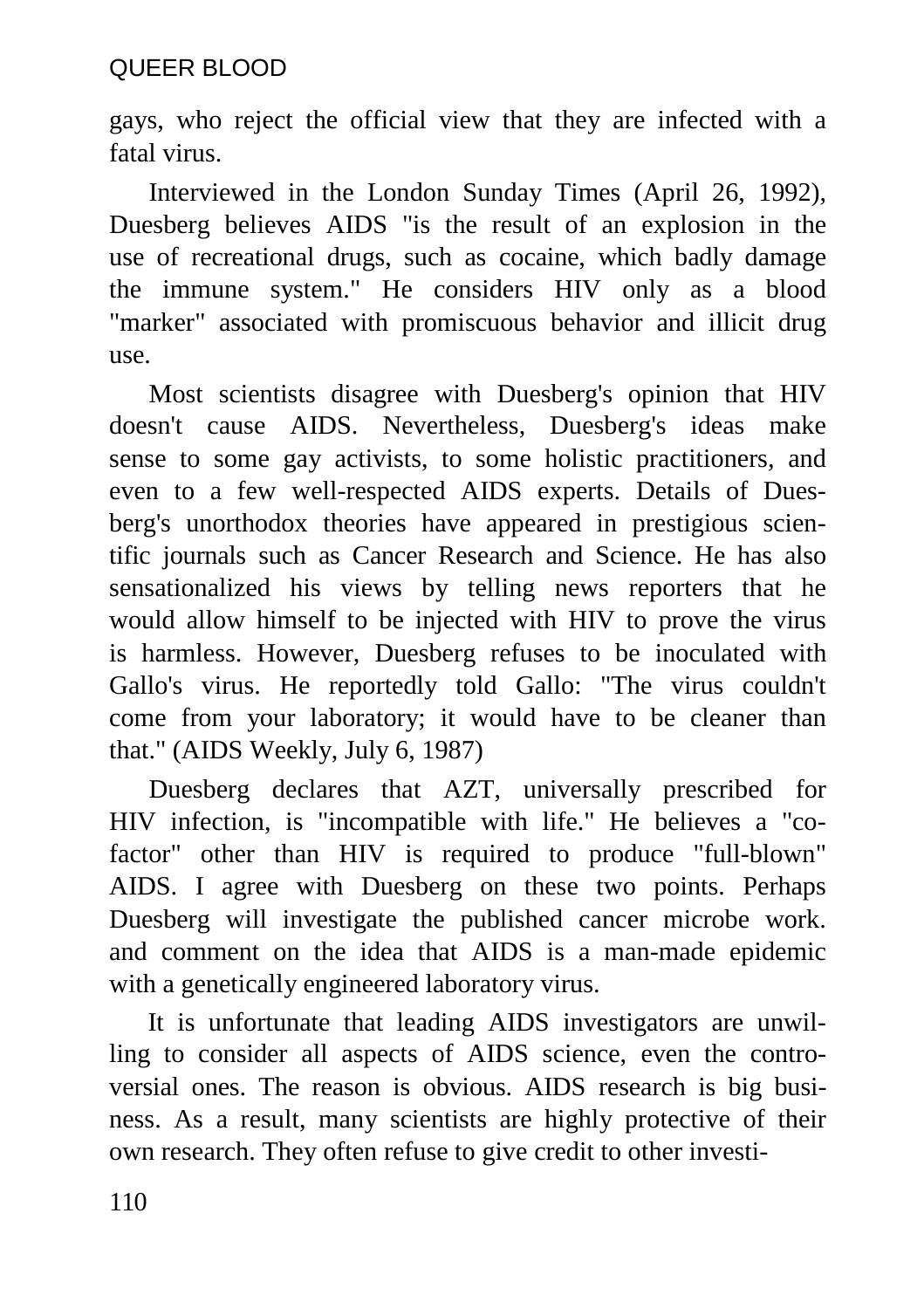# AIDS Science

gators doing similar research, especially if that research competes with their own.

The leading lights in AIDS research seem more interested in money, fame, media attention, ego-gratification, scientific politics, and Nobel prizes, than they do in sharing research to find a cure for AIDS.

After four decades of medical practice, I am totally disillusioned with medical "science." I remain convinced that the medical establishment does not really want a cure for cancer or AIDS.

I have colleagues who try to avoid consultations with HIVpositive patients. I know doctors who won't touch the skin of gay men. I have heard of physicians who tell AIDS sufferers that they are not wanted as patients. I know Jewish doctors with yarmulkes who patronize gay Jews with AIDS. I am aware of Christian physicians who quote divine scripture in their condemnation of homosexuality. This is not paranoia, nor is it my imagination.

In MD magazine (January 1987) a Georgia physician writes: "AIDS represents the consequences of violating God's rules regarding sexuality." A Pennsylvania surgeon declares, "We used to hate faggots on an emotional basis. Now we have a good reason." An internist from Oklahoma believes, "Homosexuality is a sin, deserving the death penalty."

A 1986 report in the Western Journal of Medicine surveyed 2,364 members of the San Diego County (California) Medical Society regarding physicians' attitudes about homosexuality, homosexual colleagues, and patients. One-quarter of the doctors held strongly negative attitudes towards gays; and 30% would not admit a homosexual to medical school. Almost 40%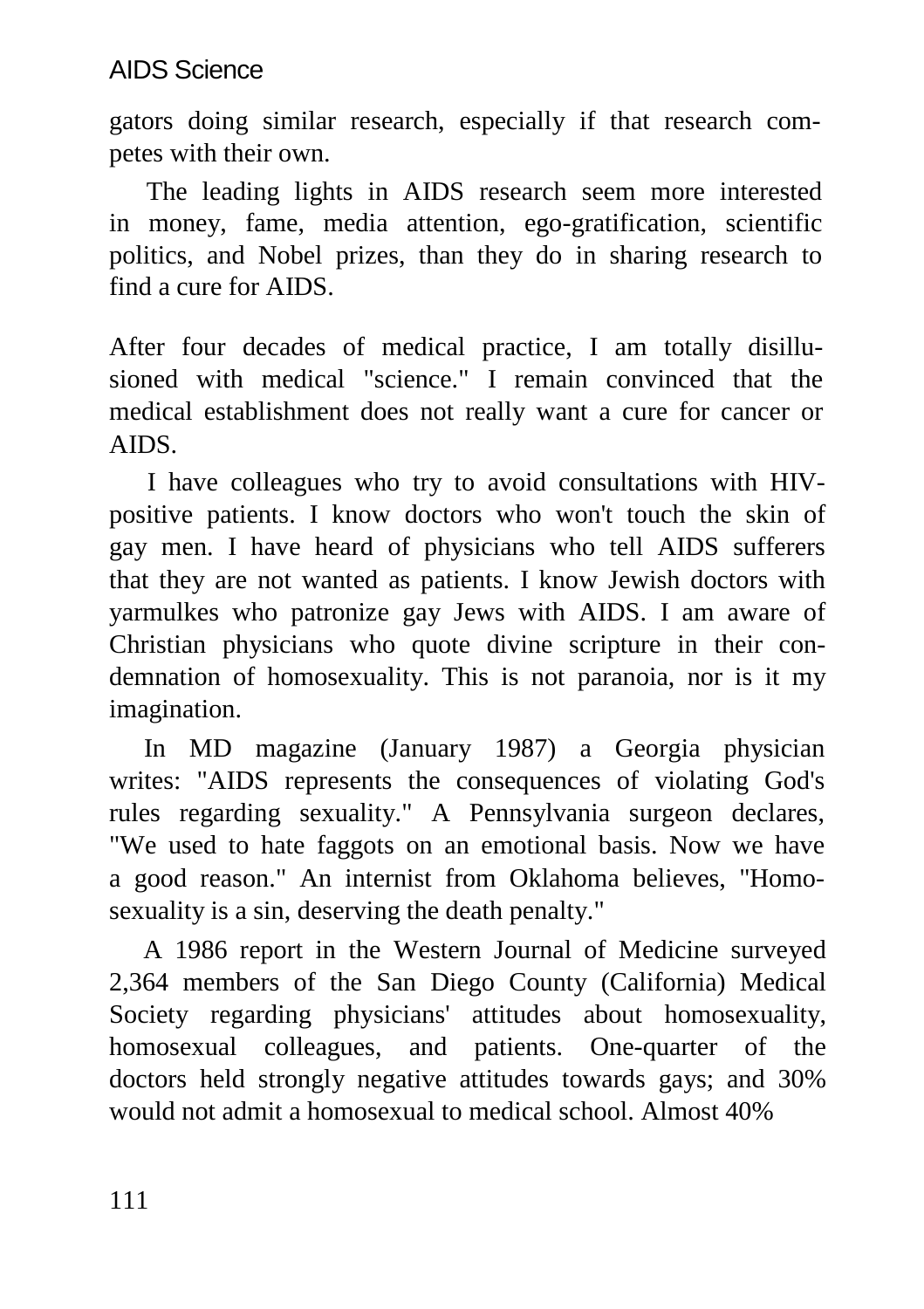would discourage gays from training in pediatrics and psychiatry.

A later survey, also published in the Western Journal of Medicine (January 12, 1992), contained equally shocking data Of 400 Los Angeles primary care physicians interviewed, 36% refused to provide care for HIV-infected patients, and another 12% indicated their unwillingness to do so if these patients came to their offices.

Charles Lewis, professor of medicine at UCLA and author of the study, told the Los Angeles Times (December 12, 1991), "Many Southern California physicians share biases against groups hard hit by HIV — specifically homosexuals and intravenous drug abusers. They also fear infection themselves and the prospect that HIV-infected patients could alienate other clients. We have a fair amount of physicians who obviously have chosen not to keep these patients in their practice. Resistance is so strong among many physicians that attempting to alter their attitudes would be a waste of time and effort."

Clearly, without a change of attitude on the part of AIDS scientists and physicians in general, there is little hope that the worldwide AIDS crisis will be solved.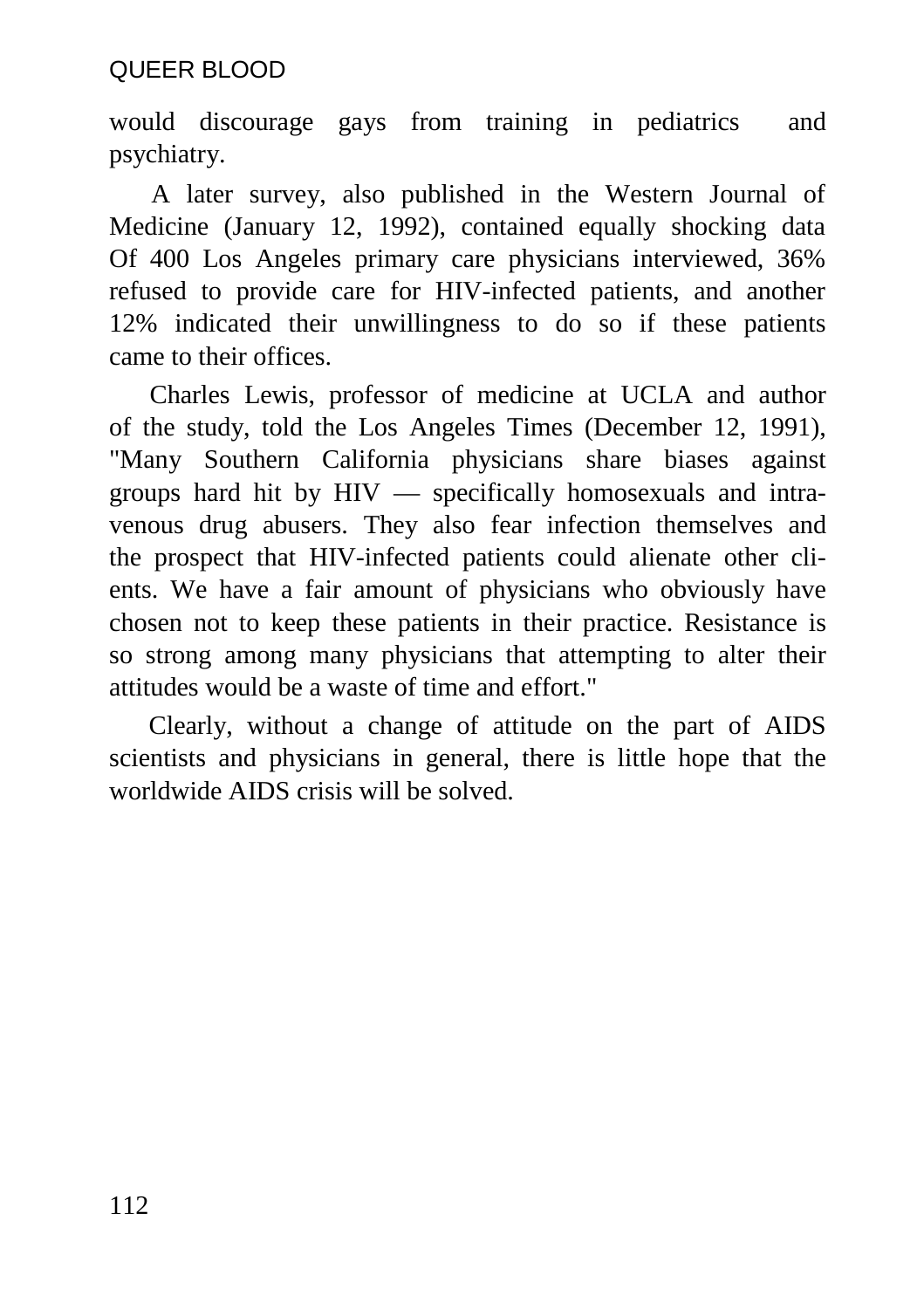# 11 The Final Solution

ooking south from my house on the hill, I saw smoke rising from the fires that were set on Hollywood Bouleooking south from my house on the hill, I saw smoke rising from the fires that were set on Hollywood Boule-<br>vard. The fires, which had been deliberately set in the Black neighborhoods of the city, had spread north. Now the flames were less than a mile away from my home in the Hollywood Hills. It was rumored that Black and Latino gangs were going to burn the entire city, and I feared the crazed arsonists would torch the dry brush of the canyons above Hollywood. It would be impossible for the already taxed fire department to stop an inferno in the hills.

The city had gone insane in the aftermath of the Rodney King verdict. Blacks were beating up whites and Latinos.

 Korean-owned stores were torched. In the mounting violence and killing, people frantically defended their property with guns. And the police seemed powerless to stop the destruction.

The delicate ethnic patchwork of L.A. society was suddenly ripped apart. When I came to the city in the early 1960s, Los Angeles was a predominantly white city, but the ensuing years

.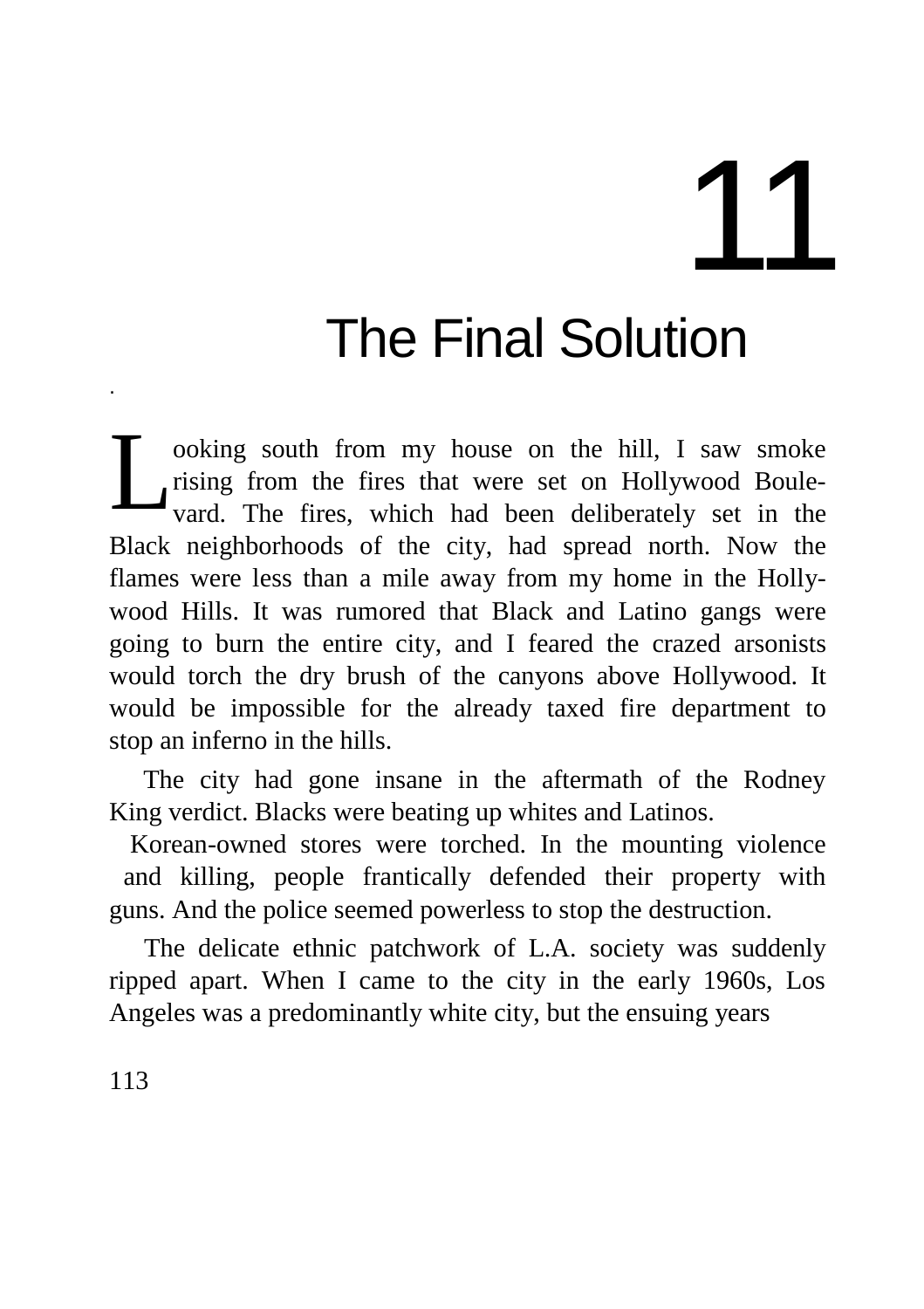had totally changed the complexion of the metropolis. During the 1980s, the massive foreign immigration transformed the community into a melting pot, which now consisted of 40% Anglo, 40% Latino, 10% Black, and 10% Asian.

The City of Angels exploded into a City of Hell, the destruction meticulously recorded by helicopter film crews that swarmed above the lawless crowds. I was mesmerized by TV scenes showing the looting of familiar Hollywood stores where I shopped. Latinos, arms filled with stolen goods, running helter-skelter into my neighborhood streets, while the police huddled inside patrol cars and watched the sacking of the city.

Of course, one would have to be blind not to see the riots coming. For years the newspapers were filled with tidbits about the declining L.A. lifestyle and its dangers. The crime statistics for the county were nightmarish: 55,000 robberies per year, 70,000 burglaries, 65,000 assaults, 150,000 stolen cars.

The Los Angeles Times (May 17, 1991) warned: "THE people of Los Angeles County are living under the gun. More of them are shot to death than are killed by traffic accidents. Last year, at least 8,600 people were hit by bullets — almost one an hour — while thousands of others were nearly shot."

Since the 1960s, people have watched the gradual transformation of L.A. from a beautiful and fairly safe city, into a city of ugliness. Where once the busy streets sparkled, now they are flooded with garbage and debris. Graffiti is everywhere, assaulting the eyes, even in the most prosperous neighborhoods. The homeless, the drug-crazed, the mentally-ill, and the panhandlers roam the city. A federal commission reports that half of all Americans with AIDS are homeless, or are about to be homeless. Fifteen percent of people living on the streets and now HIV-positive. The city, once fabulous, now contains the sights of an impoverished third-world city.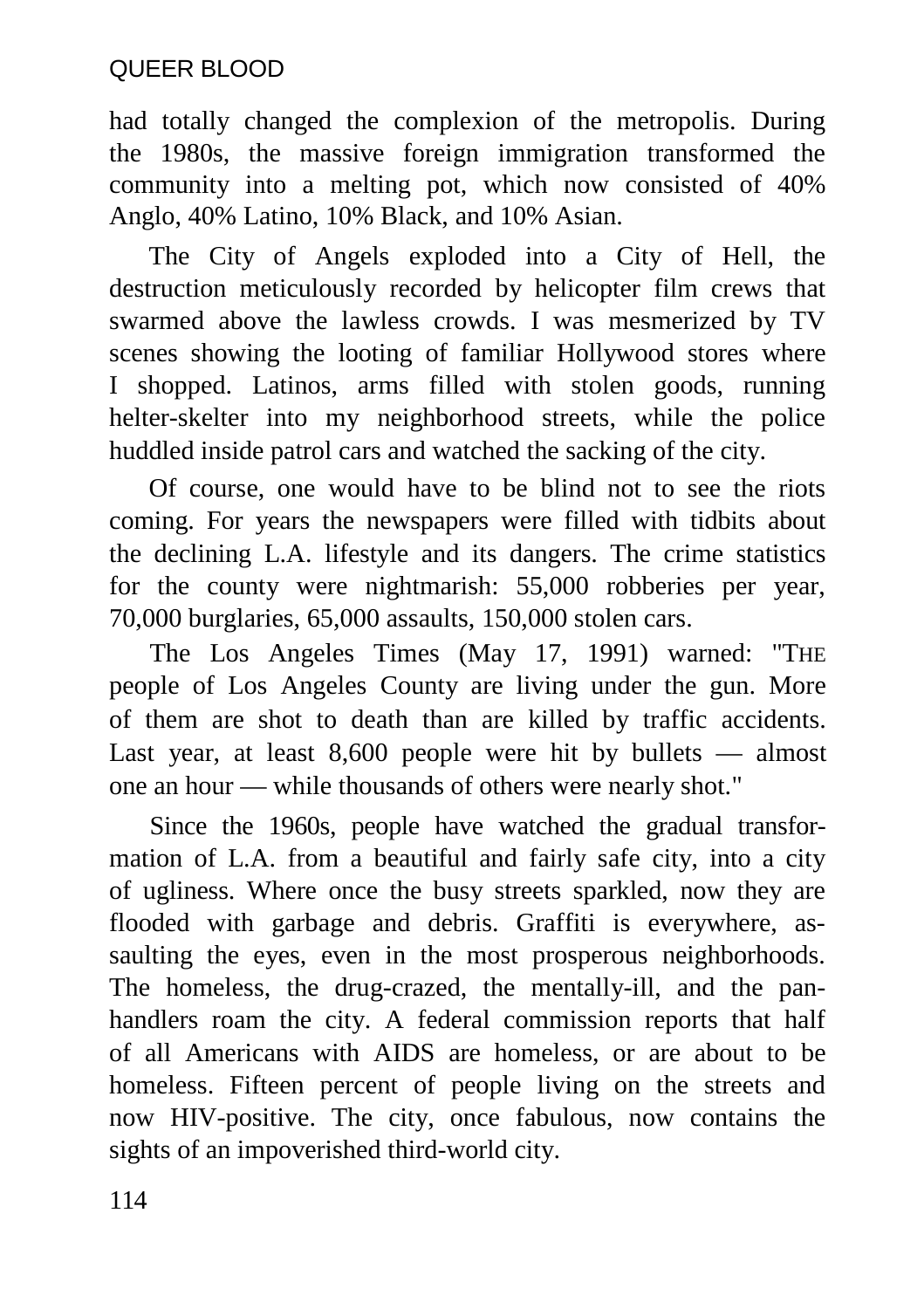## The Final Solution

Poor immigrants from all over the world pour into Los Angeles. Half the students of the local elementary school are Latino, one-quarter are Armenian. Half the people in L.A. do not speak English at home. One in every three was born in a foreign country.

Poverty is everywhere. One in every seven people in the county is on welfare. In riot-torn South Central L. A., half of the young Black men are unemployed or have dropped out of the labor force. Hopelessness and drug addiction abound in the Black ghetto.

During the three-day siege, the city was transformed into a war zone. People were not allowed to go out after dusk. Like everyone else caught inside this racial and ethnic nightmare, I was angry. I had worked hard to get my place in the sun, and now it was all threatened by a horde of hostile fellow countrymen with torches in their hands.

I thought of America's enemies that I was encouraged to hate and fear during my lifetime: the Japanese, the Chinese, the North Koreans, the Germans, the Russians, the Communists. But in the burning of L.A. there were no conspirators. No right or left wingers. No CIA. Only us.

The L.A. war that erupted during the writing of this book was further proof of the madness of our society. The destruction of the gay community from AIDS was no different from the deliberate destruction of Los Angeles. In essence, both destructions were "man-made."

The most common argument against AIDS as genocide, is that Americans would never intentionally murder each other with biological warfare. Unfortunately, modern world history provides numerous examples of people killing each other within the confines of a nation. Various religious groups in Yugo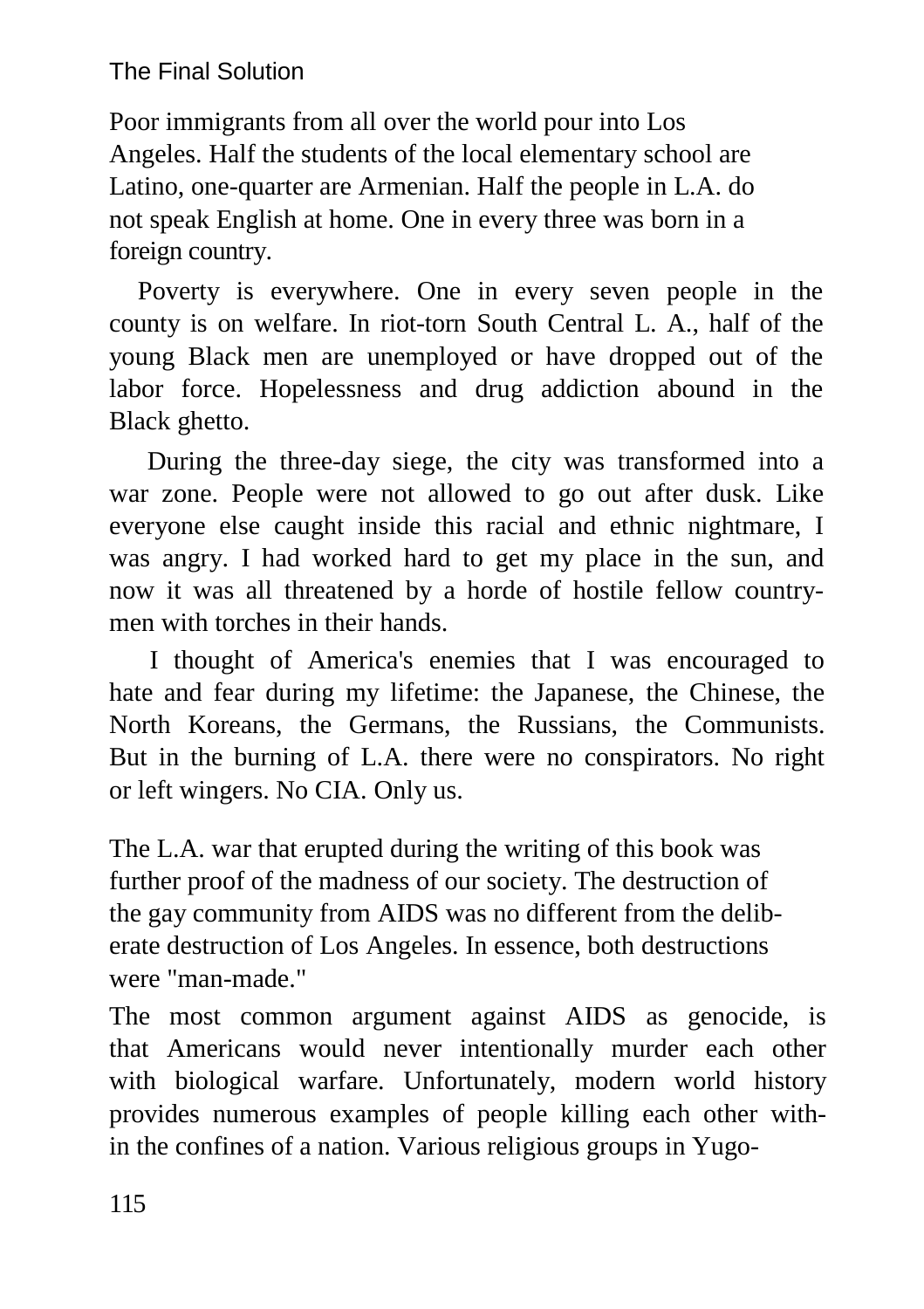slavia now seek to exterminate each other in their quest for power. The entire Muslim population of Bosnia-Herzegovina is now threatened with extermination by the Christian population. The media has a new term for the killings: "Ethnic Cleansing."

In Iraq, in the Soviet Union, in African nations, and else where on the planet, people continue to murder each other for God knows what reason. Loving is hard; murder is easy.

Why would anyone want to eliminate millions of people on this planet? The answer is overpopulation. There are simply too many people all competing for resources that are limited. For decades, some world planners have insisted that measures be taken to reduce the world's population. Unfortunately, mandatory birth control programs have proven ineffective.

At the Earth Summit Conference in Rio de Janeiro in June 1992, the subject of rapidly increasing world population was tabled, primarily due to pressure from the Vatican and fundamentalist Moslems. Measures for limiting population growth were considered "politically incorrect."

HIV infection has already proven to be a highly effective birth control device in depopulating certain areas of the world, particularly Africa. It is now predicted that Uganda will have 20 million people within 15 years, instead of 24 million, due to projected fatalities from AIDS virus infection.

Current statistics regarding unrestrained growth of the human population are remarkable. According to literature provided by Zero Population Growth, "in the 6 seconds it takes you to read this sentence, 24 people will be added to the Earth's population. Within an hour ... 11,000; by day's end ... 260,000. Before you go to bed two nights from now, the net growth will be enough to fill a city the size of San Francisco. We're increasing by 95 million every single year. No wonder they call it the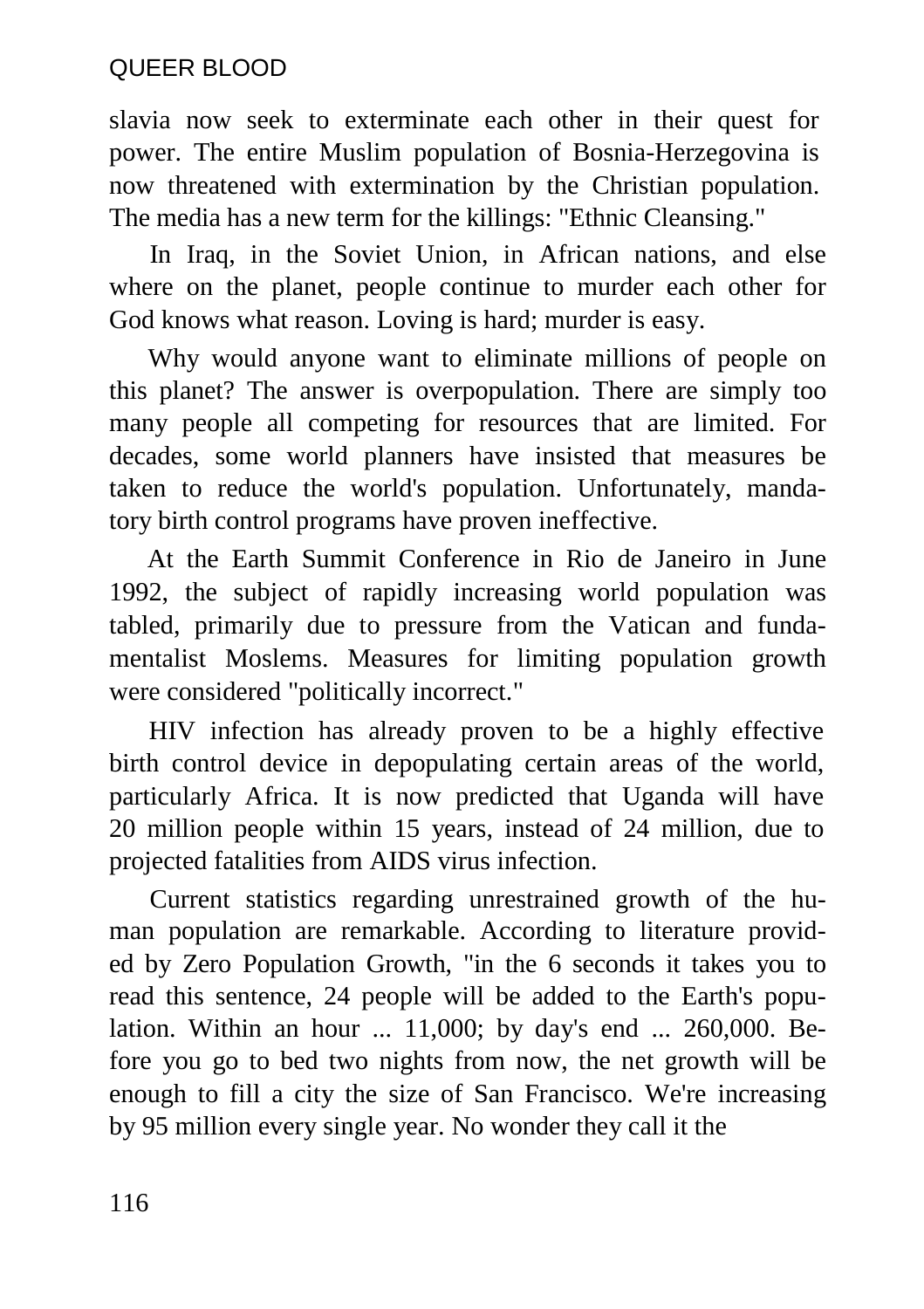human race!" The present world population figure of 5.3 billion is expected to rise to 10 billion by the year 2050!

The U.S. media have censored all serious discussion of AIDS as a man-made disease, and have dismissed the accusation as propaganda of the worst sort. It is indeed incredible that the biowarfare story has been suppressed for over a decade. However, in the past few years people have been made acutely aware of the "secret" government that runs America and fre-

quently lies to the public. It is now well known that covert agencies such as the FBI and CIA, and clandestine organizations like the Mafia and others, have all influenced the American agenda. These agencies all operate outside the will of the American people.

Films like Oliver Stone's JFK have provoked a public outcry over the suppression of evidence and the facts surrounding the assassination of President John F. Kennedy. Now, thirty years after Kennedy's murder, Americans are learning more about the government's conspiracy that resulted in the killing of Kennedy in the 1963 "coup d'etat."

One would think the biowarfare story would be a perfect news story for TV, an industry that revels in show biz, sex, and scandal. For example, ABC's "Eleven O'Clock News" (May 19, 1992) educated Americans on the following newsworthy events in its thirty-minute evening segment: An interview with Tom Cruise and Nicole Kidman plugging their new move Far and Away; clips of the soon-to-be-released film Alien-3; a short piece on ex-Beatle Ringo Starr; a bit about the possible retrieval of Madonna's "bustier" stolen from Frederick's of Hollywood; a story on drunk driving charges filed against Larry Fortensky (Elizabeth Taylor's husband). Other news items included a short segment on police dogs; the legal difficulties of a Georgia man charged with raping a woman with 14 dif-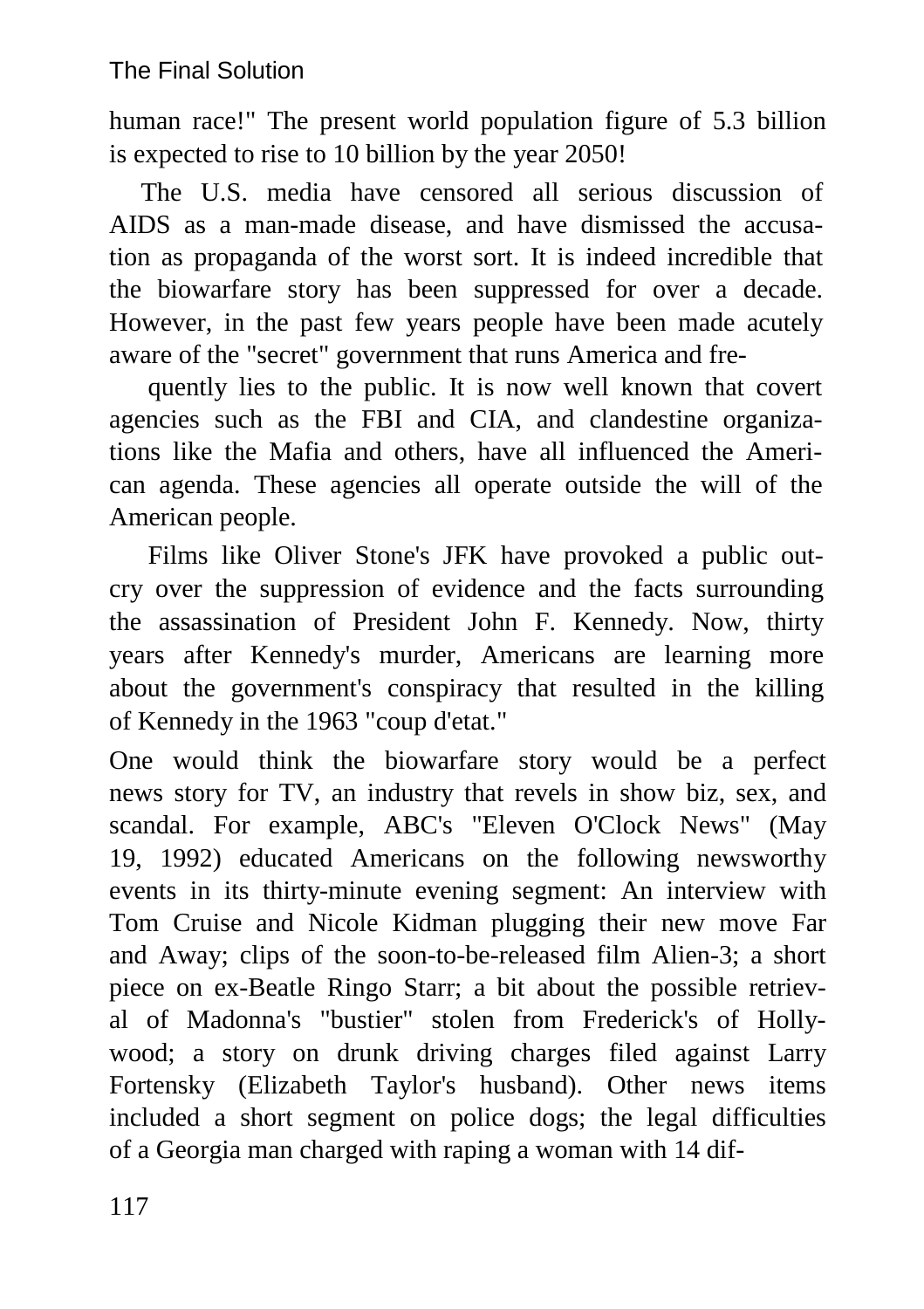ferent personalities; the revelation that the death of "Brady Bunch" Dad (Robert Reed) was AIDS-related; and a bit on German measles. The two meatiest news items concerned Jesse Jackson ("We must all learn to live together"); and Vice President Dan Quayle seeking the return of "family values" and his condemnation of TV-character "Murphy Brown" for having a baby out of wedlock. Sports and the weather report (and innumerable commercials) rounded out "the important events" of the day.

Conspiracy buffs know that the major media are controlled by big business interests. Those who control, manipulate, and censor the major media, are aware of the political and social implications of the AIDS biowarfare story. Some conspiratologists believe that the media's suppression of the AIDS story makes it even more credible.

Nowadays, to be fully informed requires much more than simply listening to radio or TV news and reading the daily| newspaper. Books have always been a better source of information, but reading is now on the decline. A recent survey by the American Booksellers Association reveals that 60% of American households did not buy a book in 1991. Of the 40% who bought a book, 99% classified themselves as "white." Twothirds of all books purchased were "fiction."

Despite attempts to suppress the AIDS biowarfare story, bits and pieces are slowly appearing in the media. On "Showbiz Today" (a CNN-TV show aired on Thanksgiving Day, 1991), Bill Cosby shocked the audience by saying, "AIDS was started by human beings to get after certain people they didn't like." Cosby later told the National Enquirer (December 24, 1991), "I believe AIDS has been man-made. The people who created AIDS didn't realize the holocaust they would cause." A New York Post editorial (December 4) criticized Cosby's words as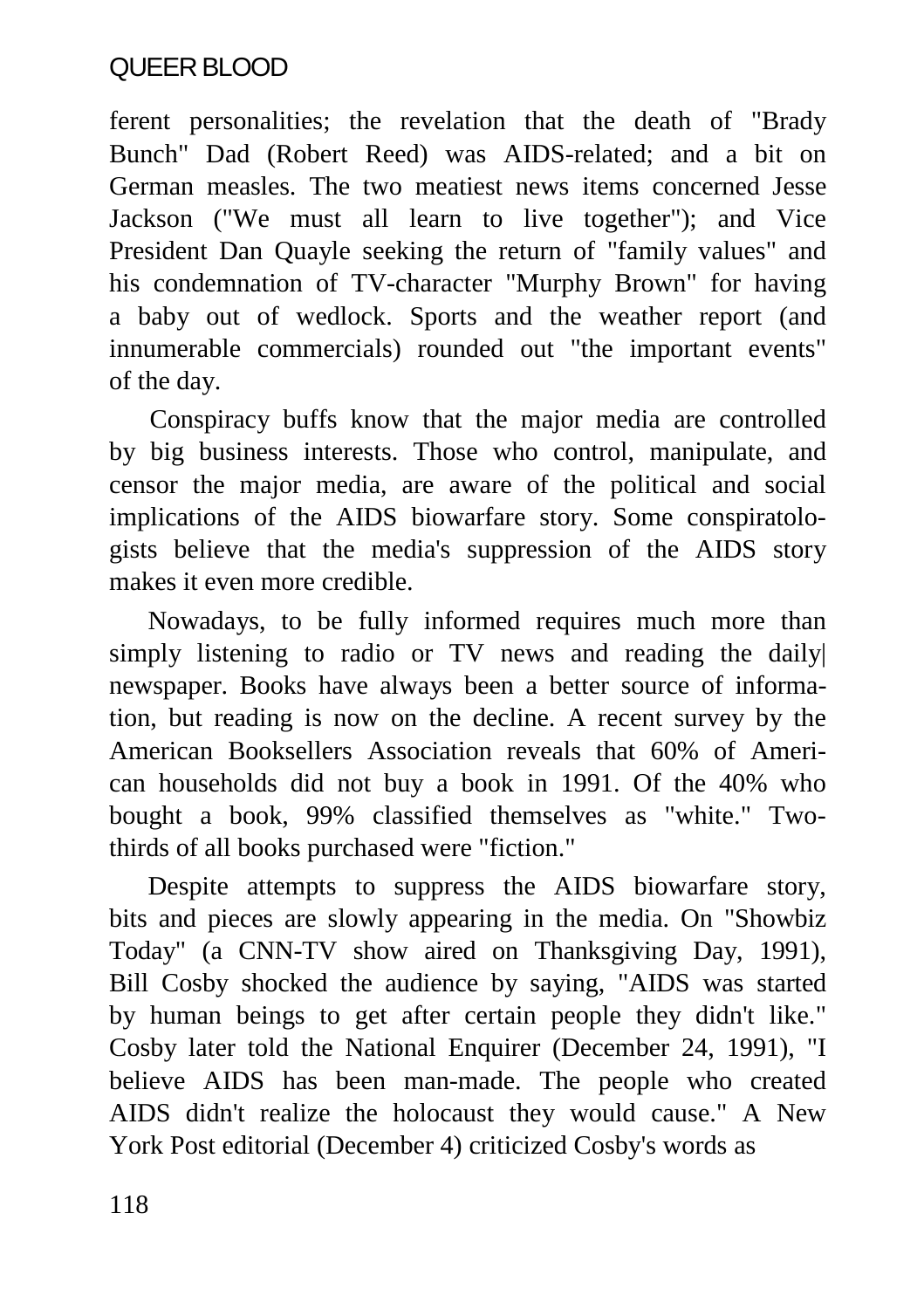"ugly stuff and "very useful to those who want to inflame group hatreds and incite violence."

When an Advocate reporter (September 10, 1991) asked Grace Jones about AIDS, the popular Black disco diva of the 70s remarked, "I really think that AIDS was something planted - germ warfare that got out of hand." In another Advocate interview (February 25, 1992), news reporter Geraldo Rivera was asked if AIDS was a conspiracy or a medical experiment gone awry. Rivera dodged the question by saying, "I think the roots of AIDS are a lot less relevant than the manner of AIDS transmission."

Actor Steven Seagal, who has made several popular action films, has written a screenplay about AIDS as a man-made disease. Seagal says his script has been blackballed by producers who deem his idea "socially irresponsible." The actor told Weekly World News (February 11, 1992): "I believe that we have been lied to about AIDS. I believe it's a man-made virus, and not from green monkeys."

In Rolling Stone Black filmmaker Spike Lee writes that a lot of people will have to do a lot of explaining about AIDS one day. How could a mysterious and incurable disease appear out of nowhere and specifically target gays and minorities? Lee thinks the mystery disease is "about as mysterious as geno- " He is convinced "AIDS is a government-engineered discase. They never realized it couldn't be contained to the groups it was intended to wipe out." Is Lee paranoid? He declares: "You might think I'm crazy about this one. I don't think so."

Currently, even the most skeptical American has been made aware that government conspiracies and covert operations do exist. In a Los Angeles Times story (February 9, 1992), Dan Oldenburg briefly mentions the major conspiracy theories that are popular today. Heading his list is the theory that "AIDS is a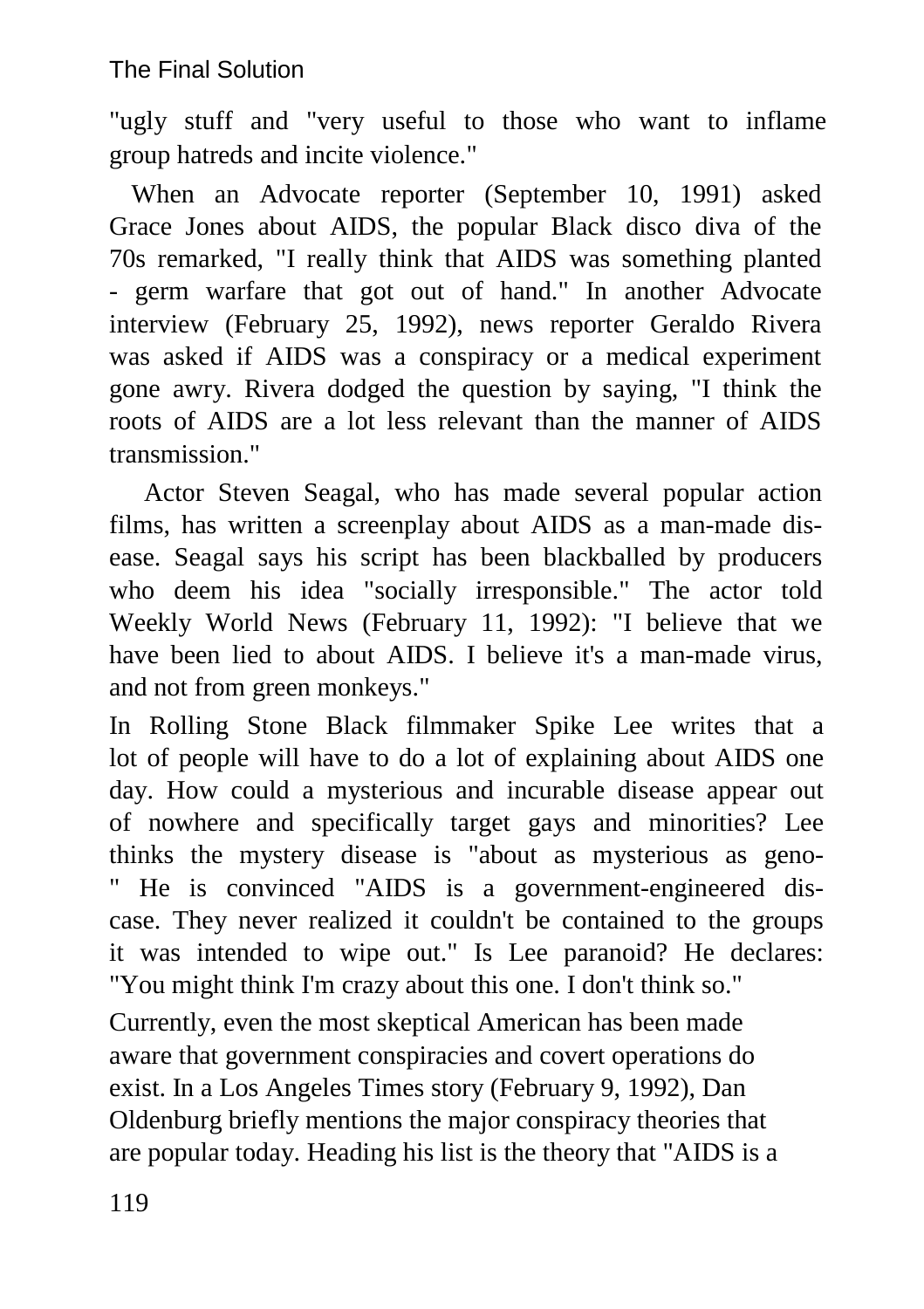'designer' disease created in top-secret laboratories by U.S. government scientists for eugenic purposes and for the genocide of homosexuals, drug users, blacks, and the underprivileged." Oldenburg does not discuss AIDS biowarfare, choosing to classify the theory as one of a half-dozen "'real' stories that 'they' don't want us to know."

Total denial is a common (and understandable) response to the idea that AIDS is a covert genocide program. While L.A. was burning, part of me was in denial. It's all a bad dream and I'll soon wake up, I thought. The destruction and killing are illusions with no real meaning. The shootings, the raging fires the sounds of war are happening in Beirut, not here in the city where I live.

This human protective psychological device called "denial" is the strongest argument against AIDS as a man-made disease For many people, the idea is too painful to bear. As a consequence, the thought that the idea could be true is quickly dismissed from the mind. And people go on pretending it could never be.

In my experience, physicians comprise the group most unreceptive to the concept of AIDS biowarfare. Most doctors believe the idea is absurd. The subject of AIDS as biowarfare is rarely mentioned in the medical literature, and is usually regarded as nonsense unfit for analysis. For example, in the prestigious British Medical Journal ("Origin of AIDS," May 13, 1989), Myra McClure and Thomas Schultz quickly dismiss the claim that AIDS escaped from a germ warfare lab. They simply write: "Lack of supporting evidence precludes serious discussion of such a bizarre hypothesis. This review deals with the theories on the origin of HIV that are scientifically plausible." End of discussion!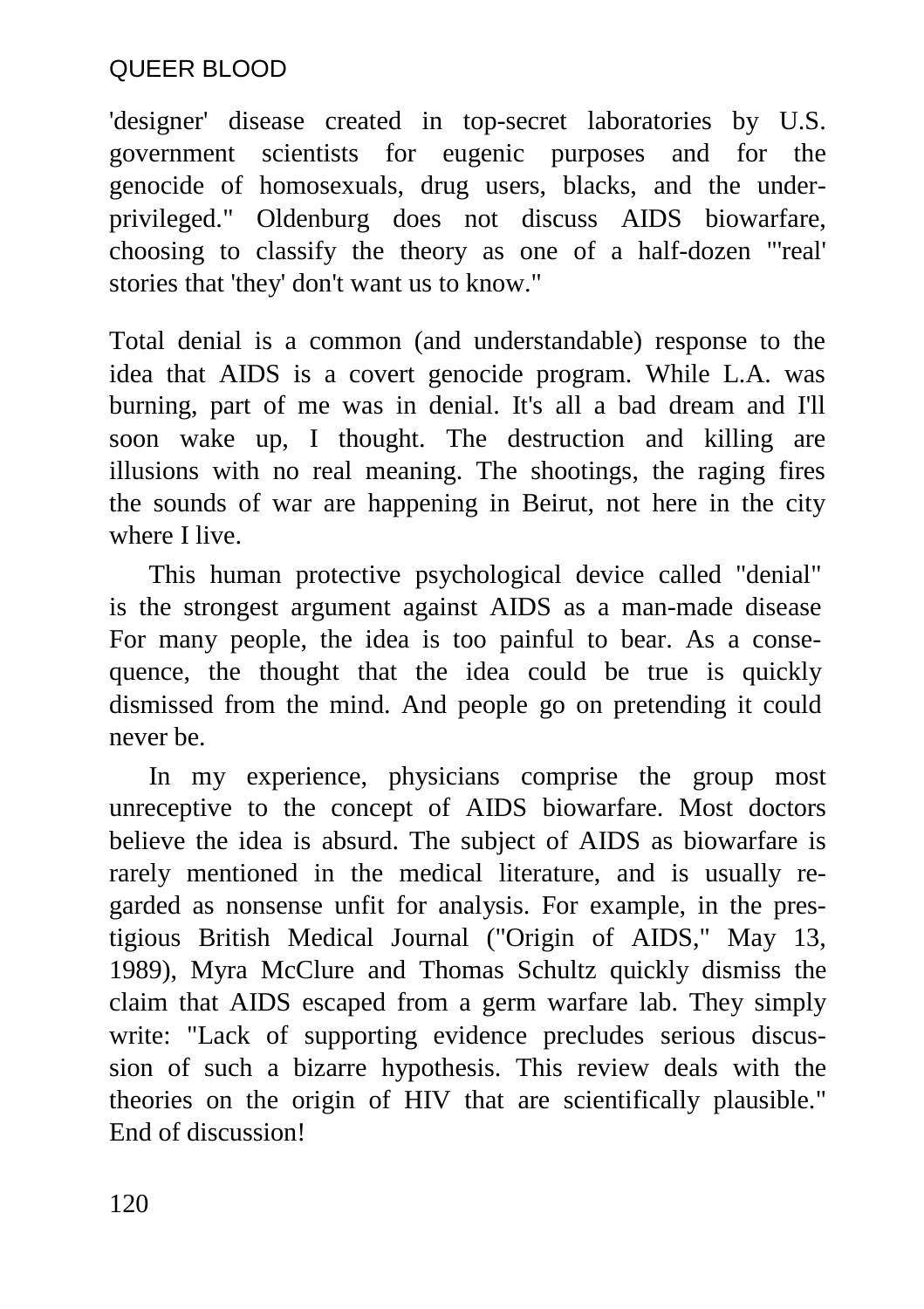A common response of AIDS researchers to the biowarfare issue is that they are so busy trying to find a cure for AIDS that they have no time to investigate such foolishness. Even gay

AIDS activists use this ploy. Executive director Martin Delaney of Project Inform, a non-profit gay community foundation that supplies AIDS treatment to more than 60,000 people, provides an example of this kind of response. Writing in the Advocate (May 5, 1992), Delaney questions whether the 1950s African polio vaccines were contaminated with HIV. If the vaccines were contaminated, Delaney suggests this "could create chaos in the courts... and it would place an awesome burden of remorse on people who in the 1950s were struggling to save the world from a polio epidemic." He concludes: "For now the polio theory is speculation. Many scientists would prefer to leave it that way, fearing that a positive finding might bias the public against testing of an AIDS vaccine when one is desperately needed. Testing the samples might be the only way to end speculation. Still this kind of thing is at best a distraction from the real issues of AIDS." (Emphasis mine.)

Why do AIDS activists avoid the subject of AIDS biowarfare? Undoubtedly, they fear a confrontation on this issue. Activists are constantly badgering the government for more funding. Accusing officials of deliberate gay genocide might cause the government to stop listening to gay demands.

While the AIDS experts are consumed with finding a cure, or an effective drug or vaccine for AIDS, the worldwide deaths increase.

The WHO 1992 statistics indicate that 11 million people in various parts of the world carry the AIDS virus. By the end of the century, 40 million adults and children are expected to die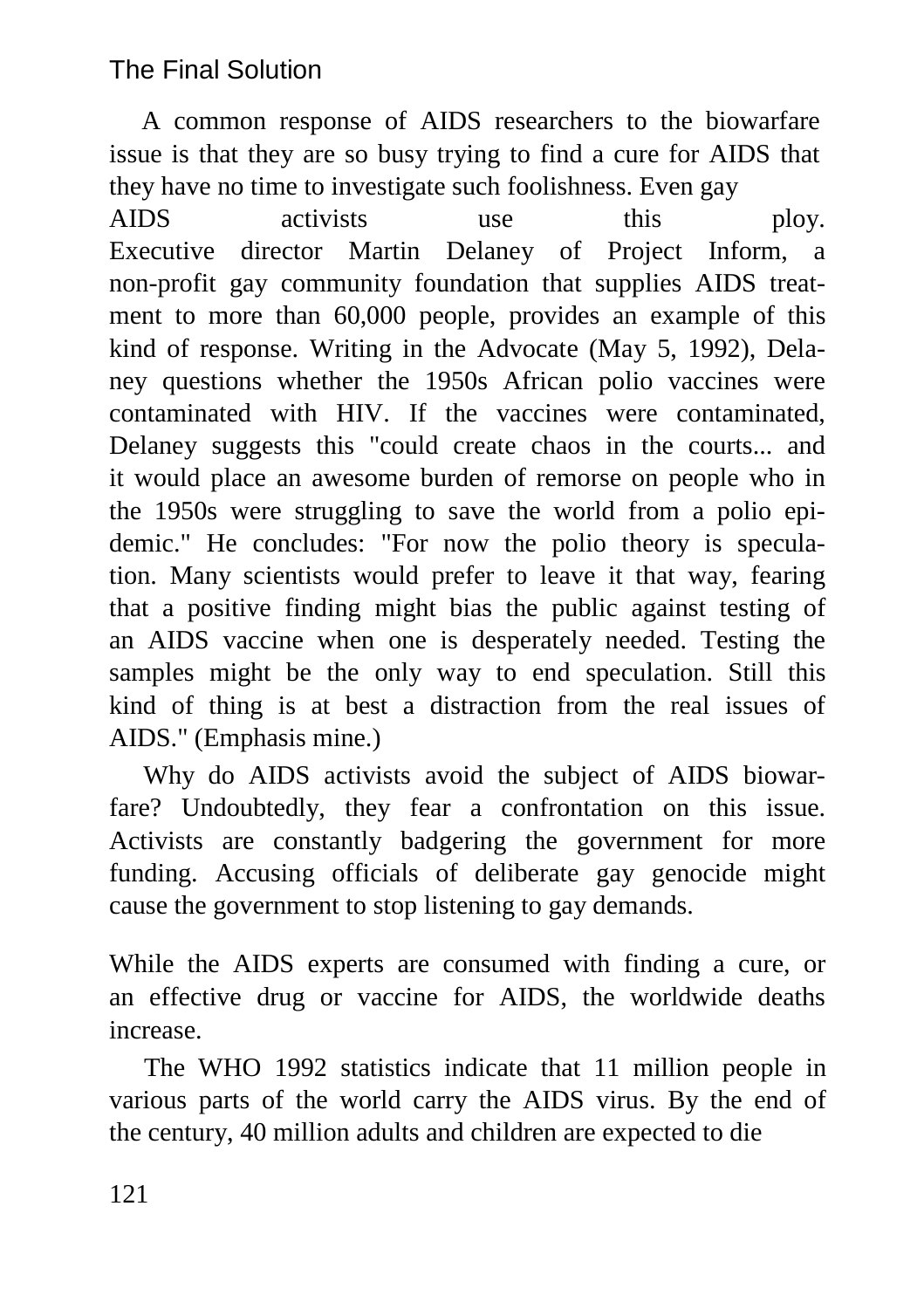of the disease. In some areas of Africa, over one-third of the adult population is infected. By 2015 the U.S. Bureau of the Census predicts 70 million African cases and 16 million orphans. By the mid-1990's, 3 million Asians will be infected.

Shortly after the WHO presented the 1992 statistics, a Harvard-based Global AIDS Policy Coalition estimated that up to 110 million people would be infected with HIV by the year 2000. This figure is 70 million more than the WHO estimate. The Harvard report, presented at the Eighth International Conference on AIDS, indicated that as many as 2.6 million people currently have full-blown AIDS, and 13 million more are infected.

The 1993 statistics show that one quarter million Americans have contracted AIDS. The death toll of 155,000 equals the total population of New Haven, Connecticut; or the population of cities like Orlando, Florida; Peoria, Illinois; Ann Arbor, Michigan; or Youngstown, Ohio.

Currently 33% of the U.S. cases are Black; 17% Hispanic, 12% are women. Of AIDS teenagers, 37% are Black; 19% Latino. In 1991, one hundred Americans a day died of AIDS; in 1993 the figure is three hundred per day.

The high rate of AIDS in the Black community has again raised the specter of Black genocide. A New York Times editorial ("The AIDS 'Plot' Against Blacks," May 12, 1992) reemphasized that "bizarre as it may seem to most people, many Black Americans believe that AIDS and the health measures used against it are part of a conspiracy to wipe out the Black race. Some Blacks believe that AZT, the harsh drug used to combat the disease, is a plot to poison them." The editorial called on Black leaders, like Magic Johnson, to speak out against "the pernicious and dispiriting rumors."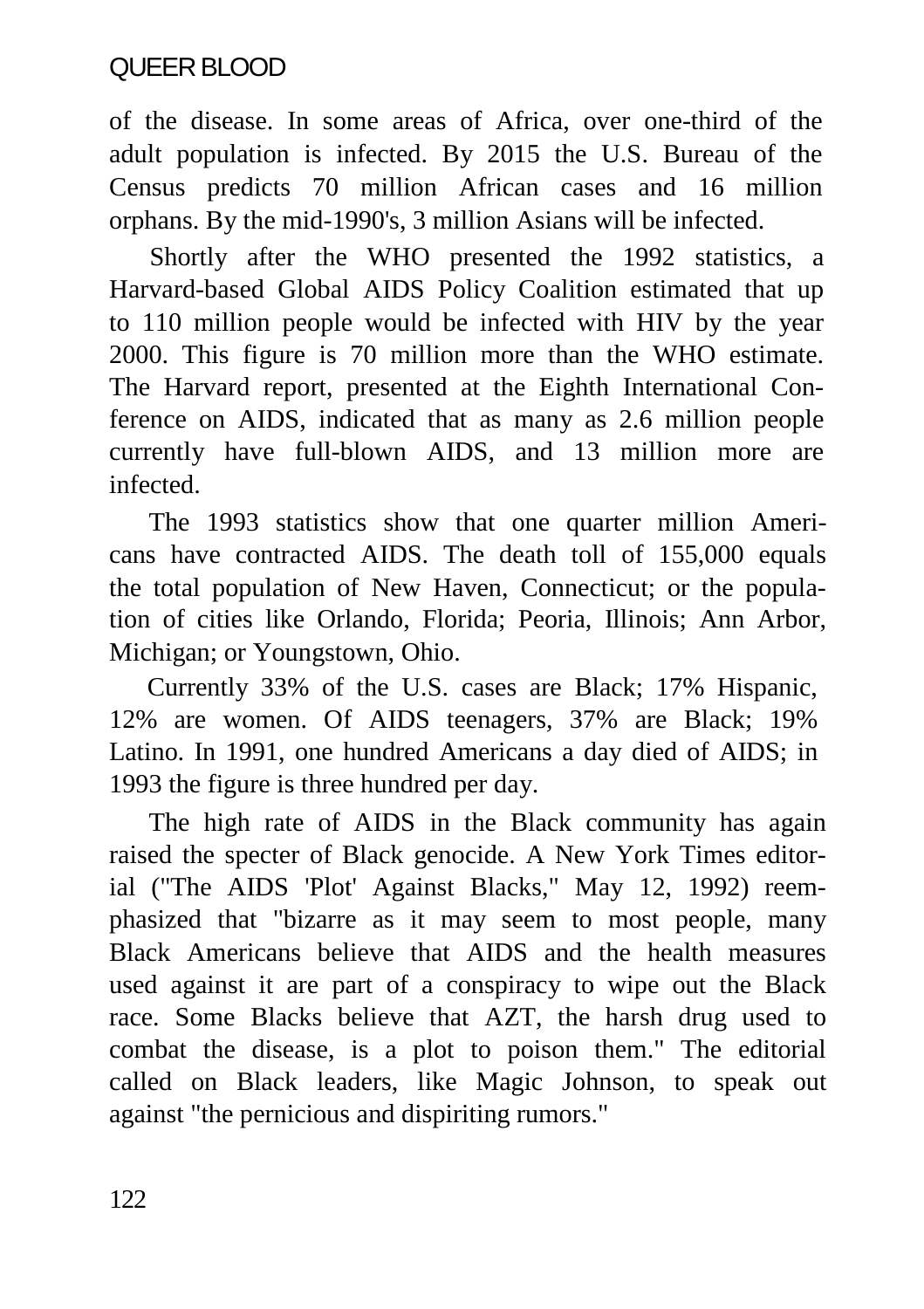# The Final Solution

In a May 25, 1992 editorial, Charles Orteb, publisher of the gay newspaper New York Native, insists that the FDA-approved toxic AIDS drug AZT is part of the genocide program against homosexuals and Blacks. He blasts the Times as "a mouthpiece of corrupt and incompetent AIDS 'researchers.' "

The controversy surrounding Robert Gallo's discovery of the AIDS virus shows no signs of abating. ABC-TV reporter Sam Donaldson did a damaging segment on the world's foremost AIDS researcher on Primetime Live (April 2, 1992). Gallo's peers were outspoken in their condemnation of his ethics. Donald Francis, who supervised the gay hepatitis experi-

ment, told Donaldson that Gallo's discovery of HIV was "a lie."

Randy Shilts, the AIDS reporter who originated the Patient Zero story, also denigrated Gallo by adding, "It's completely clear to everybody that he pulled one of the greatest scientific frauds of the 20th century."

A grinning Luc Montagnier carefully explained, "We were, of course, the first to isolate the virus."

Suzanne Hadley of the Office of Scientific Integrity at the NIH, headed an official inquiry into Gallo's laboratory and produced a devastating report on his research and ethics. Hadley's report so angered her own supervisors that she was removed from the committee and transferred to another department at the NIH.

Gallo refused to be interviewed by Donaldson. When the reporter forced an on-camera conversation with Gallo on the grounds of the NIH, the AIDS scientist brushed Donaldson aside and called him "a creep."

Donaldson persisted, "Do you have anything to hide?"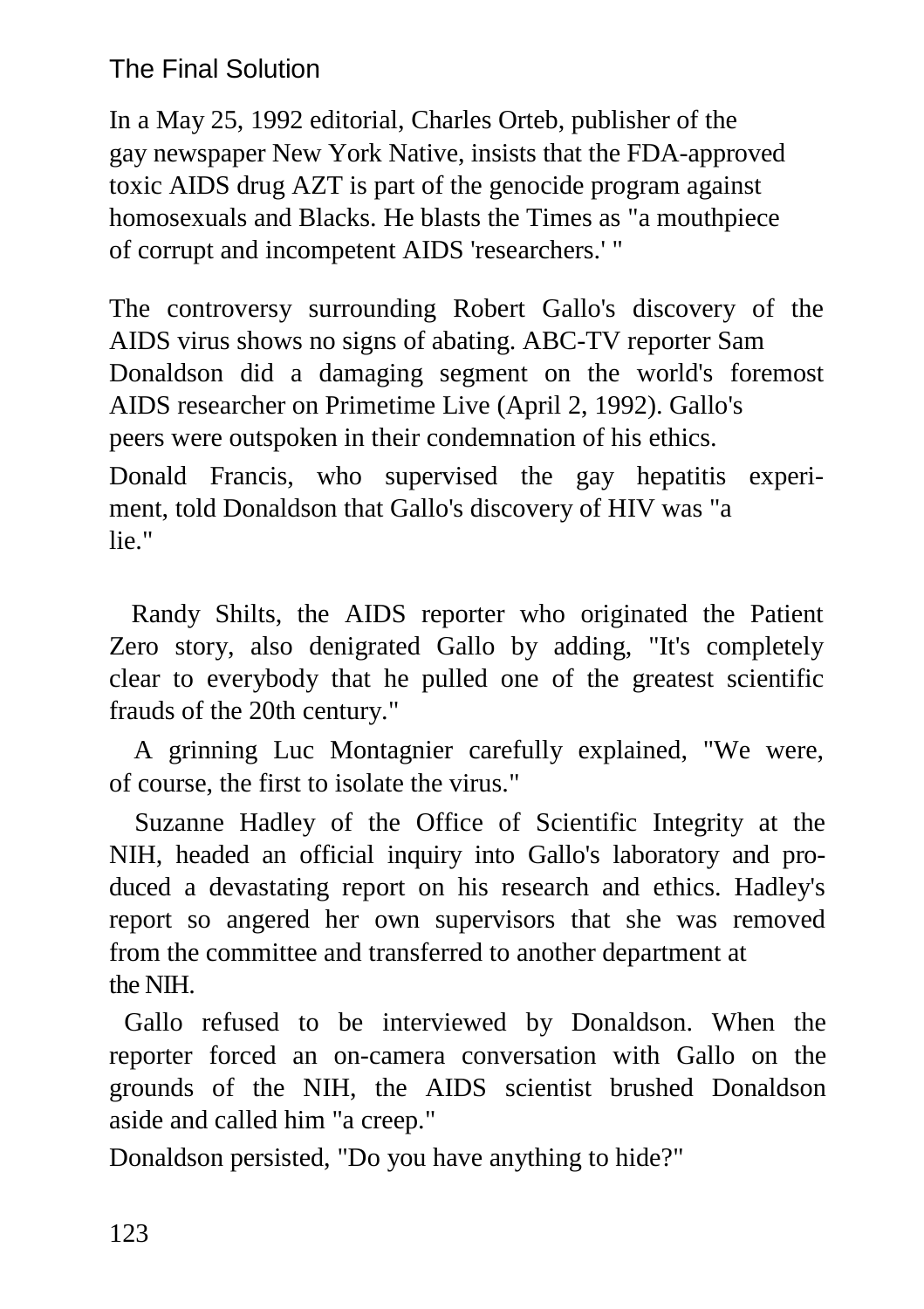Clearly exasperated, Gallo repeated, "I said, Mr. Donaldson, you're a creep!"

Donaldson: "That may be, but we're asking you whether you were the original discoverer of the AIDS virus or not." Gallo: "Ask yourself."

After Suzanne Hadley's unflattering report was discarded, another NIH report was prepared. This time Gallo was totally exonerated of any scientific misdeeds. The report is currently under review by James Mason, Assistant Secretary of the Department of Health and Human Services.

Gallo is not yet off the hook. According to Science (April 12, 1992), NIH director Bernadine Healy isn't satisfied and claims the report didn't answer "the big questions." Was the virus stolen by Gallo's laboratory? Was credit for the discovery stolen? Healy says these are the questions that the American public wants answered.

The New York Native is highly critical of the science emanating from Gallo's "crime-ridden" laboratory. Reporter Neenyah Ostrom reminds readers that two of Gallo's top associates, Prem Sarin and Syed Zaki Salahuddin, are now convicted felons because of crimes committed while working for Gallo. "Sarin was convicted of embezzling money earmarked for AIDS research; and Salahuddin admitted to accepting illegal gratuities. Both falsified government financial forms." Nevertheless, Salahuddin's name still appears on scientific papers published by the National Academy of Sciences. Ostrom asks "If Sarin and Salahuddin are willing to lie and steal, should their scientific work be accepted without question?"

At the Eighth International AIDS Conference, held in Amsterdam in July 1992, world scientists were alarmed by reports of a new "human intracisternal retrovirus" that attacked the immune 124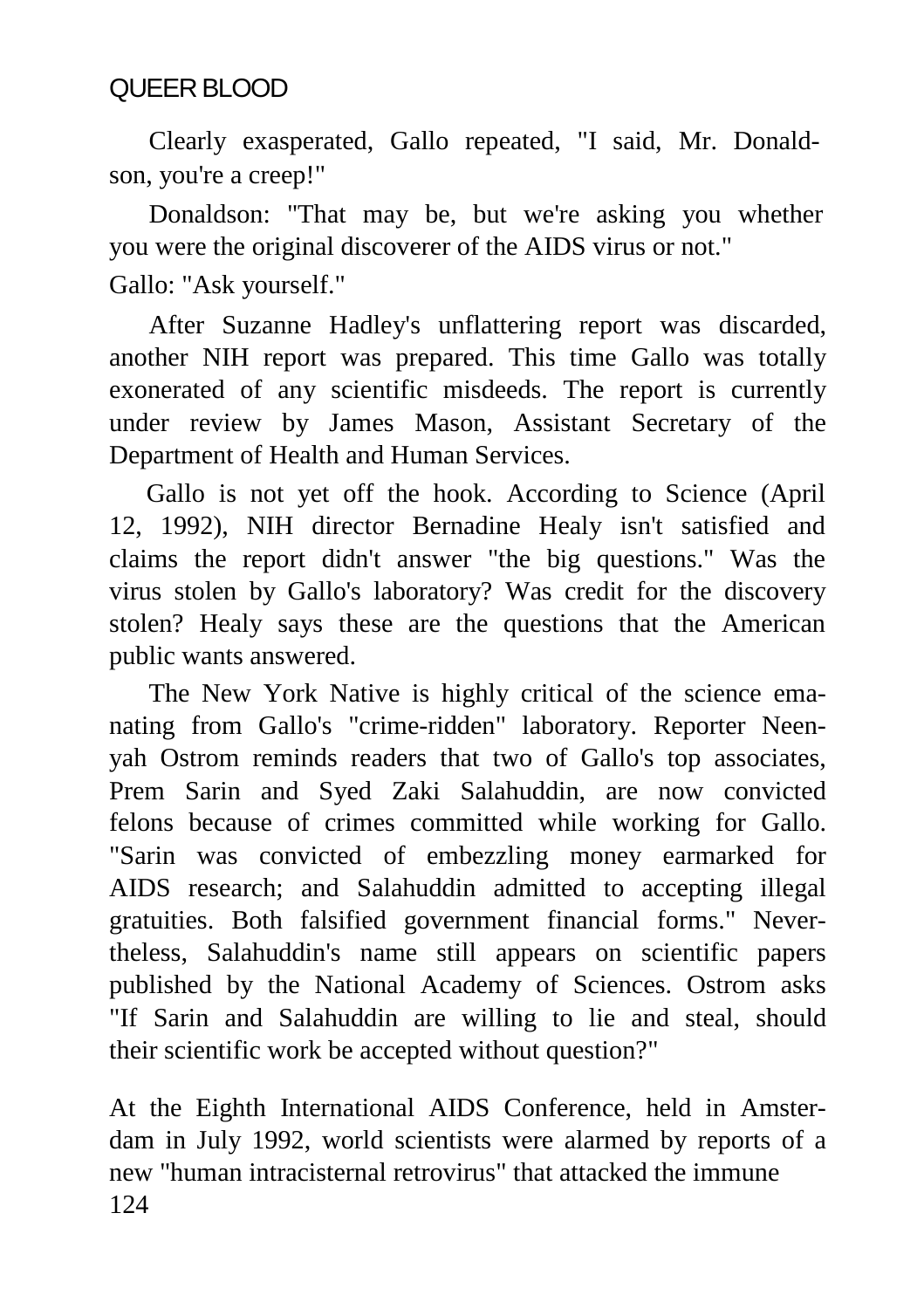# The Final Solution

system, causing an AIDS-like illness. Nine people in Orange County, California, had evidence of this new viral disease. All tested negative to HIV; and all had an illness indistinguishable from AIDS.

Another new retrovirus was found in a group of patients in New York City. Again, all had an AIDS-like disease and tested HIV-negative. Robert Strecker's old prediction was coming true. Years ago he said new genetically engineered retroviral diseases would be "coming down the line." He often remarked, "AIDS is just the beginning. Soon other AIDS-like diseases will be discovered — all with viruses of unknown origin."

Was the new mysterious illness affecting Persian Gulf War veterans another engineered disease? Several hundred men from various units claim they were perfectly healthy until they returned home from the Middle East and became ill with bizarre physical symptoms and a depressed immune system. Hospitalized soldiers suffer from extreme exhaustion, swollen and painful joints, bleeding gums and loss of teeth, hair loss, peculiar rashes, and headaches.

What is causing this new disease? Is it another Agent Orange-like disease? Is it due to diesel fuel in the shower

water, or smoke inhalation caused by the Kuwaiti oil fires? The VA doctors are baffled. Some medical officers have diagnosed the problem as "stress." But Arizona National Guardsman Joe Encinas and others wonder whether their medical problems were caused by two experimental anthrax vaccines that were given to the soldiers shortly before fighting began in January 1991. According to the FDA, the vaccines had been classified "investigational" and had not been tested in healthy individuals before the war.

Is the new veterans disease infectious? Contagious? How long does it last? Is it fatal? No one knows for sure.

125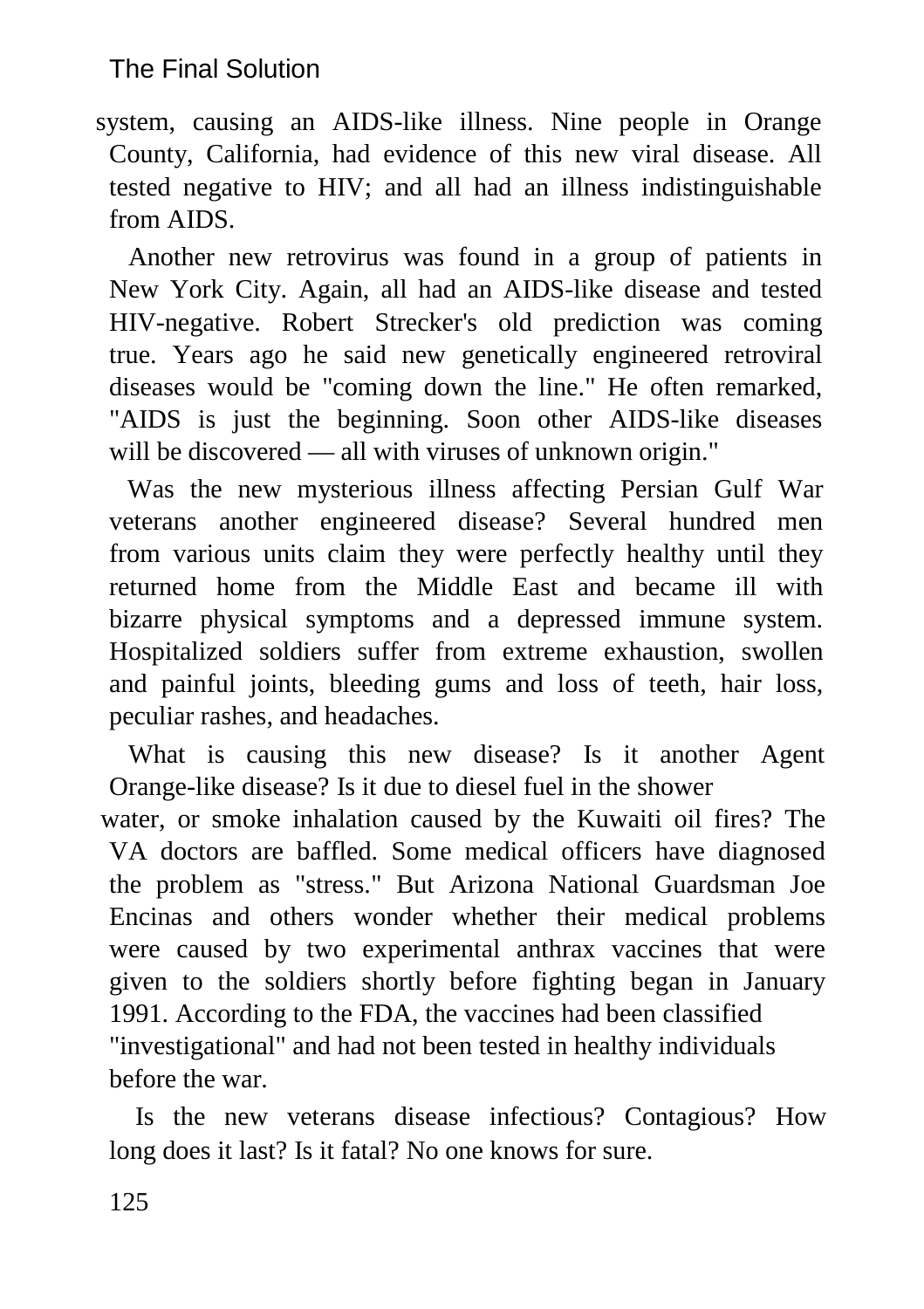As the death toll mounts from AIDS, what was once a "gay" disease has now become everyone's worst nightmare.

After more than a decade, the fate of the gays in Szmuness' experiment is still unknown, and the number of AIDS deaths in his homosexual cohorts remains secret and "classified" information.

A rare published account of a volunteer injected in the gay experiment appears in AIDS: The Ultimate Challenge. Elisabeth Kubler-Ross recounts Peter's story through the words of an ex-alcoholic drug abuser and prostitute who cared for Peter during his last months. In 1980 Peter volunteered for the hepatitis B experiment in San Francisco. He recalled being taken into a room and injected. The nurse said, "Oh, don't worry. We're not giving you anything that will make you sick." Peter "said that he was told that a couple of times, and that after the injection he worried and was very sorry that he had been a part of the study. He was convinced that it was an experimentation of viruses that got out of hand."

Peter was convinced that this is how the AIDS virus got started in the gay community. "He had an enormous amount of anger about it and it seemed that, at the time he was telling me about the story, most of the people that were in the hepatitis B study had already died of AIDS. A lot of his fear and anger came from that."

Another angry gay man, who was injected in the experiment at the New York City Blood Center, wrote a letter published in the New York Native (July 30, 1990). He was a participant in the experiment for four years, and recalled all the time and energy he devoted to it. Now he was enraged that no outcomes of the study were being published. On multiple occasions he protested to Cladd Stevens, director of the Epidemiology unit at the Center.

126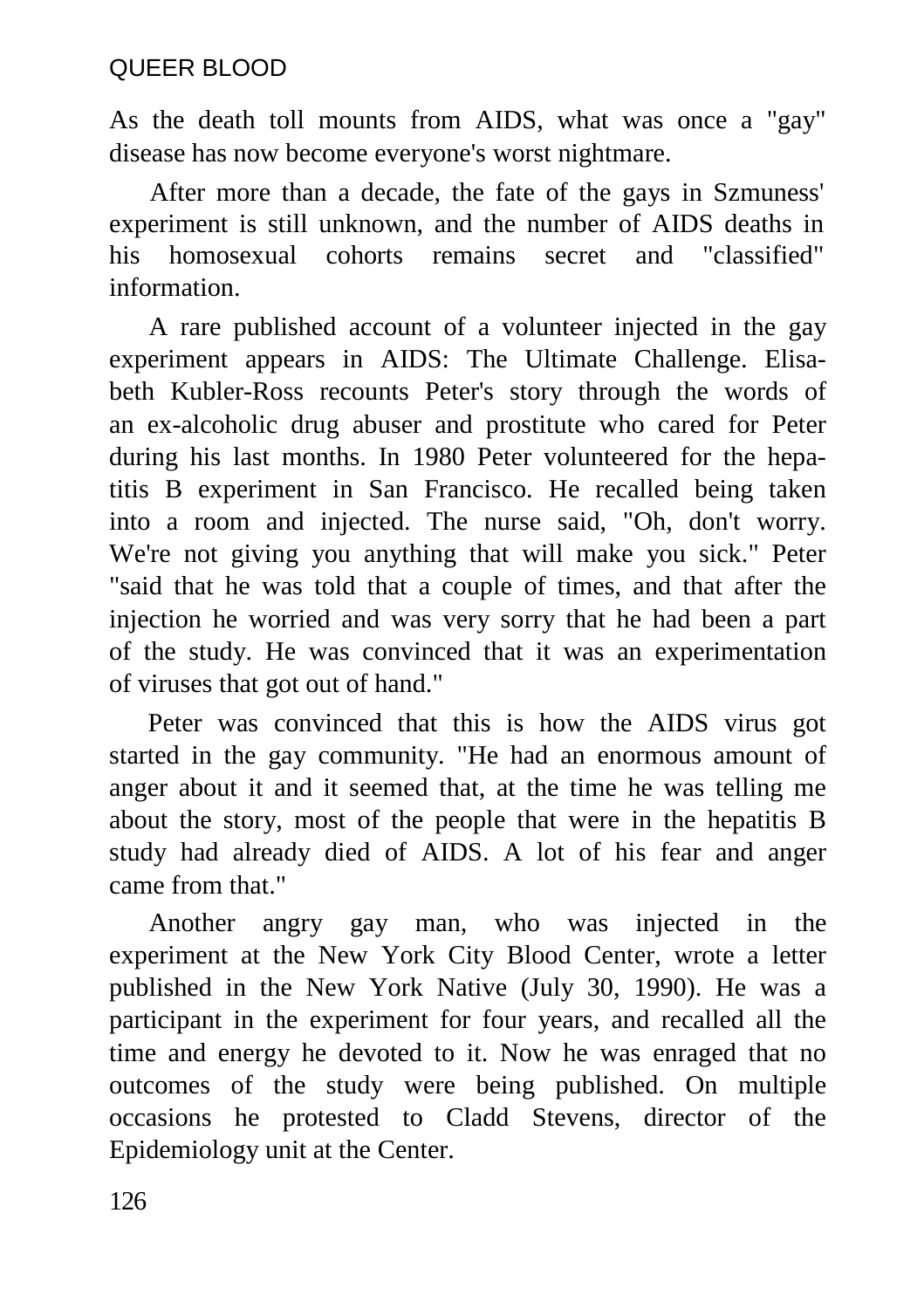# The Final Solution

In August 1989, when the tone of his protests got louder, he recived a letter from Dr. Stevens "acknowledging that their last major article had been published in JAMA in 1986, and that they had not published since. She promised at that time to send a newsletter to participants updating them on publications and other plans that never happened.

The gay volunteer was distraught. "As I see friends and acquaintances die all around me, I cannot but feel enraged by this waste of money, data, and people's time." He complained about the ethics of the Blood Center. He received quarterly reports indicating the number of "T cells" in the blood specimens he donated, but when his T cells dropped to abnormal levels, the follow-up letters stopped arriving. He worried: "Was this their subtle way of letting me know that I should consult a specialist in a hurry? ... It came as no surprise to me that when I left a recorded message at the Center in May of 1990 saying that I was dropping out of the study, no one even bothered to call me back."

After studying the hepatitis B vaccine trials for so long, it is difficult for me to imagine anyone who cannot see a connection between the gay experiment and the "gay plague." After the publication of AIDS and the Doctors of Death in 1988, I was not surprised when further details on the "outcome" of the gay experiment no longer appeared in the medical journals. The scientific world wanted to forget Wolf Szmuness and his vaccine trials.

Although the evidence was circumstantial, it didn't take a rocket scientist to figure out the connection between AIDS and the hepatitis experiment. But during my study of the hepatitis trials, I had overlooked the most obvious piece of evidence linking AIDS to Szmuness' experiment. The strongest piece of evidence was in the tremendous success of the vaccine trials! 127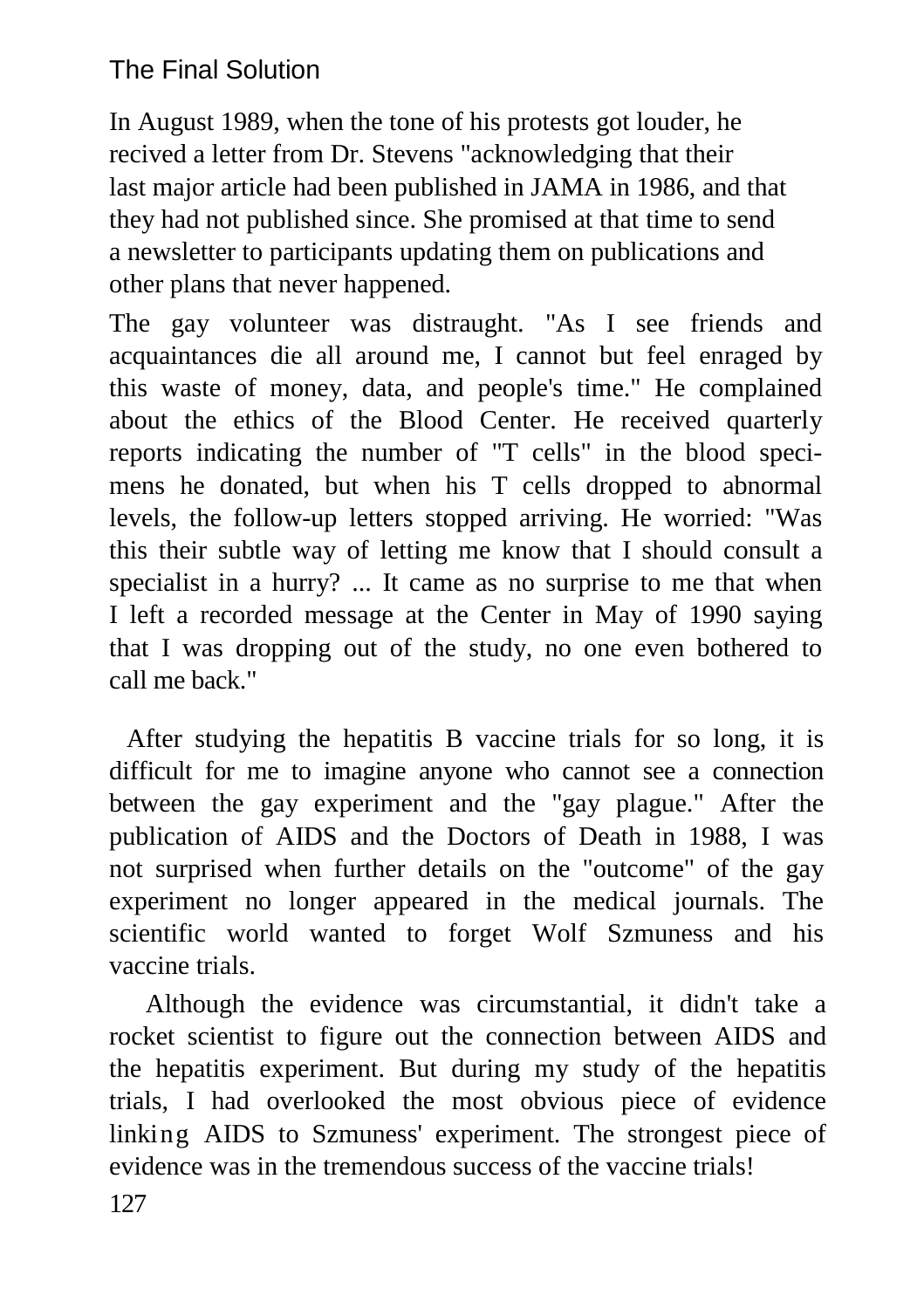According to June Goodfield: "In those (gay men) who received all three injections, 96% developed antibodies against the (hepatitis) virus. Overall, the vaccine was shown to be 92.3 percent effective in protecting high risk individuals against hepatitis B; these findings are of an order of magnitude that has never been equaled in any other vaccine trial, either before or since."

The experiment could never have been so phenomenally successful if the gay men were infected with HIV before the experiment!

The reason for this is now obvious. Recent studies have shown that hepatitis B vaccination is not very successful have immunodepressed people. In HIV-positive individuals, the success rate of the hepatitis B vaccine is about 50%, only protecting one out of two people infected with the AIDS virus.

The gay men in Szmuness' study were healthy before the experiment — and damaged afterward. The experiment would have been a failure (never 96% effective) if the immune systems of the men hadn't been working at full capacity. The cohort was infected with HIV at the time of the experiment not before.

By permanently changing the genetic structure of homosexual men, the gay experiment devastated the homosexual community in America. Health officials now predict the odds of a teenage male homosexual reaching the age of 60 without becoming HIV-positive is 50-50.

No longer is it necessary to put colored triangles on "undesirables." No yellow triangles for Jews; no pink triangles for gays. Now the mark is invisible, known only to the authorities. The colored triangles of the Nazis have been replaced by queer blood marks of death.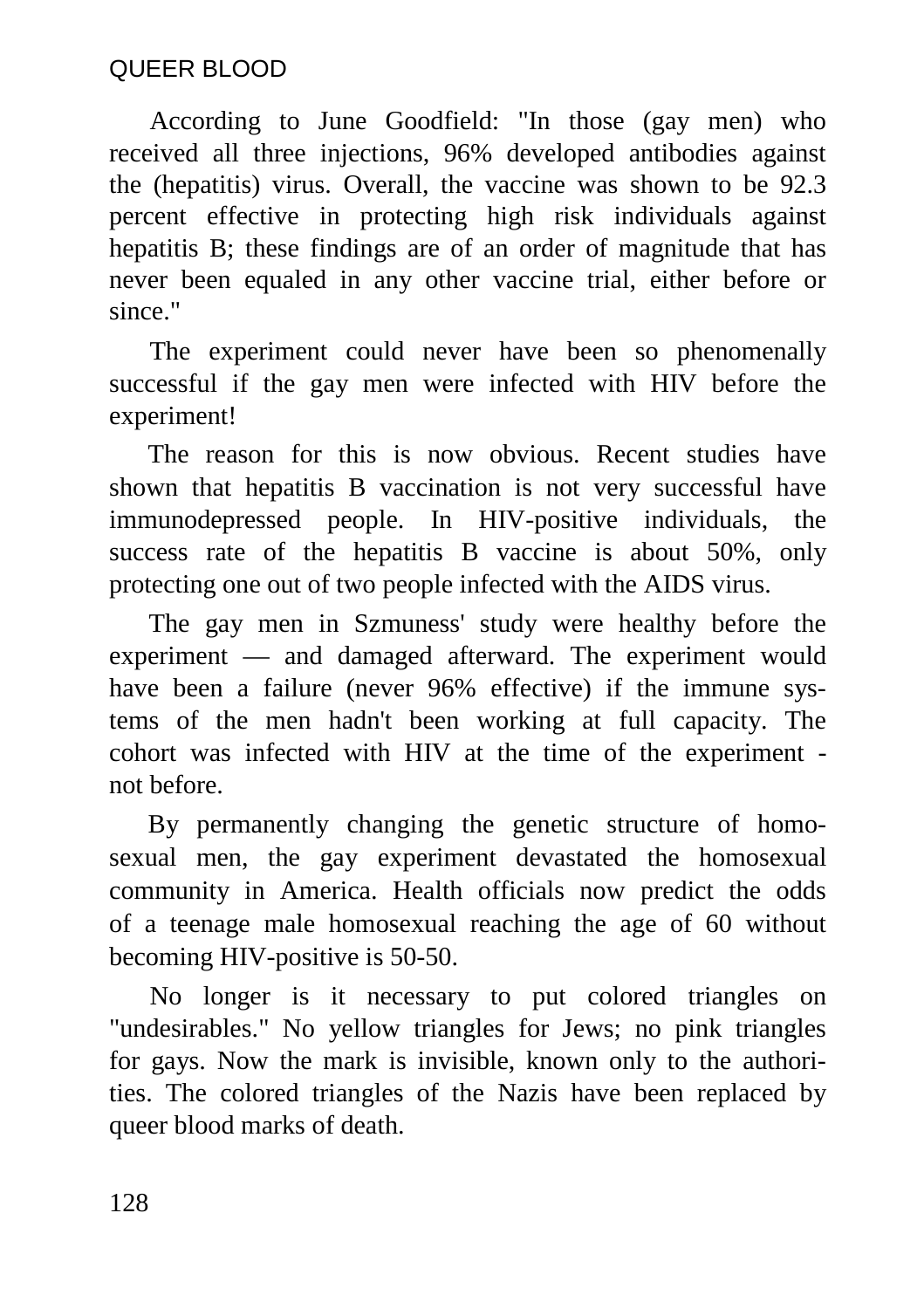The Final Final Solution Is AIDS a covert genocide program against homosexual men? Is AIDS genocide against Black Africans? For those aware of "the facts of life," the answer is yes. Why is AIDS a heterosexual disease in Africa, and a "gay" disease in the United States? Do African Blacks make love differently than white heterosexuals? How did Black African men acquire HIV? Were they all sodomized? What kind of sexually transmitted agent spreads heterosexually in Africa and homosexually in America? And rarely, if ever, is transmitted between non-drug-using lesbians? In Africa there are millions of white people. If HIV had been present "for millenia," why is AIDS primarily a Black man's disease — and not a white man's disease in Africa? In

the U.S., why was AIDS first discovered in white gays, but not in Black gays?

The facts of life of human sexuality indicate there is no way

 a Black heterosexual epidemic in Africa could have transformed itself into a white gay disease in America. That, in itself, is the "smoking gun." Why did AIDS first appear exclusively in young, white, healthy gay men — the group that should be most resistant to viral infection. Why were there no cases in Asian-Americans or Native Americans? Why no cases in women? Why no cases in infants, in the elderly, and in immunodeficient people with chronic diseases — the groups more likely to acquire a contagious virus, and the groups most likely to die quickly from The introduction of HIV via the hepatitis B trials was a deliberate attempt to liquidate the gay community — and then blame homosexual men for spreading the disease to the "general population" because of their perverted and "high risk" lifestyle.

129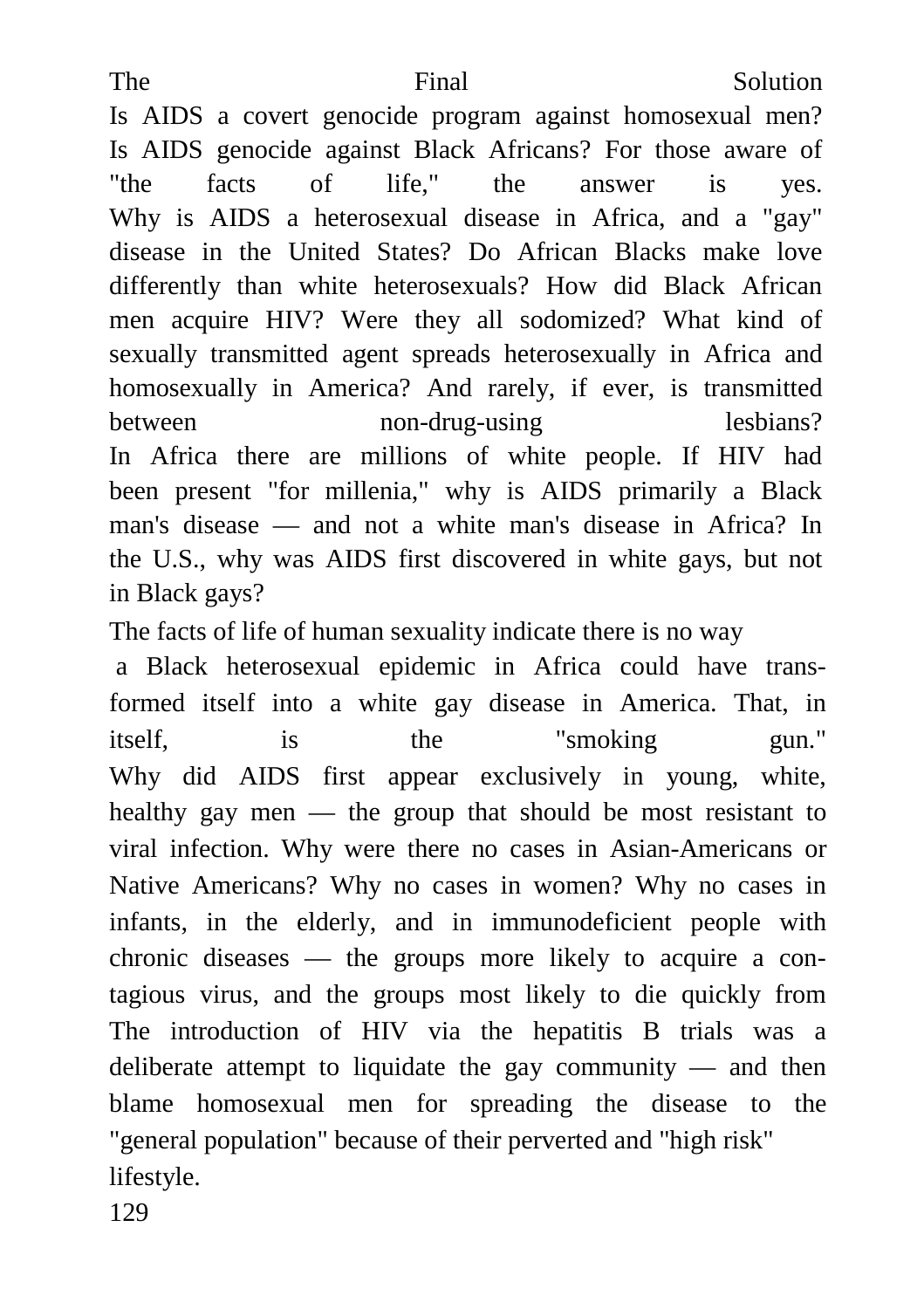Why did a new "gay disease" erupt as soon as homosexuals officially came out of the closet for the first time in recorded history? Another coincidence of nature?

Why are new retroviral diseases, never before seen in modern medicine, appearing so soon after retroviruses were "discovered"?

Why did the AIDS "supervirus" appear a decade after it was predicted by the biowarfare experts? Another coincidence?

Why are gay men, HIV-positive infants and poor Blacks the new experimental animals for drug companies?

Why are alternative and holistic healing methods suppressed in favor of research into a magic pill or vaccine for AIDS?

Are millions of deaths required for the New World Order?

Like Nazi propaganda, AIDS propaganda has been highly successful in stirring up the population against undesirable HIV-positive elements of society. The public has been carefully taught to believe that Blacks and Gays and African Green Monkeys are responsible for causing AIDS. These politically correct and scientifically correct "facts" are now recorded for posterity in the "science" books of our time.

How many more AIDS deaths are required before people speak out against this secret genocide?

Where are the Jews who study the Holocaust, and who remain silent about this new worldwide extermination program?

Where are the Christians and the Bible students who preach, "Thou shall not kill!"

Where are the doctors and the scientists, and the virologism and the epidemiologists, and the biological warfare experts,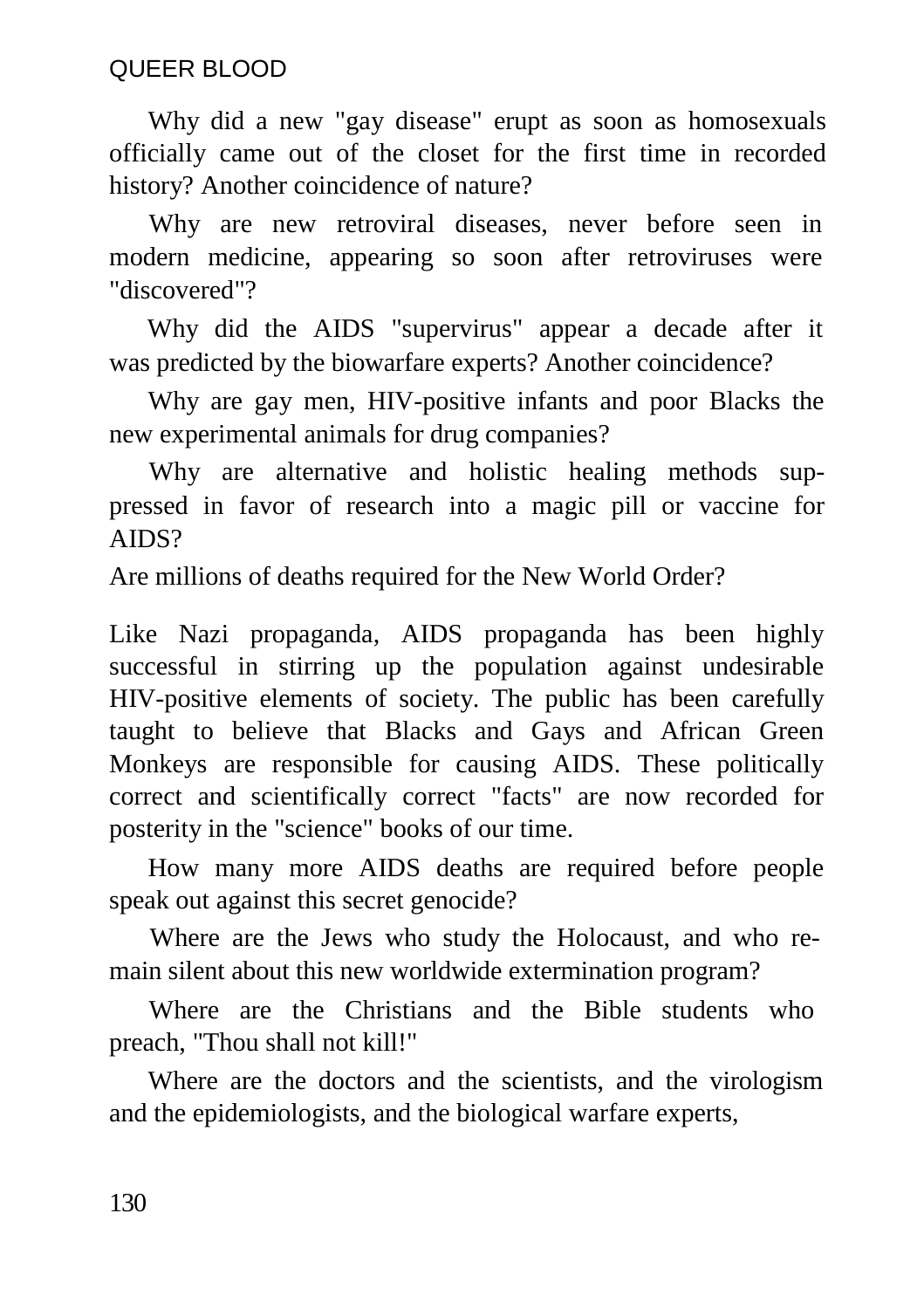The Final Solution

who continue to spread lies and propaganda about the origin of AIDS?

Where are the priests, and the rabbis, and the other religious leaders, who will speak out against this injustice?

Where are the professors and the educators, the biologists and the sociologists?

Where are the world leaders, the kings and queens, the presidents and the politicians, who will protect the people from this new form of killing?

Where are the Gay leaders, and the Black leaders?

Where are the judges and the lawyers?

Where is the CIA, the FBI, the WHO, the UN, the AMA, and the FDA?

Where are the people who call themselves "pro-life"?

Where are Barbara, and Oprah, and Phil, and Geraldo? And Elizabeth, and Whoopi, and Madonna, and Magic? Where is God?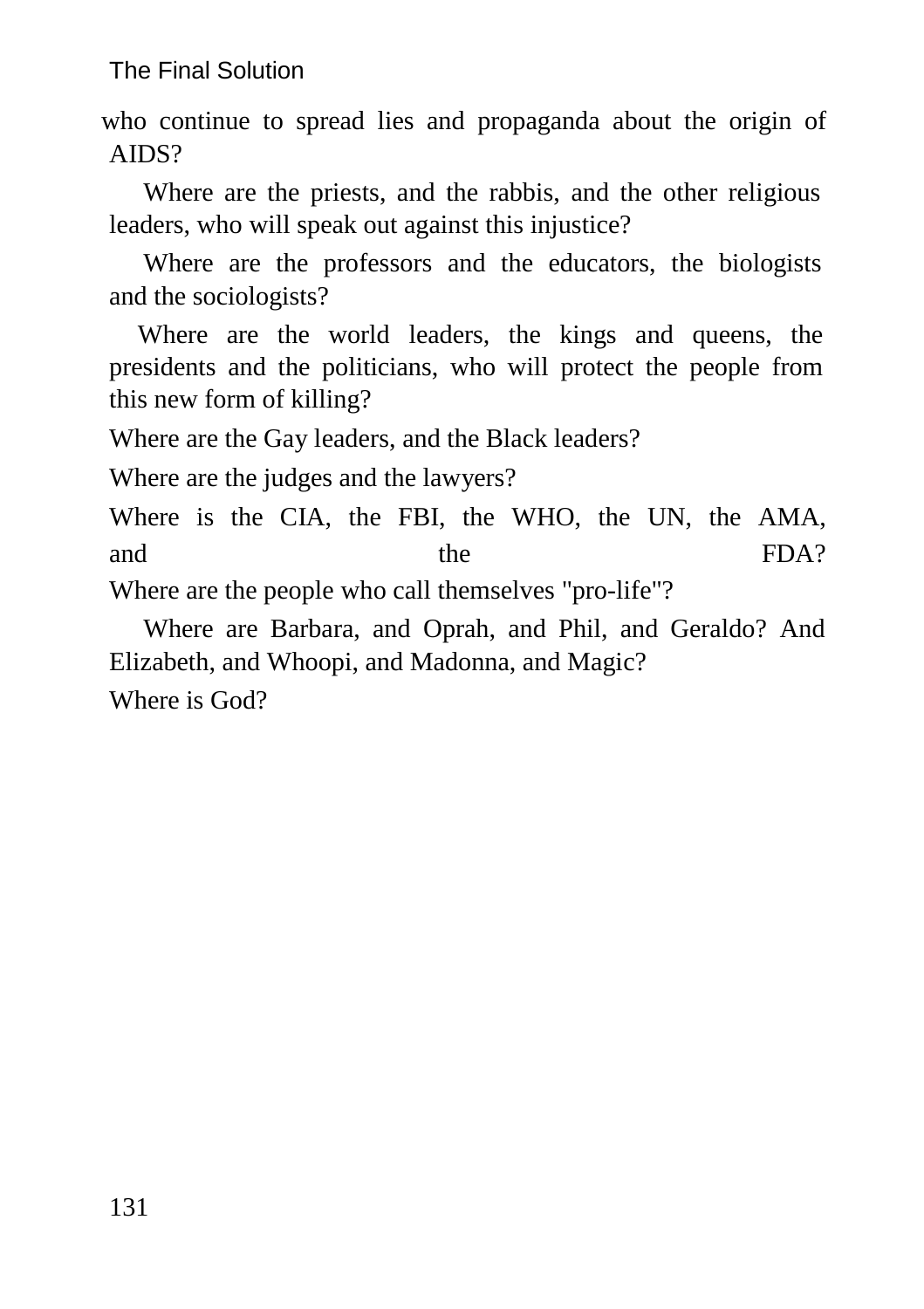# Notes

#### Chapter 1. GENOCIDE

Gallo RC, Sliski A, Wong-Staal F: Origin of human T-cell leukemialymphoma virus. Lancet, October 22,1983.

Gay Kaposi's sarcoma: In, Cantwell, AIDS: The Mystery and the Solution, pp 9-16.

African Kaposi's sarcoma: In Cantwell, AIDS: The Mystery and the Solution.pp 24-31.

Dr. Strecker's man-made theory of AIDS: In, Cantwell, AIDS and the Doctors of Death, pp 17-29.

Virology of AIDS: Robert-Guroff M, Gallo RC: A virological perspective in the acquired immunodeficiency syndrome. In, Cole H and Lundberg G (Eds): AIDS From the Beginning. American Medical Association, Chicago, 1986, pp xxvii-xxxi.

Earliest AIDS cases: Kaposi's sarcoma and Pneumocystis pneumonia among homosexual men — New York City and California. Centers for Disease Control, Morbidity and Mortality Weekly Report, July 3,1981.

Francis DP, Feorino P, McDougall S, et al: The safety of the hepatitis B vaccine. Inactivation of the AIDS virus during routine vaccine manufacture. JAMA 256: 869-872,1986.

133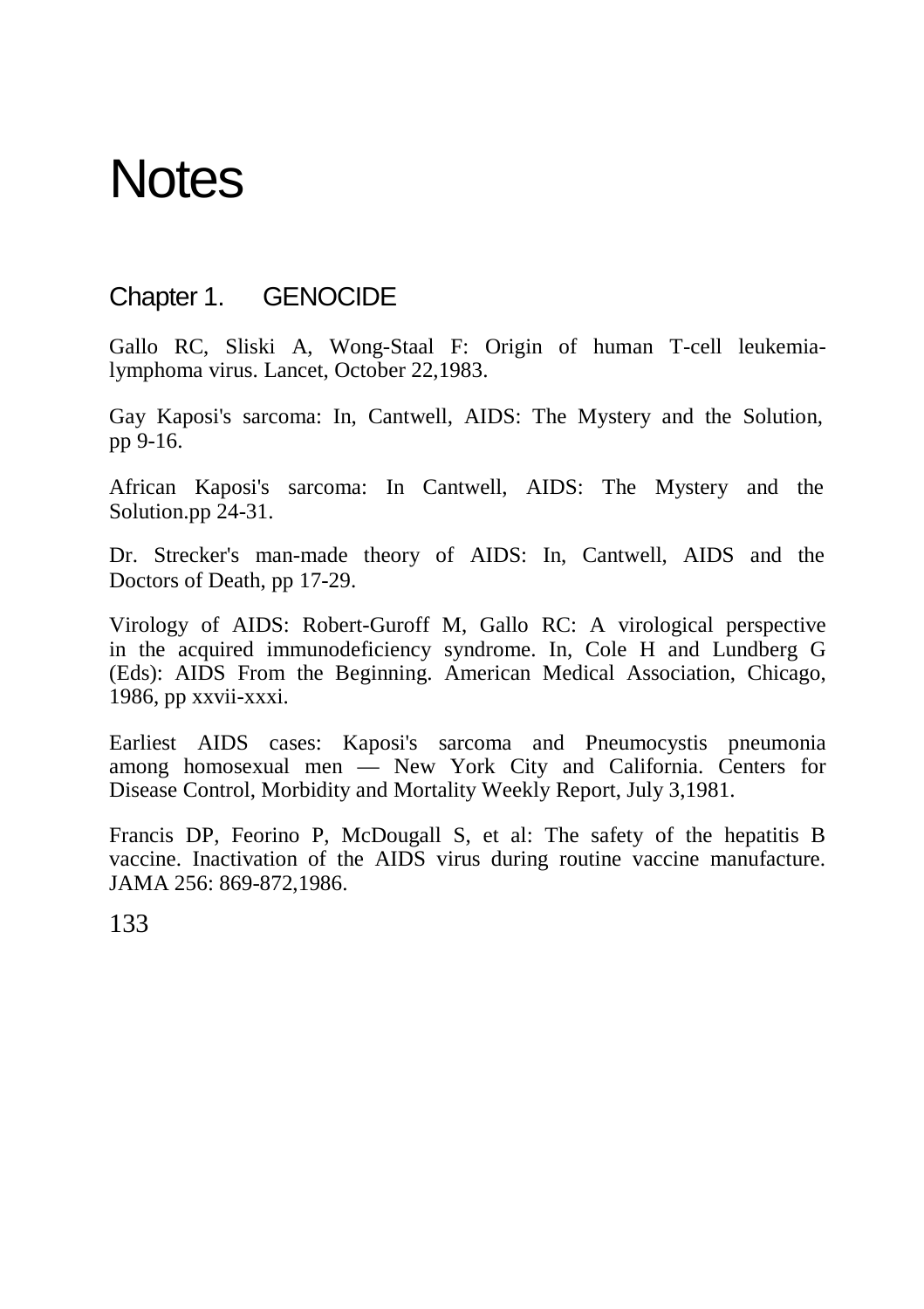#### Chapter 2. THE GAY EXPERIMENT

"Genocide requires well-educated professionals": Lifton and Markusen, The Genocidal Mentality, p 98.

"A nation carrying out genocide...": Lifton and Markusen, The Genocidal Mentality, p 161.

T-4 program: Lifton, The Nazi Doctors, p. 142.

"I am fighting for the ... Lord.": Hitler, Mein Kampf, p 65.

World Health Organization classification of homosexuality: Cantwell, AIDS and the Doctors of Death, pp 67.

World War II hepatitis B contamination: Beeson and McDermott (Eds), Cecil-Loeb Textbook of Medicine, p 1033.

Hepatitis B in gay men: Dietzman D, Harnisch J, Ray C, et al: Hepatitis B surface antigen (HBsAG) and antibody to HBsAG. Prevalence in homosexual and heterosexual men. JAMA 238: 2625-2626, 1977.

Hepatitis B high risk groups: Szmuness W, Neurath R, Stevens C, et al: Prevalence of hepatitis B e antigen and its antibody in various HBsAG carrier populations. American Journal of Epidemiology 113: 113-121, l981.

Kellner A: Reflections of Wolf Szmuness. In, Progress in Clinical and Biologic Research 182: 3-10,1985.

June Goodfield's definitive account of the hepatitis B trial: Vaccine on trial. In, Goodfield, Quest for the Killers, pp 51-97.

"Say nothing of this to anyone...": Goodfield, Quest for the Killers, pp 57.

Chase's account of Szmuness: Chase, Magic Shots, pp 333-335.

Szmuness chooses healthy young homosexuals for his experiment: Szmuness W, Stevens C, Harley E, et al: Hepatitis B vaccine; Demonstration of efficacy in a controlled clinical trial in a high-risk population in the United States. The New England Journal of Medicine 303: 833-841, 1980.

Additional hepatitis B experiments in gays in San Francisco, Los Angeles, Denver, St. Louis and Chicago: Francis D, Hadler S, Thompson S, et al: The prevention of hepatitis B with vaccine. Report of the Centers for Disease Control multi-center efficacy trial among homosexual men. Annals of Internal Medicine 97: 362-366,1982.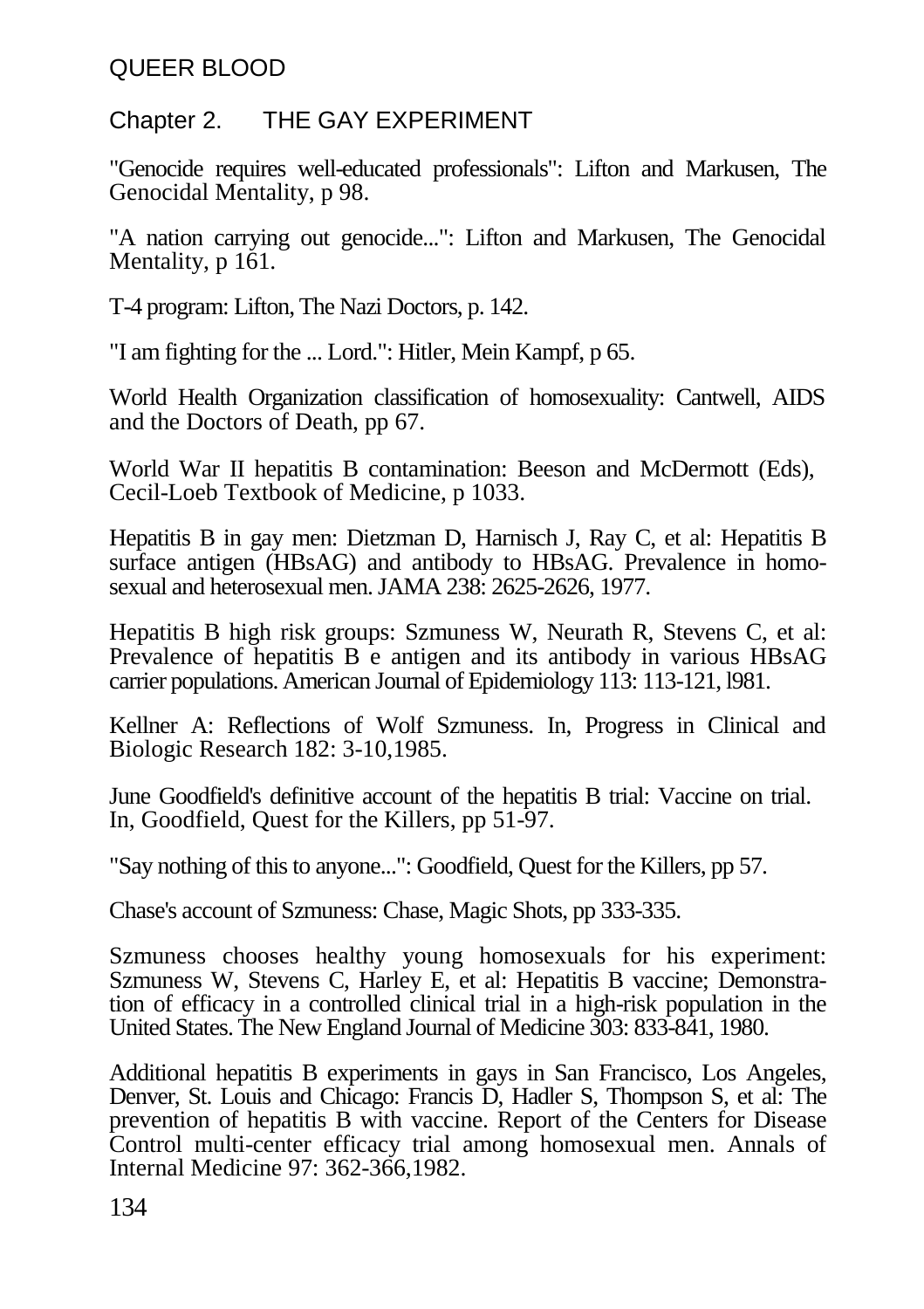#### **Notes**

Prince AM: Use of hepatitis B virus vaccine in Africa. Rationale and practical approaches for effective utilization. In, Williams AO, et al (Eds); Virus-associated cancers in Africa. IARC Scientific Publications 63: 337- 354, 1984.

Prozesky OW, Szmuness W, Stevens CE, et al: Baseline epidemiological studies for a hepatitis B vaccine trial in Kangwane. South African Medical Journal 65: 891-983,1983.

Symposium honoring Wolf Szmuness: Dodd RY, Barker LF (Eds): Infection, Immunity and Blood Transfusion. Proceedings of the XVIth Annual Scientific Symposium of the American Red Cross, Washington DC. Alan R Liss, Inc, New York, 1985, pp xiii-xv.

#### Chapter 3. QUEER BLOOD

Stevens CE, Taylor PE, Zang EA, et al: Human T-cell lymphotropic virus type III infection in a cohort of homosexual men in New York City. JAMA 255: 2167-2172,1986.

Preliminary inoculations by Szmuness: Goodfield, Quest for the Killers, pp 77

"Never in Merck's": Goodfield, Quest for the Killers, p 86.

George Merck and biowarfare: Piller and Yamamoto, Gene Wars, p 39.

Transfer of Fort Detrick to NCI: Piller and Yamamoto, Gene Wars, p 64.

"Because some day another disease will erupt...": Goodfield, Quest for the Killers, p 92.

AIDS might be related to the hepatitis vaccine: McDonald MI, Hamilton JD, Durack DT: Hepatitis B surface antigen could harbor the infective agent of AIDS. Lancet 2: 882-884,1983.

Stevens CE: No increased incidence of AIDS in recipients of hepatitis B vaccine. New England Journal of Medicine 308: 1163-1165,1983.

Patient Zero "a question of debate...": Shilts, And the Band Played On, p 439.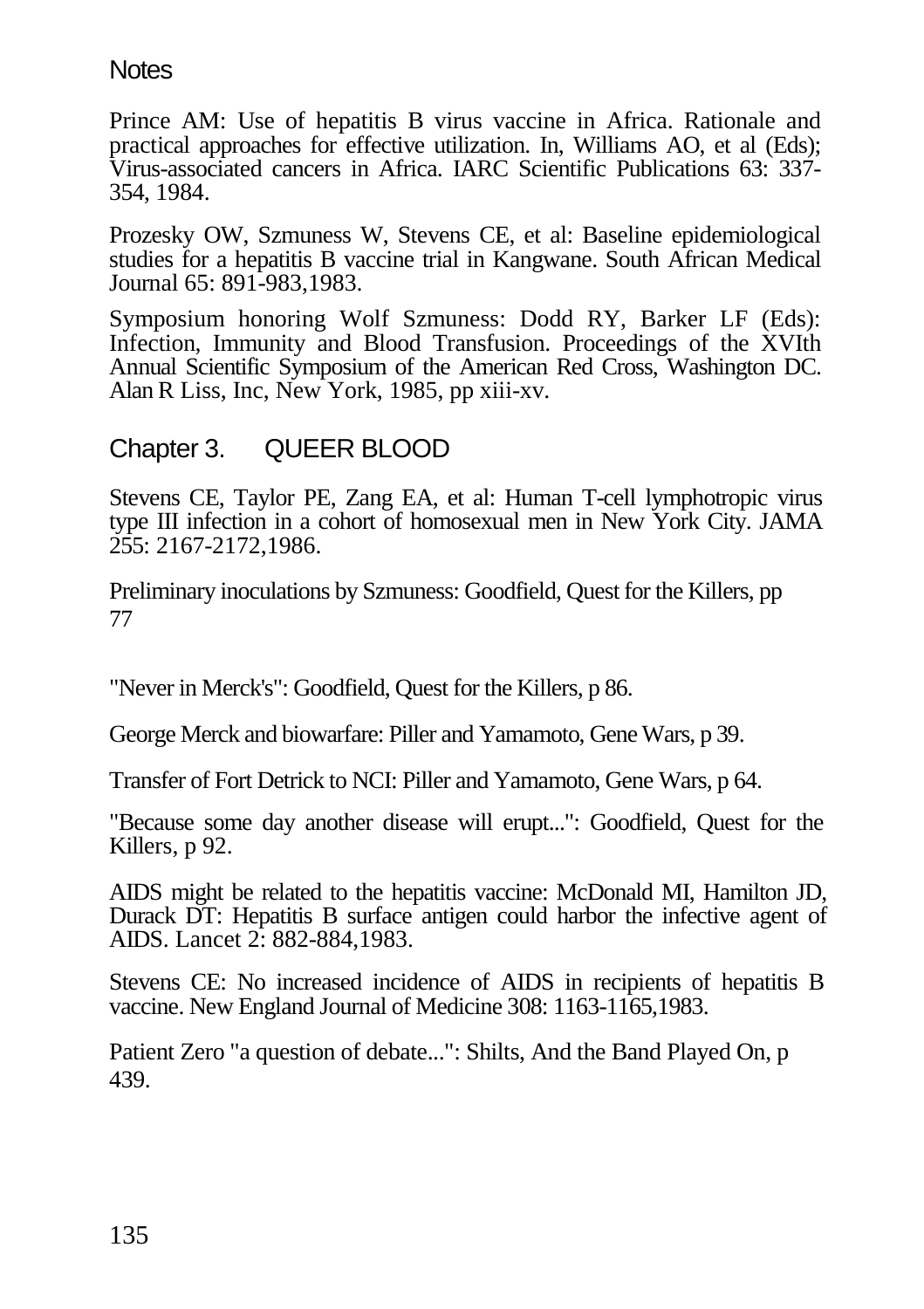#### Chapter 4. BIOWARFARE

Cost of large-scale killing operation: Douglass and Livingstone, America the Vulnerable, p 16.

Luria SE: The microbiologist and his times. Bacteriological Reviews 32: 401-403,1968.

"Scientists assail Congress on bill for money to test an AIDS drug," by Barry Meier, The New York Times, October 26, 1992.

"U.S. chemical arsenal dwarfs that of Iraqis," by Karen Tumulty, Los Angeles Times, August 17,1990.

"The CIA admitted to no less than 149 subprojects...": Harris and Paxman, A Higher Form of Killing, p 210.

"Army 'germ' fog blanketed S.F. for 6 days in '50 test," by Bill Richards, Los Angeles Times, September 17,1979.

"Army used live bacteria in tests on U.S. civilians." Los Angeles Times, March 9,1977.

"Army sprayed bacteria on unsuspecting travelers," by Ken Ringle, The Washington Post, December 5,1984.

"Nothing prepared me for the horror...": Thomas, Journey into Madness, pp 357-358.

Transfer of Army Biological Unit to NCI: The hepatitis B vaccine trials. In, Cantwell, AIDS and the Doctors of Death, pp 65-80.

Genetic engineering and laboratory cell culture: The cancer virologists and their mission. In, Cantwell, AIDS and the Doctors of Death, pp 31-46.

"Infectious propaganda." Time, November 17,1986.

"Germ warfare and AIDS." The Times of India, November 17, 1986.

"The Soviets have called AIDS...": Pillar and Yamamoto, Gene Wars, p 97.

"The cries of the Kurds," by Cathy Booth and Ricardo Chavira, Time, September 19,1988.

Mysterious Kurdish illness: "Iraqi drugs suspected in Kurd illnesses," The Arizona Republic, August 22,1992.

"Giant step for gene therapy," by Leon Jaroff, Time, September 24, 1990.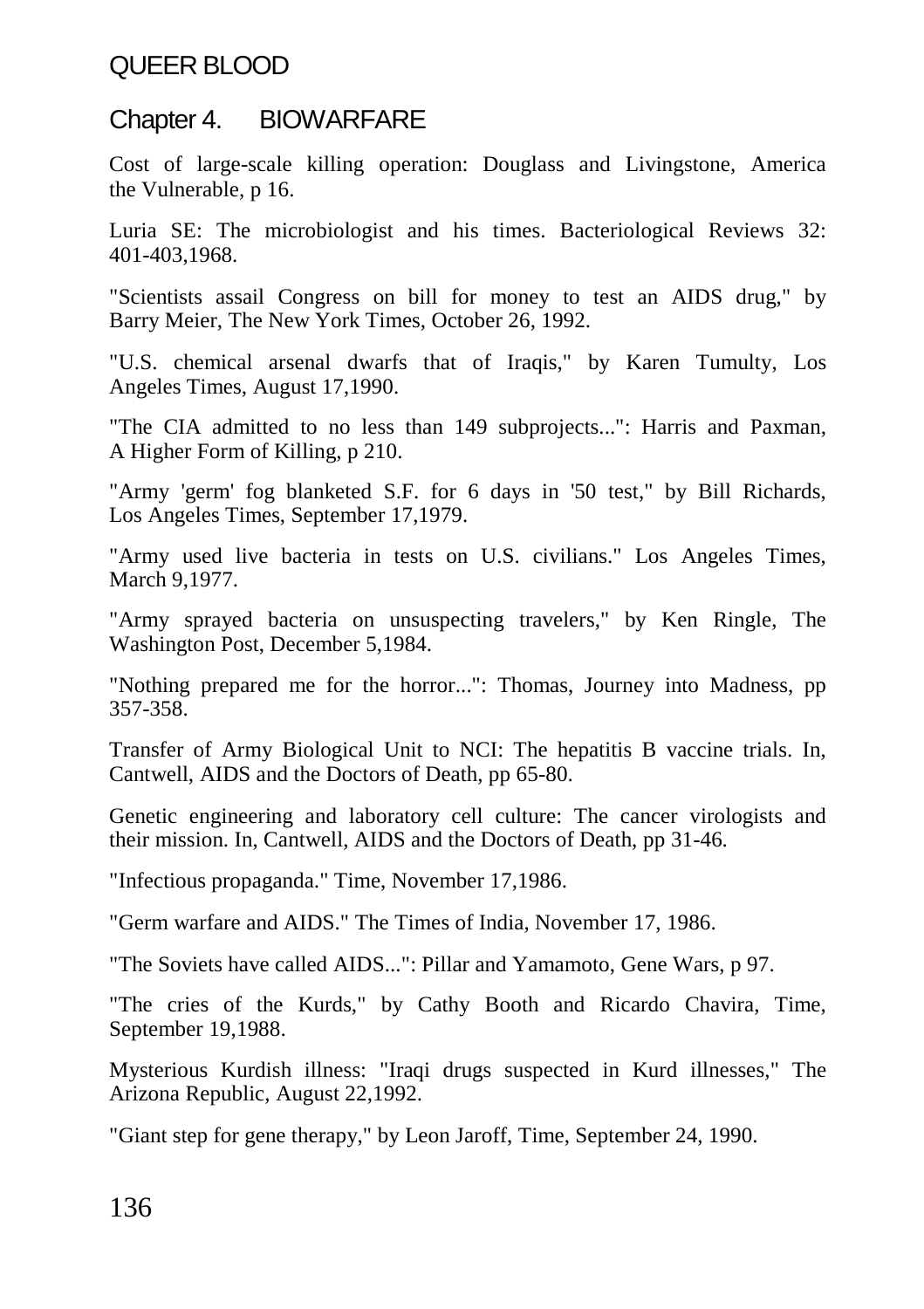#### Chapter 5. MONKEY BUSINESS

Gallo quote: Gallo, Virus Hunting, p 227.

"AIDS started as an American disease": Fettner and Check, The Truth About AIDS, p 244.

Essex and Francis and cat AIDS: Francis D, Essex M: Leukemia and lymphoma; Infrequent manifestations of common viral infections? A review. The Journal of Infectious Diseases 138: 916-922,1978.

Francis and hepatitis experiment: Frances D, Hadler S, Thompson S, et al: The prevention of hepatitis B with vaccine; Report of the Centers for Disease Control multi-center efficacy trial among homosexual men. Annals of Internal Medicine97: 362-366, 1982.

Donald Francis quote: "Donald Francis. Playing catch-up in the U.S. fight against AIDS," by Nadine Epstein, American Medical News, May 19,1989.

"Knowing the face of the enemy; U.S. and French teams believe they have found the AIDS virus," by Claudia Wallis and Dick Thompson, Time, April 30, 1984.

"Tracing the origin of AIDS," by Jean Seligmann, Mary Hager, and Debbie Seward,Newsweek, May 7, 1984.

"An AIDS expert's grim message," by Norbert Rapoza, American Medical News, December 5,1986.

"Cancer warfare," by Richard Hatch, Covert Action Bulletin 39, Winter, 1991.

McClure HN, Keeling ME, Custer RP, et al: Erythroleukemia in two infant chimpanzees fed milk from cows naturally infected with the bovine C-type virus. Cancer Research 34: 2745-2757,1974.

Government epidemiologic program devised: Cole P: Epidemiologic studies and surveillance of human cancer among personnel of virus laboratories. In, Biohazards in Biological Research, pp 309-315.

Statements of Francis Black: Biohazards in Biological Research, pp 350.

Three contaminating ape viruses: "AIDS science on trial," by S. Connor, New Scientist, February 12,1987, pp 49-58.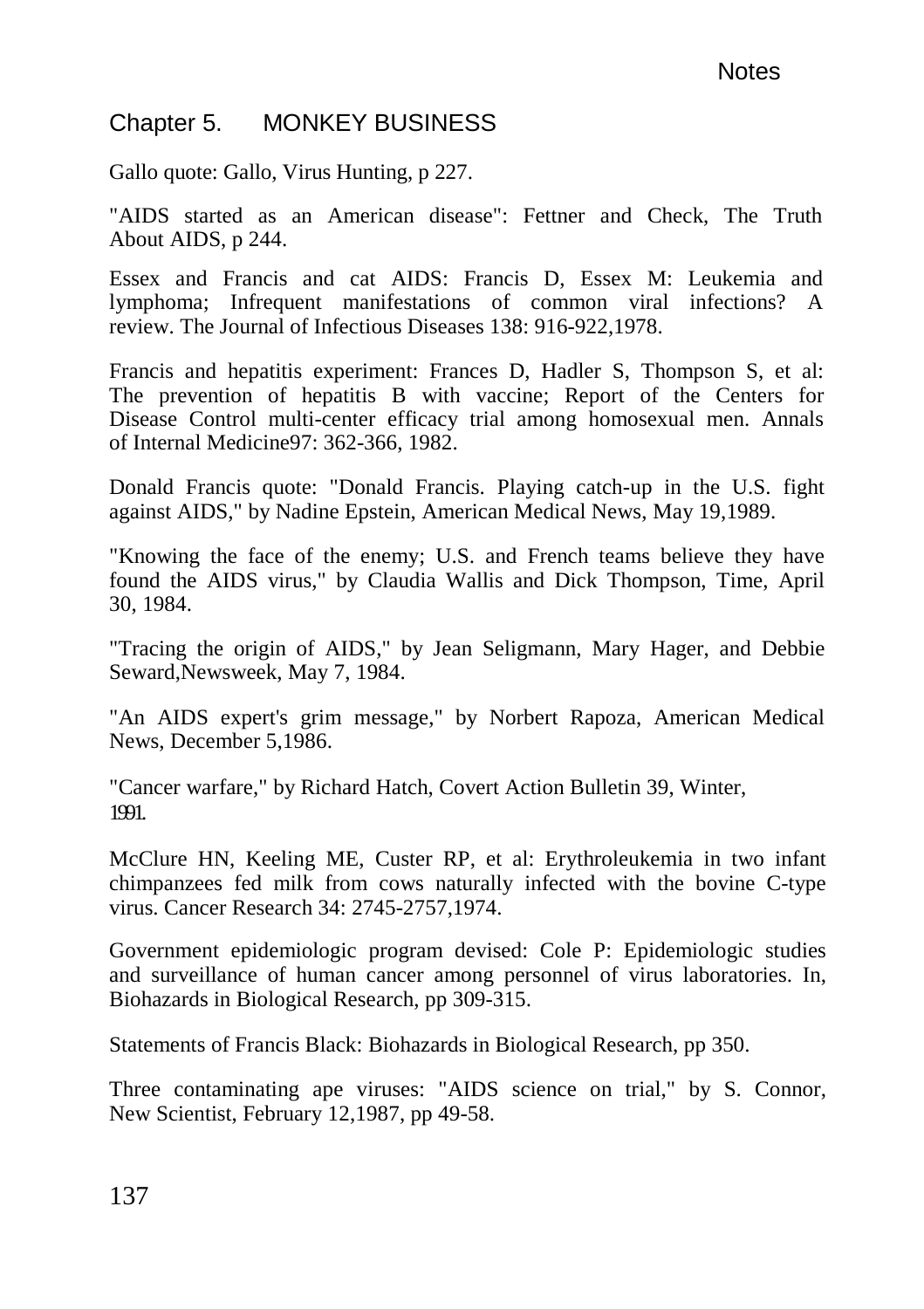"Research refutes idea that human AIDS virus originated in monkeys. Robert Steinbrook, Los Angeles Times, June 2,1988.

NIH investigation of Gallo: "What next in the Gallo case?" by David Hamilton, Science, November 15,1991.

#### Chapter 6. ORIGINS OF HIV

"Smallpox vaccine triggered AIDS virus," by Pearce Wright, The London Times, May 11,1987.

"Smallpox vaccine as AIDS trigger," by Jon Rappoport, L.A. Weekly, June 5,1987.

"The Soviet Union donated...": Chase, Magic Shots, pp 81-82.

Metzgar DP: Smallpox vaccine in vivo production and testing. In, Quinnan GV Jr (Ed): Vaccinia Viruses as Vectors for Vaccine Antigens, pp 109-111.

Karzon DT: Considerations of safety, efficacy and potential applications of vaccinia vectors for immunoprophylaxis: An alternative approach for control of human diseases for which vaccines are available. In, Quinnan, Vaccinia Viruses as Vectors for Vaccine Antigens, pp 213-241.

Deinhardt F: Basic Research needs. In, Vaccinia Viruses as Vectors for Vaccine Antigens, p 242.

Essex and pre-AIDS cat experiments: Essex M, Cotter S. Sliski A, et al: Horizontal transmission of feline leukemia virus under natural conditions in a feline leukemia cluster household. International Journal of Cancer 19: 90- 96,1977.

Montagnier and LAV-2: "Scientist warns of threat from new AIDS virus," by Robert Steinbrook, Los Angeles Times, February 18, 1988.

Chimpanzees and hepatitis experiment: Goodfield, Quest for the Killer, p 68.

"Origins of a plague," by Sharon Brownlee, Karen Schmidt, and Eric Ransdell, U.S. News & World Report, March 30,1992.

Vankin quote: Vankin, Conspiracies, Cover-ups and Crimes, pp 243-244.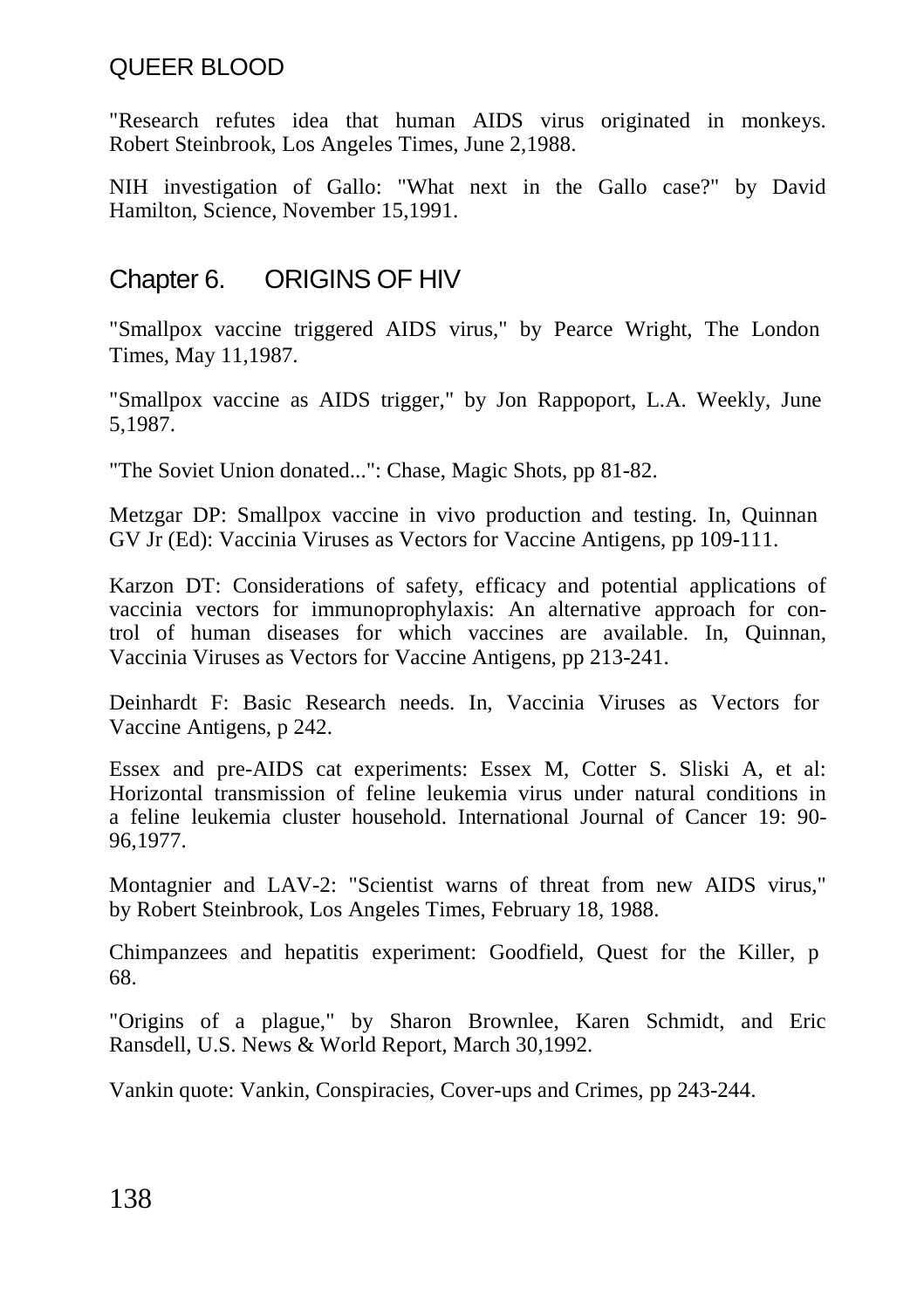#### Chapter 7. AIDS: NEW OR OLD?

Examination of 1978-1979 blood samples: Stevens CE, Taylor PE, Zang EA, et al: Human T-cell lymphotropic virus type III infection in a cohort of homosexual men in New York City. JAMA 255: 2167-2172,1986.

Mathilde Krim quotes: "Dr. Mathilde Krim," by Larry Kramer, Interview, February, 1987.

"The AIDS virus became prevalent...": Gallo, Virus Hunting, pp 226-227.

"Flu shots tied to falsely positive AIDS tests," by Lawrence Altman, The New York Times, December 19,1991.

Garry RF, Witte MH, Gottleib AA, et al: Documentation of an AIDS virus infection in the United States in 1968. JAMA 260: 2085-2087,1988.

"A lax anal sphincter": "Luck, teamwork helped in diagnosing 1969 AIDS death," by Dennis Breo, American Medical News, December 11,1987.

"A new clue in the AIDS mystery; Evidence that the disease was here in the '60s," by Matt Clark and Daniel Shapiro, Newsweek, November 9,1987. Williams G, Stretton T, Leonard J: AIDS in 1959? Lancet, November 12, 1983.

Corbit G, Bailey A, Williams G: HIV in Manchester, 1959. Lancet, July 7, The oldest documented case of AIDS...: "Puzzle of sailor's death solved after 31 years; The answer is AIDS," by Lawrence Altman, The New York Times, July 24, 1990.

# Chapter 8. BLACKS

Editorial: 'The AIDS 'Plot' Against Blacks." The New York Times, May 12, 1992.

AIDS plot: "Talk of government being out to get blacks falls on more attendtive ears," by Jason DeParle, The New York Times, October 29, 1990.

"The Final Call presents the world according to Farrakhan," by Morris Wolfe, The Toronto Globe and Mail, August 15, 1991.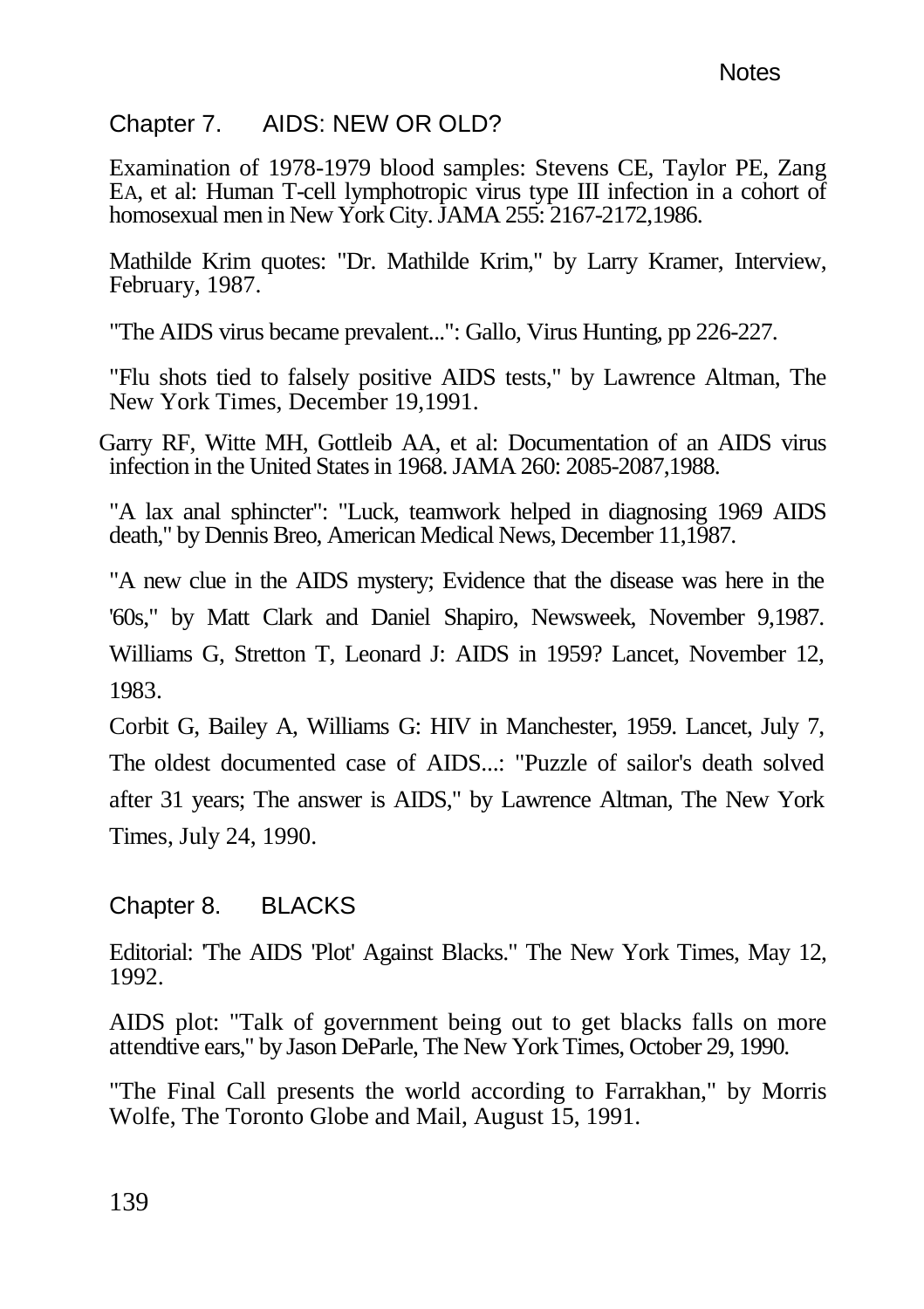"Africa's death sentence," by Scott Kraft, Los Angeles Times Magazine, March 1,1992.

Memoranda. Virus-associated immunopathology; animal models and implications for human disease. 1. Effects of viruses on the immune sytem, immune complexes diseases, and antibody-mediated immunologic injury. Bulletin of the WHO 47: 265-272,1972.

Fogerty International Center Proceedings N. 15. Biological significance of histocompatibility antigens. Federation Proceedings 31: 1087-1104, 1972.

Quinn TP, Mann J: HIV-1 infection and AIDS in Africa. In, Kaslow and Francis, The Epidemiology of AIDS, pp 194-195.

Carswell JW, Sewankambo N, Lloyd D, et al: How long has the AIDS virus been in Uganda? Lancet 1, May 24,1986, p 1217.

Ebbesen P, Osei W, Maganu ET: San people (Bushmen) from the Central Kalahari Desert found free of antibodies to HIV-I and HIV-2. Journal of the Acquired Immune Deficiency Syndrome 2: 415-416,1989.

"too busy chasing monkeys...": Chirimuuta and Chirimuuta, AIDS, Africa and Racism, p 82.

"behavior of Africans...": Chirimuuta and Chirimuuta, AIDS, Africa and Racism, p 73.

Katner HP, Panker GA: Evidence for a Euro-American origin of human immunodeficiency virus (HIV). Journal of the Acquired Immune Deficiency Syndrome 79: 1068-1072,1987.

Katner HP: Origin of AIDS (letter). Journal of the National Meducak Association 80: 262,1988.

Huminer D, Rosenfeld JB, Pitlik SD: AIDS in the pre-AIDS era. Reviews of Infectious Diseases 9: 1102-1108,1987.

Pre-AIDS KS statistics: Cantwell, AIDS: The Mystery and the Solution, p 18.

Bluefarb quote: Bluefarb, Kaposi's Sarcoma, p 7.

Brownstein MH, Shapiro L, Skolnik P: Kaposi's sarcoma in community practice. Archives of Dermatology 107: 137-138, 1973.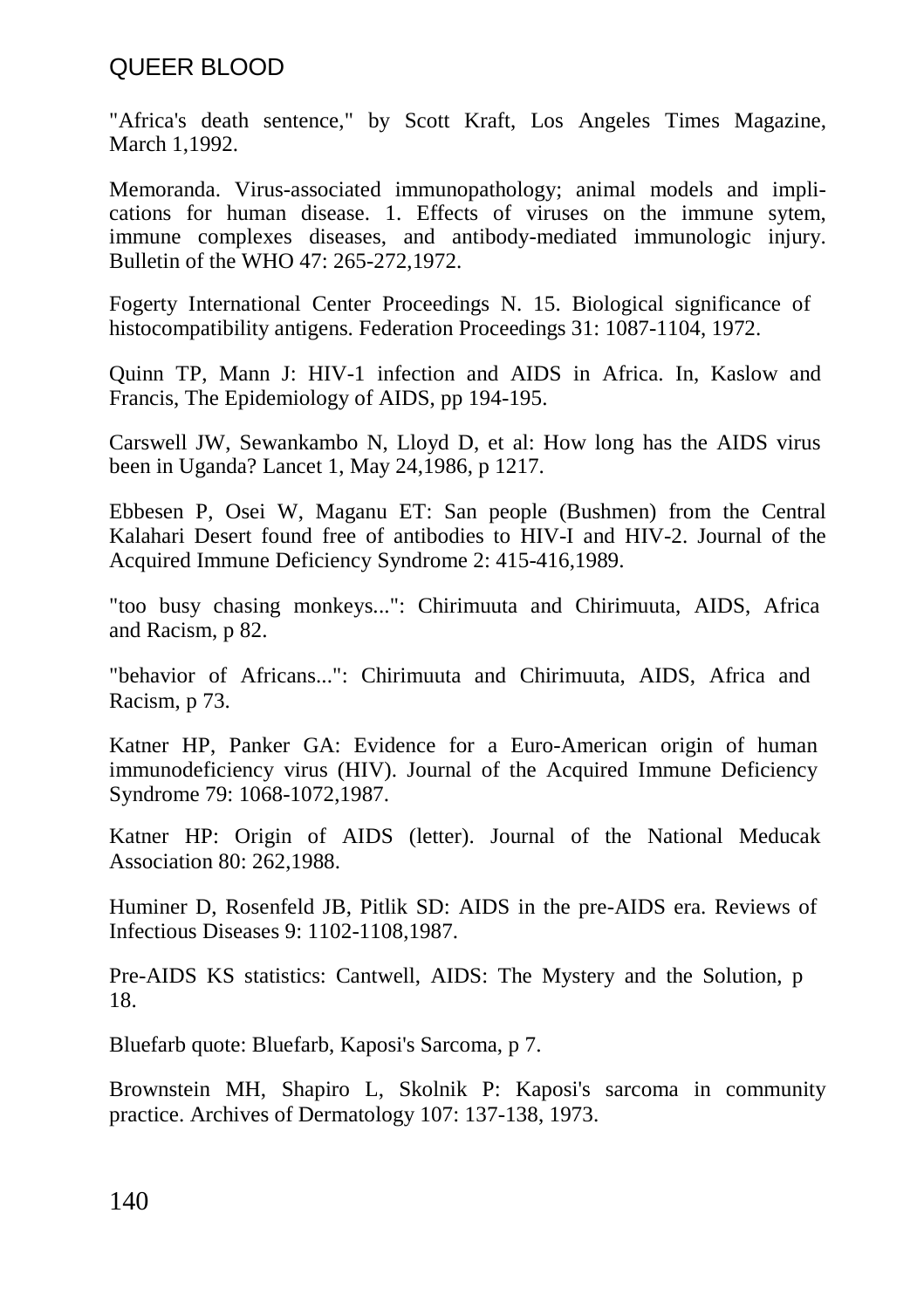#### **Notes**

The origin of AIDS: A startling new theory attempts to answer the question Was it an act of God or an act of man?' " by Tom Curtis, Rolling Stone, March 19,1992.

Montagnier's startling comments: "HIV origin a continuing mystery; Green monkey theory disputed." Skin & Allergy News, January, 1988.

Smith DK: HIV disease as a cause of death for African Americans in 1987 .ml 1990. Journal of the National Medical Association 84: 481-487,1992.

#### Chapter 9. HOMOPHOBIA

Colombian death squads: "In some societies to be Gay is to be dead," by Jairo Marin, Los Angeles Times, October 18,1991.

Gay death squads: "ILGA reports hundreds of gay murders in Colombia," by Rex Wockner, Frontiers, January 3,1992.

Hammond J: "Mexican AIDS leader murdered." New York Native, August 3, 1992.

Liquidation of Soviet gays: "From Russia with love." The Advocate, July 2, 1991.

Israeli sodomy law: "Israeli activists make strides in a hostile society," by Chris Bull, The Advocate, September 24,1991.

Gays most frequent victims: "Hate crimes set a record in L.A. County," by Stephanie Chavez, Los Angeles Times, March 20,1992.

White racism: "White & wrong; New Klan, old hatred," by Michael Riley, Time, July 6,1992.

Buchanan's AIDS remarks: The GLAAD Bulletin, May 1991.

Dannemeyer's gay conspiracy: "One congressman's fight against a sexual conspiracy," by Tim Rutten, Los Angeles Times, August 9,1991.

Hagee J: "AIDS: The American Plague." John Hagee and Global Evangelism Television, Inc. 1992. (PO Box 1400, San Antonio, TX 78295).

"Child poverty grew in 1980s, study finds," by Jeff Leeds, Los Angeles Times, August 11,1992.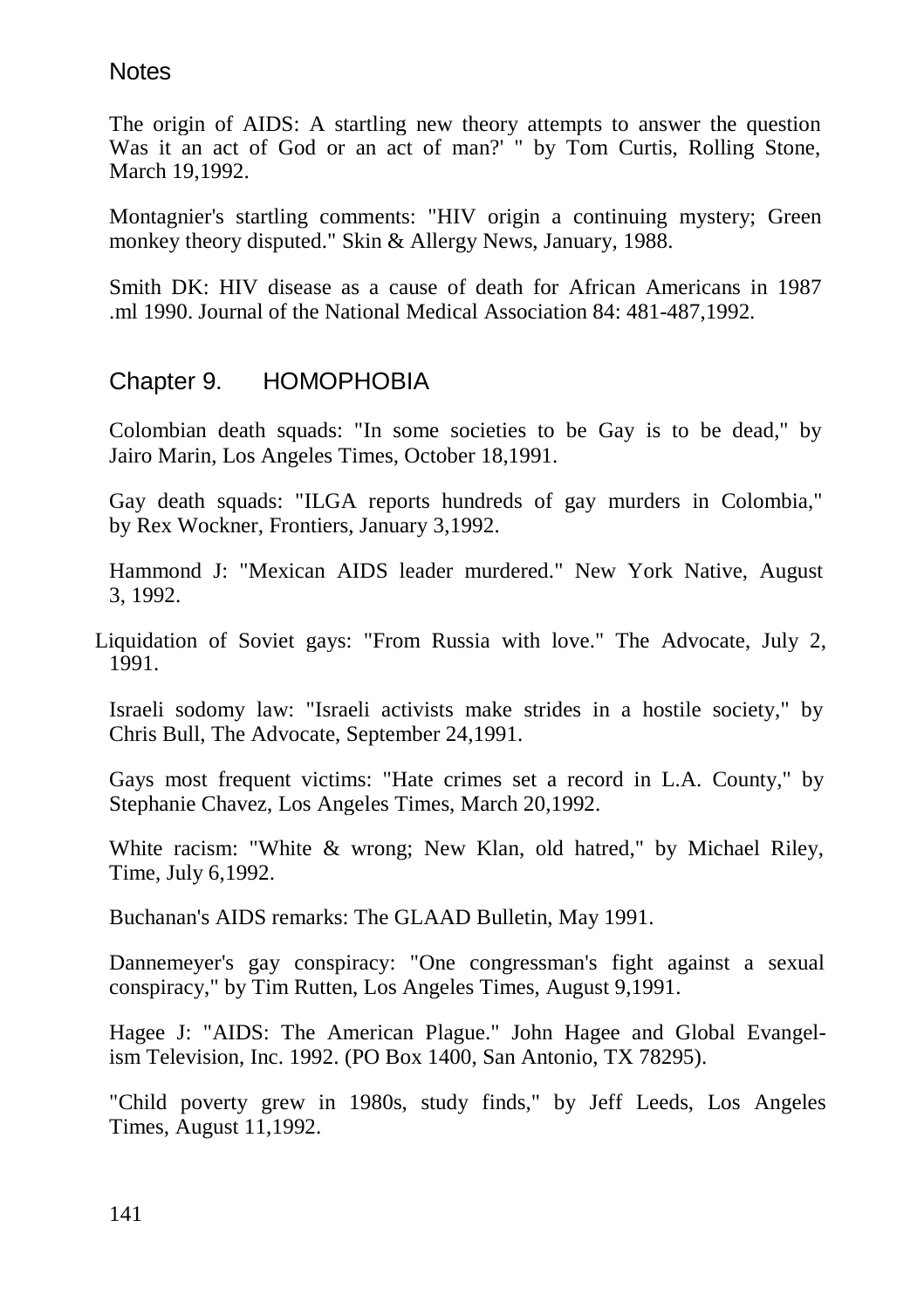June Reinisch: "Director says government must learn more about sexual norms." AIDS Weekly, October 12,1992.

Center to Center, July 1989. (World Health Communications, Inc., 41 Madison Avenue, New York, NY 10160).

Voeller B: AIDS and heterosexual intercourse. Archives of Sexual Behavior 20: 233-276,1991.

Bisexual behavior: "Hidden Dangers," by Ann Japenga, Los Angeles Times, May 21,1992.

"they are sick, effeminate, and dangerous.": Klassen et al, Sex and Morality in the U.S., pp 166-167.

Hostility towards gays: Klassen et al, Sex and Morality in the U.S., p 244.

"A calm look at AIDS," by David Black, Playboy, July 1987.

Jacqueline Ortiz hearing: "Woman reservist tells of sexual assault," by Melissa Healy, Los Angeles Times, July 1,1992.

Tailhook 91: "An officer, not a gentleman," by Jill Smolowe, Time, July 13, 1992.

"Japan admits sexual slavery in WWII, expresses remorse," by Sam Jameson, Los Angeles Times, July 7,1992.

Perot and gays: "Perot draws line on posts for gays and adulterers," by Robert Shogen, Los Angeles Times, May 29,1992.

General Colin Powell: "Powell rejects Mayor's criticism over military's gay ban." New York Native, June 22,1992.

#### Chapter 10. AIDS SCIENCE

"AIDS misdiagnosis prompts claim of \$2 million damages." The New York Times, October 26,1992.

Virginia Livingston story: "New 'cure' for cancer stirs controversy," by Alan Parachini, Los Angeles Times, April 6,1984.

"Discovering the cause of AIDS," by James D'Eramo, New York Native, September 9,1984.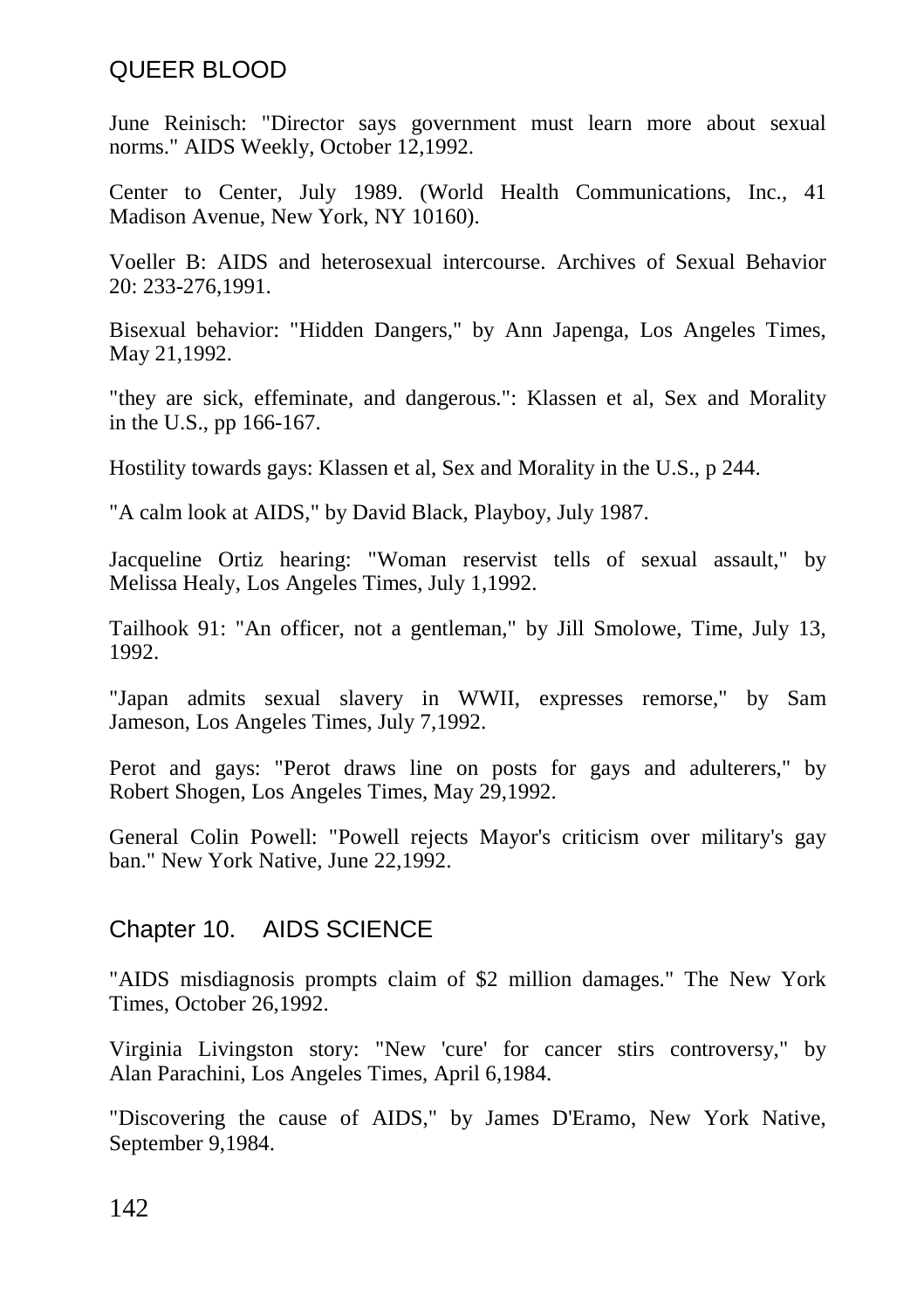#### **Notes**

Gallo quote on mystery co-factor in KS: "AIDS patients survive longer." Skin & Allergy News, September 1991.

Montagnier's mycoplasma: "Co-discoverer of AIDS virus says it may have microbial accomplice," by Neenyah Ostrom, New York Native, October 21, 1991.

Jaffe H, Bregman D, Selik R: Acquired immune deficiency in the United States: The first 1000 cases. The Journal of Infectious Disease 148: 339- 345,1983.

New cases of KS: Friedman-Kien and Laubenstein, AIDS: The Epidemic of Kaposi's sarcoma and Opportunistic Infections, p 25.

"Dr. Alvin E Friedman-Kien. The man who saw AIDS first," by James D'Eramo, New York Native, July 15,1984.

Friedman-Kien interview: "Fighting AIDS. On the front lines against the plague," by Janice Hopkins Tanne, New York, January 12,1987.

Michael Marmor's cases: Friedman-Kien and Laubenstein, AIDS: The Epidemic of Kaposi's sarcoma and Opportunistic Infections, p 291.

Gottlieb's KS cases: Gottlieb and Ackerman, Kaposi's Sarcoma: A Text and Atlas, p 174.

Biggar RJ, Burnett W, Mikl J, et al: Cancer among New York men at risk of acquired immunodeficiency syndrome. International Journal of Cancer 43: 979-985,1989.

Beral V, Peterman TA, Berkelman RL, et al: Kaposi's sarcoma among persons with AIDS; a sexually transmitted infection? Lancet 335: 123-128, 1990.

Moskowitz LB, Hensley GT, Gould EW, et al: Frequency and anatomic distribution of lymphadenopathic Kaposi's sarcoma in the acquired immunodeficiency syndrome; An autopsy series. Human Pathology 16: 447-456,1985.

Conclusion of British epidemiologists: "More evidence suggests Kaposi's sexually acquired." Skin & Allergy News, October 1991.

Beral V, Bull D, Darby S, et al: Risk of Kaposi's sarcoma and sexual practices associated with faecal contact in homosexual men with AIDS. Lancet 33: 632-635,1992.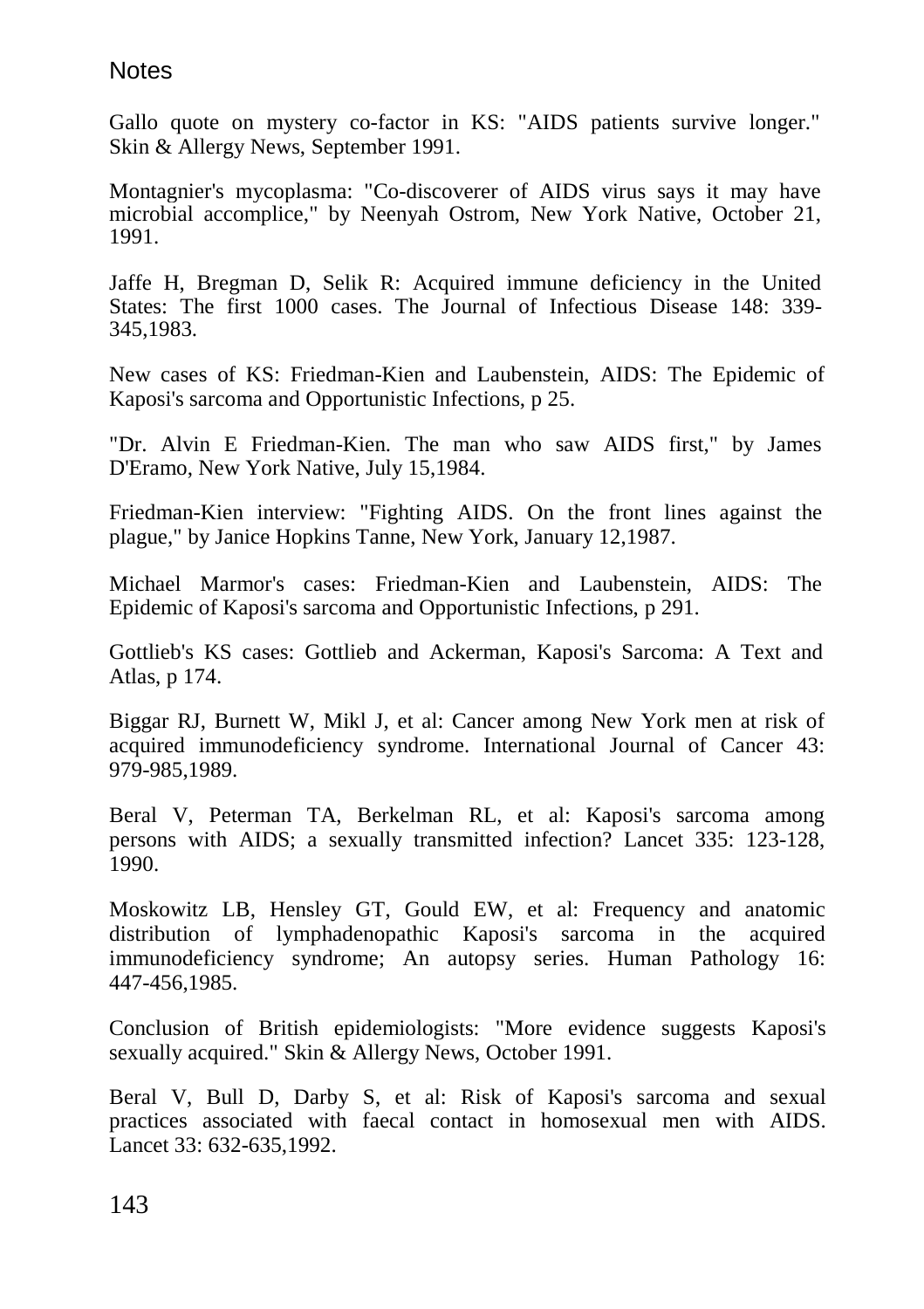## QUEER BLOOD

Friedman-Kien's KS wart virus: "KS transmission my be associated with viral agent," by Martha Wright, Dermatology Times, January 1992.

Pape J, Johnson W: HIV-1 infection and AIDS in Haiti. In, Kaslow and Francis, The Epidemiology of AIDS, p 221-222.

Origins of HIV: Kaslow and Francis, The Epidemiology of AIDS, p 87-88.

Duesberg London Times interview: "Duesberg suggests AZT is a cause of AIDS," by Neenyah Ostrom, New York Native, May 18,1992.

Duesberg P: Retroviruses as carcinogens and pathogens; Expectations and reality. Cancer Research 47: 1199-1230,1987.

Matthews WC, Booth MW, Turner JD, et al: Physicians' attitudes toward homosexuality — Survey of a California Medical Society. Western Journal of Medicine 144: 106-110,1986.

Lewis CE, Montgomery K: Primary care physicians' refusal to care for patients infected with the human immunodeficiency virus. Western Journal of Medicine 156: 36-38,1992.

"Many doctors in poll averse to treating AIDS," by Janny Scott, Los Angeles Times, November 27,1991.

## Chapter 11. THE FINAL SOLUTION

"L.A. County; Armed and Dangerous," by David Freed, Los Angeles Times, May 17,1992.

AIDS and homelessness: "Study says 50% with AIDS face homelessness." Los Angeles Times, July 16,1992.

"Bosnia Muslims face extinction, UN study says," by Stanley Meisler, Los Angeles Times, October 29,1992.

At the Earth Summit Conference...: "Summit gives no support to birth control." Los Angeles Times, June 10,1992.

Uganda statistics: "African apocalypse; AIDS could devastate the crowded continent within 20 years?" Time, July 6,1992.

Ehrlich P: Letter. Zero Population Growth, Washington, DC, 20077-6640.

U.S. media controlled: Bagdikian, The Media Monopoly (Ed3), pp 3-4.

144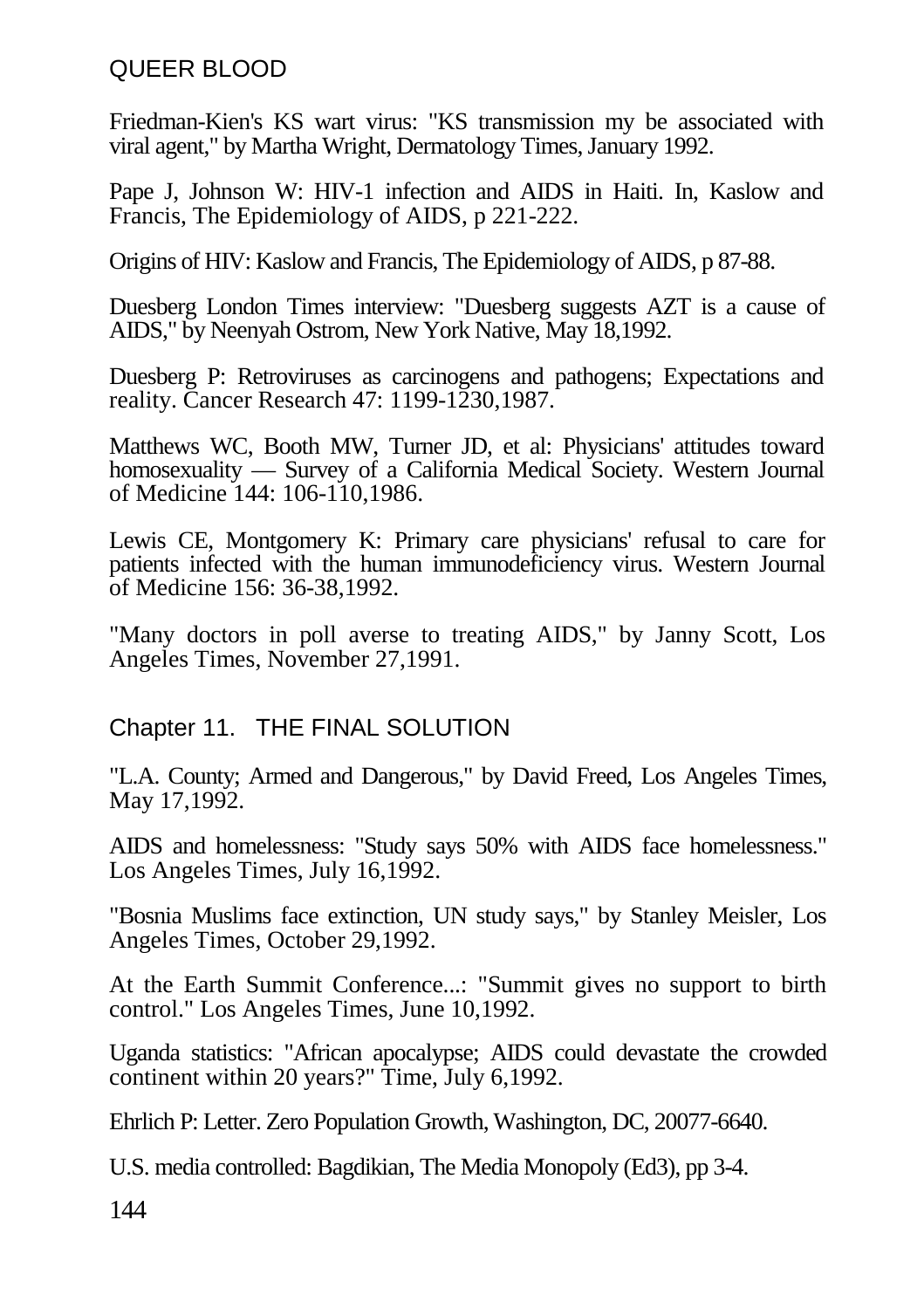#### **Notes**

Bill Cosby shocked the audience...: "More on the Cosby conspiracy." New York Native, December 16,1991.

"I believe AIDS is man made...": "A real-life Frankenstein started the disease, says Cosby," by David Duffy, National Enquirer, December 24,1991.

New York Post quote: "More on the Cosby conspiracy." New York Native, December 16,1991.

"Grace Jones unzipped," by Richard Laermer, The Advocate, September 10, 1991.

"Geraldo exposed!" by Donna Minkowitz, The Advocate, February 25, 1992.

"Steven Seagal is fighting mad!" Weekly World News, February 11,1992.

Spike Lee quote: United Colors of Benetton (Advertisement). Rolling Stone, November 12,1992.

"Conspiracies lurking everywhere," by Dan Oldenburg, Los Angeles Times, February 9,1992.

McClure M, Schulz TF: Origin of HIV. British Medical Journal 298: 1267- 1268,1989.

"If polio vaccines from the 50's are found contaminated, then what?" by Martin Delaney, The Advocate, May 5,1992.

"Let the Black community know the truth about AZT," by Charles Ortleb, New York Native, May 11,1992.

"Claiming credit." ABC News Primetime Live (Transcript #239), April 2, 1992.

"Reports of non-HIV AIDS cases explode at the Amsterdam conference," by Neenyah Ostrom, New York Native, August 3, 1992.

"Gulf veterans complain of mysterious ailment," by Mark Shaffer, The Arizona Republic, August 30,1992.

Peter's story: Kubler-Ross, AIDS: The Ultimate Challenge, p 249.

Anonymous: "Voluntary neglect (Letter)." New York Native, July 30,1990.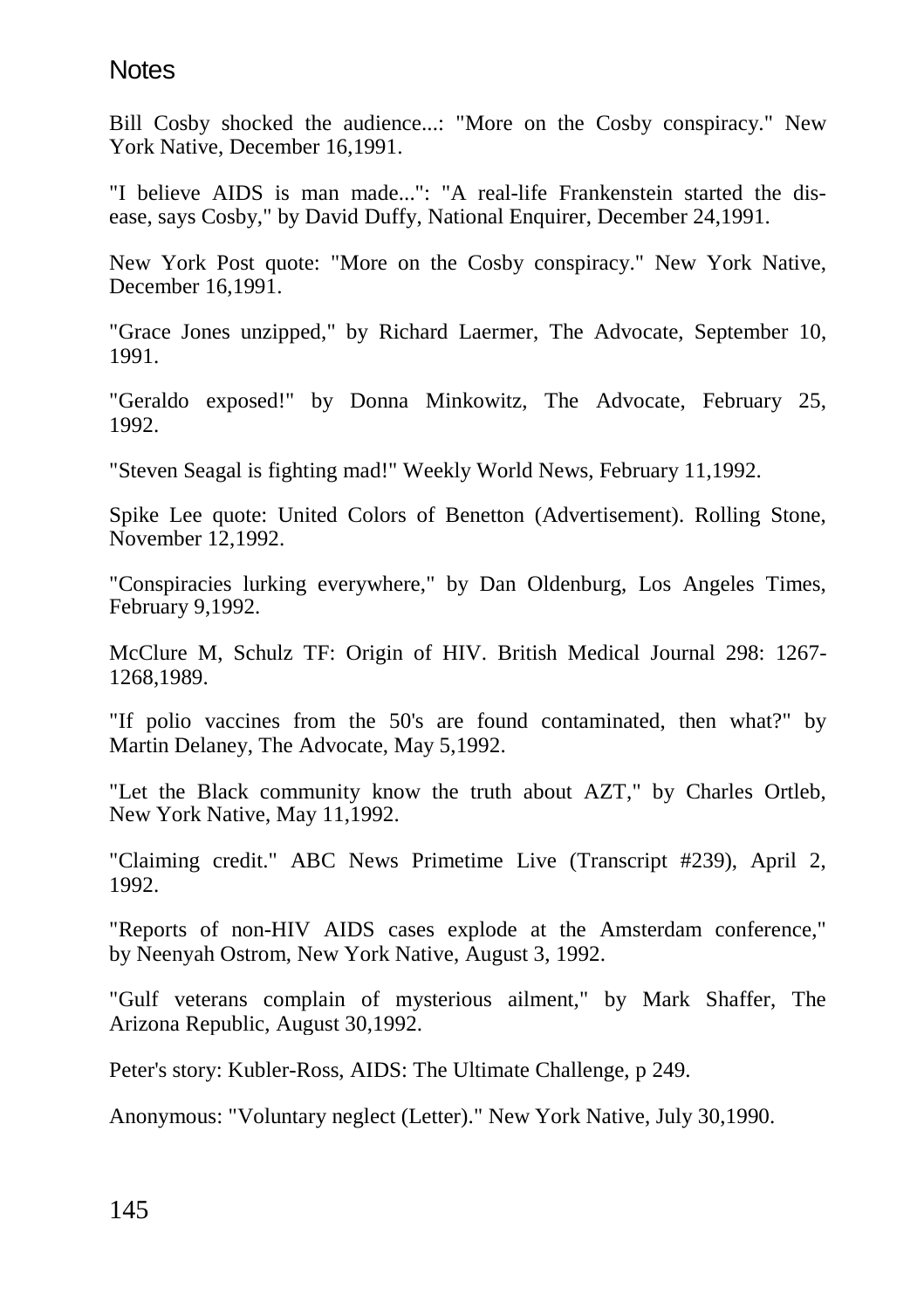Hepatitis B experimental vaccine results: Goodfield, Quest for the Killers, p 91.

HIV and hepatitis B vaccination: Piot P, Goilav L, Kegels E: Hepatitis B; transmission by sexual contact and needle sharing. Vaccine 8: 37-40,1990.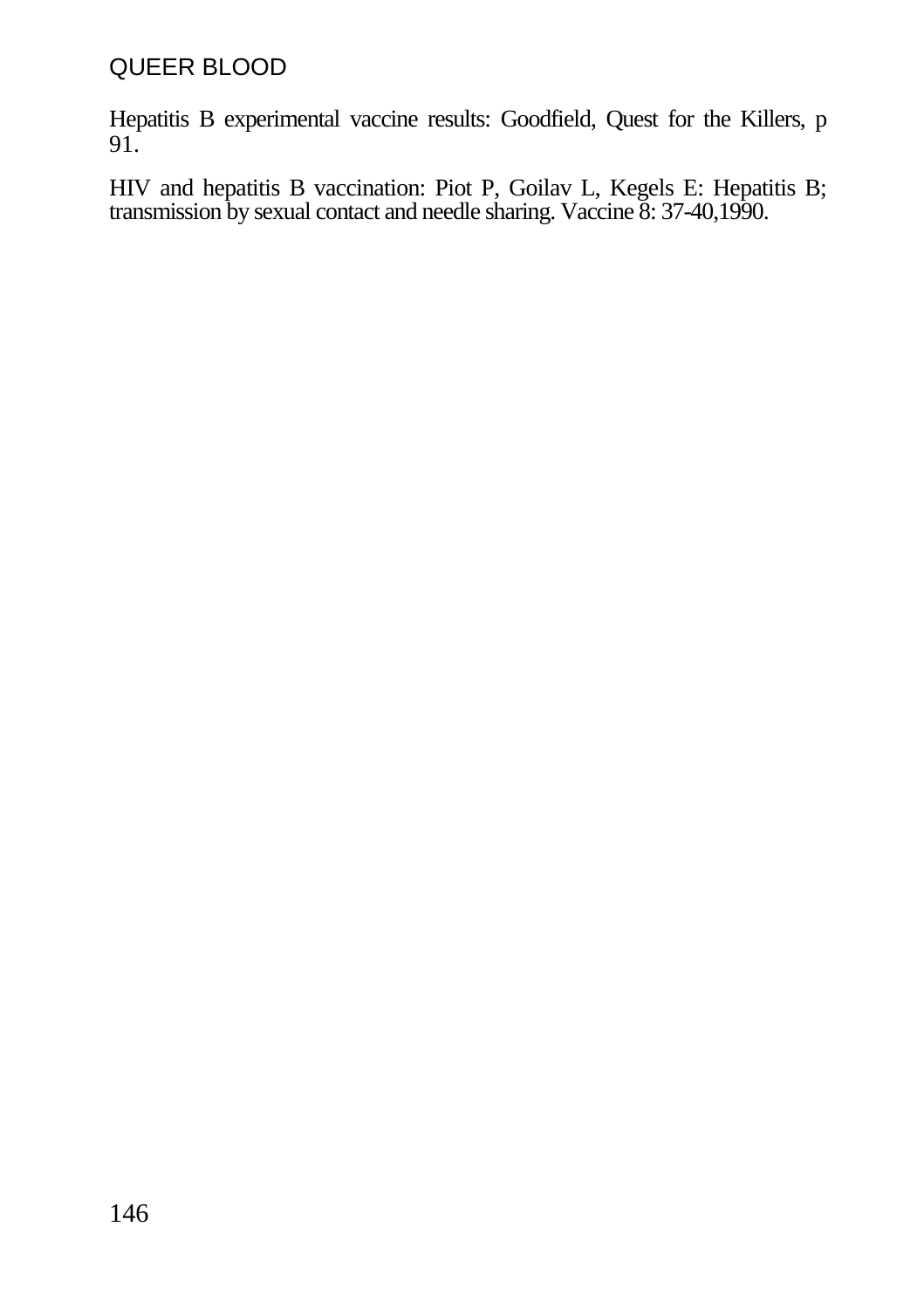# **Bibliography**

Bagdikian, Ben. The Media Monopoly (Ed 3). Boston: Beacon Press, 1990.

Beeson, Paul, and Walsh McDermott (Eds). Cecil-Loeb Textbook of Medicine (Ed 11). Philadelphia: W.B. Saunders Co., 1963.

Biohazards in Biological Research. Cold Spring Harbor, NY: Cold Spring Harbor Laboratory, 1973.

Bluefarb, Samuel. Kaposi's Sarcoma. Springfield IL: Charles C Thomas Publisher, 1957.

Cantwell Jr, Alan. AIDS: The Mystery and the Solution. Los Angeles: Aries Rising Press, 1984.

Cantwell Jr, Alan. AIDS and the Doctors of Death: An Inquiry into the Origin of the AIDS Epidemic. Los Angeles: Aries Rising Press, 1988.

Cantwell Jr, Alan. The Cancer Microbe. Los Angeles: Aries Rising Press, 1990.

Chase, Allan. Magic Shots. New York: William Morrow and Company, 1982.

Chirimuuta, Richard, and Rosalind Chirimuuta. AIDS, Africa and Racism. Derbyshire, U.K.: Brethy House, 1987.

Douglass, Joseph, and Noel Livingstone. America the Vulnerable: The Threat of Chemical and Biological Warfare. Lexington, MA: Lexington Books, 1987.

147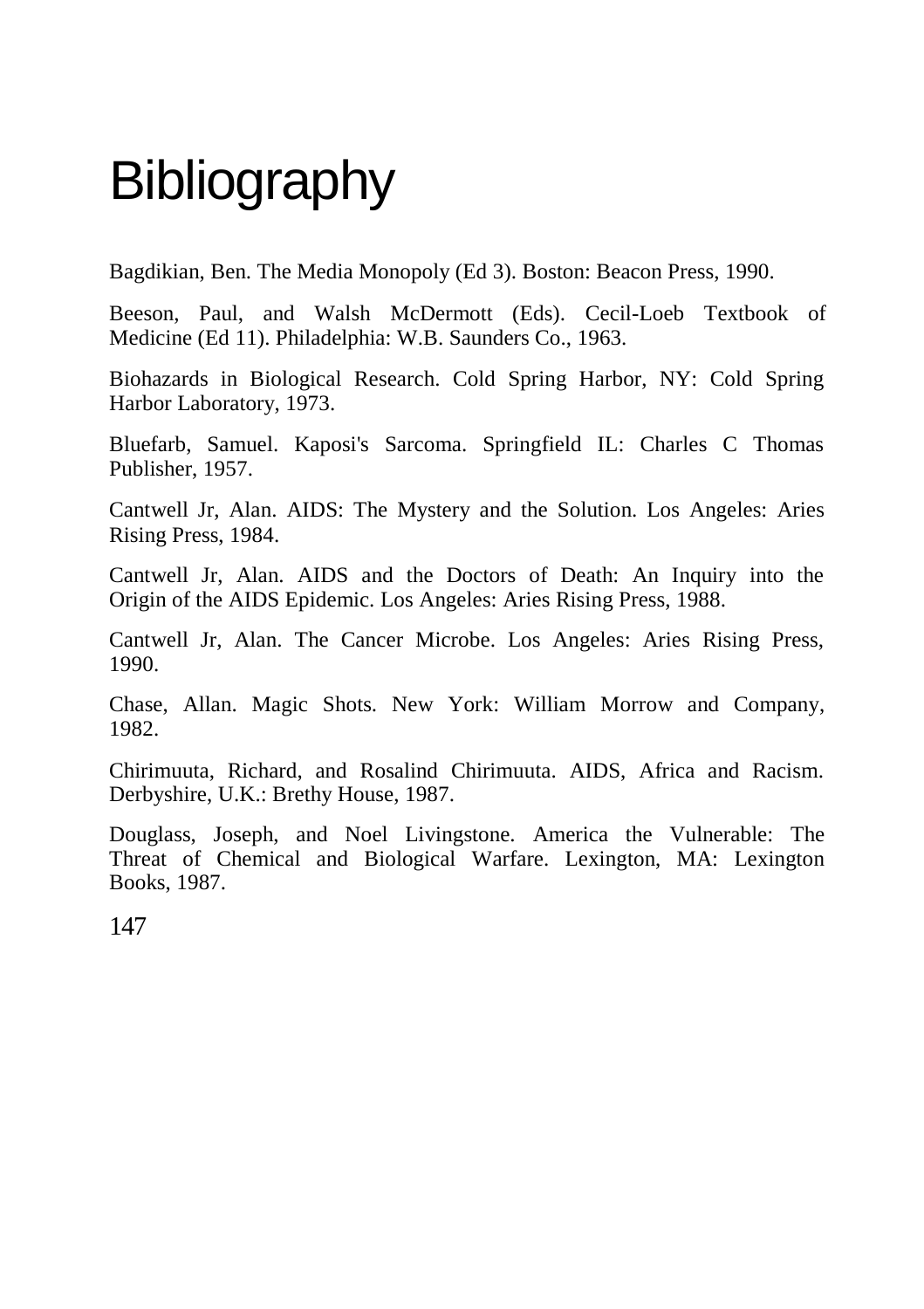#### QUEER BLOOD

Fettner, Ann, and William Check. The Truth About AIDS: Evolution of an Epidemic. New York: Holt, Rinehart and Winston, 1984.

Friedman-Kien, Alvin, and Linda Laubenstein (Eds). AIDS: The Epidemic of Kaposi's Sarcoma and Opportunistic Infections. New York: Masson Publishing USA, Inc., 1984.

Gallo, Robert. Virus Hunting. New York: Basic Books, 1991.

Garrison, Jim. On the Trail of the Assassins. New York: Warner Books, 1988.

Gold, Michael. A Conspiracy of Cells. Albany, NY: State University of New York Press, 1986.

Goodfield, June. Quest for the Killers. Cambridge, MA: Birkhauser Boston, Inc., 1985.

Gottlieb, Geoffrey, and A. Bernard Ackerman. Kaposi's Sarcoma: A Text and Atlas. Philadelphia: Lea & Febiger, 1988.

Grosser, Paul, and Edwin Halperin. Anti-Semitism: Causes and Effects. New York: Philosophical Library, 1983.

Harris, Robert, and Jeremy Paxman. A Higher Form of Killing: The Secret Story of Chemical and Biological Warfare. New York: Hill and Wang, 1982.

Hiter, Adolf. Mein Kampf. Boston: Houghton Mifflin Company, 1971.

Howard, Michael. The Occult Conspiracy. Rochester, VT: Destiny Books, 1989.

Jones, James H. Bad Blood: The Tuskegee Syphilis Experiment. New York: The Free Press, 1981.

Kaslow, Richard, and Donald Francis (Eds). The Epidemiology of AIDS. New York: Oxford University Press, 1989.

Klassen, Albert, et al. Sex and Morality in the U.S. Middletown, CT: Wesleyan University Press, 1989.

Kubler-Ross, Elisabeth. AIDS: The Ultimate Challenge. New York: Macmillan Publishing Company, 1987.

Lifton, Robert. The Nazi Doctors: Medical Killing and the Psychology of Genocide. New York: Basic Books, 1986.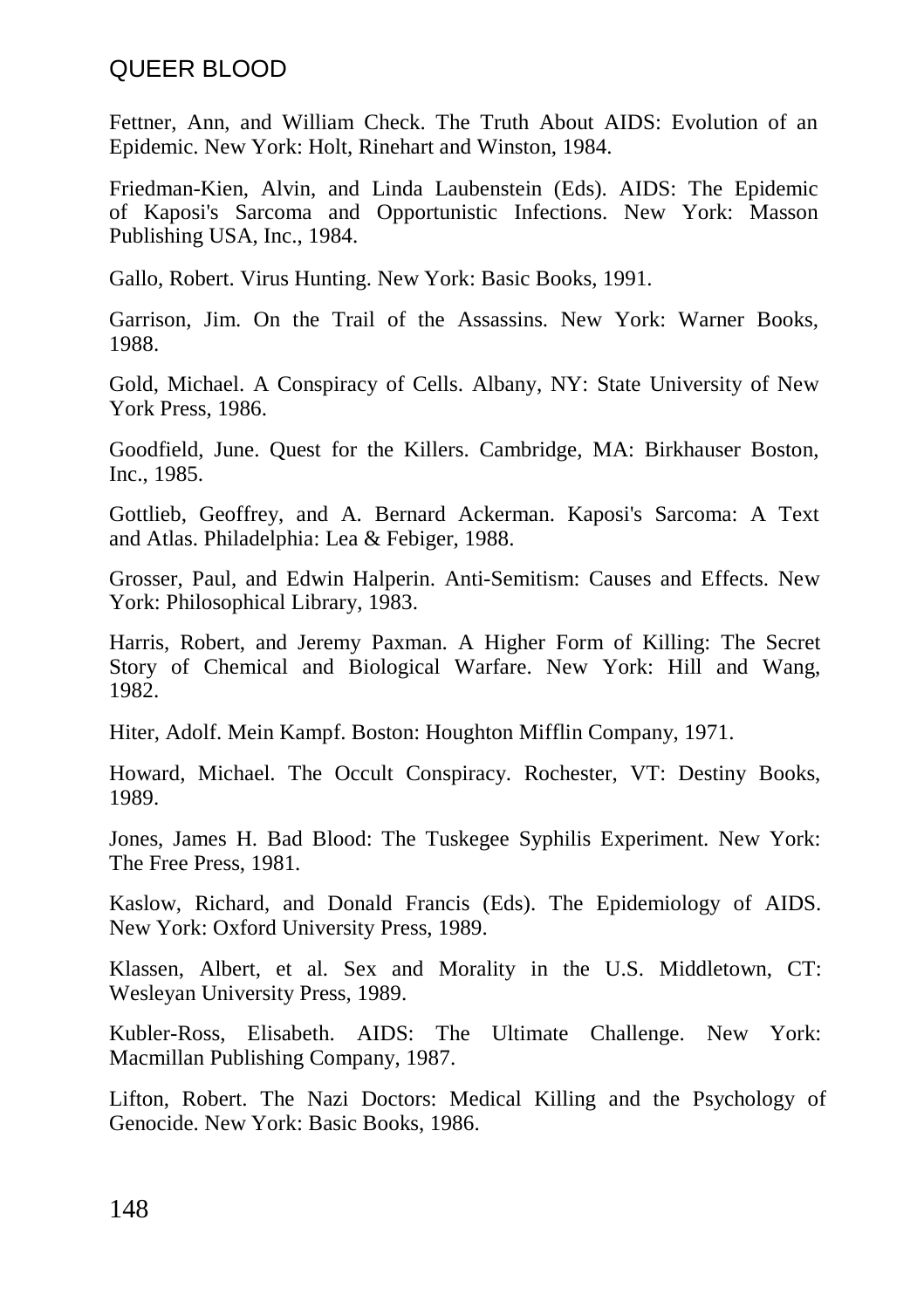#### Bibliography

Lifton, Robert, and Eric Markusen. The Genocidal Mentality: Nazi Holocaust and Nuclear Threat. New York: Basic Books, 1990.

Livingston, Virginia, and Edmond Addeo. The Conquest of Cancer. New York: Franklin Watts, 1984.

Livingston, Virginia Wuerthele-Caspe. Cancer: A New Breakthrough. Los Angeles: Nash Publishing, 1972.

MacArthur, John. Second Front: Censorship and Propaganda in the Gulf War. New York: Hill and Wang, 1992.

Madhubuti, Haki. Black Men: Obsolete, Single, Dangerous? Chicago: Third World Press, 1990.

Piller, Charles, and Keith Yamamoto: Gene Wars: Military Control Over the New Genetic Technologies. New York: Beech Tree Books / William Morrow, 1988.

Plant, Richard. The Pink Triangle: The Nazi War Against Homosexuals. New York: New Republic Books / Henry Holt and Company, 1986.

Quinnan, Gerald (Ed). Vaccinia Viruses as Vectors for Vaccine Antigens. New York: Elsevier, 1985.

Shilts, Randy. And the Band Played On: Politics, People and the AIDS Epidemic. New York: St. Martin's Press, 1987.

Sklar, Dusty. The Nazis and the Occult. New York: Dorset Press, 1977.

Thomas, Gordon. Journey Into Madness: The True Story of Secret CIA Mind Control and Medical Abuse. New York: Bantam Books, 1989.

Vankin, Jonathan. Conspiracies, Cover-ups and Crimes: Political Manipulation and Mind Control in America. New York: Paragon House Publishers, 1991.

Volkman, Ernest, and Blaine Baggett. Secret Intelligence: The Inside Story of America's Espionage Empire. New York: Doubleday, 1989.

Wheale, Peter, and Ruth McNally. Genetic Engineering: Catastrophe or Utopia? New York: St Martin's Press, 1988.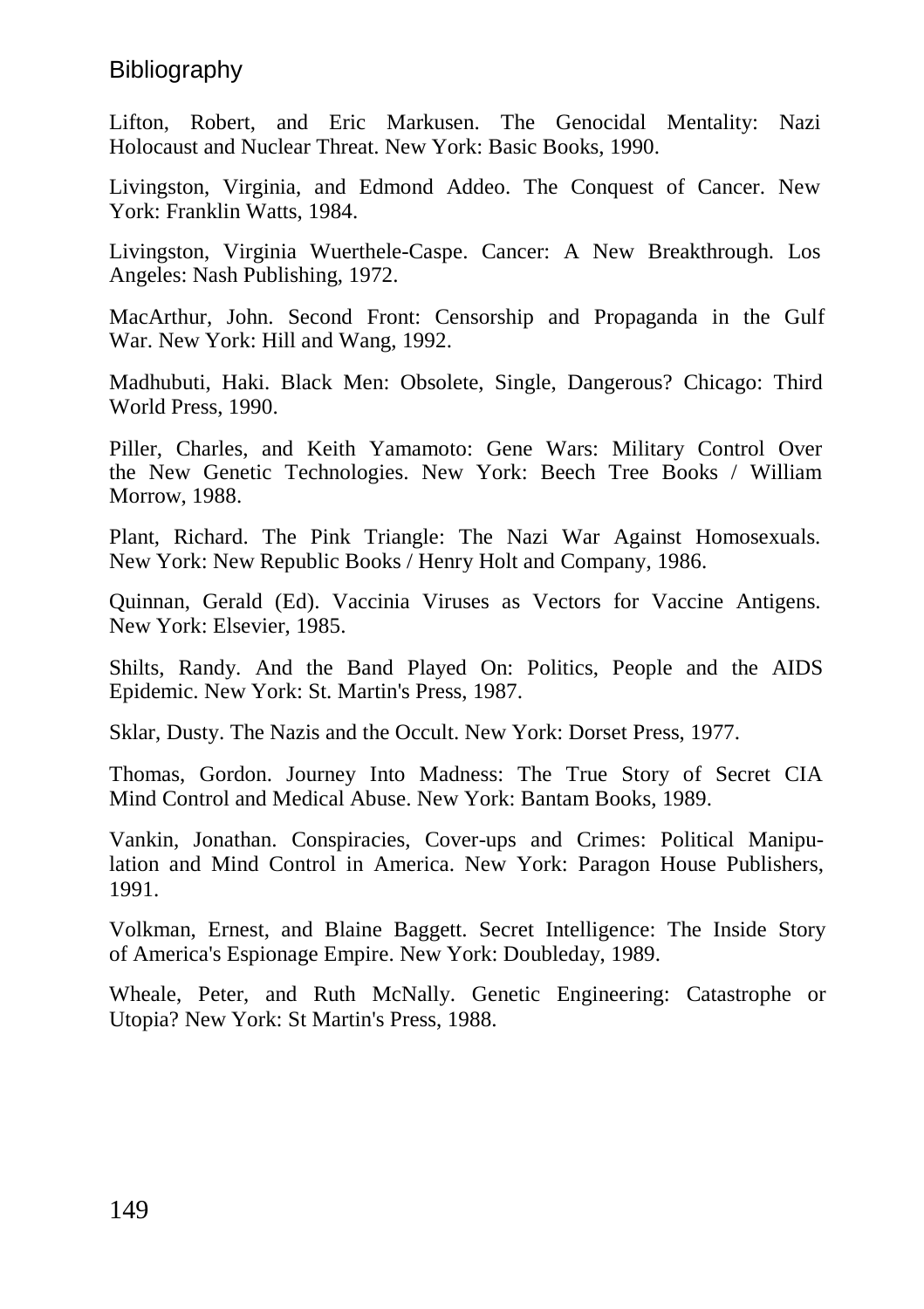# Selected Personal Bibliography on the Bacteriology of AIDS and Cancer (1981-1991)

#### Acid -fast bacteria in classic Kaposi's sarcoma (non-HIV related):

Cantwell AR Jr: Bacteriologic investigation and histologic observations of variably acid-fast bacteria in three cases of Kaposi's sarcoma. Growth 45: 79-89,1981.

Cantwell AR Jr, Lawson JW: Necroscopic findings of pleomorphic, variably acid-fast bacteria in a fatal case of Kaposi's sarcoma. Journal of Dermatologic Surgery and Oncology 7:923-930,1981.

#### Acid-fast bacteria in AIDS-related Kaposi's sarcoma:

Cantwell AR Jr: Kaposi's sarcoma and variably acid-fast bacteria in vivo in two homosexual men. Cutis 32: 58-64,1983.

Cantwell AR Jr, Rowe L: African "eosinophilic bodies" in vivo in two American men with Kaposi's sarcoma and AIDS. Journal of Dermatologic Surgery and Oncology 11: 408-412,1985.

Cantwell AR Jr, Blasband RA: Bionous tissue disintegration in three patients with AIDS. Journal of Orgonomy 22: 220-226,1988.

Acid-fast bacteria in AIDS (lymph node, immunoblastic sarcoma and autopsy findings):

Cantwell AR Jr: Variably acid-fast bacteria in vivo in a case of reactive lymph node hyperplasia occurring in a young male homosexual. Growth 46 331-336,1982.

Cantwell AR Jr: Necroscopic findings of variably acid-fast bacteria in a fatal case of acquired immunodeficiency syndrome and Kaposi's sarcoma. Growth 41: 129-134,1983.

Cantwell AR Jr: Mycobacterium avium-intracellulare infection and immunoblastic sarcoma in a fatal case of AIDS. Growth 50: 32-40,1986.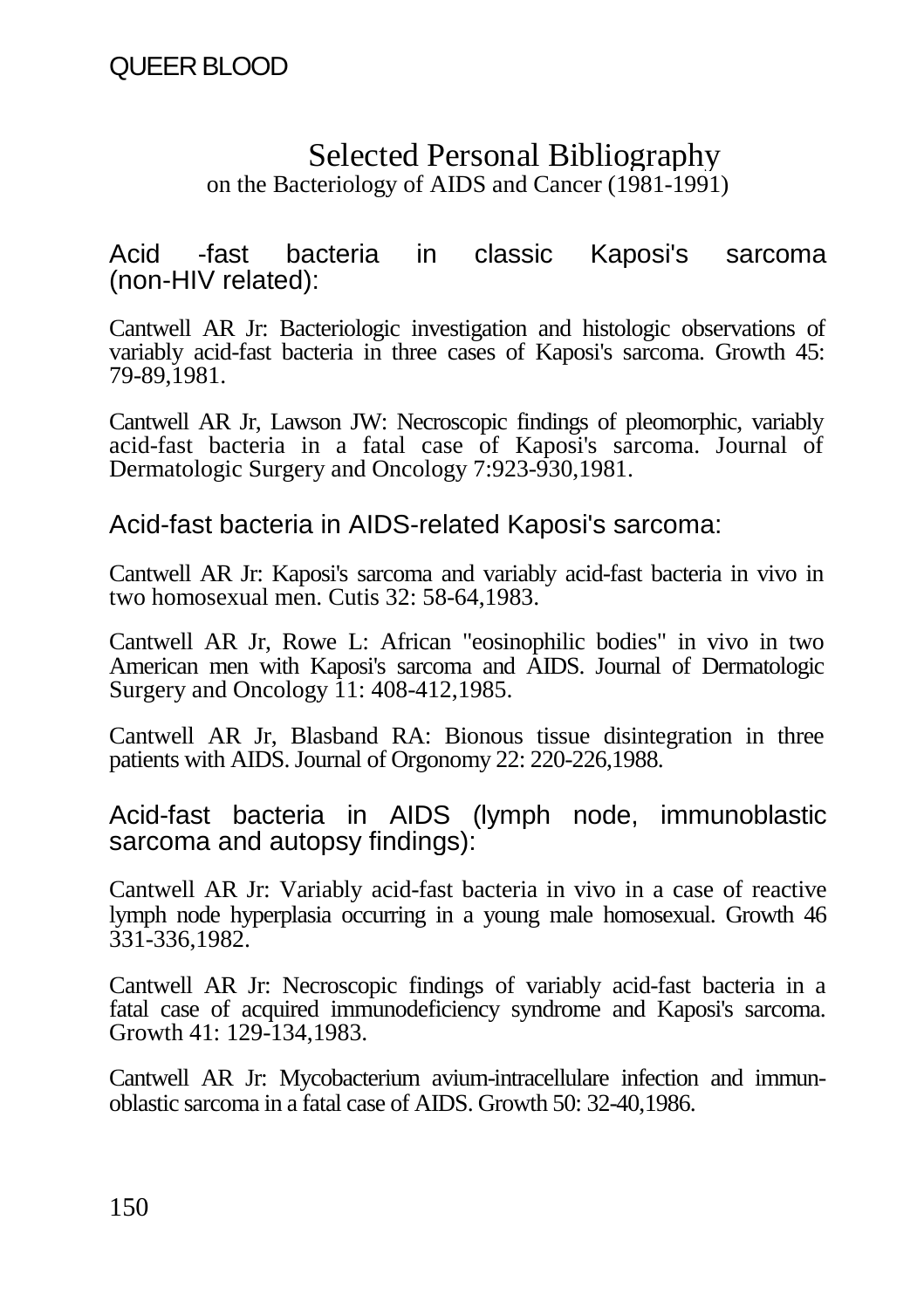# Acid-fast bacteria in cancer and autoimmune diseases:

Cantwell AR Jr, Blasband RA: Bionous tissue disintegration in degenerative disease. Journal of Orgonomy 25: 191-202,1991.

## Articles:

Cantwell AR Jr: The AIDS epidemic: A different view. The American Chiropractor, April 1986, pp 14-20, 56-57.

Cantwell AR Jr, Lawson JW: Bacteria may have a causative role in Kaposi's. Skin & Allergy News 13, April 1983, p 32.

Cantwell AR Jr: Histologic observations in AIDS and Kaposi's sarcoma. AIDS Memorandum (National Institute of Allergy and Infectious Diseases), Volume 1 (2), October 1982, pp 8-9.

Selected papers on the bacteriology of cancer (the cancer microbe):

Cantwell AR Jr, Kelso DW: Microbial findings in cancer of the breast and in their metastases to the skin. Journal of Dermatologic Surgery and Oncology 7: 483-491,1981.

Cantwell AR Jr: Variably acid fast bacteria in a rare case of coexistent malignant lymphoma and cutaneous sarcoid-like granulomas. International Journal of Dermatology 21: 99-106,1982.

Cantwell AR Jr, Kelso DW: Variably acid fast bacteria in a fatal case of Hodgkin's disease. Archives of Dermatology 120: 401-402,1984.

Cantwell AR Jr: Histologic observations of variably acid fast coccoid forms suggestive of cell wall deficient bacteria in Hodgkin's disease. A report of four cases. Growth 45: 168-187,1981.

Cantwell AR Jr: Variably acid fast pleomorphic bacteria as a possible cause of mycosis fungoides. Journal of Dermatologic Surgery and Oncology 8: 203-213,1982.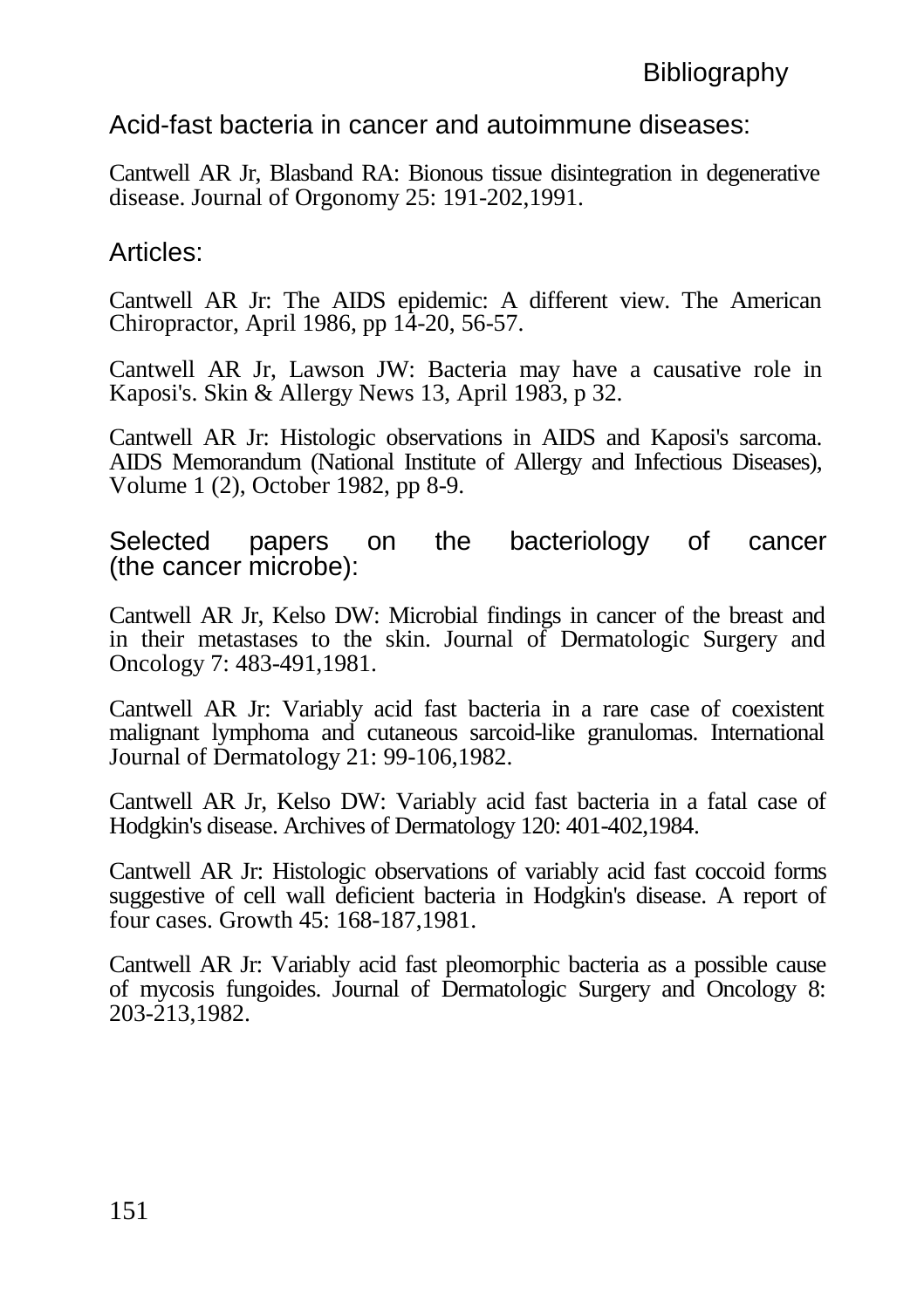# Books:

Cantwell A Jr. AIDS: The Mystery and the Solution. Aries Rising Press, Los Angeles, 1984.

Cantwell A Jr. AIDS and the Doctors of Death: An Inquiry into the Origin of the AIDS Epidemic. Aries Rising Press, Los Angeles, 1988.

Cantwell A Jr: The Cancer Microbe. Aries Rising Press, Los Angeles, 1990.

# Chapters in Books:

Cantwell AR Jr: Variably acid-fast cell wall-deficient bacteria as a possible cause of dermatologic disease. In, Domingue GJ (Ed): Cell Wall-Deficient Bacteria. Addison-Wesley, Reading, MA, 1982, pp 321-360.